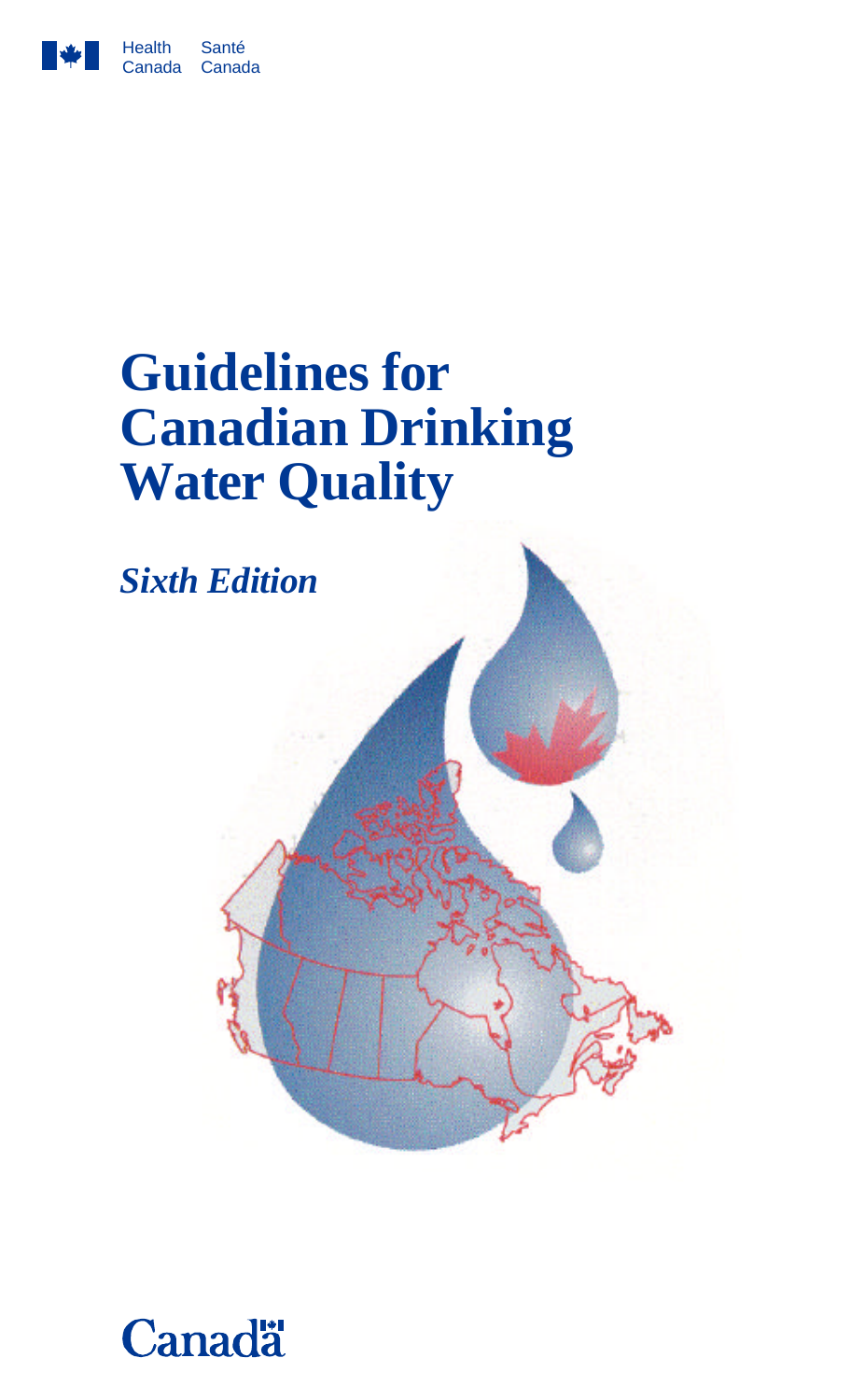# **Guidelines for Canadian Drinking Water Quality**

# *Sixth Edition*

Prepared by the Federal-Provincial Subcommittee on Drinking Water of the Federal-Provincial Committee on Environmental and Occupational Health

Published by authority of the Minister of Health 1996

Également disponible en français sous le titre : *Recommandations pour la qualité de l'eau potable au Canada*, sixième édition 1996

96-EHD-196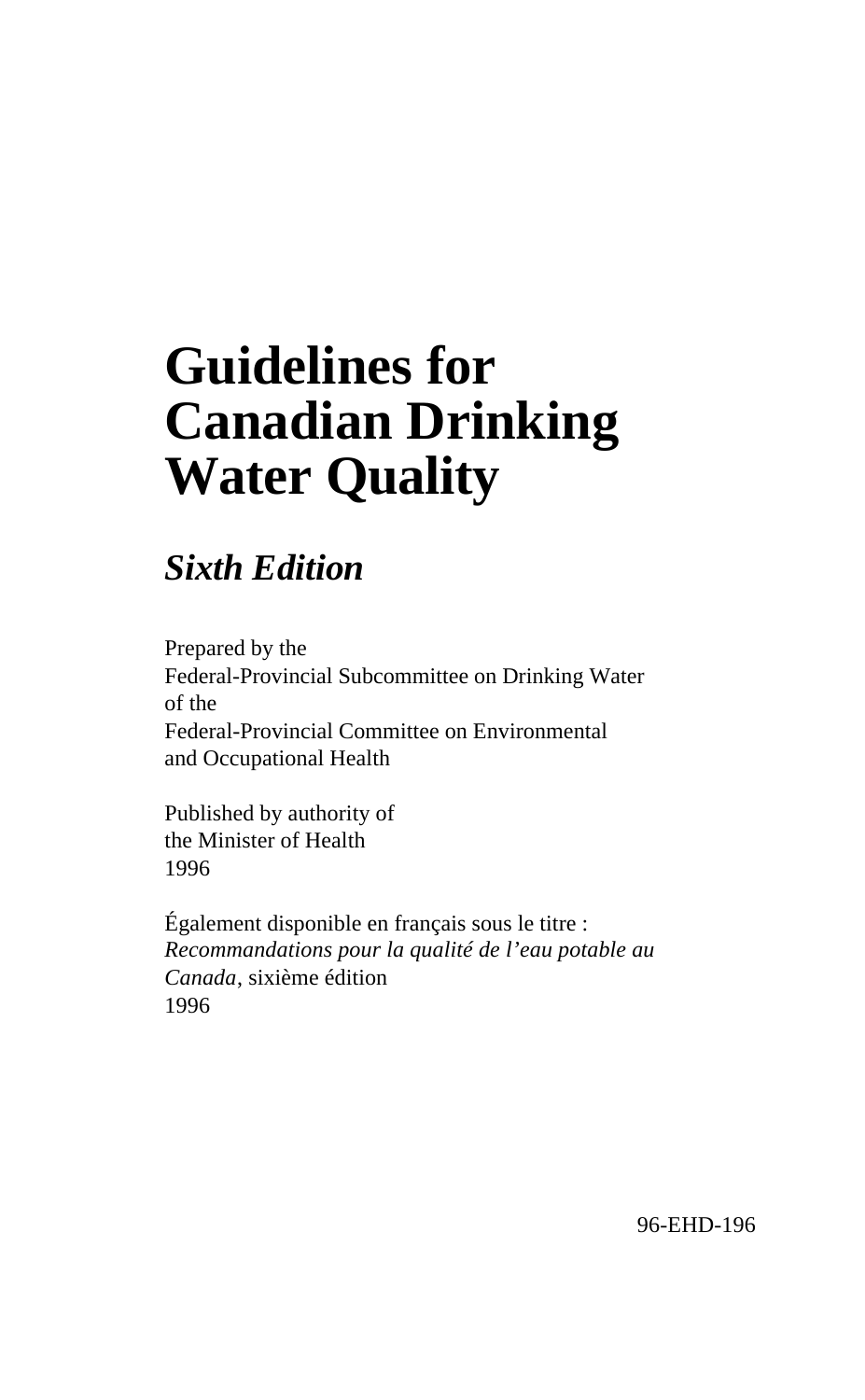Our mission is to help the people of Canada maintain and improve their health.

*Health Canada*

Minister of Supply and Services Canada 1996

Available in Canada through your local bookseller

or by mail from

Canada Communication Group – Publishing Ottawa, Canada K1A 0S9

Cat.: H48-10/1996E ISBN 0-660-16295-4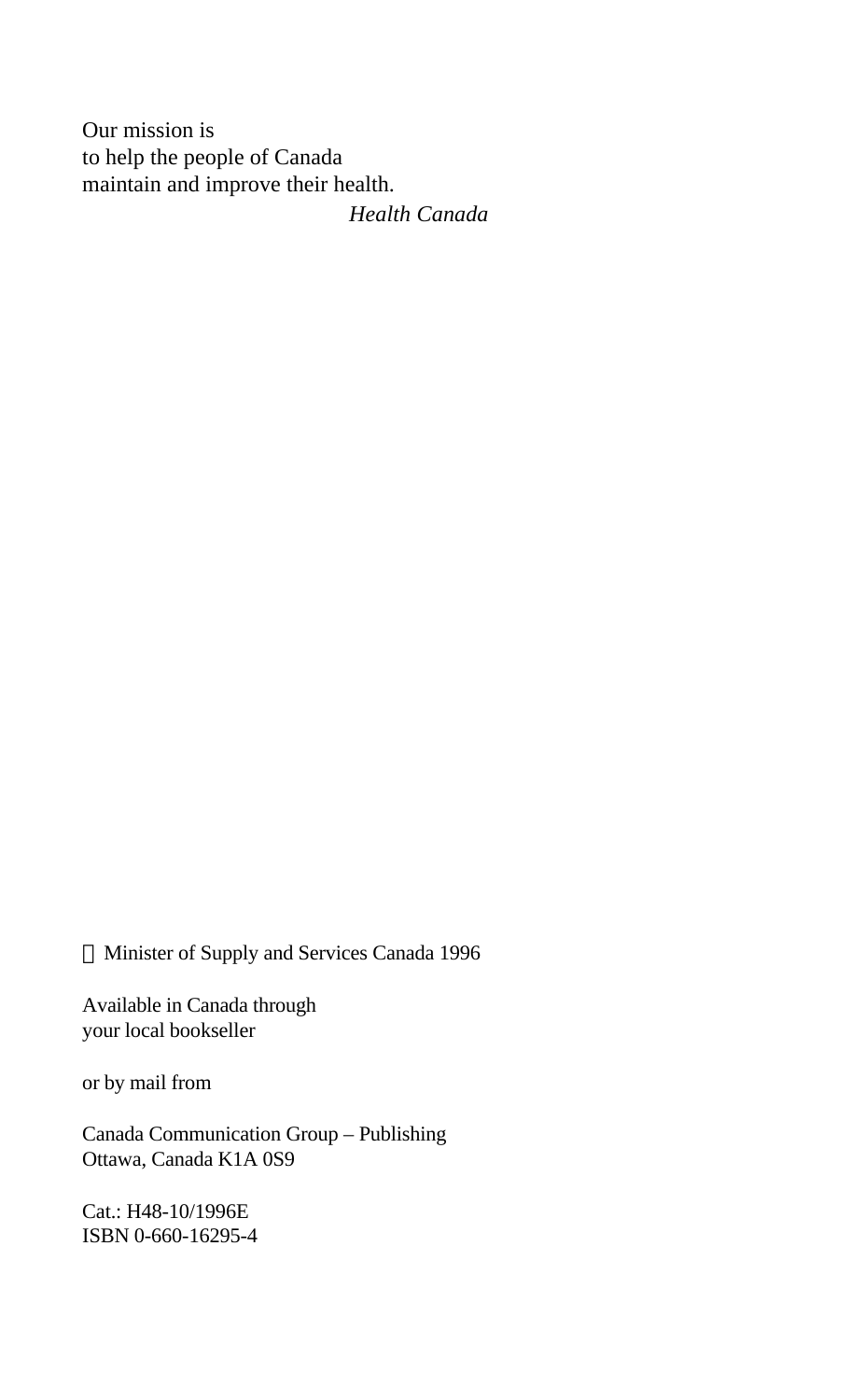# **Table of Contents**

|    |     |                                        | Membership of Subcommittee and Secretariat                                                                                                                                   | 5  |
|----|-----|----------------------------------------|------------------------------------------------------------------------------------------------------------------------------------------------------------------------------|----|
| 1. |     |                                        |                                                                                                                                                                              |    |
| 2. |     |                                        |                                                                                                                                                                              |    |
|    | 2.1 |                                        | No-Observed-Adverse-Effect Level (NOAEL),<br>No-Observed-Effect Level (NOEL), Lowest-Observed-<br>Adverse-Effect Level (LOAEL) and Lowest-<br>Observed-Effect Level (LOEL) 9 |    |
|    | 2.2 |                                        | Tolerable Daily Intake (TDI), Acceptable Daily<br>Intake (ADI) and Negligible Daily Intake (NDI) 9                                                                           |    |
|    | 2.3 |                                        | Maximum Acceptable Concentration (MAC)                                                                                                                                       | 10 |
|    | 2.4 |                                        | Interim Maximum Acceptable Concentration (IMAC)                                                                                                                              | 10 |
|    | 2.5 |                                        | Aesthetic Objective (AO)                                                                                                                                                     | 11 |
|    | 2.6 |                                        | Practical Quantitation Limit (PQL)                                                                                                                                           | 11 |
|    | 2.7 |                                        |                                                                                                                                                                              | 11 |
| 3. |     |                                        |                                                                                                                                                                              | 12 |
|    | 3.1 |                                        | Derivation of Microbiological Guidelines                                                                                                                                     | 12 |
|    | 3.2 |                                        | Coliform, Coliform Background and<br>Heterotrophic Plate Counts                                                                                                              | 12 |
|    | 3.3 |                                        |                                                                                                                                                                              | 14 |
|    | 3.4 |                                        |                                                                                                                                                                              | 14 |
|    | 3.5 | 15                                     |                                                                                                                                                                              |    |
|    | 3.6 |                                        |                                                                                                                                                                              | 15 |
| 4. |     | Chemical and Physical Parameters<br>16 |                                                                                                                                                                              |    |
|    | 4.1 |                                        | Derivation of Chemical Guidelines                                                                                                                                            | 16 |
|    |     | 4.1.1                                  | Approaches to Derivation of MACs                                                                                                                                             | 16 |
|    |     | 4.1.1.1                                | <b>Chemicals That Are Not Considered</b>                                                                                                                                     |    |
|    |     |                                        |                                                                                                                                                                              | 16 |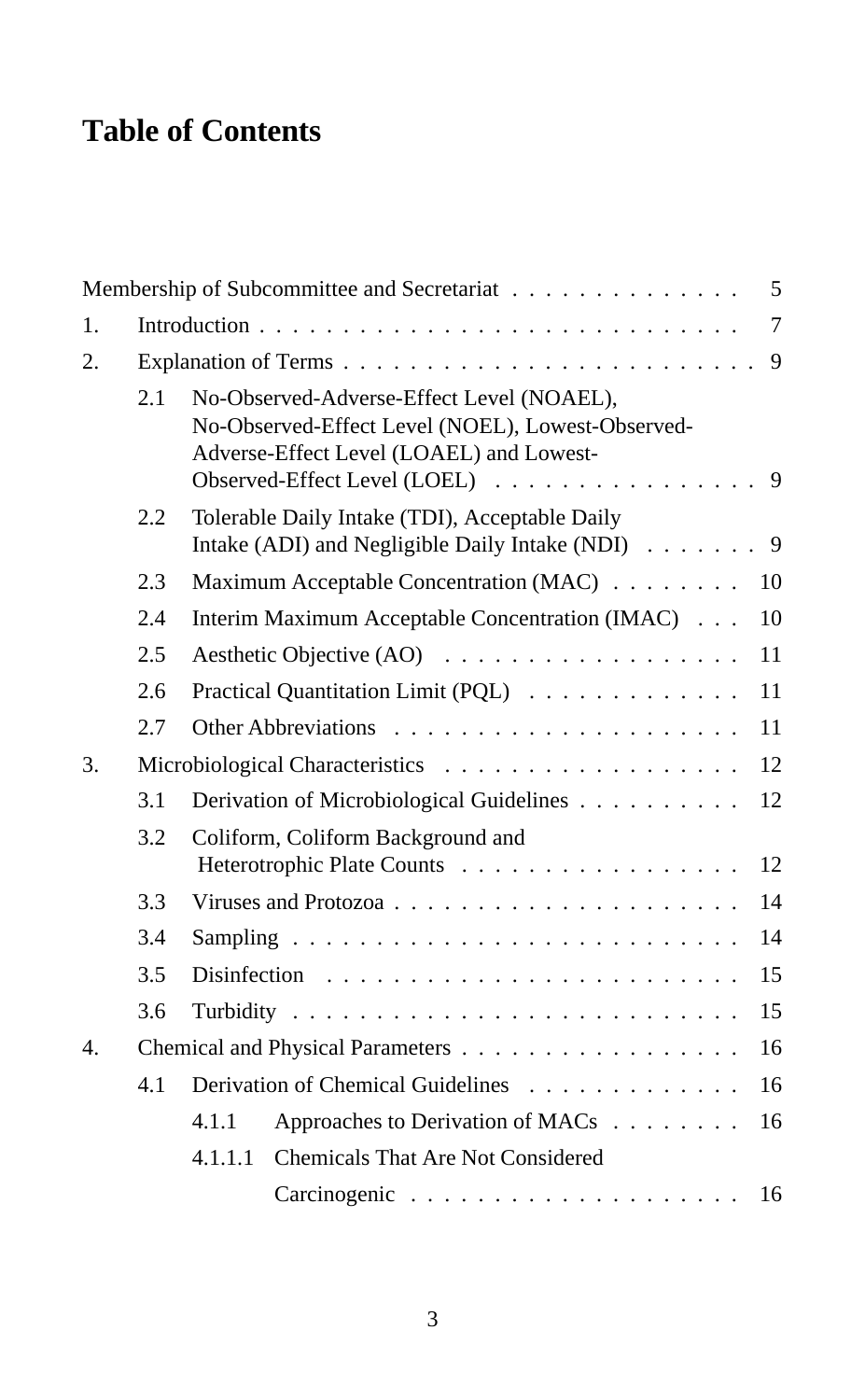|    |               |                                                     | 4.1.1.2 Chemicals That Are Carcinogenic           | 17 |
|----|---------------|-----------------------------------------------------|---------------------------------------------------|----|
|    |               | 4.1.1.3                                             | Chemicals That Are Possibly Carcinogenic          | 18 |
|    |               | 4.1.1.4                                             |                                                   | 18 |
|    |               | 4.1.2                                               | Approach to Derivation of AOs $\dots \dots \dots$ | 18 |
|    | 4.2           |                                                     | New, Revised and Reaffirmed Guidelines            | 18 |
|    | 4.3           |                                                     |                                                   | 19 |
|    | 4.4           |                                                     |                                                   | 23 |
|    | 4.5           |                                                     |                                                   | 24 |
|    |               | 4.5.1                                               |                                                   | 24 |
|    |               | 4.5.2                                               | Parameters Related to Health                      | 24 |
|    |               | 4.5.3                                               | Parameters Related to Aesthetic Considerations    | 24 |
|    | $4.6^{\circ}$ |                                                     |                                                   | 25 |
| 5. |               |                                                     |                                                   | 78 |
|    | 5.1           |                                                     | Derivation of Radiological Guidelines             | 78 |
|    | 5.2           |                                                     |                                                   | 79 |
|    | 5.3           | Application of the Guidelines<br>84                 |                                                   |    |
|    | 5.4           | Summary Paragraphs for Selected Radionuclides<br>85 |                                                   |    |
|    | 5.5           |                                                     |                                                   | 88 |
| б. |               |                                                     | Parameters under Review or Scheduled for Review   | 90 |

# **List of Tables**

| $1_{-}$ | New, Revised and Reaffirmed Guidelines for Chemical           |  |
|---------|---------------------------------------------------------------|--|
|         |                                                               |  |
| 2.      | Summary of Guidelines for Chemical and Physical Parameters 19 |  |
|         |                                                               |  |
| 4.      | Summary of Guidelines for Radionuclides in Drinking Water 80  |  |
|         | 5. Parameters under Review or Scheduled for Review 89         |  |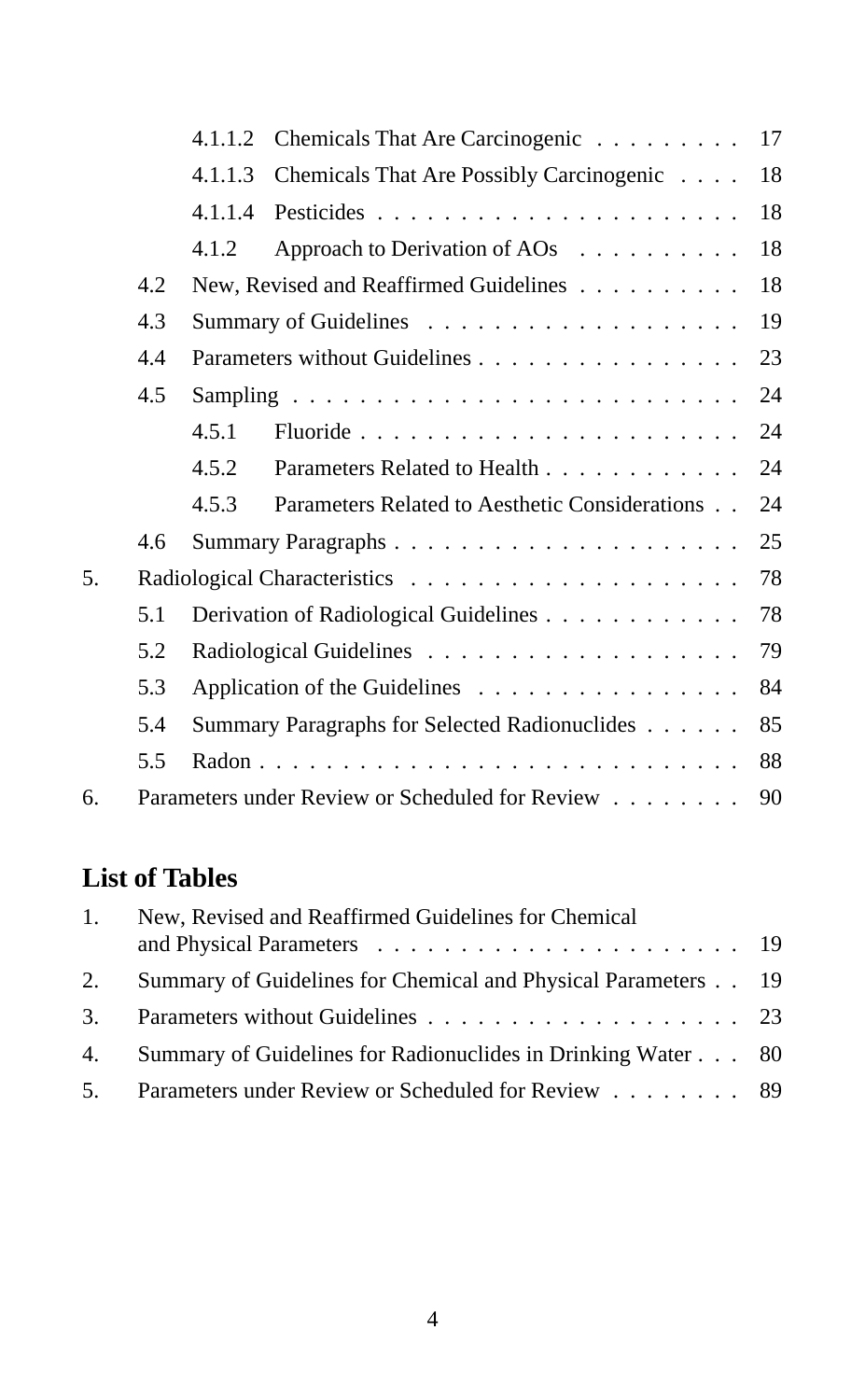# **Membership of Subcommittee and Secretariat**

# **Provincial and Territorial Representatives:**

| Alberta                  | Ministry of Environmental<br>Protection                         | Mr. L. Williams                      |
|--------------------------|-----------------------------------------------------------------|--------------------------------------|
| British Columbia         | Ministry of Health and<br>Ministry Responsible for Seniors      | Mr. B. Willoughby                    |
| Manitoba                 | Department of Environment                                       | Mr. D. Rocan<br>(Chairperson)        |
| New Brunswick            | Department of Health and<br><b>Community Services</b>           | Dr. D. Ecobichon                     |
| Newfoundland             | Department of Environment                                       | Mr. K. Dominie                       |
| Northwest<br>Territories | Department of Municipal<br>and Community Affairs                | Mr. R. Kent                          |
| Nova Scotia              | Department of the Environment                                   | Mr. M. Horwich<br>(Vice Chairperson) |
| Ontario                  | Ministry of Environment and Energy                              | Mr. G. Jenkins                       |
| Prince Edward<br>Island  | Department of Environmental<br>Resources                        | Mr. G. Somers                        |
| Québec                   | Ministère de l'Environnement et<br>de la Faune                  | Mr. S. Théberge                      |
| Saskatchewan             | Department of the Environment and<br><b>Resource Management</b> | Mr. D. Nargang                       |
| <b>Yukon Territory</b>   | Department of Health and<br><b>Social Services</b>              | Mr. R. Lawrence                      |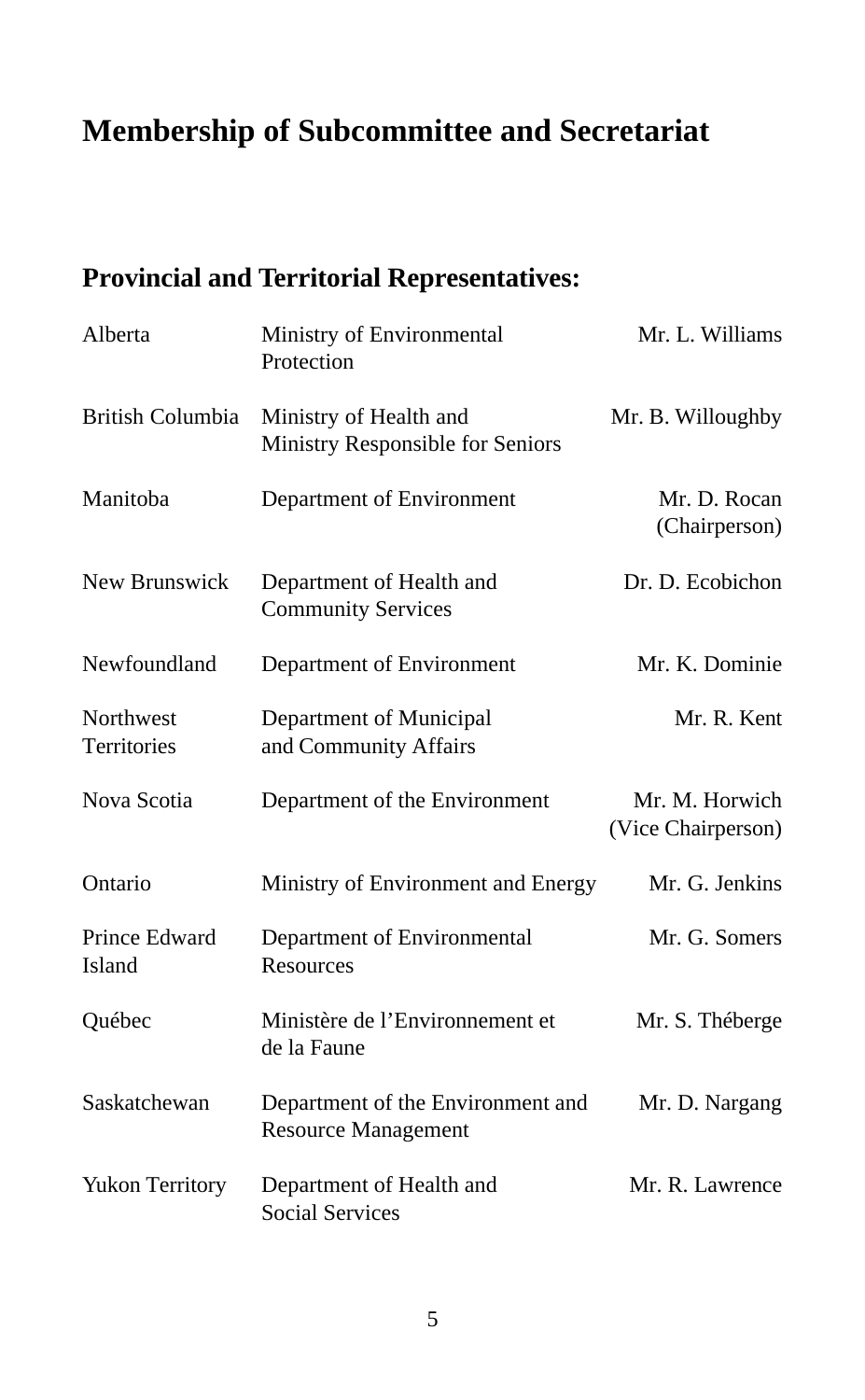# **Federal Representatives:**

Environment Canada Mr. M. Wong

### **Subcommittee Secretariat (Health Canada):**

Health Canada Mr. R. Raphael

*Current*: Mr. D. Bennitz Mr. R. Carrier Ms. M. D'Amour Ms. M.J. Giddings Mr. D.G. Green Dr. S. Gupta Dr. T. Kauri Mrs. D. Meyerhof Ms. V.M. Morisset Mr. J. Paterson Mr. W.J. Robertson Dr. B.H. Thomas Mrs. G.C. Wood *Former*: Dr. V.C. Armstrong Mr. M.S. Bourgeau Dr. A.P. Gilman Ms. K. Hughes Dr. J.W.S. Jamieson Dr. D. Krewski Mr. G. Long Ms. M.E. Meek Dr. J. Ruddick Mrs. J. Sitwell Dr. R.S. Tobin Dr. J. Withey *Editors*: Ms. M. D'Amour Ms. V. Morisset

Ms. M. Sheffer

6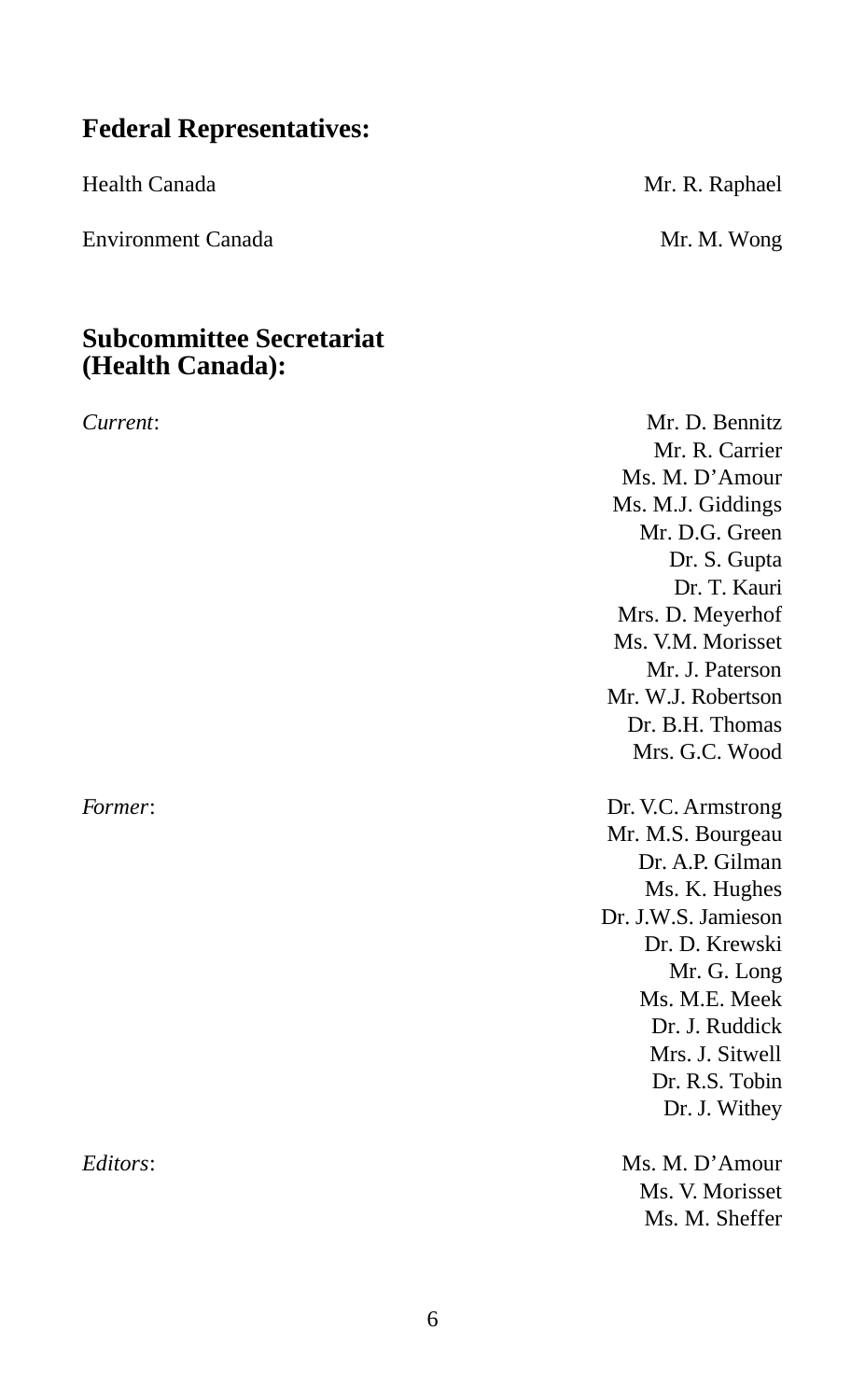# **1. Introduction**

*Canadian Drinking Water Standards and Objectives*, published in 1968, was the first comprehensive Canadian compilation of recommended limits for substances and conditions that affect the quality of drinking water. The *Guidelines for Canadian Drinking Water Quality*, published in 1978, superseded the 1968 document. In developing the 1978 guidelines, the criteria on which the 1968 standards had been based were critically re-examined, and the levels previously recommended were retained, modified or eliminated accordingly. Some water quality parameters that had not been considered in 1968 were also reviewed, and several additional limits were established.

After the publication of the 1978 guidelines, it became apparent that the guidelines would need to be revised again in light of new information that had become available. As well, it was obvious that the number of parameters included in the 1978 guidelines would need to be expanded, mainly as a result of growing concern over trace levels of synthetic organic chemicals in drinking water supplies.

In 1986, the Federal-Provincial Subcommittee on Drinking Water was established by the Federal-Provincial Advisory Committee on Environmental and Occupational Health (now known as the Federal-Provincial Committee on Environmental and Occupational Health) to revise and update the Canadian drinking water guidelines on a continuing basis. The 1987 and later editions of the *Guidelines for Canadian Drinking Water Quality* were prepared following a thorough review of the scientific, technical and medical literature on new parameters and on parameters whose guidelines required revision.

This booklet is the sixth edition of the *Guidelines for Canadian Drinking Water Quality* and includes the guidelines reported to the Conference of Deputy Ministers of Health as of March 1995. In the period since the fifth edition was published (1993), no evidence has been presented that would warrant changing the values proposed in that edition. These values have, therefore, been adopted and are presented in this edition as confirmed guidelines.

The guidelines and recommendations listed herein are intended to apply to all drinking water supplies, public and private. However, they should not be regarded as legally enforceable standards unless promulgated as such by the appropriate provincial, territorial or federal agency. Judicious use of the guidelines will result in the provision of drinking water that is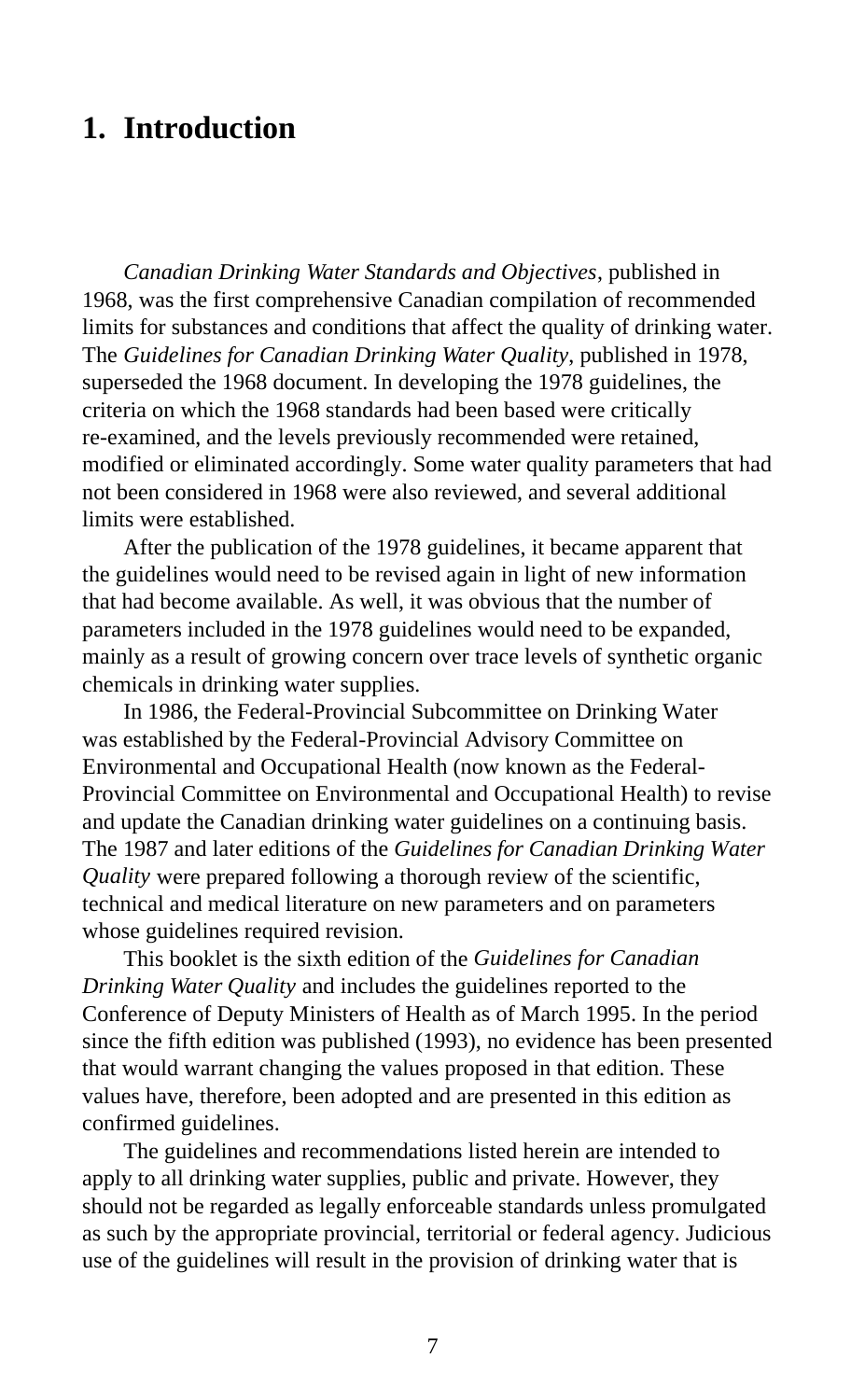both wholesome and protective of public health. The approaches used in the derivation of the guidelines, as well as the supporting documentation for each parameter, are published separately by Health Canada.

Guidelines for some of the parameters included herein are more restrictive than those in the previous edition. It is recognized that not all drinking water systems will be able to meet these more restrictive guidelines immediately and that priority given to meeting these new limits may be based on factors such as cost and the degree to which the drinking water systems exceed the guideline values. However, it is recommended that all public and private drinking water supplies aim to reduce concentrations of these substances to below the specified values as soon as practicable.

The guidelines defined herein should not be regarded as implying that the quality of the drinking water may be degraded to the specified levels. Indeed, a continuous effort should be made to ensure that drinking water is of the highest possible quality.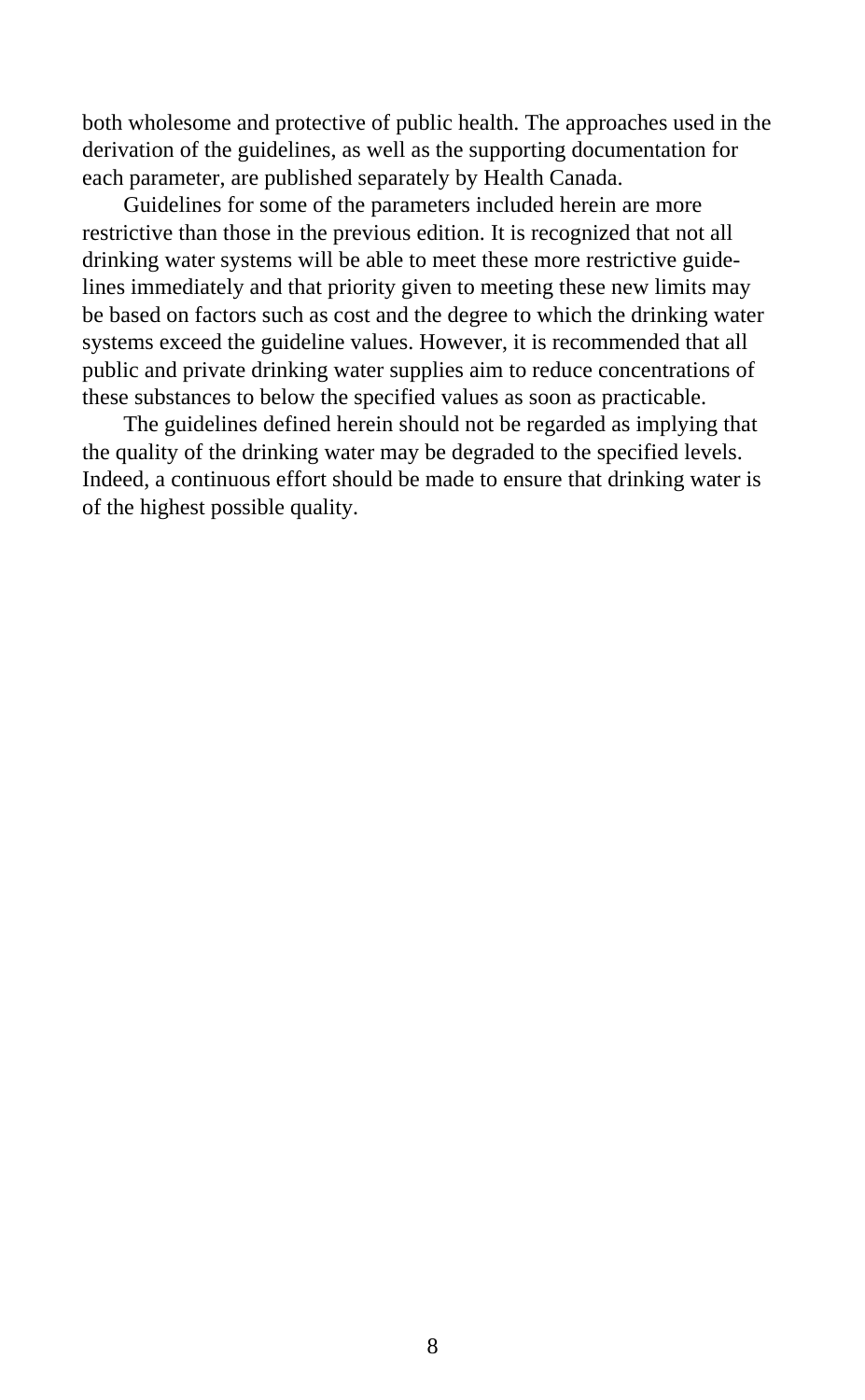# **2. Explanation of Terms**

# **2.1 No-Observed-Adverse-Effect Level (NOAEL), No-Observed-Effect Level (NOEL), Lowest-Observed-Adverse-Effect Level (LOAEL) and Lowest-Observed-Effect Level (LOEL)**

The no-observed-adverse-effect level (NOAEL) is the highest dose in a toxicity study that does not result in any observed adverse effect (an adverse effect significantly alters the health of the target animal for a sustained period of time or reduces survival). The no-observed-effect level (NOEL) is the highest dose in a toxicity study that results in no observed effects.

The lowest-observed-adverse-effect level (LOAEL) is the lowest dose in a toxicity study that results in an observed adverse effect (usually one dosage level above the NOAEL). The lowest-observed-effect level (LOEL) is the lowest dose in a toxicity study that results in an observed, but not adverse, effect (usually one dosage level above the NOEL). For example, the dose that induces a transient increase in organ weight without accompanying biochemical or histopathological effects would generally be considered a LOEL.

# **2.2 Tolerable Daily Intake (TDI), Acceptable Daily Intake (ADI) and Negligible Daily Intake (NDI)**

A tolerable daily intake (TDI) is the amount of a substance that can be consumed from all sources each day by an adult, even for a lifetime, without any significant increased risk to health, based on current knowledge. The term TDI is now used instead of acceptable daily intake (ADI) – except for pesticides that have been previously evaluated by the Food Directorate of Health Canada (formerly Health and Welfare Canada) or by the World Health Organization in conjunction with the Food and Agriculture Organization – as TDI signifies permissibility rather than acceptability.

When insufficient toxicological data are available to derive an ADI or a TDI from all sources with reasonable certainty, a provisional value is recommended that takes into account the available health-related data. For pesticides evaluated by the Food Directorate of Health Canada, this provisional value was formerly called the negligible daily intake (NDI).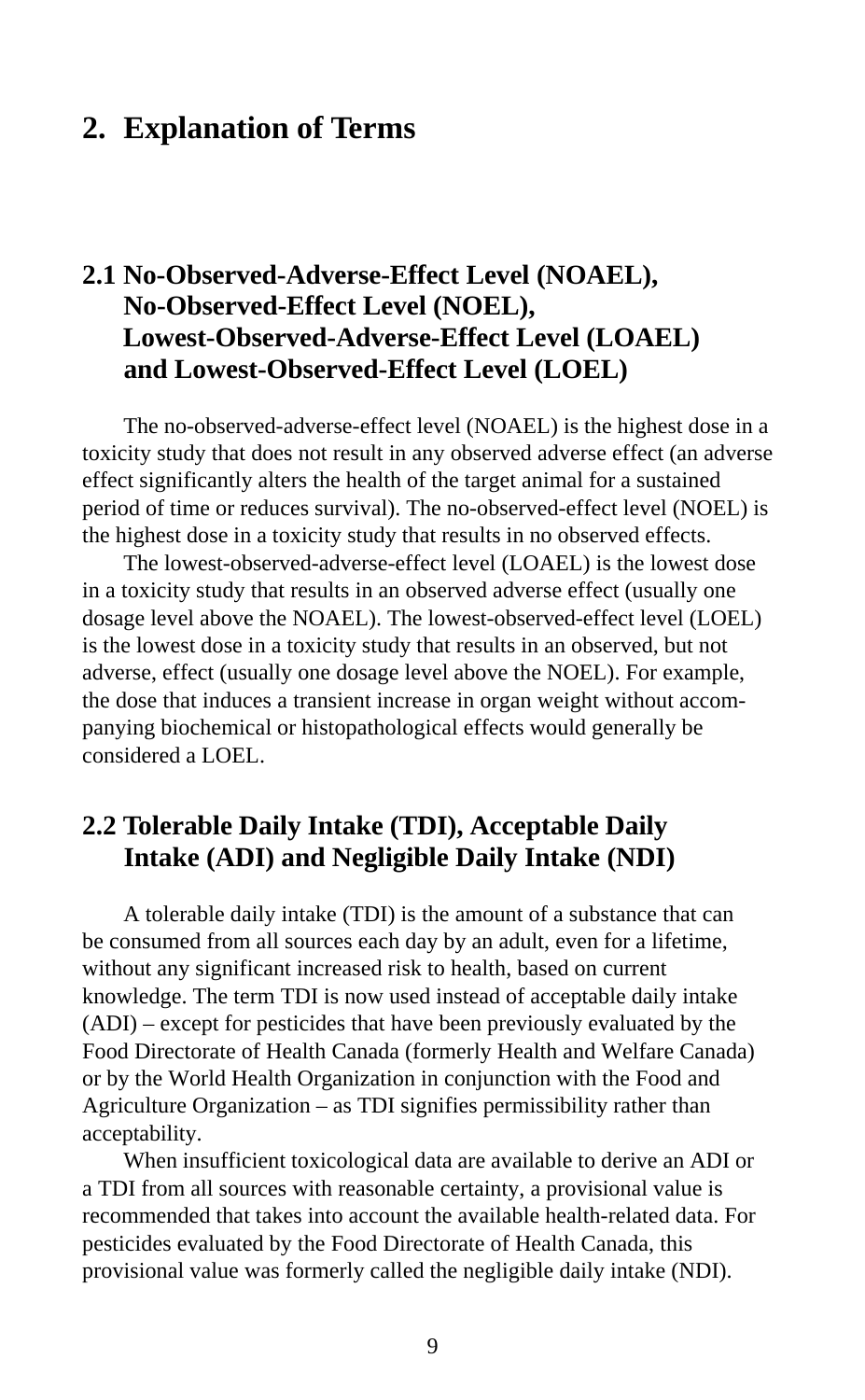# **2.3 Maximum Acceptable Concentration (MAC)**

Maximum acceptable concentrations (MACs) have been established for certain substances that are known or suspected to cause adverse effects on health. Each MAC has been derived to safeguard health assuming lifelong consumption of drinking water containing the substance at that concentration. The use of drinking water for all usual domestic purposes, including personal hygiene, has been considered in the derivation of the guidelines wherever possible. However, water of higher quality may be required for some special purposes, including renal dialysis.

Drinking water that continually contains a substance at a level greater than its MAC will contribute significantly to consumers' exposure to the substance and may, in some instances, induce deleterious effects on health. However, short-term excursions above the MAC do not necessarily mean that the water constitutes an undue risk to health. The amount by which, and the period for which, the MAC can be exceeded without posing a health risk must be assessed by taking into account the toxicity of the substance involved. When the MAC for a substance is exceeded, however, the minimum action required is immediate resampling. If the MAC continues to be exceeded, the local authority responsible for drinking water supplies should be consulted concerning appropriate corrective action.

# **2.4 Interim Maximum Acceptable Concentration (IMAC)**

For those substances for which there are insufficient toxicological data to derive a MAC with reasonable certainty, interim values are recommended, taking into account the available health-related data, but employing a larger safety factor to compensate for the additional uncertainties involved. Interim maximum acceptable concentrations (IMACs) are also established for those substances for which estimated lifetime risks of cancer associated with the guideline (the lowest concentration in drinking water that is practicably achievable using available analytical or treatment methods) are greater than those deemed to be essentially negligible. Because of their nature, IMACs will be reviewed periodically as new toxicological data and new methods of quantitation and treatment become available.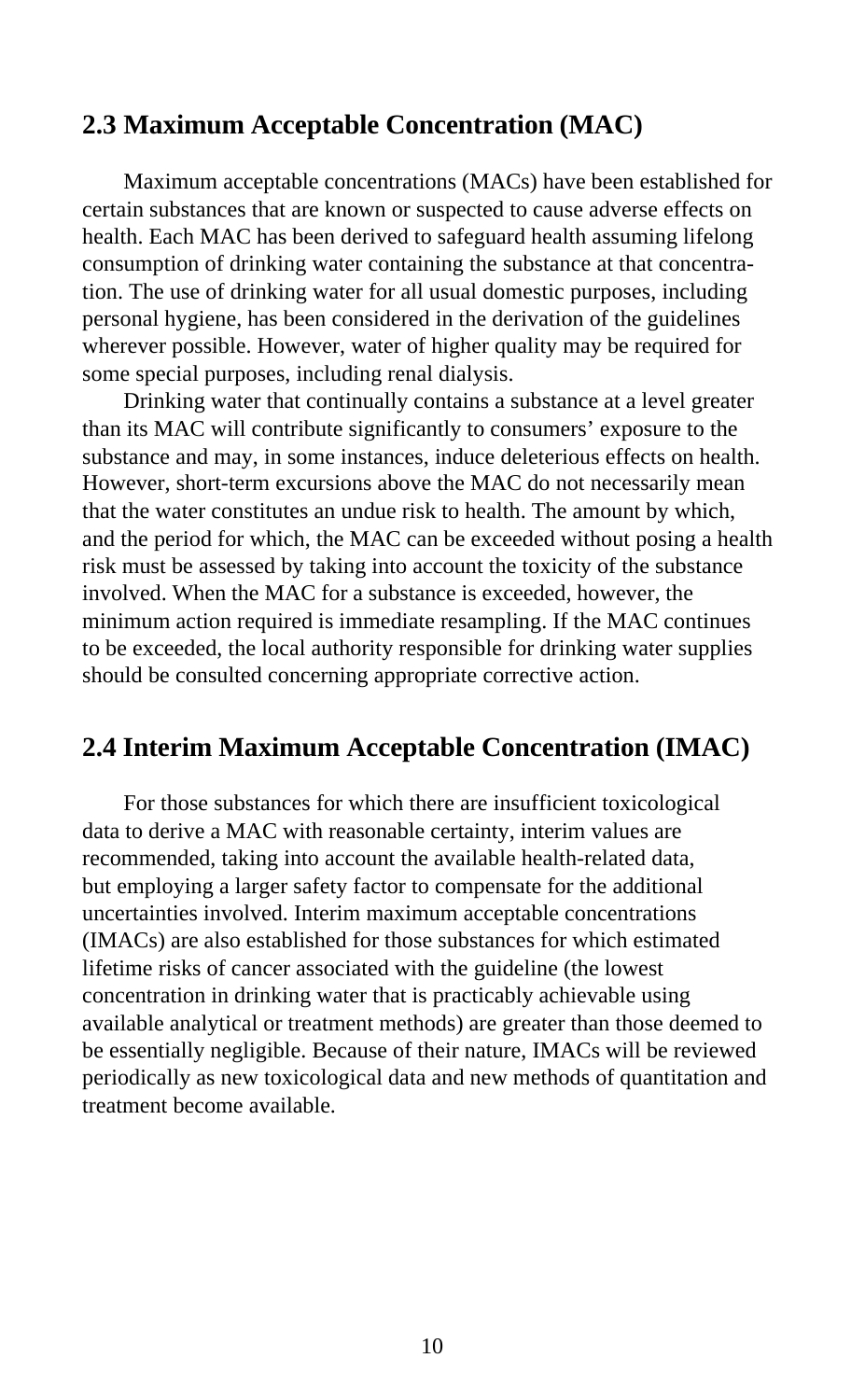# **2.5 Aesthetic Objective (AO)**

Aesthetic objectives (AOs) apply to certain substances or characteristics of drinking water that can affect its acceptance by consumers or interfere with practices for supplying good-quality water. For certain parameters, both AOs and health-related guidelines (e.g., MACs) have been derived. Where only AOs are specified, these values are below those considered to constitute a health hazard. However, if a concentration in drinking water is well above an AO, there is a possibility of a health hazard.

# **2.6 Practical Quantitation Limit (PQL)**

The practical quantitation limit (PQL) is the concentration of a substance that can be measured in a laboratory within reasonable limits of precision and accuracy.

# **2.7 Other Abbreviations**

Other abbreviations used in this report are as follows:

| bw         | body weight                       |
|------------|-----------------------------------|
| <b>FAO</b> | Food and Agriculture Organization |
|            | of the United Nations             |
| U.S. EPA   | United States Environmental       |
|            | Protection Agency                 |
| <b>WHO</b> | World Health Organization         |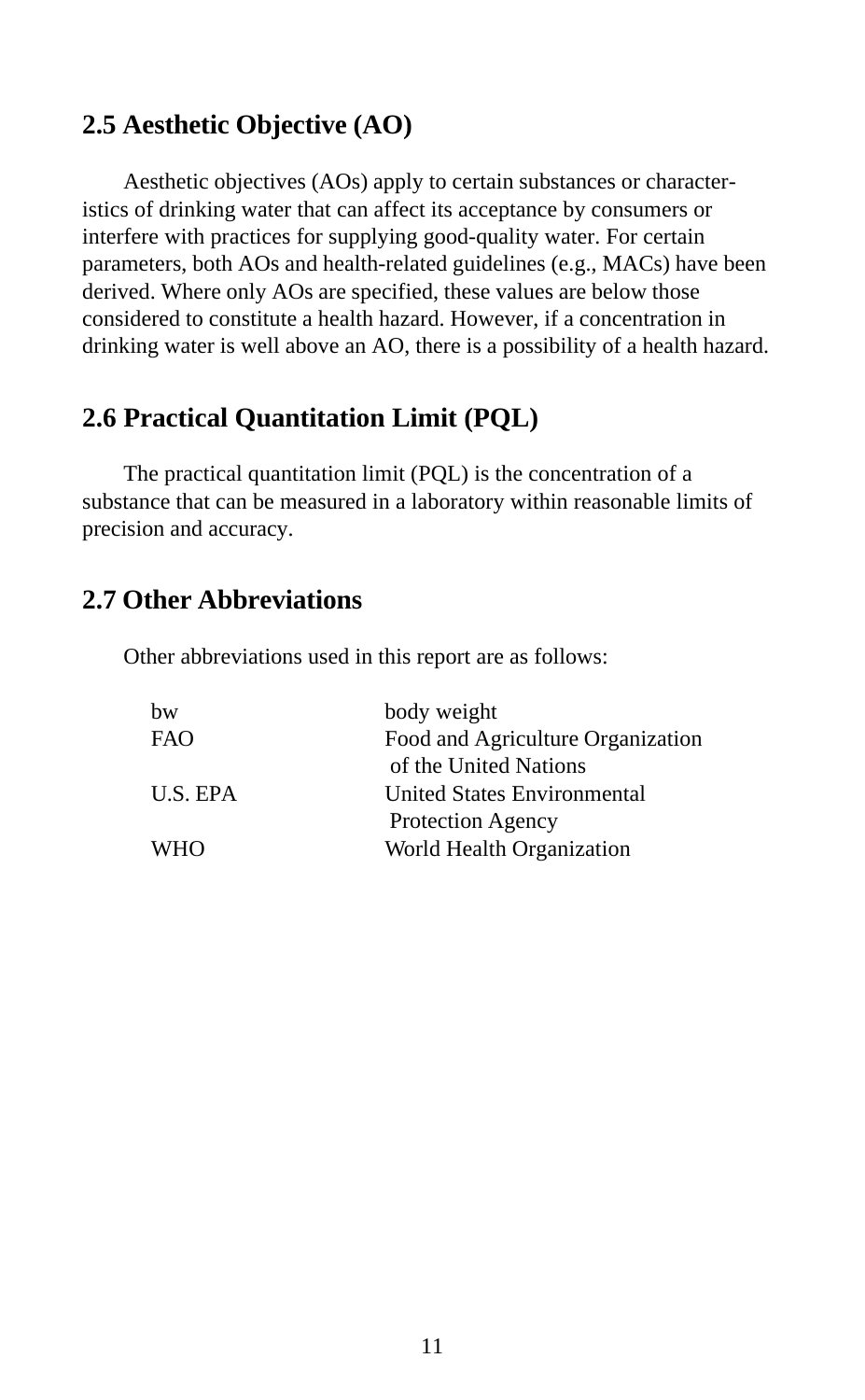# **3. Microbiological Characteristics**

# **3.1 Derivation of Microbiological Guidelines**

Microbiological guidelines are needed to control the presence of pathogenic or disease-causing micro-organisms. Pathogenic microorganisms that occur in polluted surface water include protozoa, bacteria and enteric viruses; protozoa are not commonly found in groundwater. The most common disease attributable to waterborne pathogenic microorganisms is gastrointestinal illness or diarrhoea. Although gastrointestinal illness is generally considered to be non-life threatening in normal healthy adults, mortality can occur in sensitive subpopulations, such as infants, the elderly and immunosuppressed individuals. As it is not practical or technically feasible to monitor for all pathogens in drinking water, the microbiological guidelines are based on indicator organisms and effective treatment.

# **3.2 Coliform, Coliform Background and Heterotrophic Plate Counts**

All drinking water supplies should be analysed routinely for coliform bacteria and the general bacterial population.

The presence of excess total coliforms, as stated below, in drinking water indicates that treatment is inadequate or that the distribution system is experiencing regrowth or infiltration. Total coliforms are not necessarily an indication of the presence of faecal contamination. Faecal coliforms in drinking water may, however, indicate the presence of faecal contamination. The presence of *Escherichia coli*, one species in the faecal coliform group, is a definite indicator of the presence of faeces. Other species in the faecal coliform group (e.g., *Klebsiella pneumoniae*, *Enterobacter cloacae*) are not restricted to faeces but occur naturally on vegetation and in soils.

The general bacterial population can be estimated from either background colony counts on total coliform membrane filters or heterotrophic plate counts (HPC), as outlined in the 16th edition of *Standard Methods for the Examination of Water and Wastewater*; according to this reference, incubation of HPC at 35°C for at least 48 hours is preferred. Excessive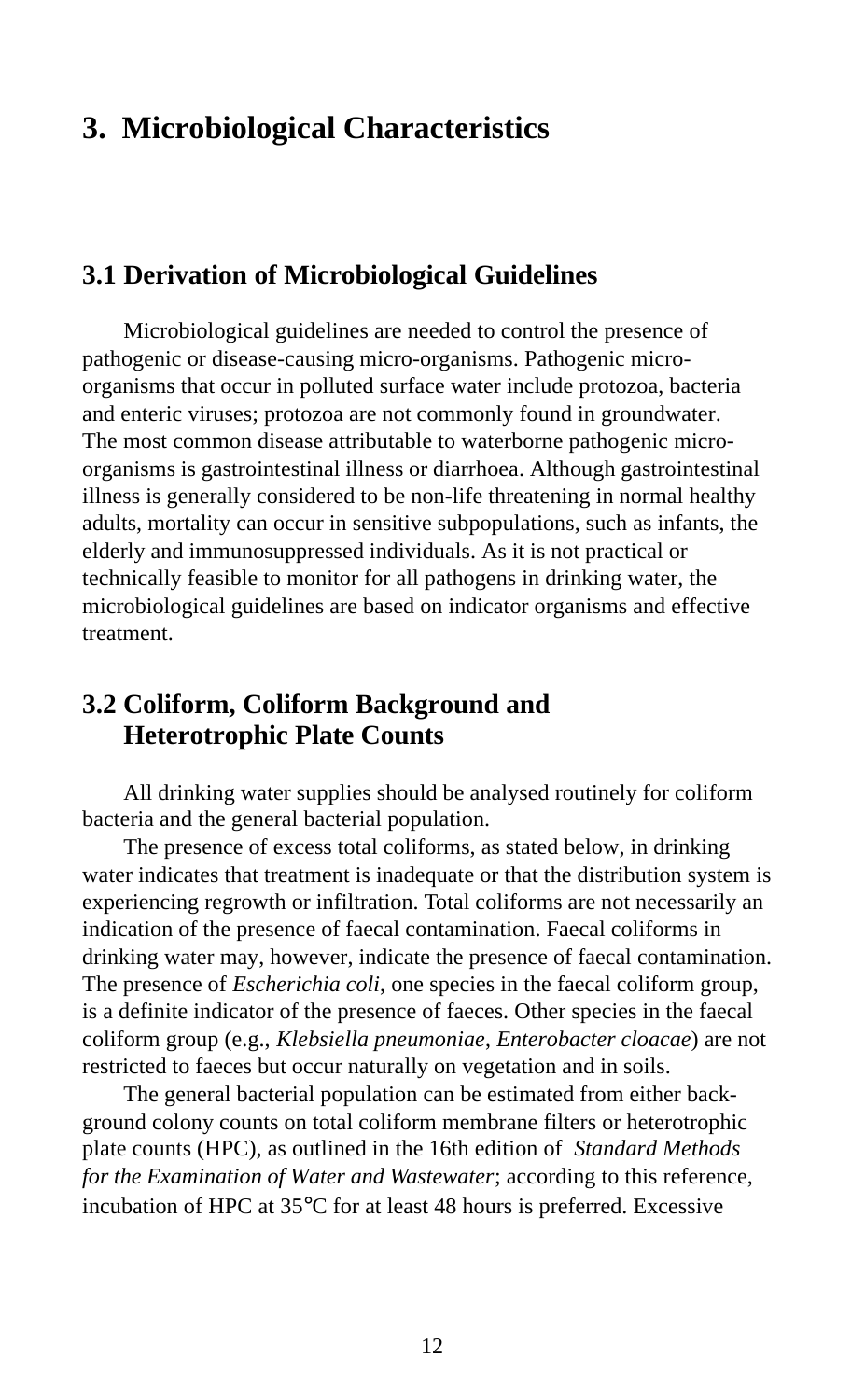concentrations of the general bacterial population may hinder the recovery of coliforms and thereby prevent the detection of a potential threat to public health.

The MAC for coliforms in drinking water is zero organisms detectable per 100 mL. Because coliforms are not uniformly distributed in water and are subject to considerable variation in enumeration, drinking water that fulfils the following conditions is considered to be in compliance with the coliform MAC:

- 1. No sample should contain more than 10 total coliform organisms per 100 mL, none of which should be faecal coliforms;
- 2. No consecutive sample from the same site should show the presence of coliform organisms; and
- 3. For community drinking water distribution systems:
	- a) not more than one sample from a set of samples taken from the community on a given day should show the presence of coliform organisms; and
	- b) not more than 10% of the samples based on a minimum of 10 samples should show the presence of coliform organisms.

If any of the above criteria are exceeded, corrective action should be taken immediately, in consultation with the local authority responsible for drinking water supplies. The most common immediate actions in response to the presence of total and faecal coliforms include resampling to confirm positive results and verifying the disinfectant dosage and system residual. If resampling confirms contamination of the water supply, additional actions may include increasing disinfectant dosage, flushing water mains, disease surveillance, using an alternative source of water and advising consumers to boil their drinking water. The confirmed presence of *E. coli* in drinking water should trigger an immediate "boil water" advisory.

If up to 10 total coliform organisms per 100 mL are detected from a single sample, or if the sample contains either more than 500 HPC colonies per millilitre or more than 200 background colonies on a total coliform membrane filter (i.e., overgrowth), the water should be resampled. If the presence of coliforms is reconfirmed, the cause should be determined if possible, and corrective action taken as appropriate. If there is a recurrence of unacceptable background or heterotrophic plate counts, the system should be inspected to determine the cause. If remedial action is deemed necessary, special sampling should continue until consecutive samples comply with the guidelines.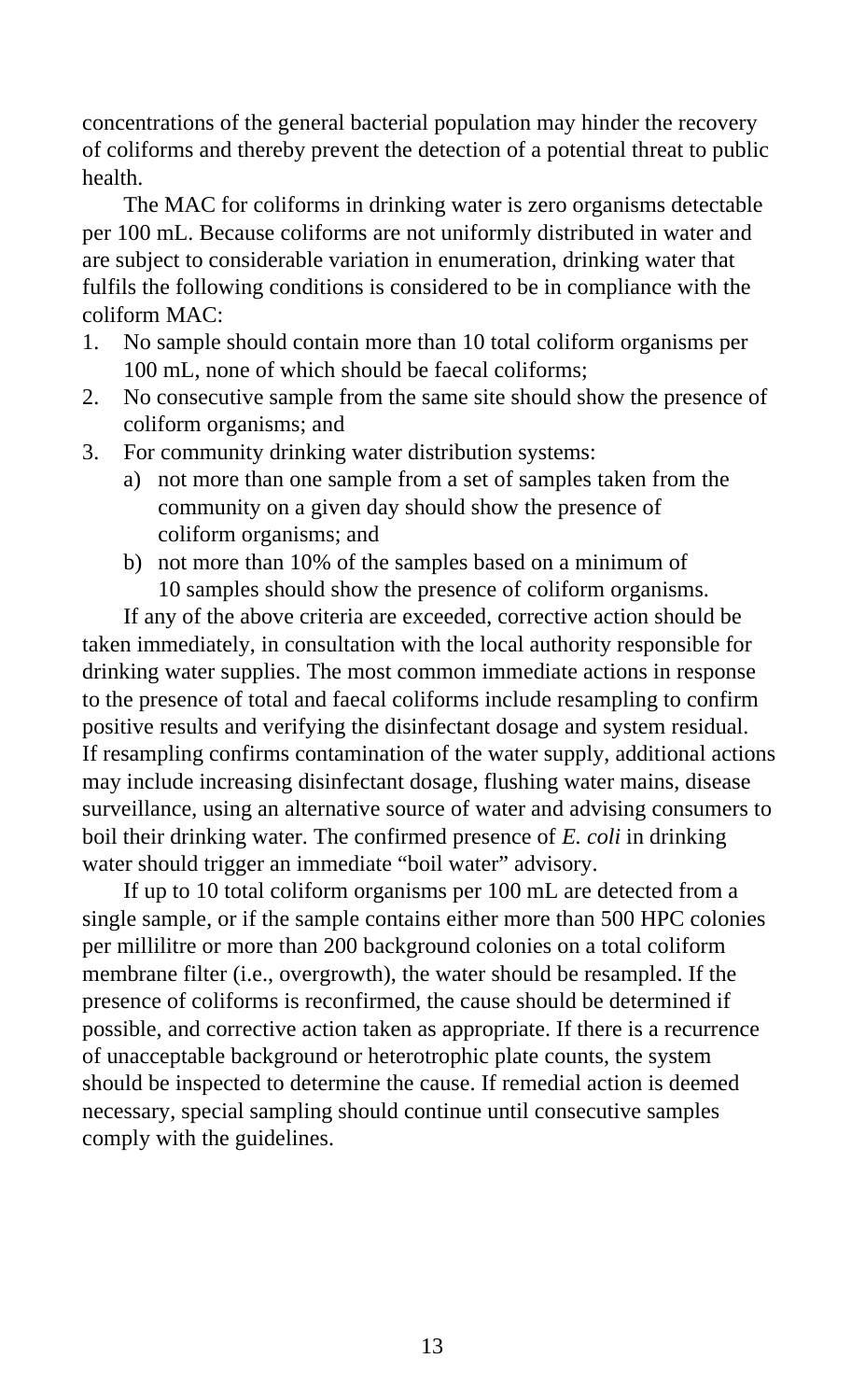# **3.3 Viruses and Protozoa**

Guidelines for viruses and protozoa are not proposed at this time, but relevant information is currently being reviewed (see Table 5). It is desirable, however, that no viruses or protozoa (e.g., *Giardia*) be detected. A water treatment system that provides effective filtration and disinfection and maintains an adequate disinfectant residual should produce water of an acceptable quality in this regard. Where possible, source protection should also be exercised.

# **3.4 Sampling**

The frequency of sampling depends upon the quality of the source water, the number of water sources, the past frequency of unsatisfactory samples, the adequacy of treatment and capacity of the treatment plant, the size and complexity of the distribution system, the practice of disinfection and the size of the population served. The following is offered as a guide:

| <b>Population Served</b> | <b>Number of Samples per Month</b>                 |
|--------------------------|----------------------------------------------------|
| up to $5000$             | 4                                                  |
| 5 000 to 90 000          | 1 per 1 000 population                             |
| more than 90 000         | $90 + (1 \text{ per } 10\,000 \text{ population})$ |

If a community supply has a history of producing water of high bacteriological quality, it may be possible to reduce the number of samples analysed.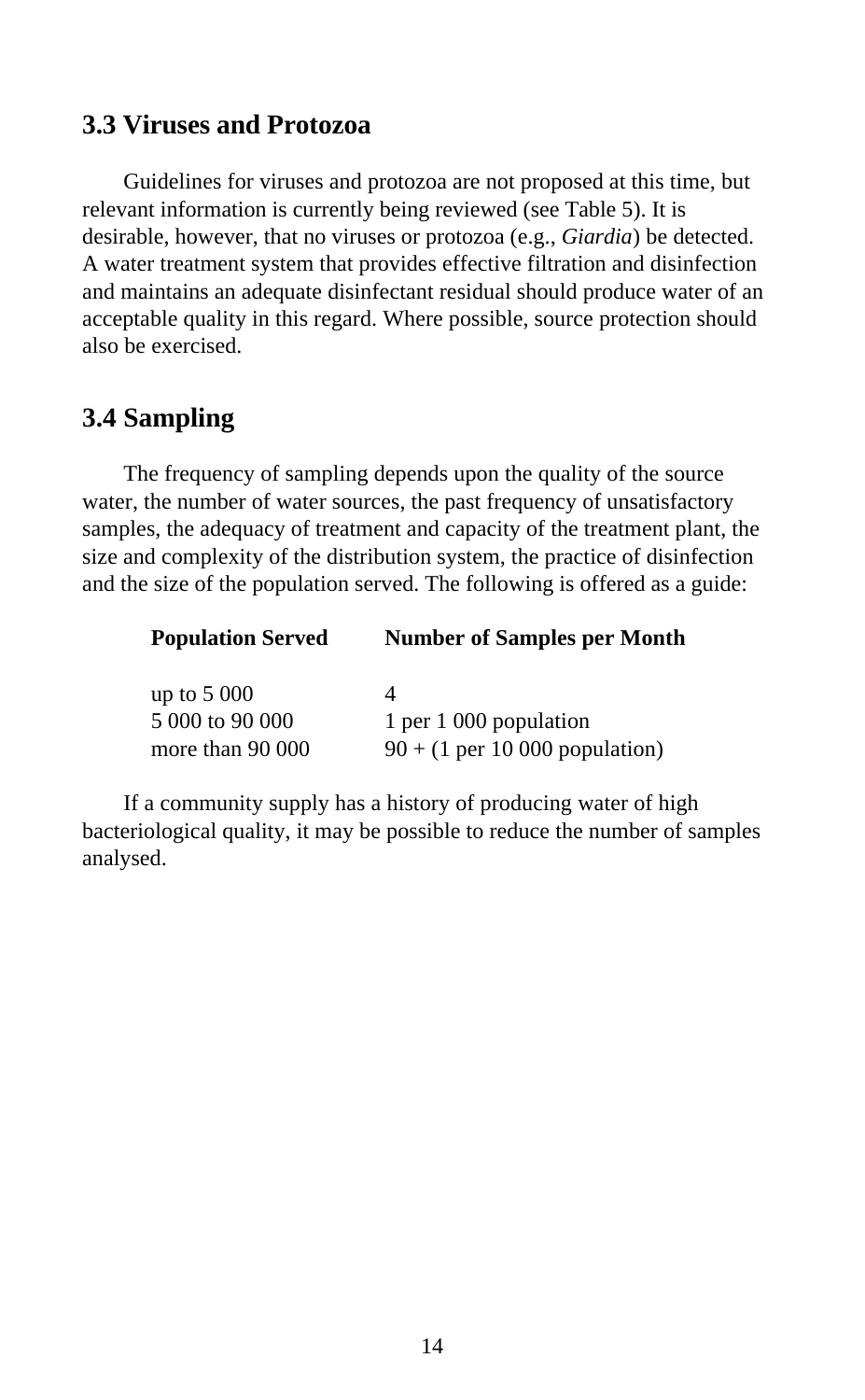# **3.5 Disinfection**

Disinfection is the one step in water treatment specifically designed to destroy pathogenic organisms and thereby prevent waterborne diseases, which are the most significant health risk associated with drinking water. Alone, disinfection is not always sufficient to produce a supply of adequately treated water. Other treatments may be necessary, depending upon the water source, to ensure the effectiveness of the disinfection process and to satisfy other criteria for good-quality drinking water. The disinfecting agents most commonly used in water treatment today are chlorine and its compounds.

# **3.6 Turbidity**

A summary paragraph on turbidity, which discusses guidelines for turbidity in drinking water, may be found in Section 4.6.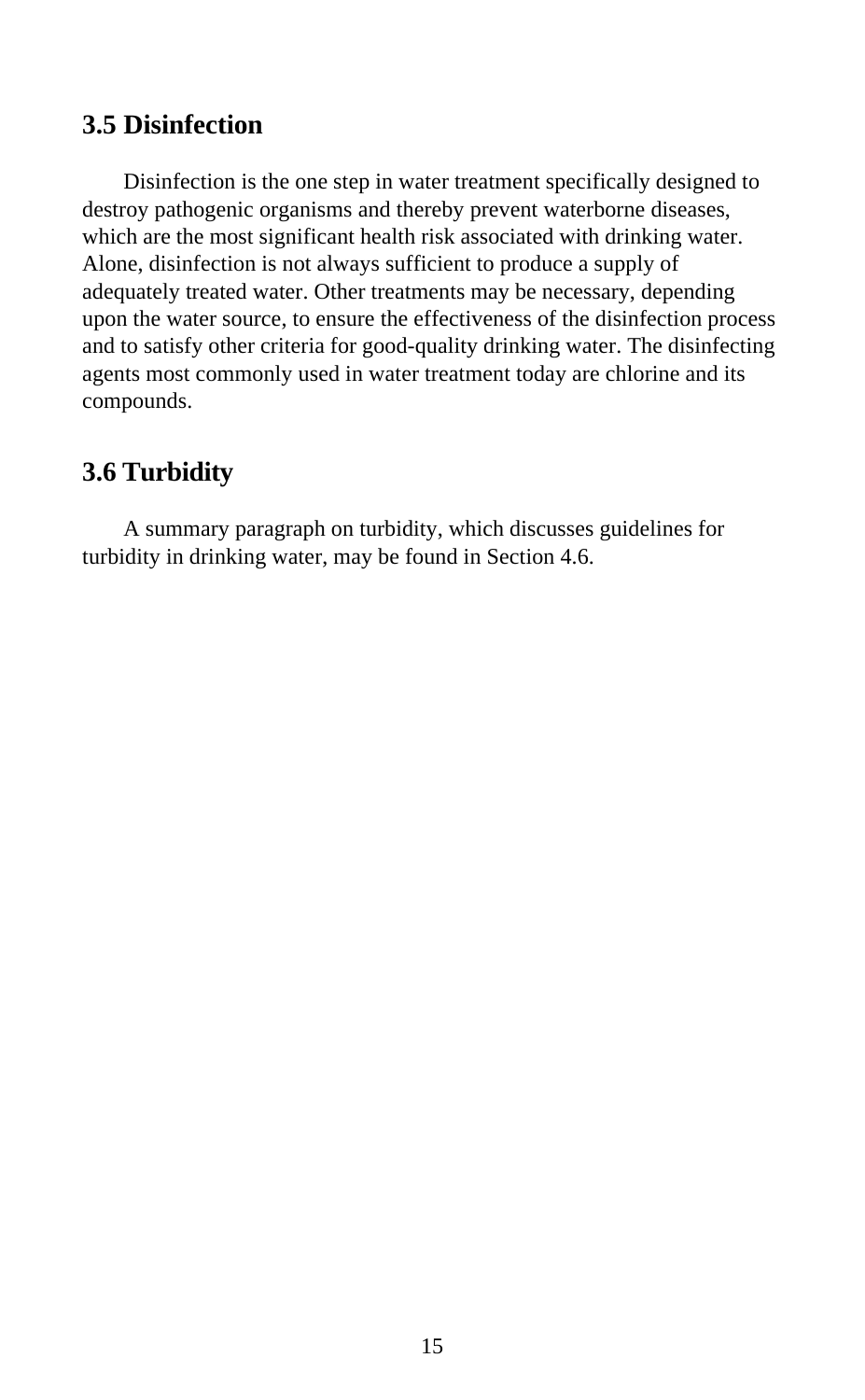# **4. Chemical and Physical Parameters**

# **4.1 Derivation of Chemical Guidelines**

### **4.1.1 Approaches to Derivation of MACs**

Different approaches are adopted for the derivation of guidelines for compounds considered to be carcinogenic and probably carcinogenic, compounds considered to be possibly carcinogenic and those considered to be probably not carcinogenic or for which data were inadequate for evaluation.

### **4.1.1.1 Chemicals That Are Not Considered Carcinogenic**

For chemicals classified as "probably not carcinogenic to humans" or for which data on carcinogenicity were "inadequate for evaluation," the TDI (formerly called the ADI) is derived, where possible, by division of the lowest NOAEL for a response considered to be biologically significant by an uncertainty factor. Ideally, the NOAEL is derived from a lifetime ingestion study or from studies in the most sensitive subpopulation; data from acute or short-term studies are not normally used.

The uncertainty factor is derived on a case-by-case basis; in general, a factor of 1 to 10 may be used to account for one or more of the following elements of uncertainty: intraspecies variation, interspecies variation, nature and severity of effect, adequacy of study and use of LOAEL versus use of NOAEL. An additional factor of 1 to 5 is incorporated where there is information that indicates a potential for interaction with other chemicals. If the chemical is an essential nutrient at low concentrations, the dietary requirement is also taken into consideration in derivation of the uncertainty factor.

Derivation of the MAC from the TDI is generally based on an average daily intake of 1.5 L of drinking water by a 70-kg adult.<sup>1</sup> However, where appropriate, the MAC is derived based on intake in the most sensitive subpopulation (e.g., children). Human exposure from sources other than drinking water (e.g., air, food) is taken into account by apportioning a percentage of the TDI to drinking water. Where data concerning the proportion of total intake normally ingested in drinking water are unavailable, a 20% allocation of total daily intake to drinking water is made, which is believed to be sufficient to account for intake by any additional routes (e.g., inhalation, dermal exposure).

<sup>1.</sup> MACs established for parameters in the *Guidelines for Canadian Drinking Water Quality* – *1978* were derived assuming an average daily intake of 2 L of drinking water.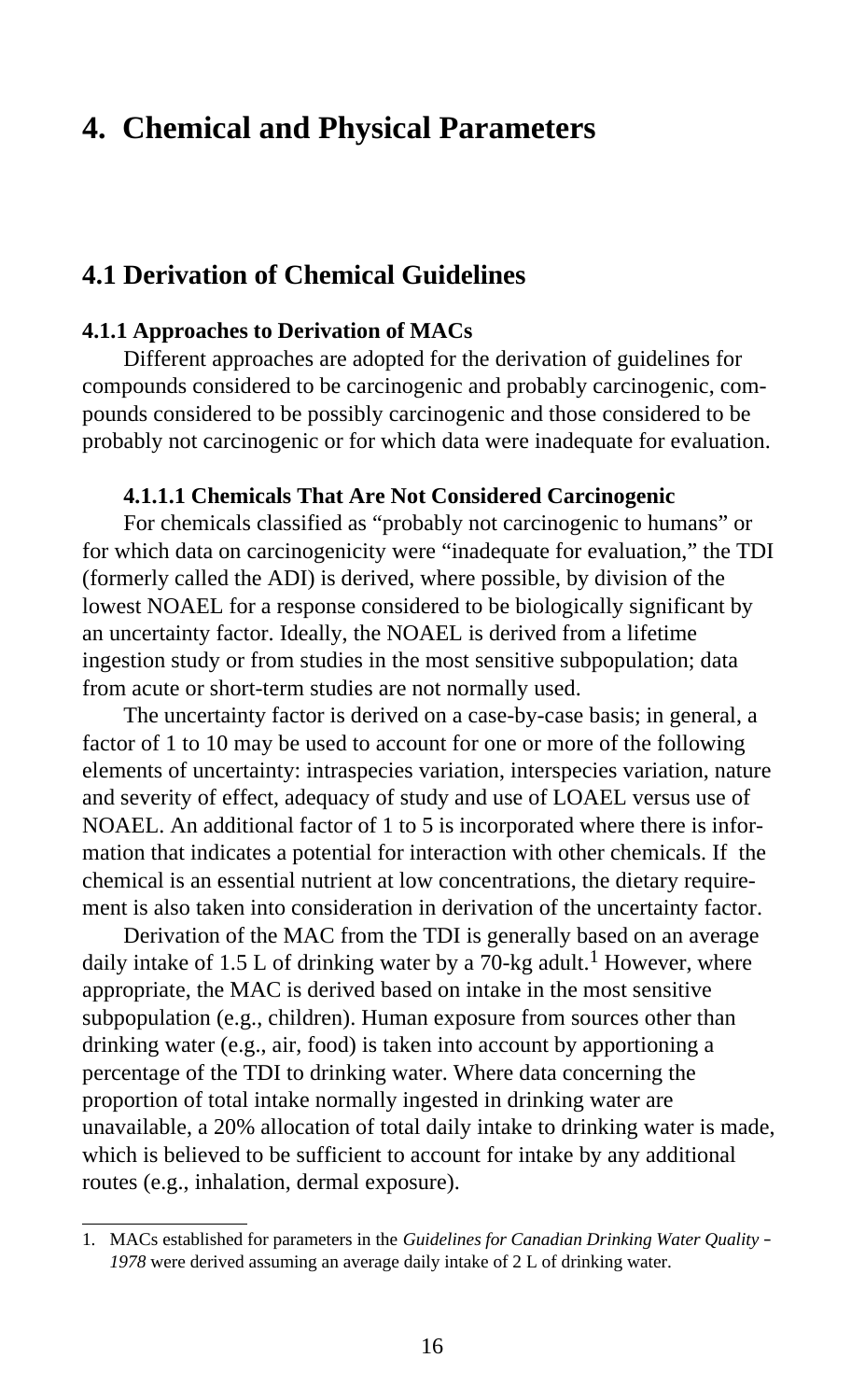MACs must be achievable by available treatment methods and measurable by existing analytical techniques. Where a MAC is less than levels considered to be reliably measurable or achievable, an IMAC is established, and improvement in methods of quantitation and/or treatment is recommended.

### **4.1.1.2 Chemicals That Are Carcinogenic**

As it is generally assumed that there is a probability of harm at any level of exposure to carcinogenic chemicals, carcinogens should ideally be absent from drinking water. However, the risks associated with exposure to low levels of these chemicals in drinking water may be sufficiently small so as to be essentially negligible compared with other commonly encountered risks.

Quantitative risks associated with exposure to low levels of potential carcinogens are estimated by extrapolation of the dose-response relationship observed at high doses in experimental studies (usually in animal species) to the low-dose range. Although the methods used involve uncertainties, they are based on conservative assumptions and tend to overestimate rather than underestimate risks.

For chemicals classified as "carcinogenic to humans" or "probably carcinogenic to humans," lifetime cancer risks are estimated using the robust linear extrapolation model, applied to the tumour types considered to be most appropriate from a biological perspective. Where justified, a surface area to body weight correction is applied to account for differences in metabolic rates between animals and humans.

For many carcinogenic compounds, available treatment technology is inadequate to completely eliminate exposure from drinking water. In addition, available analytical methods may be inadequate for reliable determination at extremely low levels. Therefore, MACs are set as close to zero as reasonably practicable, based on consideration of the following factors:

- (1) The MAC must be achievable by available water treatment methods at reasonable cost.
- (2) Wherever possible, the upper 95% confidence limit for the lifetime cancer risk associated with the MAC is less than  $10^{-5}$ to  $10^{-6}$ , a range that is generally considered to be "essentially negligible." In cases where intake from sources other than drinking water is significant, the upper 95% confidence limit for the lifetime cancer risk associated with the MAC is less than or equal to  $10^{-6}$ .
- (3) The MAC must also be reliably measurable by available analytical methods.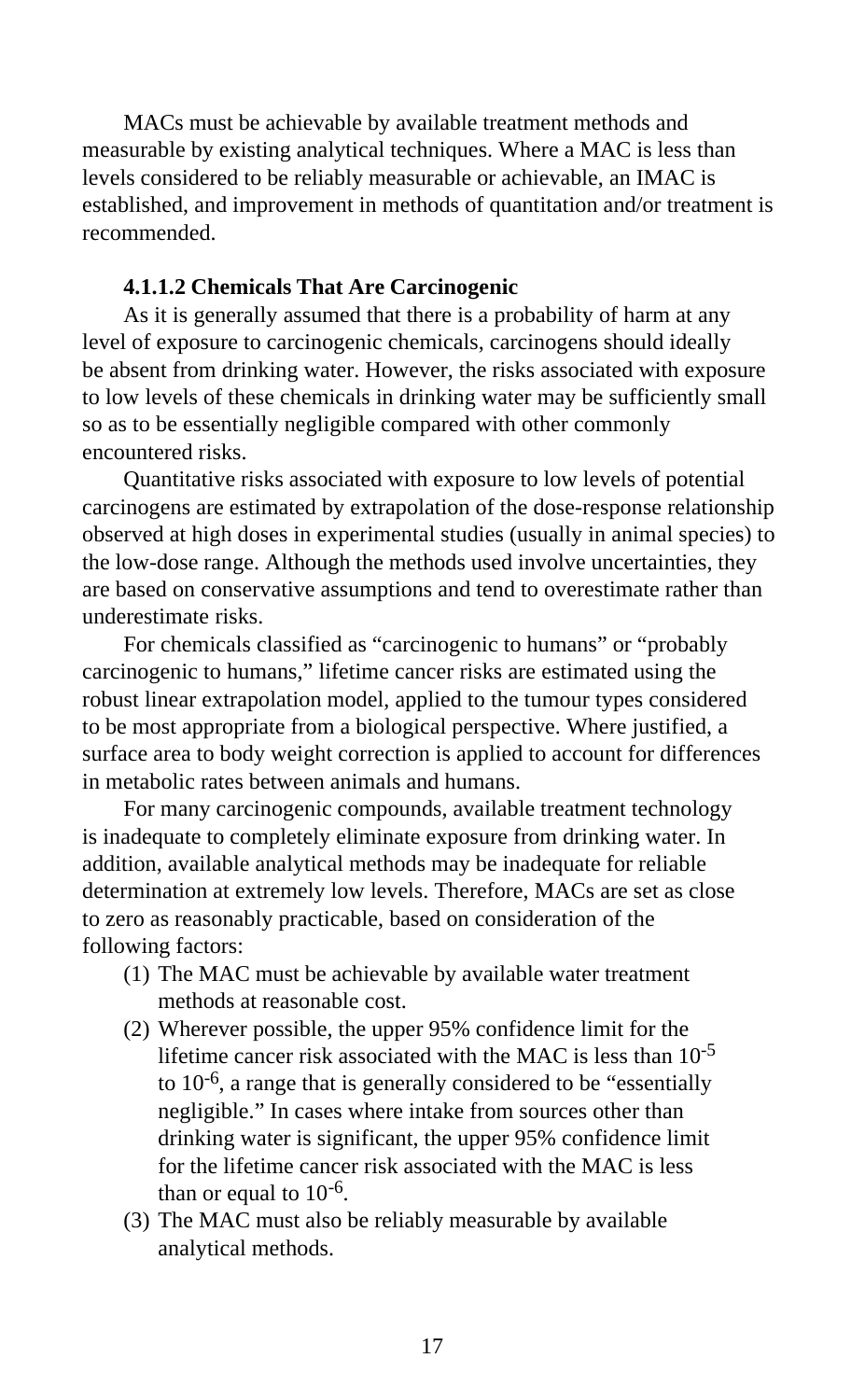Where estimated lifetime cancer risks associated with the MAC are greater than those judged to be essentially negligible (i.e.,  $10^{-5}$  to  $10^{-6}$ ), an IMAC is established, and improvement in methods of quantitation and/or treatment is recommended.

### **4.1.1.3 Chemicals That Are Possibly Carcinogenic**

For compounds that are "possibly carcinogenic to humans," the MAC is based upon a TDI, determined as described for "Chemicals That Are Not Considered Carcinogenic." However, an additional factor of 1 to 10 is incorporated in the uncertainty factor to account for the limited evidence of carcinogenicity. Where there are sufficient data, a quantitative estimate of tumour incidence may be considered in derivation of the MAC.

#### **4.1.1.4 Pesticides**

A number of pesticides considered to be "probably not carcinogenic to humans" or for which data on carcinogenicity are "inadequate for evaluation" have been considered by the Food Directorate, Health Protection Branch, Health Canada, in order to establish maximum tolerable residue levels in foods, as part of their registration under the Pest Control Products Act. Wherever possible, ADIs or NDIs established by the Food Directorate have been used in the derivation of MACs or IMACs, respectively, for pesticides.

The WHO, in conjunction with the FAO, also conducts evaluations to derive ADIs or, where data are insufficient, provisional daily intakes for pesticide residues in foods. For pesticides that are considered to be "probably not carcinogenic to humans" or for which data on carcinogenicity are "inadequate for evaluation" and that have been evaluated by the WHO/FAO, MACs or IMACs are based upon WHO/FAO ADIs or provisional daily intakes, respectively.

### **4.1.2 Approach to Derivation of AOs**

In those cases where thresholds for organoleptic properties were less than the MAC, an AO was derived, based on information on taste and odour thresholds reported in the literature.

# **4.2 New, Revised and Reaffirmed Guidelines**

New, revised and reaffirmed guidelines for chemical and physical parameters are presented in Table 1.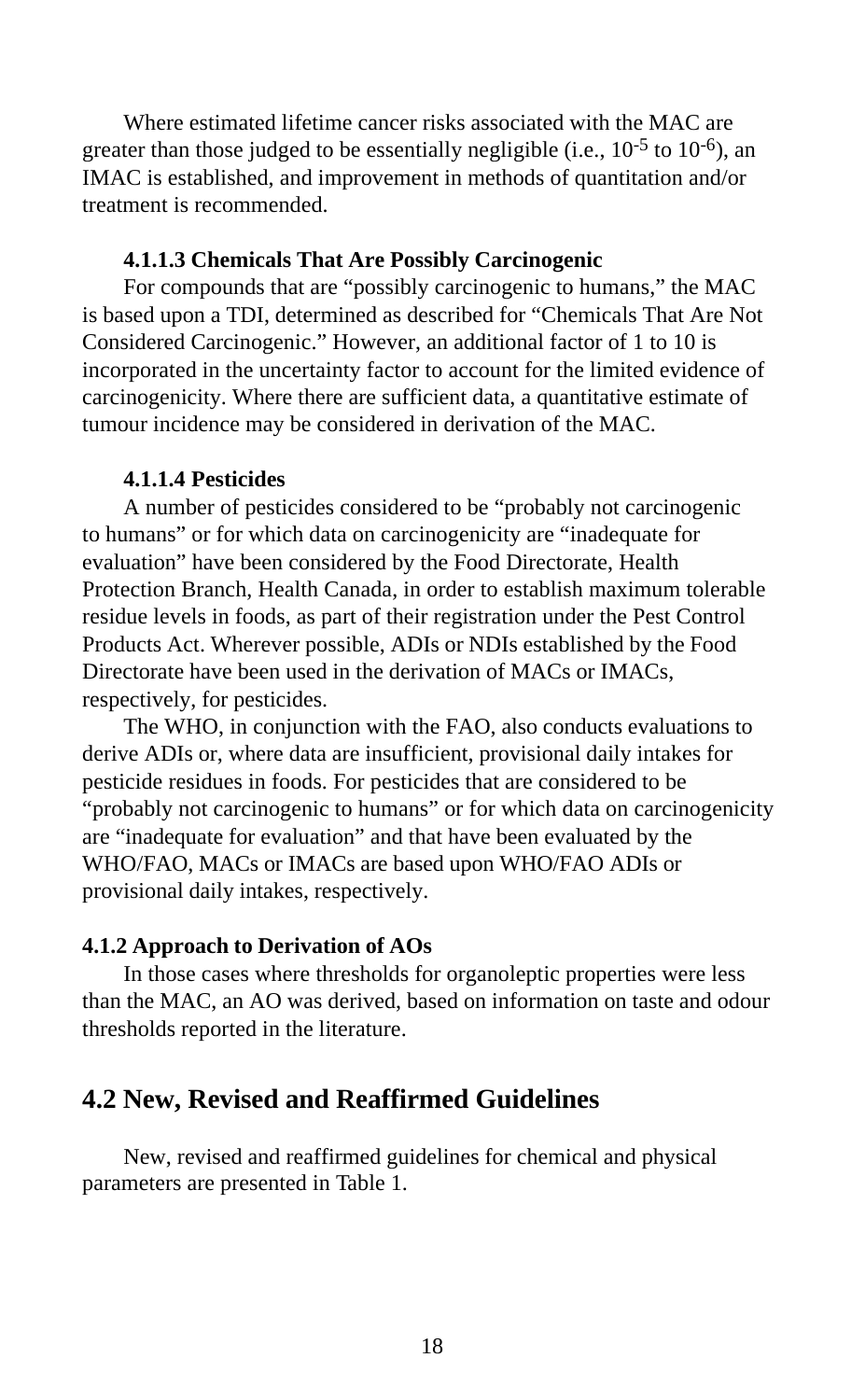# **Table 1 New, Revised and Reaffirmed Guidelines for Chemical and Physical Parameters**

| <b>Parameter</b>                | <b>Guideline</b><br>(mg/L) | <b>Previous</b><br>Guideline<br>(mg/L) |
|---------------------------------|----------------------------|----------------------------------------|
| $\araxine + \text{metabolites}$ | <b>IMAC 0.005</b>          | <b>IMAC 0.06</b>                       |
| chloramines                     | <b>MAC 3.0</b>             | None                                   |
| cyanide                         | MAC 0.2                    | MAC 0.2                                |
| dichloroethylene, 1,1-          | <b>MAC 0.014</b>           | None                                   |
| iron                            | AO $\leq 0.3$              | $AO \leq 0.3$                          |
| sulphide (as $H_2S$ )           | AO $\leq 0.05$             | AO $\leq 0.05$                         |
| tetrachloroethylene             | <b>MAC 0.03</b>            | None                                   |
| trihalomethanes (total)         | IMAC $0.1$                 | <b>MAC 0.35</b>                        |
| vinyl chloride                  | <b>MAC 0.002</b>           | None                                   |

# **4.3 Summary of Guidelines**

Guidelines for all chemical and physical parameters, including all new, revised and reaffirmed guidelines, are listed in Table 2.

| Summary of Guidelines for Chemical and Physical Parameters <sup>1</sup>                                                                                                                                                                                                                                             |                      |                       |              |
|---------------------------------------------------------------------------------------------------------------------------------------------------------------------------------------------------------------------------------------------------------------------------------------------------------------------|----------------------|-----------------------|--------------|
| <b>Parameter</b>                                                                                                                                                                                                                                                                                                    | <b>MAC</b><br>(mg/L) | <b>IMAC</b><br>(mg/L) | AO<br>(mg/L) |
| $aldicarb + metabolites$                                                                                                                                                                                                                                                                                            | 0.009                |                       |              |
| $aldrin + dieldrin$                                                                                                                                                                                                                                                                                                 | 0.0007               |                       |              |
| arsenic                                                                                                                                                                                                                                                                                                             |                      | 0.025                 |              |
| $\arctan x$ = $\arctan x$ = $\arctan x$ = $\arctan x$ = $\arctan x$ = $\arctan x$ = $\arctan x$ = $\arctan x$ = $\arctan x$ = $\arctan x$ = $\arctan x$ = $\arctan x$ = $\arctan x$ = $\arctan x$ = $\arctan x$ = $\arctan x$ = $\arctan x$ = $\arctan x$ = $\arctan x$ = $\arctan x$ = $\arctan x$ = $\arctan x$ = |                      | 0.005                 |              |
| azinphos-methyl                                                                                                                                                                                                                                                                                                     | 0.02                 |                       |              |
| barium                                                                                                                                                                                                                                                                                                              | 1.0                  |                       |              |

### **Table 2 Summary of Guidelines for Chemical and Physical Parameters1**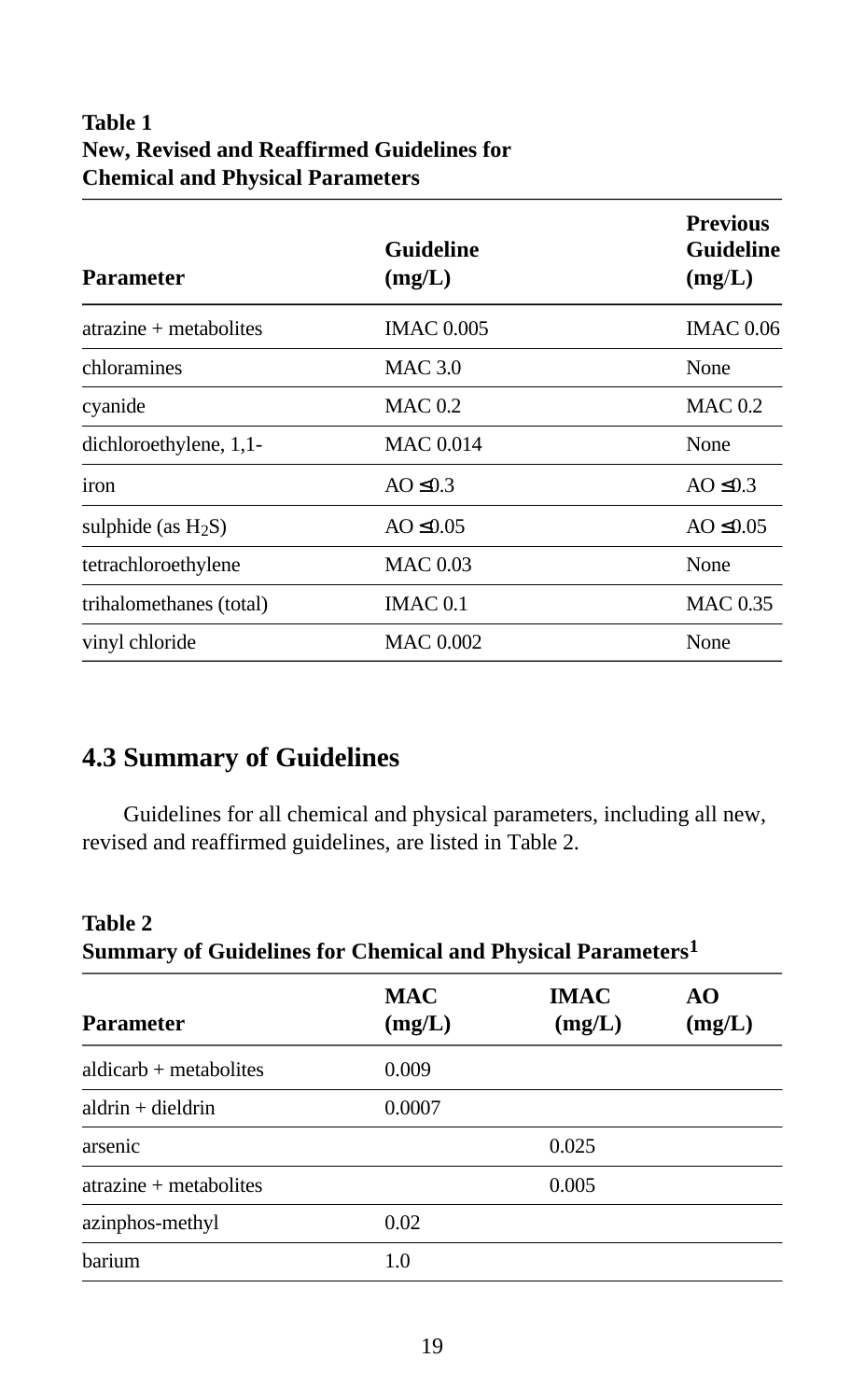# **Table 2 (cont'd)**

| <b>Parameter</b>                            | <b>MAC</b><br>(mg/L) | <b>IMAC</b><br>(mg/L) | AO<br>(mg/L)         |
|---------------------------------------------|----------------------|-----------------------|----------------------|
| bendiocarb                                  | 0.04                 |                       |                      |
| benzene                                     | 0.005                |                       |                      |
| benzo[a]pyrene                              | 0.000 01             |                       |                      |
| boron                                       |                      | 5                     |                      |
| bromoxynil                                  |                      | 0.005                 |                      |
| cadmium                                     | 0.005                |                       |                      |
| carbaryl                                    | 0.09                 |                       |                      |
| carbofuran                                  | 0.09                 |                       |                      |
| carbon tetrachloride                        | 0.005                |                       |                      |
| chloramines                                 | 3.0                  |                       |                      |
| chloride                                    |                      |                       | $\leq$ 250           |
| chlorpyrifos                                | 0.09                 |                       |                      |
| chromium                                    | 0.05                 |                       |                      |
| colour                                      |                      |                       | ≤15 TCU <sup>2</sup> |
| copper <sup>3</sup>                         |                      |                       | $\leq 1.0$           |
| cyanazine                                   |                      | 0.01                  |                      |
| cyanide                                     | 0.2                  |                       |                      |
| diazinon                                    | 0.02                 |                       |                      |
| dicamba                                     | 0.12                 |                       |                      |
| dichlorobenzene, 1,2-                       | 0.20                 |                       | $\leq 0.003$         |
| dichlorobenzene, 1,4-                       | 0.005                |                       | $\leq 0.001$         |
| dichloroethane, 1,2-                        |                      | 0.005                 |                      |
| dichloroethylene, 1,1-                      | 0.014                |                       |                      |
| dichloromethane                             | 0.05                 |                       |                      |
| dichlorophenol, 2,4-                        | 0.9                  |                       | $\leq 0.0003$        |
| dichlorophenoxyacetic<br>acid, 2,4- (2,4-D) |                      | 0.1                   |                      |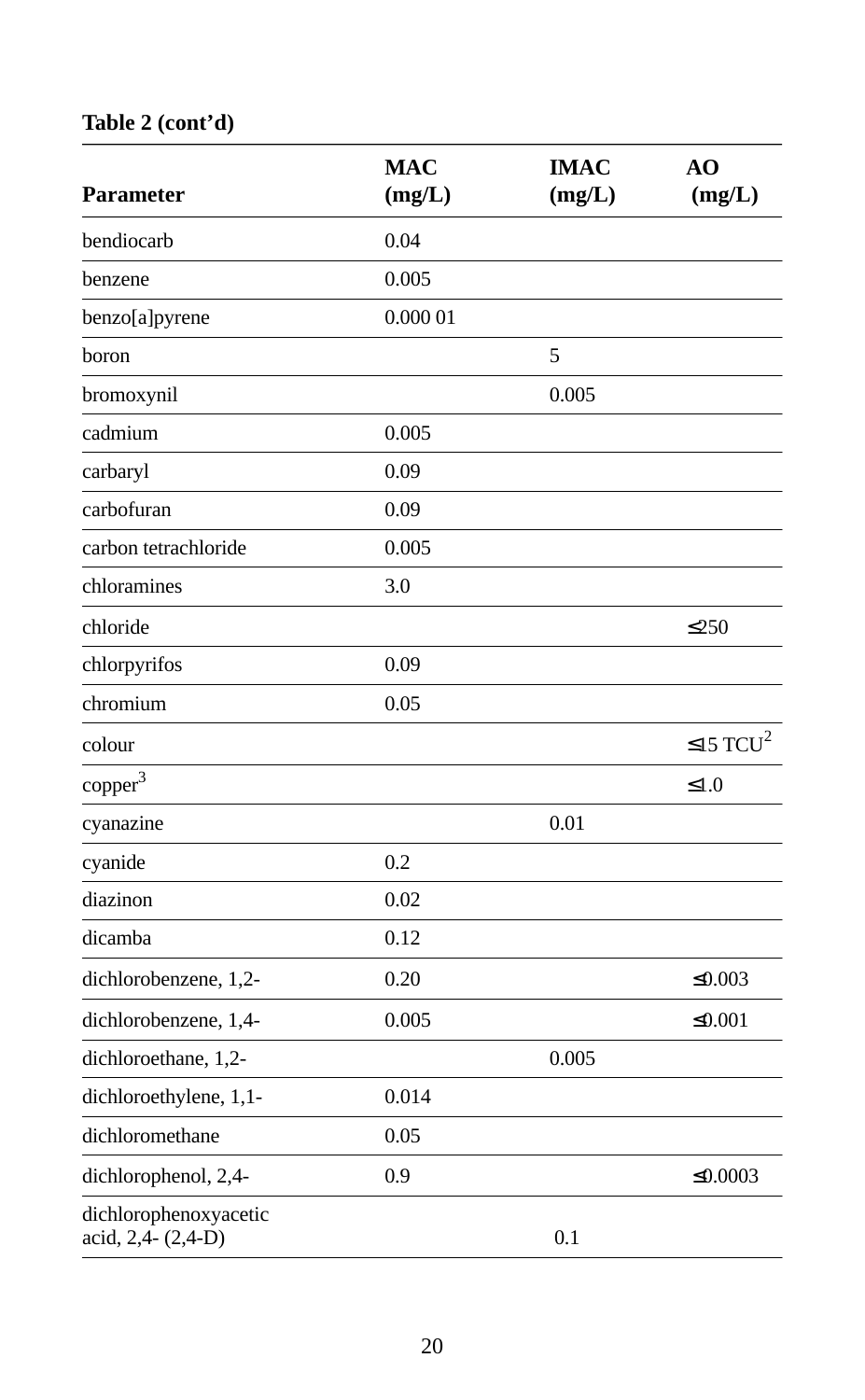# **Table 2 (cont'd)**

| Parameter                   | <b>MAC</b><br>(mg/L) | <b>IMAC</b><br>(mg/L) | AO<br>(mg/L)             |
|-----------------------------|----------------------|-----------------------|--------------------------|
| diclofop-methyl             | 0.009                |                       |                          |
| dimethoate                  |                      | 0.02                  |                          |
| dinoseb                     | 0.01                 |                       |                          |
| diquat                      | 0.07                 |                       |                          |
| diuron                      | 0.15                 |                       |                          |
| ethylbenzene                |                      |                       | $\leq 0.0024$            |
| fluoride                    | 1.5                  |                       |                          |
| glyphosate                  |                      | 0.28                  |                          |
| iron                        |                      |                       | $\leq 0.3$               |
| lead <sup>3</sup>           | 0.010                |                       |                          |
| malathion                   | 0.19                 |                       |                          |
| manganese                   |                      |                       | $\leq 0.05$              |
| mercury                     | 0.001                |                       |                          |
| methoxychlor                | 0.9                  |                       |                          |
| metolachlor                 |                      | 0.05                  |                          |
| metribuzin                  | 0.08                 |                       |                          |
| monochlorobenzene           | 0.08                 |                       | $\leq 0.03$              |
| nitrate                     | $45^{4}$             |                       |                          |
| nitrilotriacetic acid (NTA) | 0.4                  |                       |                          |
| odour                       |                      |                       | Inoffensive              |
| paraquat (as dichloride)    |                      | $0.01^{5}$            |                          |
| parathion                   | 0.05                 |                       |                          |
| pentachlorophenol           | 0.06                 |                       | $\leq 0.030$             |
| pH                          |                      |                       | $6.5 - 8.5$ <sup>6</sup> |
| phorate                     | 0.002                |                       |                          |
| picloram                    |                      | 0.19                  |                          |
| selenium                    | 0.01                 |                       |                          |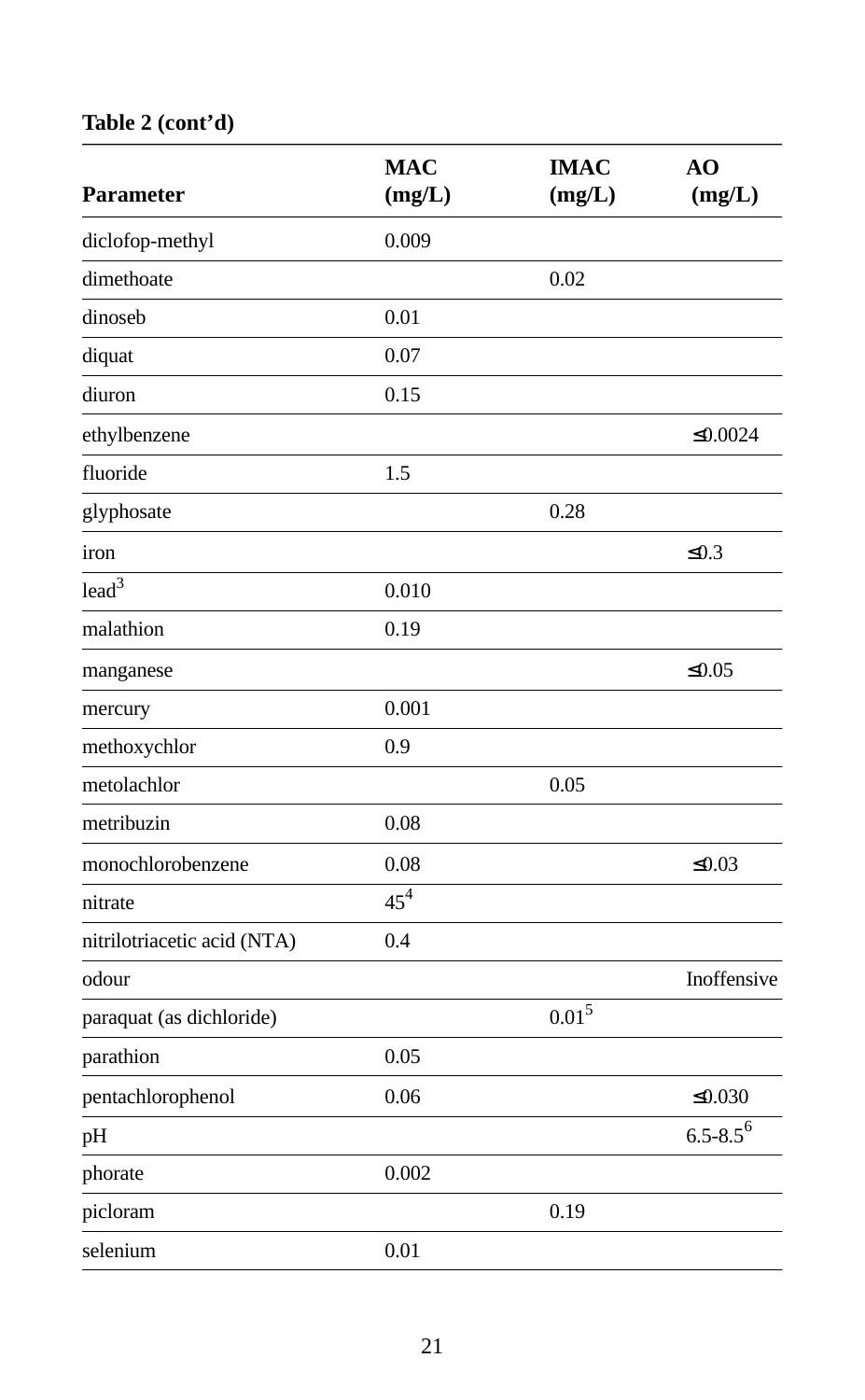### **Table 2 (cont'd)**

| <b>Parameter</b>             | <b>MAC</b><br>(mg/L) | <b>IMAC</b><br>(mg/L) | A <sub>O</sub><br>(mg/L) |
|------------------------------|----------------------|-----------------------|--------------------------|
| simazine                     |                      | 0.01                  |                          |
| sodium                       |                      |                       | $\leq$ 200               |
| sulphate                     |                      |                       | $\leq 500$               |
| sulphide (as $H_2S$ )        |                      |                       | $\leq 0.05$              |
| taste                        |                      |                       | Inoffensive              |
| temperature                  |                      |                       | $\leq 15^{\circ}$ C      |
| terbufos                     |                      | 0.001                 |                          |
| tetracholoroethylene         | 0.03                 |                       |                          |
| tetrachlorophenol, 2,3,4,6-  | 0.1                  |                       | $≤0.001$                 |
| toluene                      |                      |                       | $\leq 0.024$             |
| total dissolved solids (TDS) |                      |                       | $\leq 500$               |
| trichloroethylene            | 0.05                 |                       |                          |
| trichlorophenol, 2,4,6-      | 0.005                |                       | $\leq 0.002$             |
| trifluralin                  |                      | 0.045                 |                          |
| trihalomethanes (total)      |                      | 0.1                   |                          |
| turbidity                    | $1 N T U^7$          |                       | $\leq$ 5 NTU $^{3,7}$    |
| uranium                      | 0.1                  |                       |                          |
| vinyl chloride               | 0.002                |                       |                          |
| xylenes (total)              |                      |                       | $\leq 0.3$               |
| zinc <sup>3</sup>            |                      |                       | $\leq 5.0$               |

#### **Notes:**

1. Summary paragraphs for all the parameters in this table may be found in Section 4.6.

- $2. TCU = true colour unit.$
- 3. At the point of consumption.
- 4. Equivalent to 10 mg/L as nitrate-nitrogen.
- 5. Equivalent to 0.007 mg/L for paraquat ion.
- 6. No units.
- 7. NTU = nephelometric turbidity unit.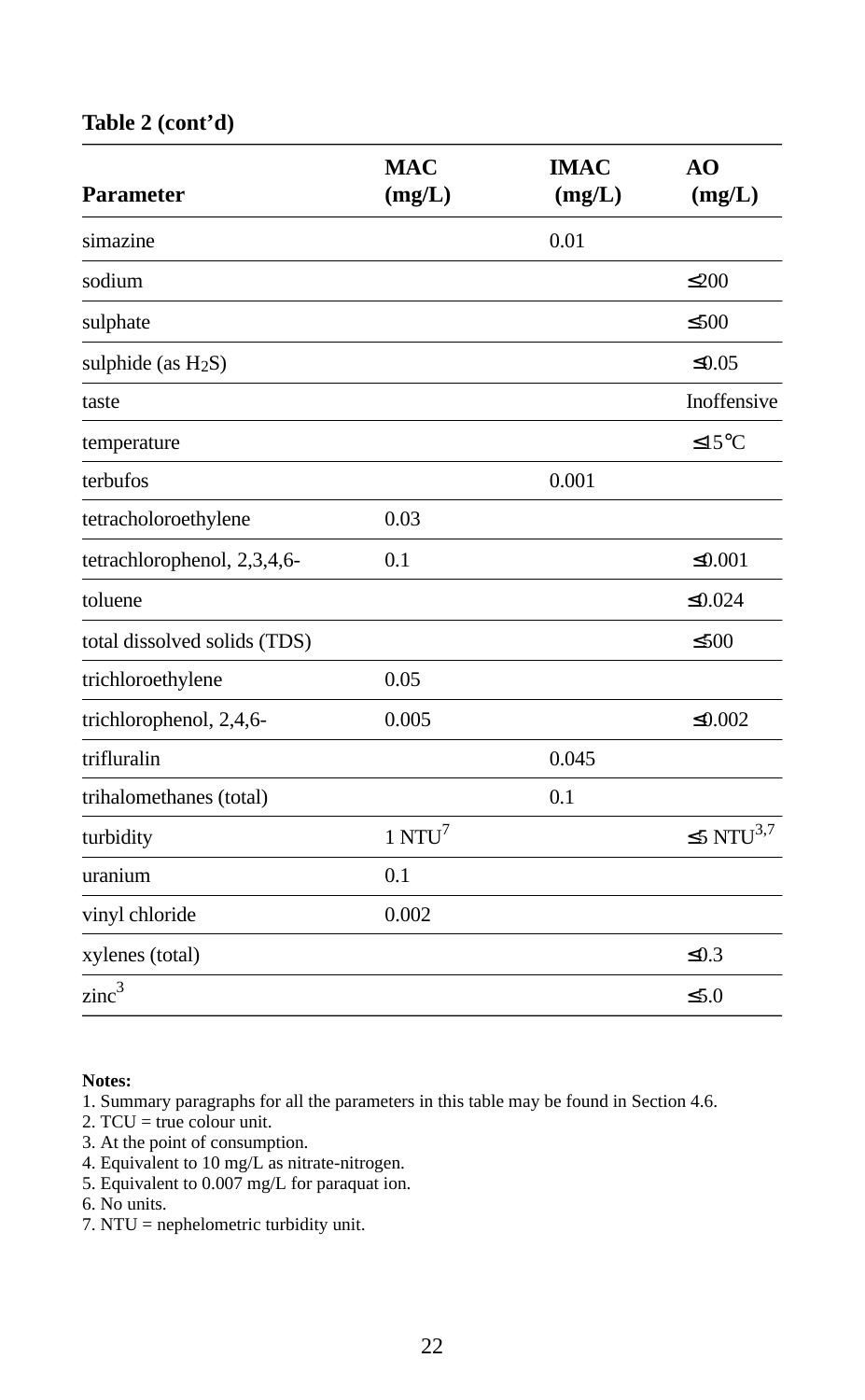# **4.4 Parameters without Guidelines**

Since 1978, a number of parameters have been identified as not requiring a numerical guideline. Table 3 lists these parameters. The reasons for parameters having no numerical guideline include the following:

- currently available data indicate no health risk or aesthetic problem (e.g., calcium);
- data indicate the compound, which may be harmful, is not registered for use in Canada (e.g., 2,4,5-TP) or is not likely to occur in drinking water at levels that present a health risk (e.g., silver); or
- the parameter is composed of several compounds for which individual guidelines may be required (e.g., pesticides [total]).

| Parameter                              | Parameter                                              |
|----------------------------------------|--------------------------------------------------------|
| ammonia*                               | pesticides (total)                                     |
| ashestos*                              | phenols                                                |
| calcium*                               | phthalic acid esters (PAE)                             |
| chlordane (total isomers)              | polycyclic aromatic hydrocarbons (PAH) <sup>2</sup>    |
| <b>DDT</b>                             | radon <sup>3</sup>                                     |
| endrin                                 | resin acids                                            |
| gasoline and its organic constituents* | silver*                                                |
| hardness*                              | tannin                                                 |
| heptachlor + heptachlor epoxide        | temephos                                               |
| lignin                                 | total organic carbon                                   |
| lindane                                | toxaphene                                              |
| magnesium*                             | triallate                                              |
| methyl-parathion                       | trichlorophenoxyacetic acid, 2,4,5-<br>$(2,4,5-T)$     |
| mirex                                  | trichlorophenoxypropionic acid, 2,4,5-<br>$(2,4,5-TP)$ |

### **Table 3 Parameters without Guidelines1**

#### **Notes:**

- 1. Summary paragraphs for parameters marked with an asterisk may be found in Section 4.6.
- 2. Other than benzo[a]pyrene.
- 3. A summary paragraph for radon may be found in Section 5.5.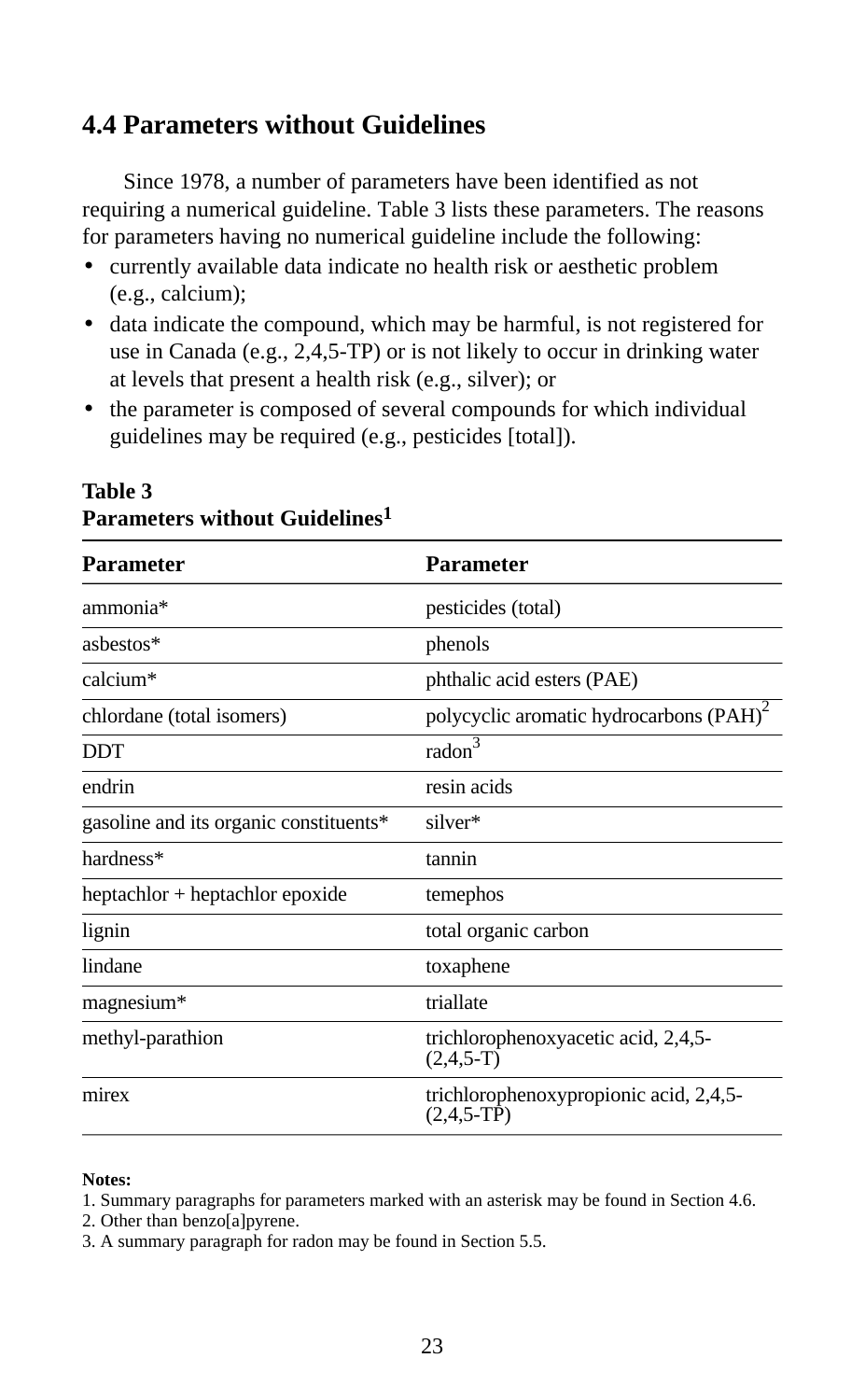# **4.5 Sampling**

### **4.5.1 Fluoride**

Where fluoridation is practised, at least one sample of treated water per day should be collected and analysed to ascertain whether fluoride concentrations comply with the MAC. Where fluoridation is not practised, the general sampling schedule described for health-related parameters (see Section 4.5.2) should be followed.

### **4.5.2 Parameters Related to Health**

In general, drinking water should be sampled semi-annually for all chemical substances for which MACs or IMACs have been set. If particular substances are consistently absent from a water supply system, the frequency of sampling for these substances may be reduced, subject to approval by the control agency. In addition, where water supplies are obtained from sources that are not likely to be contaminated by industrial and agricultural wastes, a full analysis may be required only to aid in the selection of new sources and occasionally thereafter.

If there is reason to suspect the presence of certain substances in a water supply, these substances should be sampled more frequently to ensure that their concentrations are below the acceptable limits. Also, where public water supplies are derived from frequently polluted raw water sources, the sampling frequency for chemical analyses should be increased from once every six months to once every three months or as determined by the control agency.

In the case of private water supplies, it is desirable to ascertain the levels of all health-related parameters when a new well or spring is brought into use. A good knowledge of local conditions, however, may make such a thorough examination unnecessary. The advice of the appropriate control agency should be obtained.

Concentrations of certain substances (e.g., pesticides) vary seasonally. Samples to be analysed for these substances should be collected at periods of the year when contamination of the water supply is likely to be greatest and representative of the water consumed. The local authority responsible for drinking water supplies should be consulted on any sampling program or evaluation of analytical results.

### **4.5.3 Parameters Related to Aesthetic Considerations**

The sampling frequency for parameters affecting the appearance and palatability of water supplies will depend for the most part on local conditions and consumer complaints. Analysis for these substances is most useful when the suitability of a new source of drinking water is being considered.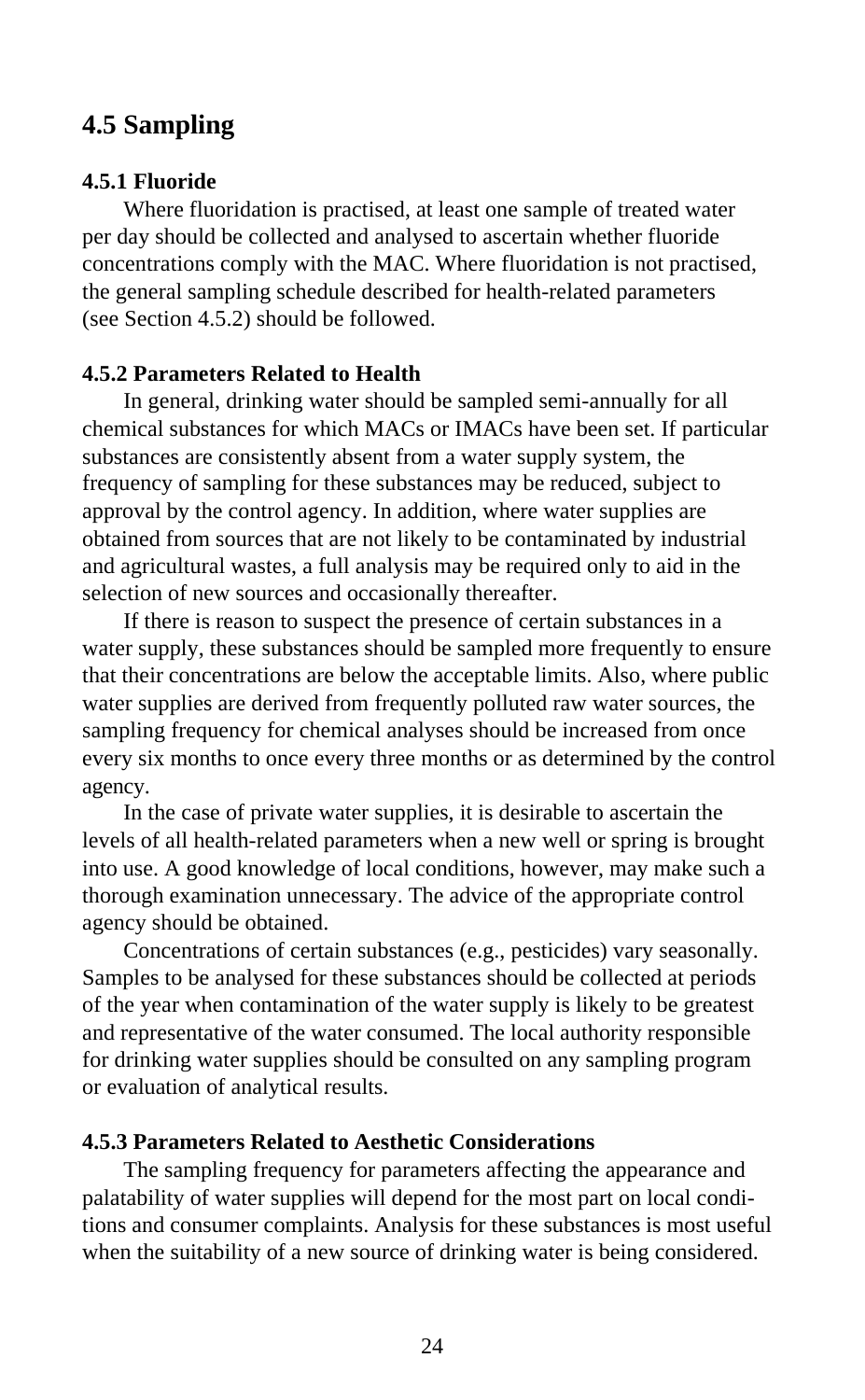Monitoring of non-health-related parameters may also provide information that will assist treatment plant personnel in establishing processes for optimum water treatment. The requirement for and frequency of sampling should be decided by the appropriate control agency.

# **4.6 Summary Paragraphs**

### *Aldicarb + metabolites*

Aldicarb is a broad-spectrum, systemic carbamate insecticide used to control a variety of insects, mites and nematodes on several crops, including citrus fruits, beans, grain, peanuts, potatoes, soybeans, sugar beets and tobacco. It is very persistent in groundwater, degrading with a half-life that ranges from a few weeks to as long as several years under typical conditions. Two major degradation products, aldicarb sulphoxide and aldicarb sulphone, are found in a 1:1 ratio in groundwater. Aldicarb has been detected in private and municipal drinking water supplies across Canada, usually at concentrations below 30 *µ*g/L.

Aldicarb is an acetylcholinesterase inhibitor; clinical symptoms of aldicarb intoxication include dizziness, weakness, diarrhoea, nausea, vomiting, abdominal pain, blurred vision, headache and dyspnoea. Epidemiological studies are inconclusive with respect to the association between chronic aldicarb ingestion and both immunotoxicity and delayed neuropathy.

Aldicarb does not increase tumour incidence in carcinogenicity bioassays in rats and mice and has therefore been classified as probably not carcinogenic to humans. The only toxic effect observed consistently in studies conducted to date is the rapidly reversible inhibition of acetylcholinesterase activity, the biological significance of which is difficult to assess. The ADI for aldicarb is determined by dividing the NOAEL for red blood cell cholinesterase inhibition, obtained from a study in which human volunteers were administered single oral doses of aldicarb in orange juice, by an uncertainty factor that takes into consideration the variability observed in the human population.

The MAC for aldicarb in drinking water, derived from the ADI, is *0.009 mg/L*. This guideline is considered to be applicable to the total of aldicarb and its toxic metabolites, aldicarb sulphoxide and aldicarb sulphone.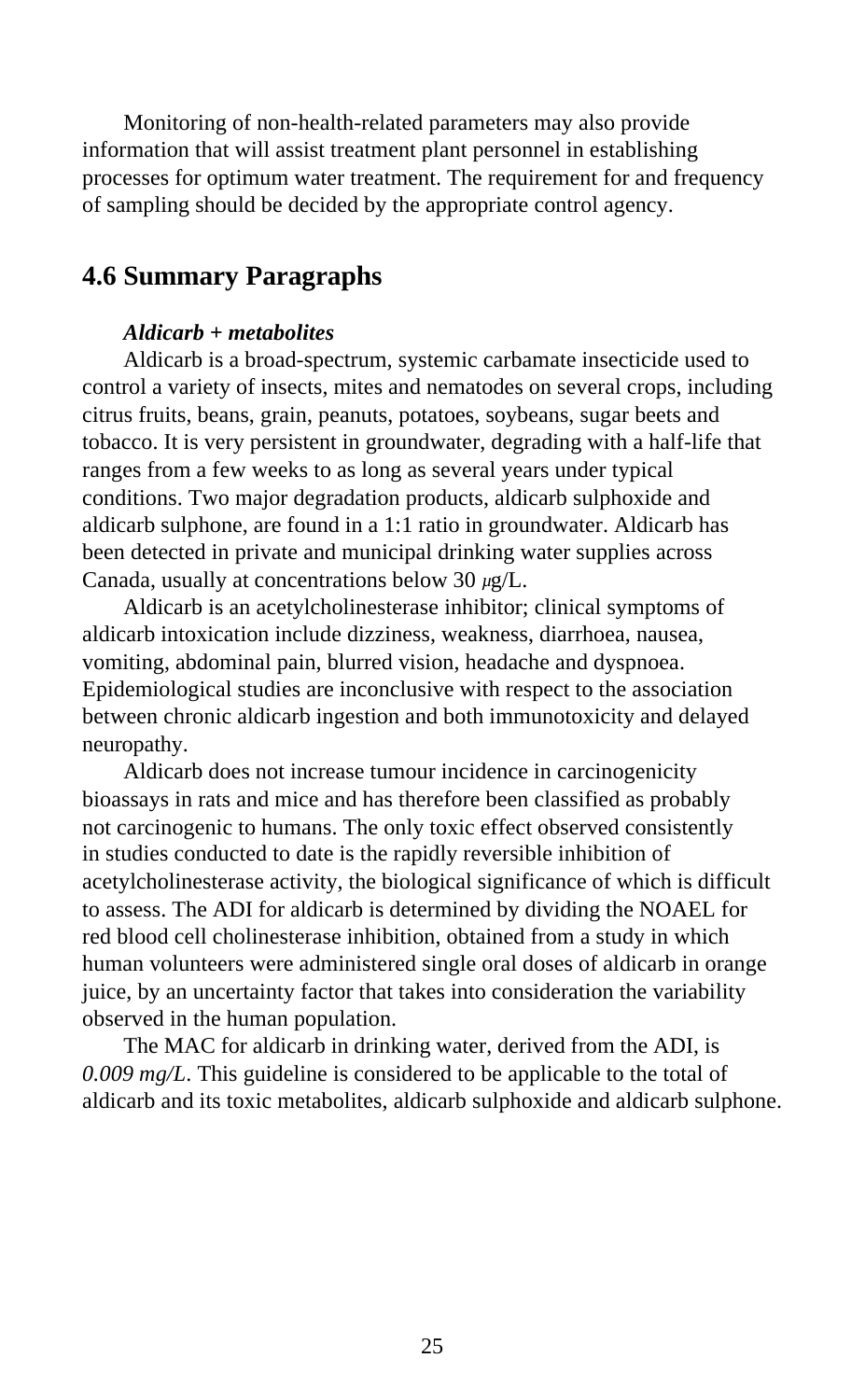### *Aldrin + dieldrin*

Aldrin and dieldrin are organochlorine insecticides. Aldrin is rapidly converted to dieldrin under most environmental and biological conditions. Dieldrin is a highly persistent compound, with low mobility in soil. Both insecticides have been detected in Canadian drinking water and surface water.

Aldrin and dieldrin are highly toxic to experimental animals; target organs are the central nervous system and liver. Cases of poisoning in humans are also known. Chronic feeding with aldrin or dieldrin has led to hepatocellular carcinoma in mice. The ADI for aldrin and dieldrin is derived by dividing a NOAEL for hepatomegaly and dose-related histological changes in the liver in rats by an uncertainty factor that takes into account concern for the oncogenicity observed in mice.

The MAC for aldrin + dieldrin in drinking water is *0.0007 mg/L*.

### *Ammonia*

Ammonia is a colourless gas that is used in the manufacture of chemical products such as fertilizers, explosives, nitric acid and plastics and in refrigeration plants and petroleum refineries. It is present in most waters as a result of the biological degradation of nitrogenous organic matter, although it may also reach groundwater and surface waters from industrial waste discharges. Ammonia and ammonium compounds may also be added to water in order to lower trihalomethane production.

Concentrations of ammonia and ammonia compounds in water are generally below 0.1 mg/L (as nitrogen). Ammonia in drinking water may increase the chlorine demand, which may lead to a "break-point" chlorination phenomenon.

Ammonia is produced in the body and is efficiently processed by enzymes in healthy individuals. Ammonia in drinking water should be considered as a potential source of nitrates. Although ingestion of large doses of ammonium chloride by human adults results in headache, nausea, diarrhoea and a failure in glucose tolerance, there seems to be little risk to humans from the ingestion of ammonia in drinking water at the levels normally encountered. It is therefore not considered necessary to establish a MAC for ammonia in drinking water.

### *Arsenic*

Arsenic is a metalloid with four oxidation states. It is widely distributed throughout the earth's crust and is present in trace amounts in all living matter. Arsenicals are used commercially and industrially – for example, as alloying agents, in the processing of glass and pigment, in the hide tanning process and as pesticides, feed additives and pharmaceuticals.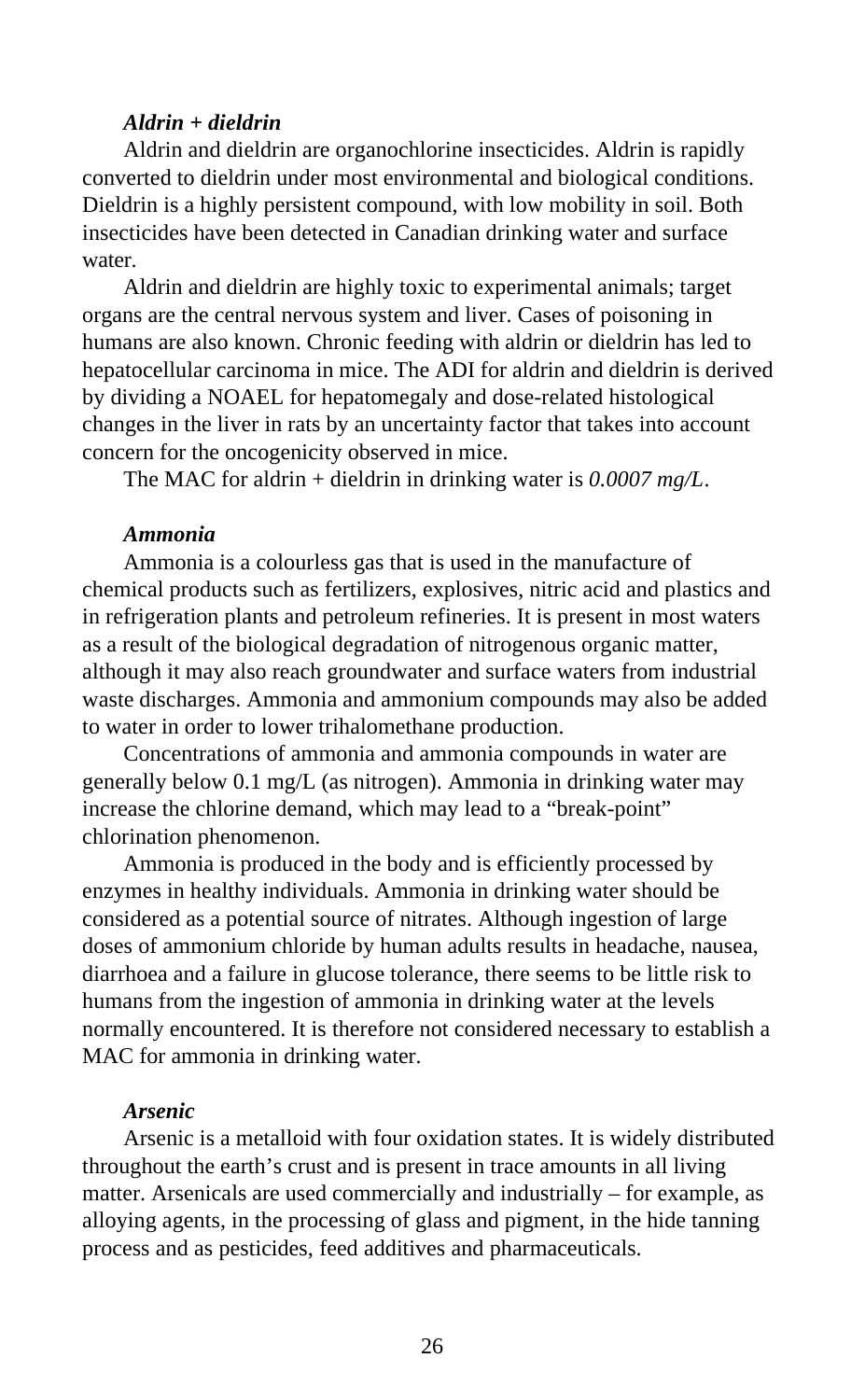Arsenic is introduced into water through the dissolution of minerals and ores, from industrial effluents and via atmospheric deposition. Natural sources, such as the dissolution of arsenic-containing bedrock, often contribute significantly to the arsenic content of drinking water and groundwater. Pentavalent arsenic is most common in surface waters, whereas the trivalent species is the predominant form in groundwater.

The concentration of arsenic in drinking water in areas without natural sources is usually less than  $5 \mu g/L$ . It is difficult to compare the intake of arsenic from food directly with that from drinking water, as the form and biological availability of arsenic in these two sources vary. It has been estimated that about 25% of the intake of arsenic from food is inorganic and 75% is organic.

Symptoms of acute arsenic intoxication associated with the ingestion of well water contaminated with arsenic include abdominal pain, vomiting and pain to the extremities and muscles. Later symptoms may include papular erythematous rash, Mee's lines of fingernails and progressive deterioration in motor and sensory responses. Signs of chronic arsenicalism, including dermal lesions, peripheral neuropathy, skin cancer, peripheral vascular disease and possibly cancers of other organs, have been observed in populations ingesting arsenic-contaminated drinking water in countries around the world.

Arsenic is classified as being carcinogenic to humans. An IMAC was established on the basis of the following considerations: (1) manganese dioxide-coated filters, which are commonly used by smaller communities for iron and/or manganese removal, appear capable, based on limited data, of reducing arsenic concentrations to 25 *µ*g/L or less; (2) based on the incidence of skin cancer in men in Taiwan, the estimated lifetime cancer risk associated with ingestion of water containing arsenic at  $25 \mu g/L$  is greater than the range that is considered generally to be "essentially negligible"; hence, the MAC is designated as interim; and (3) the PQL is 5 *µ*g/L.

The IMAC for arsenic in drinking water is *0.025 mg/L*. It should be noted that the IMAC may overestimate the actual risk in North American populations owing to concomitant exposure to other compounds in the water in Taiwan and possible dietary deficiencies of the Taiwanese population. Moreover, there are dose-dependent variations in the metabolism of arsenic that could not be taken into consideration in the quantitative risk assessment. Also, only a small proportion of arsenic-induced skin cancers (1 to 14%) are fatal. However, there is also recent evidence that cancers of internal organs have been associated with the ingestion of arseniccontaminated water. The IMAC will be reviewed periodically in light of developments in treatment technology and additional data on health risks associated with exposure to arsenic in drinking water.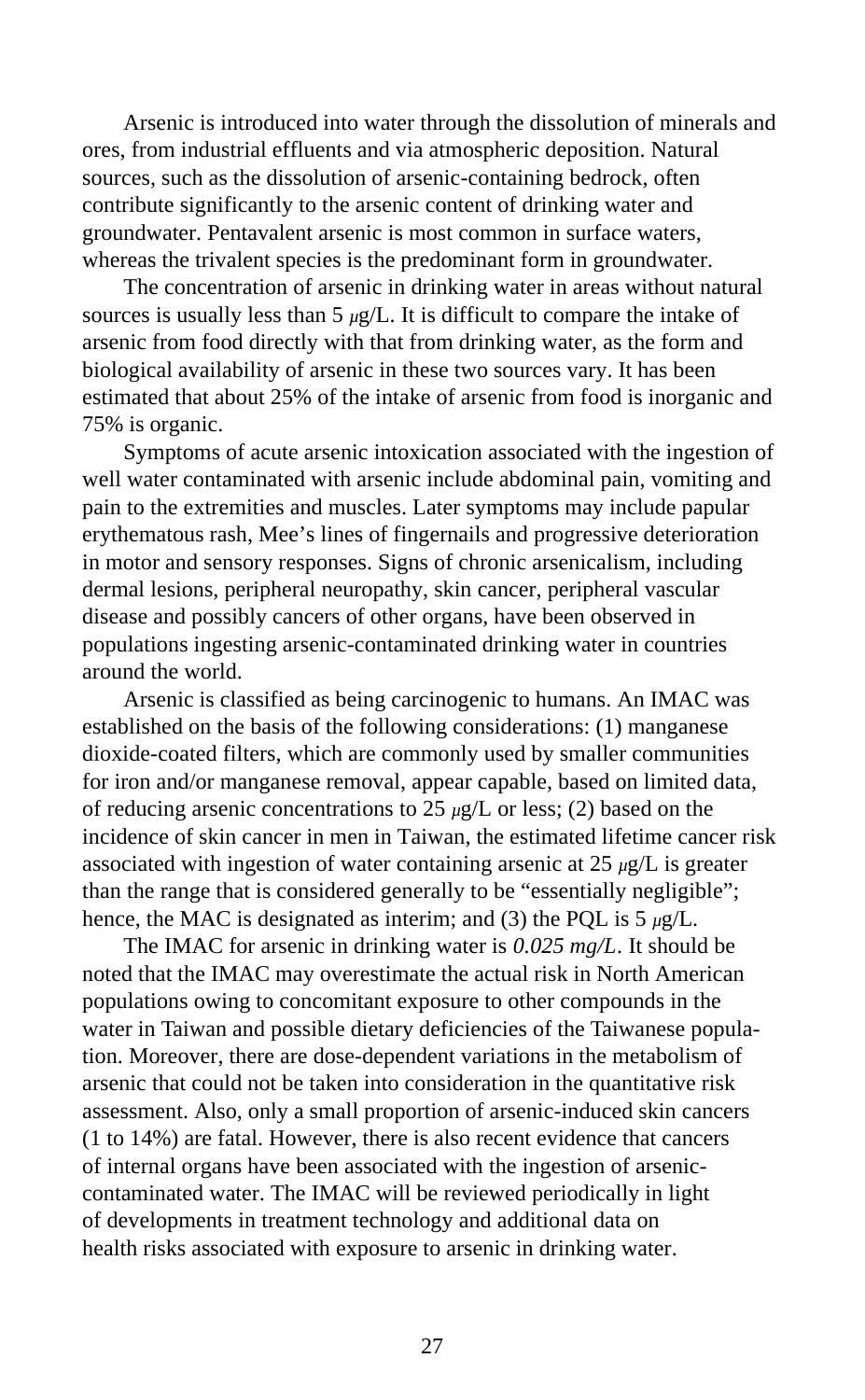### *Asbestos*

Six commercially important serpentine and amphibole minerals are generally characterized as asbestos. Chrysotile is the only member of the serpentine group and the form of asbestos that is mined in Canada. The amphiboles that are used most widely are amosite and crocidolite.

The chemical nature and crystalline structure of asbestos impart a number of desirable characteristics that make the mineral useful for a large number of applications, particularly in construction materials, such as asbestos-cement (A/C) sheet and pipe, electrical and thermal insulation and friction products, such as brake linings.

Asbestos is ubiquitous in the environment as a result of its extensive industrial use and the dissemination of fibres from natural sources. It is introduced into water by the dissolution of asbestos-containing minerals and ores and from industrial effluents, atmospheric pollution and, in some cases, A/C pipe in distribution systems.

The health hazards associated with the inhalation of asbestos in the occupational environment have long been recognized and include asbestosis, bronchial carcinoma, malignant mesothelioma of the pleura and peritoneum and possibly cancers of the gastrointestinal tract and larynx. In contrast, there has been little evidence of the carcinogenicity of ingested asbestos in toxicological and epidemiological studies conducted to date.

Exposure to high concentrations of asbestos in drinking water is unlikely, as standard water treatment processes effectively remove asbestos fibres from drinking water supplies. As well, there is no consistent, convincing evidence that ingested asbestos is hazardous to health. It is considered unnecessary, therefore, to establish a MAC for asbestos in drinking water.

### *Atrazine + metabolites*

Atrazine is a chloro-N-dialkyl-substituted triazine herbicide. It is used extensively in Canada as a pre- and post-emergence weed control agent, primarily for corn but also for rapeseed, and for total vegetation control in non-cropland and industrial areas.

Atrazine has low soil adsorption and soil-water distribution coefficients, and it has been ranked highest of 83 pesticides in Agriculture Canada's priority scheme for potential groundwater contaminants. In areas where atrazine is used extensively, it (or its dealkylated metabolites) is one of the most frequently detected pesticides in surface and well water.

Although several analytical epidemiology studies provide some suggestive evidence for an association between exposure to triazine herbicides (largely atrazine) and increased risk of ovarian cancer or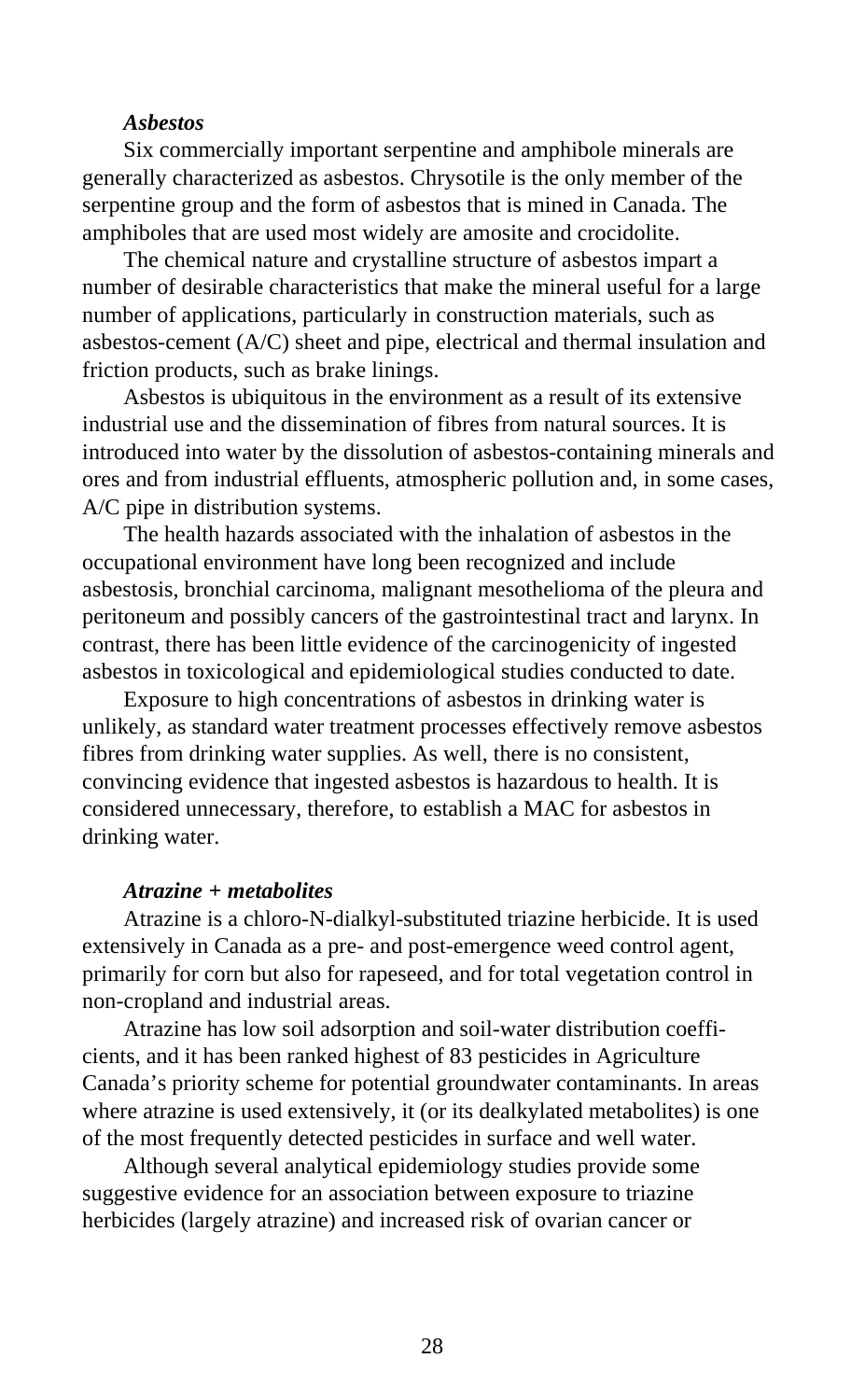lymphomas, the evidence is considered inadequate because of the limited number of studies conducted to date and the methodological limitations of the available studies. Oral administration of atrazine has resulted in mammary, uterine and haematopoietic system tumours in two strains of rats, although no tumours were observed in an adequate long-term study in mice. The tumours of the reproductive system, which were observed in both human and animal studies, are known to be associated with hormonal factors that act as tumour promoters.

The weight of evidence indicates that atrazine is not genotoxic, although the evidence is mixed for the few *in vivo* studies that are available. Atrazine has been classified as being possibly carcinogenic to humans.

The provisional ADI for atrazine is derived on the basis of division of a NOAEL obtained in a two-generation rat reproduction study, based on reductions in body weight of offspring in the  $F_2$  generation, by an uncertainty factor that takes into account evidence that atrazine might act as a non-genotoxic carcinogen or as a promoter in rats through interferences in hormonal regulation. This NOAEL is supported by a NOEL obtained in a one-year dog study, based on cardiac toxicity, and by a NOAEL from a two-year feeding/oncogenicity study in rats, based on dose-related increases in mammary neoplasms in females.

The IMAC for atrazine in drinking water, derived from the provisional ADI, is *0.005 mg/L*. This guideline is applicable to the sum of atrazine and its N-dealkylated metabolites. It will remain an interim guideline until the full re-evaluation of the compound, currently in progress within the Health Protection Branch of Health Canada, is completed.

### *Azinphos-methyl*

Azinphos-methyl is an organophosphorus insecticide and acaricide used for the control of a variety of pests for many fruit, vegetable, grain and forage crops.

Effects on cholinesterase activity have been observed in rats and dogs fed diets containing azinphos-methyl for up to two years. No definite conclusions can be drawn concerning the carcinogenicity of azinphosmethyl; however, it has not been found to be teratogenic in mammals, and it did not induce adverse reproductive effects in rats except at very high dose levels.

The ADI for azinphos-methyl has been derived by the FAO and WHO by dividing the NOAEL for effects on cholinesterase activity, obtained from two-year studies in rats and dogs, by an uncertainty factor.

The MAC for azinphos-methyl in drinking water, derived from the ADI, is *0.02 mg/L*.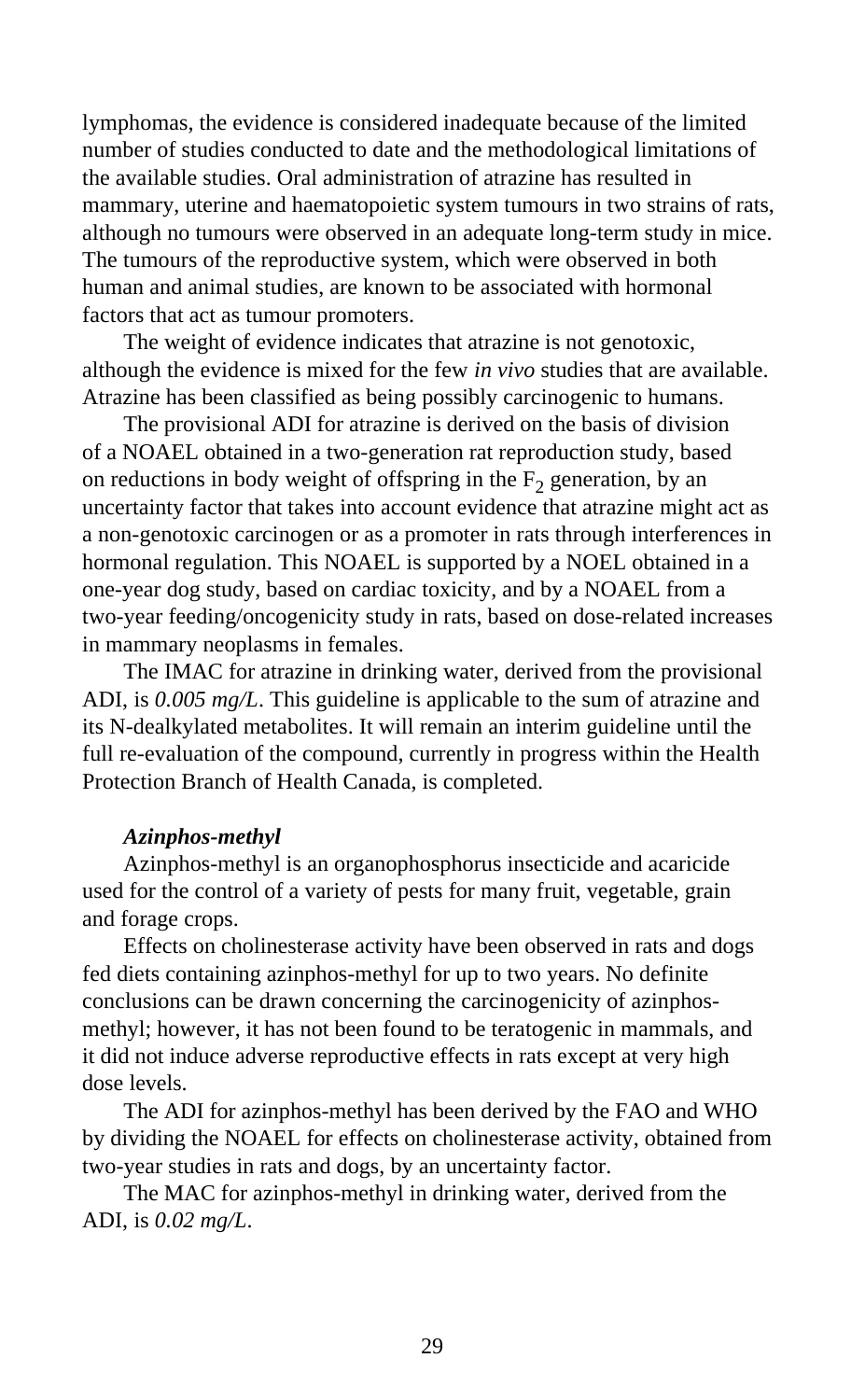### *Barium*

Barium is not found free in nature, but it occurs in a number of compounds, most commonly barite (barium sulphate) and, to a lesser extent, witherite (barium carbonate). Barium compounds have a wide variety of industrial applications, being used in the plastics, rubber, electronics, textiles and oil and gas industries, among others.

Food appears to be the primary source of barium for the nonoccupationally exposed Canadian population. However, in cases where barium levels in drinking water are high (0.6 mg/L, the maximum level observed in a survey of Canadian distributed water supplies), drinking water may contribute significantly (approximately 50%) to barium intake.

Barium is not considered to be an essential element for human nutrition. Soluble barium salts are highly acutely toxic, causing strong vasoconstriction, peristalsis, convulsions and paralysis.

Significant increases in mean systolic blood pressure have been observed in a 16-month study (12 to 16 mmHg) and an eight-month study (4 to 7 mmHg) in which rats ingested drinking water containing barium. No effects were found in another rat study following exposure for 20 weeks.

It has been suggested that small increases in mean systolic blood pressure in humans similar to those observed in rats could result in significant increases in clinical cases of coronary heart disease. However, in the most sensitive epidemiological study conducted to date, there were no significant differences in blood pressure or the prevalence of cardiovascular disease between populations drinking water containing 7.3 and 0.1 mg/L barium.

There has been no evidence of the carcinogenicity of barium in extremely limited lifetime bioassays of rats and mice exposed to barium in drinking water, and there are therefore inadequate data for its evaluation as a carcinogen.

The MAC is derived by division of a NOAEL, obtained from the sensitive epidemiological study of the effects on blood pressure and the prevalence of cardiovascular disease, by an uncertainty factor to account for intraspecies variation. This value is not substantially different from that derived on the basis of the results of toxicological studies in animals, using a NOAEL for effects on blood pressure in rats and an uncertainty factor; therefore, the MAC that was included in the 1978 Guidelines has been retained.

The MAC for barium in drinking water is *1.0 mg/L*.

### *Bendiocarb*

Bendiocarb is a carbamate insecticide used in the control of a variety of insects in residences, public health areas, food storage and handling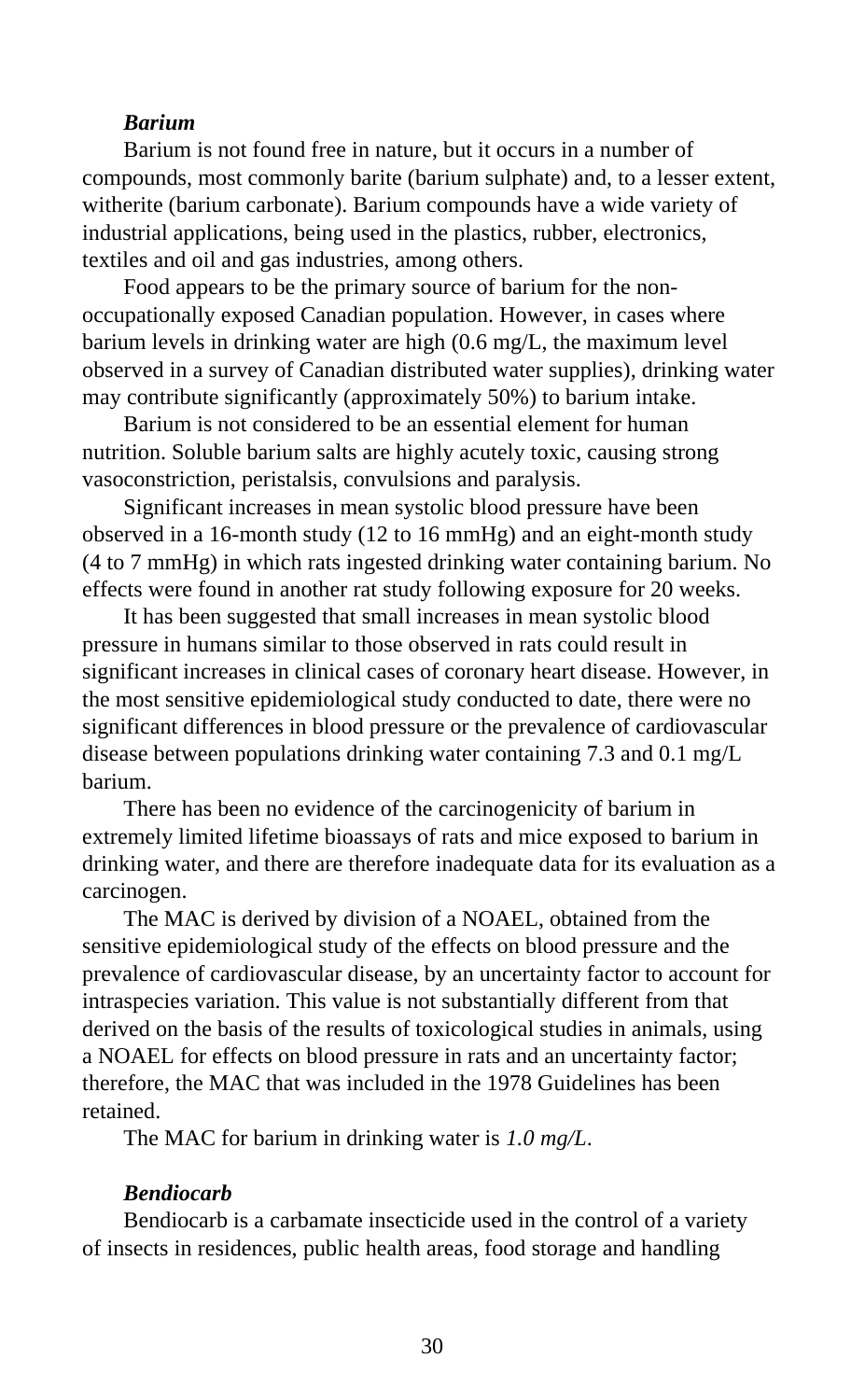premises and industrial facilities. It is also used in agriculture as a seed treatment and to control soil and foliar pests.

No data have been identified regarding levels of bendiocarb in Canadian drinking water, surface water or foods.

In a study in which rats were fed diets containing bendiocarb for two years, effects at the highest dose included significant changes in total white blood cells, serum cholesterol levels and brain cholinesterase levels. There was also a significant dose-dependent increase in the incidence of opacities in the lenses of males in the two highest dose groups.

Bendiocarb has not been found to be mutagenic, and results from several carcinogenicity bioassays have been negative or inconclusive.

The ADI of bendiocarb has been derived by the FAO and WHO by division of the NOAEL for several haematological and biochemical parameters and lens opacities in the two-year rat study by an uncertainty factor.

The MAC for bendiocarb in drinking water, derived on the basis of this ADI, is *0.04 mg/L*.

### *Benzene*

Benzene is produced in Canada for use mainly in the manufacture of other organic chemicals. It is present in gasoline at concentrations of approximately 1 to 2%, and vehicular emissions constitute the main source of benzene in the environment. Benzene is introduced into water from industrial effluents and atmospheric pollution.

There is a fairly extensive data base available on the health effects associated with the inhalation of benzene by humans. Acute exposure to high levels affects primarily the central nervous system, whereas at lower concentrations benzene is toxic to the haematopoietic system. Haematological effects have also been observed in an investigation of the effects of long-term ingestion of benzene in rats and mice.

Benzene is a documented human carcinogen. Because epidemiological data are insufficient to serve as a basis for quantitative estimation of cancer risks associated with exposure to low levels of benzene, cancer risks have been estimated on the basis of the results of a carcinogenesis bioassay in mice and rats. The MAC is established on the basis of the following considerations: (1) the PQL is  $0.005$  mg/L; (2) the estimated lifetime risk associated with the ingestion of drinking water containing 0.005 mg/L (based on the occurrence of leukaemia and lymphomas in female mice and of carcinomas in the mouths of male rats) is within a range that is considered to be "essentially negligible"; and (3) concentrations of benzene below 0.001 mg/L can be achieved using currently available treatment technologies.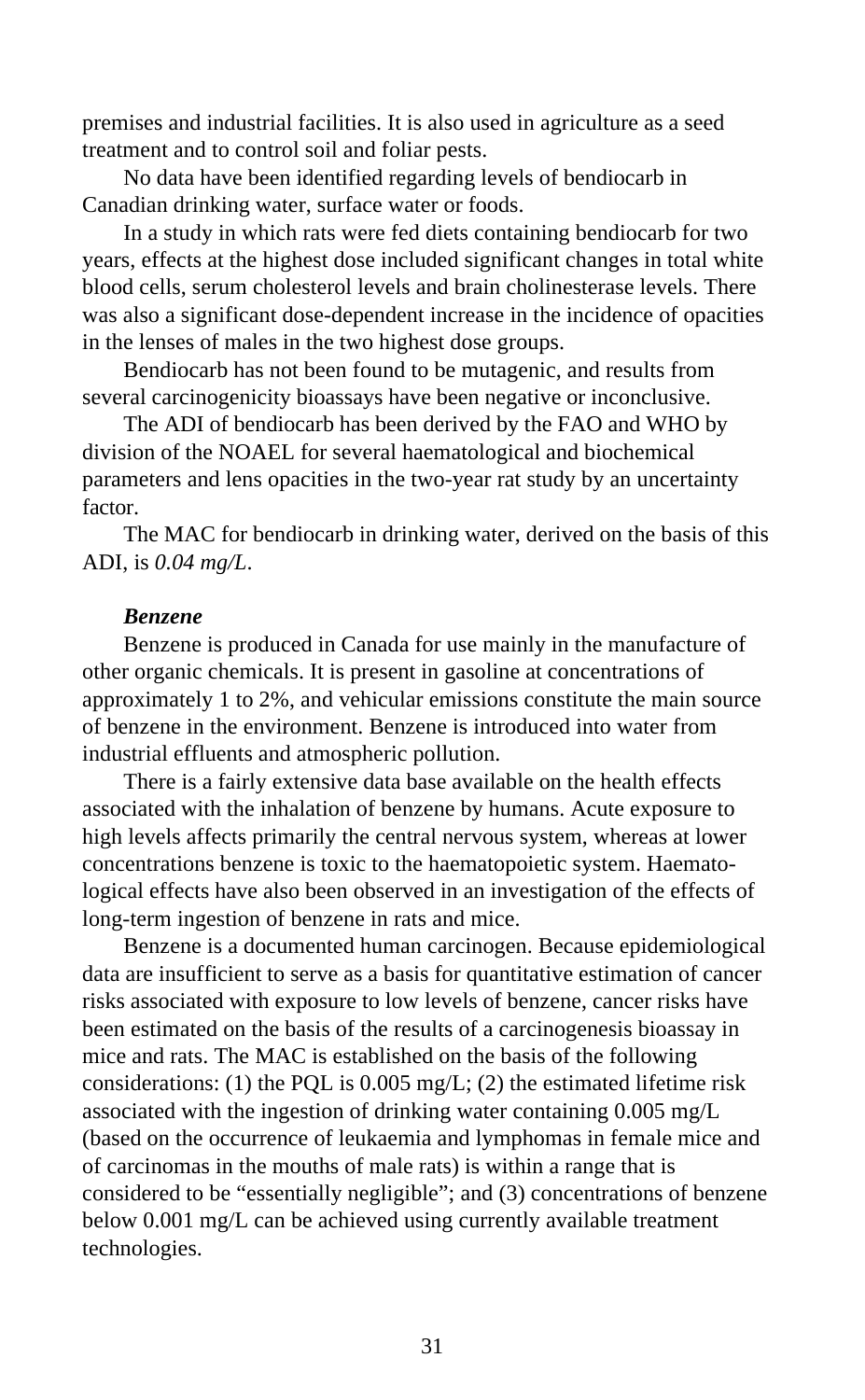The MAC for benzene in drinking water is *0.005 mg/L*.

### *Benzo[a]pyrene*

Benzo[a]pyrene, or BaP, is a member of a class of compounds known as the polycyclic aromatic hydrocarbons, or PAHs. It is not manufactured and has no industrial uses. It is ubiquitously distributed throughout the environment as a result of its formation during the combustion of organic matter, including fossil fuels. Food is the greatest contributor (99%) to ingested BaP, with drinking water accounting for only 0.1 to 0.3% of the total BaP ingested.

BaP is carcinogenic in a variety of species and by a number of routes. No human health effects have been unequivocally associated with exposure to BaP *per se*. Acute, subchronic and chronic studies in animals to examine effects other than carcinogenesis are not plentiful because of the prevailing concern about the role of the compound as a proximal carcinogen.

BaP has been classified as being probably carcinogenic to humans, and cancer risks have been estimated on the basis of a study in which mice fed BaP in the diet exhibited an increased incidence of stomach tumours. Its MAC is established on the basis of the following considerations: (1) the PQL is 0.000 01 mg/L; (2) the estimated lifetime risk associated with the ingestion of drinking water containing BaP at a concentration of 0.000 01 mg/L (based on an increased incidence of stomach tumours) is within a range that is considered to be "essentially negligible"; and (3) conventional water treatment processes are capable of reducing BaP concentrations to less than 0.000 001 mg/L.

The MAC for BaP in drinking water is *0.000 01 mg/L*. BaP is the only PAH for which there is sufficient toxicological evidence to allow the setting of a guideline.

### *Boron*

Boron is ubiquitous in the environment, occurring naturally in over 80 minerals and in the earth's crust. Boron compounds, particularly boric acid and sodium borate or borax, are used, for example, in the preparation of disinfectants, in the manufacture of borosilicate glass, as anti-oxidants for soldering, as insecticides and as cleaning compounds.

The predominant form of boron in water is boric acid. Levels in well water have been reported to be more variable and often higher than those in surface waters, most likely owing to erosion from natural sources. Food is the principal source of boron intake for Canadians.

Although boron has been considered to be non-essential for animals, recent studies suggest that boron might indeed be an essential element. Symptoms of acute boron poisoning include nausea, vomiting, diarrhoea,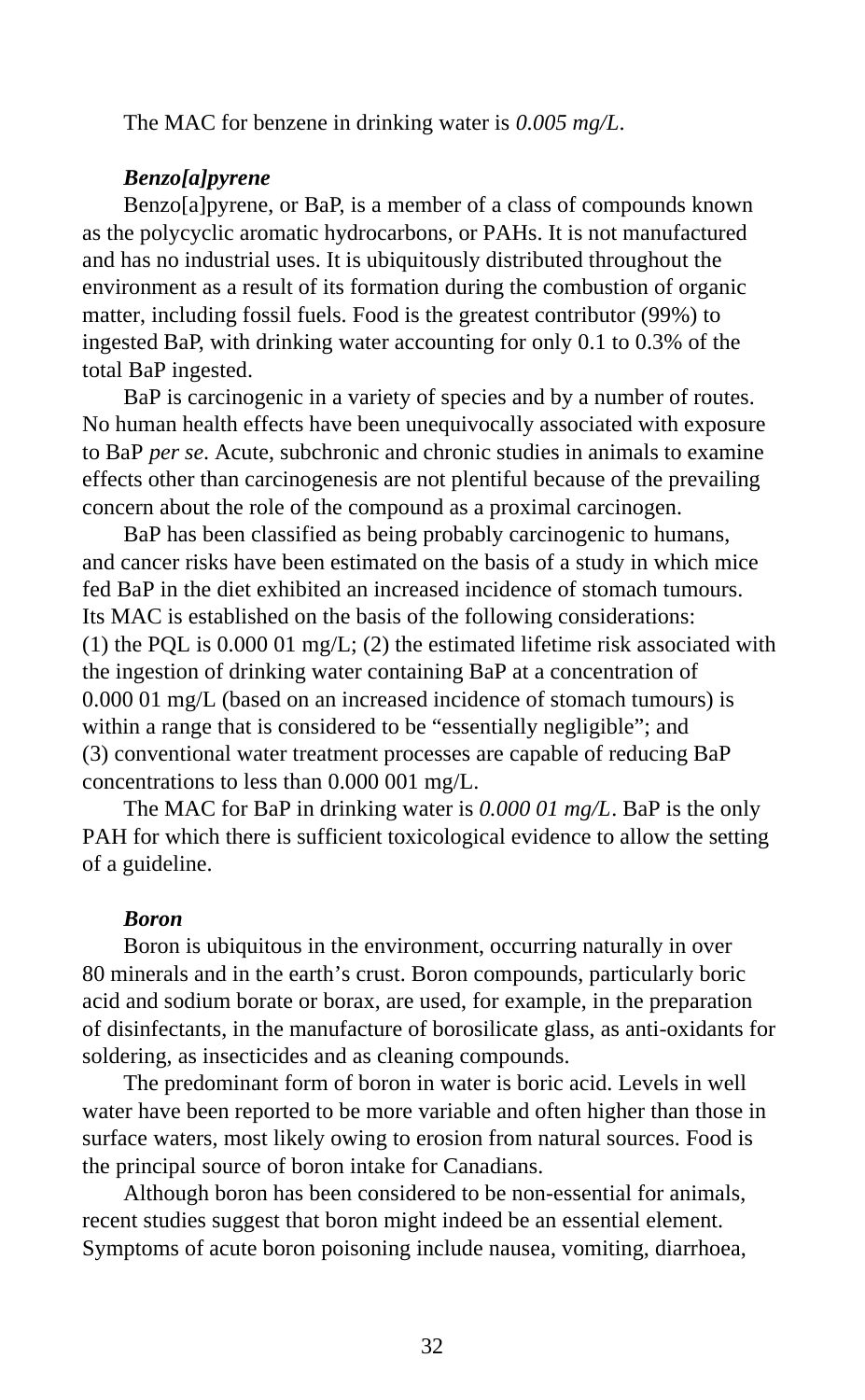headache, skin rashes and evidence of central nervous system stimulation followed by depression. Children, the elderly and individuals with kidney problems are most susceptible to the acute toxic effects of boron.

There was no evidence of carcinogenicity in adequate bioassays in two species (rats and mice), so boron has been classified as being probably not carcinogenic to humans. Available data from several studies in mice, dogs and two strains of rats indicate that exposure to boron causes testicular atrophy and spermatogenic arrest in males, resulting in infertility.

The ADI for boron is derived by division of the lowest reported NOAEL for adverse testicular effects, obtained in a 38-week study in dogs, by an uncertainty factor that takes into account the limitations of the critical study (i.e., the small number of experimental animals exposed for a small proportion of their life span). Using this ADI, a recommended value for boron in drinking water, based solely on health considerations, may be derived. This value is similar to that derived from a study in which boron was administered for the greatest proportion of the life span of the test animals (i.e., two years in rats).

However, practicable treatment technology and analytical methods must be taken into consideration in the establishment of a MAC. As available practicable treatment technology is inadequate to reduce boron concentrations in Canadian drinking water supplies to less than 5 mg/L, an IMAC of *5 mg/L* has been established. This IMAC will be reviewed periodically in light of new data.

### *Bromoxynil*

Bromoxynil and its octanoate ester are phenolic benzonitrile-based herbicides employed for the control of broad-leaved weeds in grain crops. Bromoxynil was ranked high with respect to potential for groundwater contamination in an Agriculture Canada survey. Traces of bromoxynil have been found in municipal and private water supplies.

Bromoxynil esters are metabolized rapidly in animals to the phenol bromoxynil, which is considered to be the active species. Bromoxynil has a moderately high acute toxicity and acts by uncoupling oxidative phosphorylation. Its principal toxic action is on the liver. Bromoxynil has been considered to be non-tumorigenic, with negative results in two acceptable long-term studies in the mouse and rat. Increases in liver and kidney weights, thyroid enlargement and swollen thymus were noted at higher doses in mice, and reduced liver/body weight ratios were found in the rat study.

The Food Directorate of Health Canada has established an NDI for bromoxynil on the basis of division of the NOAEL, obtained from an unpublished two-year rat feeding/oncogenicity study, by an uncertainty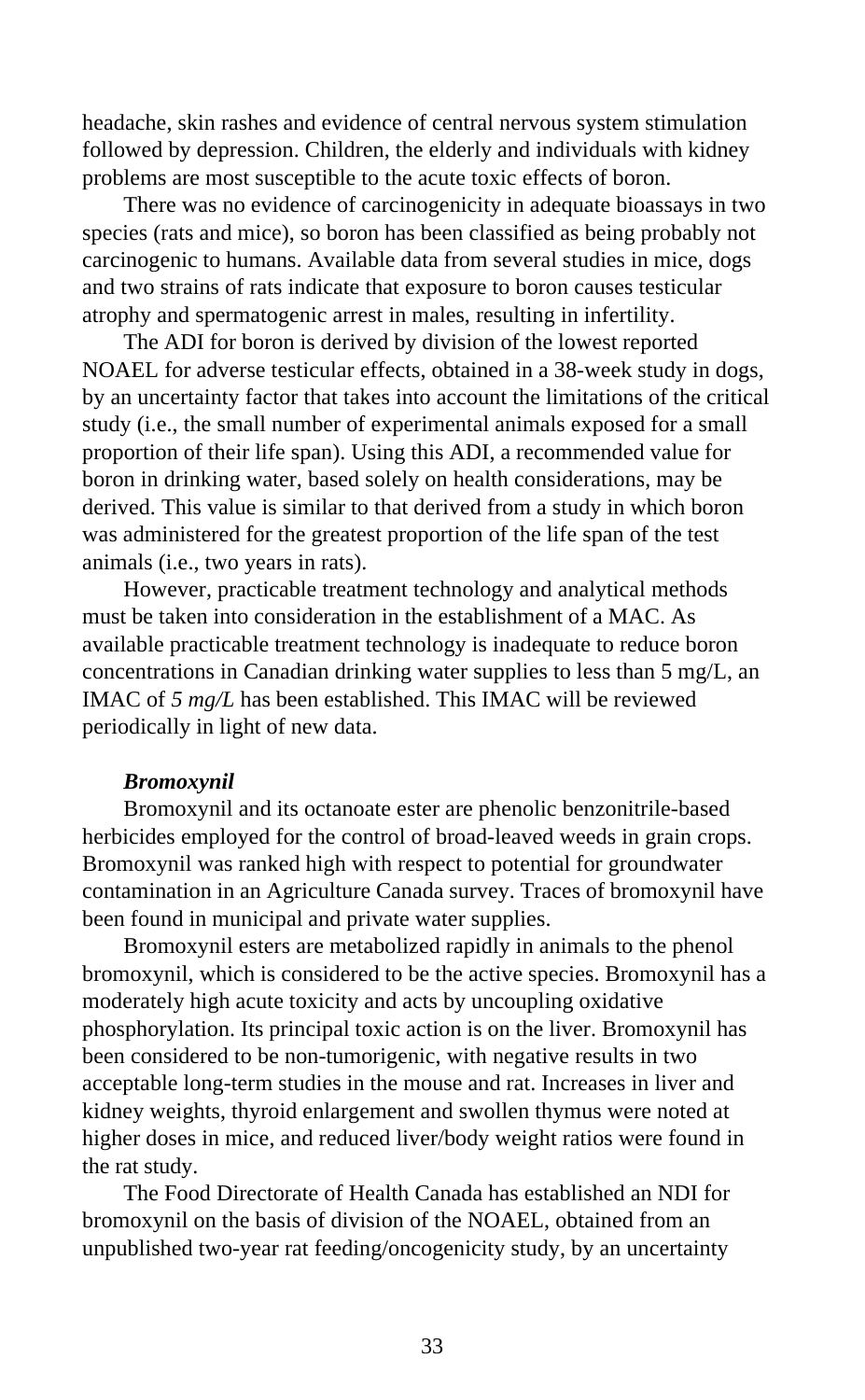factor. There are insufficient data on long-term toxicity of bromoxynil or its esters to non-rodents to establish an ADI.

The IMAC for bromoxynil in drinking water, derived from the NDI, is *0.005 mg/L*.

### *Cadmium*

Cadmium is not considered to be an essential element in human nutrition. Symptoms associated with the ingestion of small amounts of cadmium include vomiting and gastrointestinal cramps; chronic ingestion is believed to be associated with Itai-Itai, a syndrome characterized by softening of the bone and renal disease. A relationship between chronic ingestion of cadmium and hypertension has also been suggested. There is no evidence that cadmium is carcinogenic by ingestion.

Food is the main source of cadmium intake for humans that are not occupationally exposed. Consumption of drinking water obtained from unpolluted sources contributes only a small percentage to the total dietary intake of cadmium, although cadmium that is present as an impurity in galvanized pipes, a constituent of solders used in fitting water heaters and coolers or incorporated into stabilizers in black polyethylene pipes may contaminate water supplies during their distribution.

A joint FAO/WHO expert committee has recommended that the provisional tolerable weekly intake (PTWI) of cadmium be between 0.4 and 0.5 mg. Because it is difficult to reduce cadmium intake from food, the intake from water should be as low as possible.

A MAC of *0.005 mg/L* for cadmium in drinking water has been established on the basis of health considerations. Daily consumption of water containing cadmium at the MAC would result in the ingestion of about 12% of the PTWI.

### *Calcium*

Calcium is an abundant natural element, entering the freshwater system through the weathering of rocks, especially limestone, and from the soil through seepage, leaching and runoff. Calcium oxide (lime) is used extensively in mortar, stucco and plaster in the building industry, in pulp and paper production, sugar refining, petroleum refining and tanning and as a wastewater treatment chemical.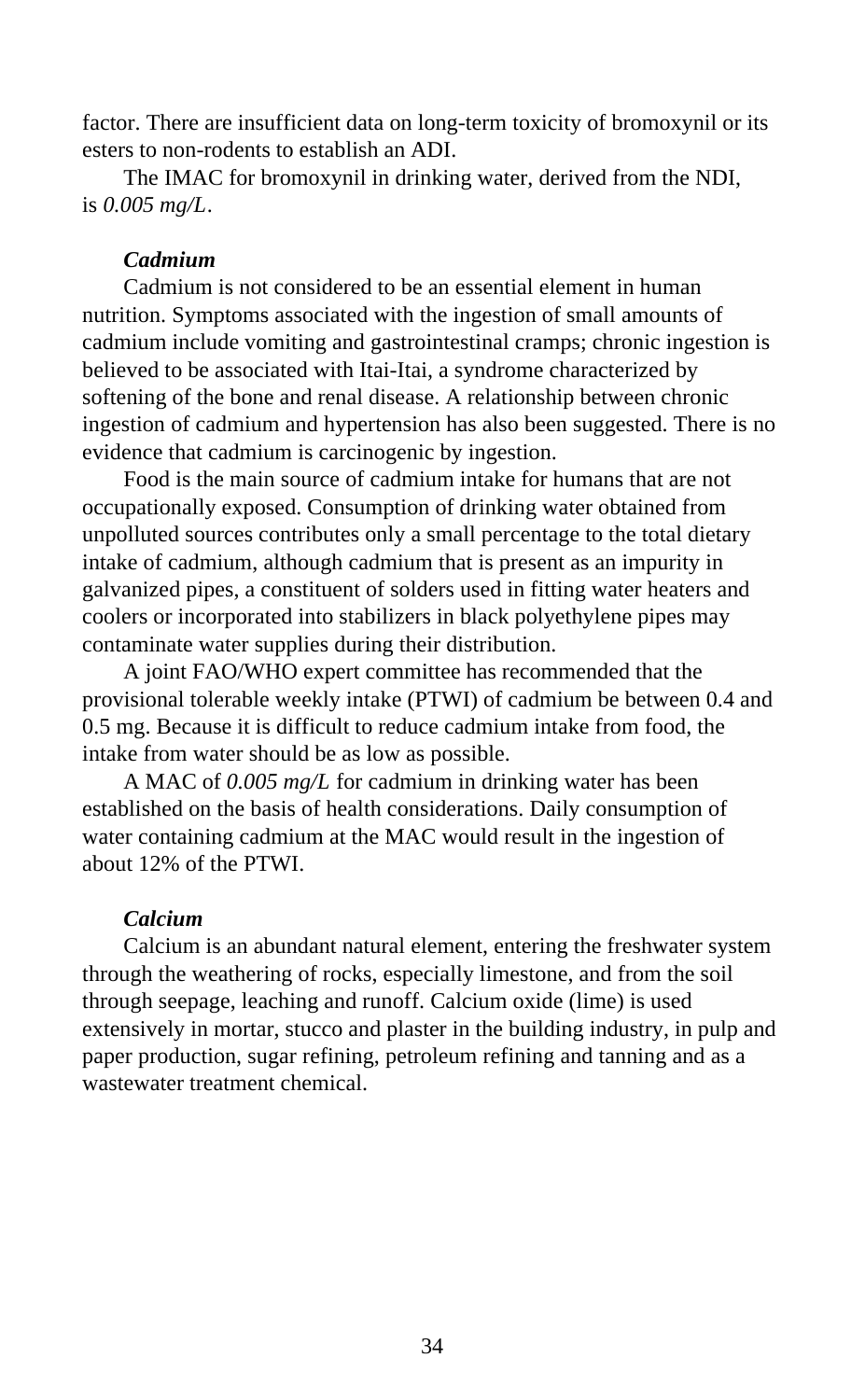Surface water generally contains lower concentrations of calcium than groundwater. Raw water supplies that receive lime treatment show significant increases in the amount of calcium in the treated water. Food is the main contributor of calcium to the Canadian diet.

Calcium is one of the principal cations associated with hardness in drinking water. The hardness of water can range from less than 75 mg/L as calcium carbonate (considered a soft water) to more than 300 mg/L (considered a very hard water). Undesirable effects due to the presence of calcium in drinking water may result from its contribution to hardness. These effects are dealt with in the "Hardness" review.

Efficient homeostatic mechanisms control calcium metabolism, so that adverse effects are observed only following the intake of extremely large quantities of calcium. High dietary calcium levels may adversely affect the bioavailability of other minerals in the diet. On the other hand, dietary calcium may slow the development of osteoporosis, prevent colon cancer and act as an anti-hypertensive agent. Hard drinking water has also been associated with a lower incidence of cardiovascular disease.

There is no evidence of adverse health effects specifically attributable to calcium in drinking water. Insufficient data are available to establish an AO for calcium in drinking water. A guideline for calcium has therefore not been specified.

### *Carbaryl*

Carbaryl is a carbamate insecticide used for the control of a variety of pests on fruit, vegetables, cotton and other crops. It was detected only once in samples taken from municipal and private water supplies from across Canada and from three Ontario river basins.

The acute toxicity of carbaryl is due to its ability to inhibit cholinesterase activity. However, it is rapidly metabolized following absorption, so that its acute oral toxicity is low and its toxic effects are rapidly reversible. Carbaryl does not appear to be tumorigenic, and results from mutagenicity testing are largely negative.

The ADI of carbaryl in drinking water has been established by the FAO and WHO based on the NOAEL in human volunteers (for an increase in the ratio of the concentration in urine of amino acid nitrogen to that of creatinine) and in rats (for cloudy swelling of the kidney tubules and central hepatic cords).

The MAC for carbaryl in drinking water, derived from the ADI, is *0.09 mg/L*.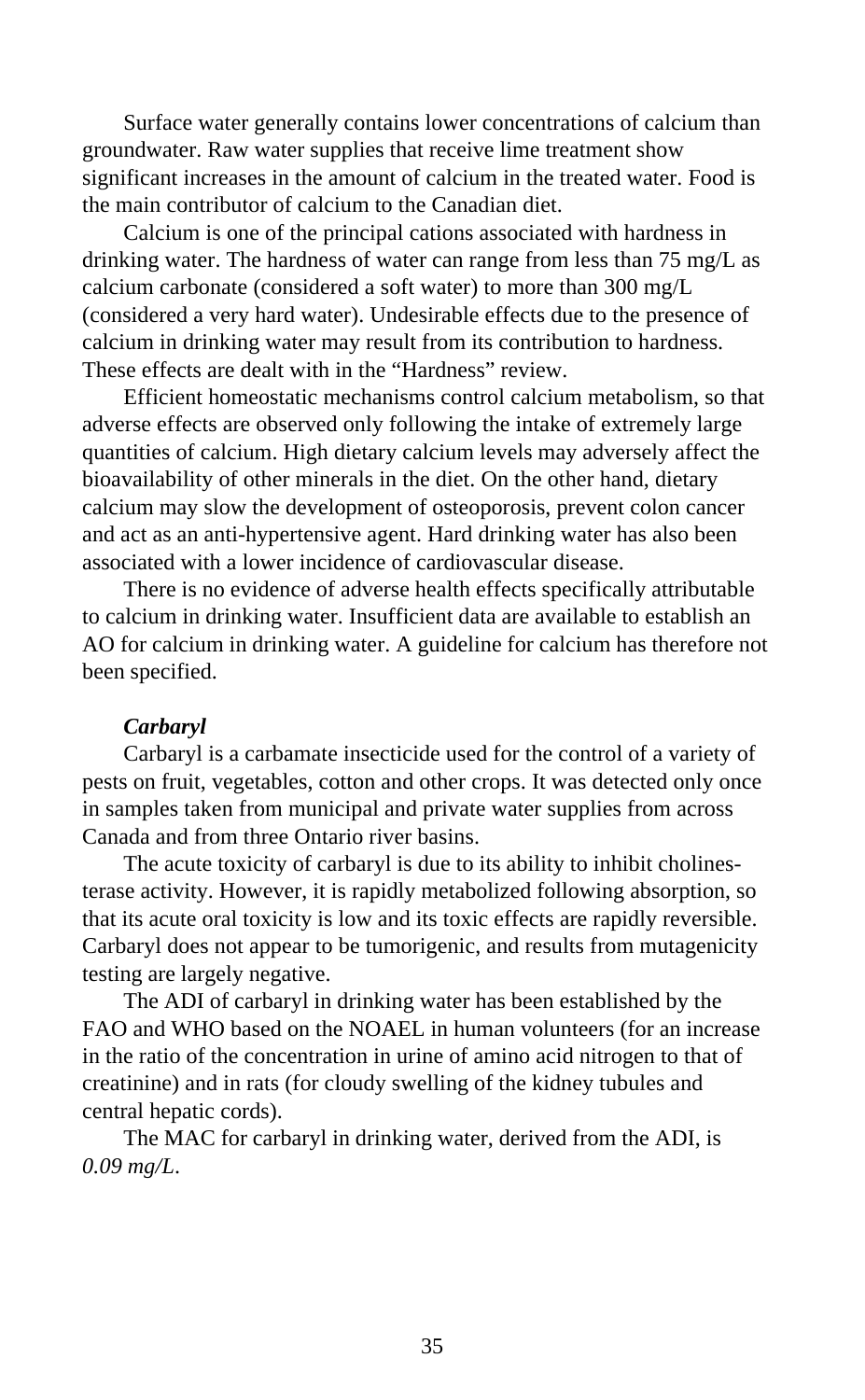## *Carbofuran*

Carbofuran is a carbamate insecticide and nematocide used for the control of a variety of soil-dwelling and foliar-feeding pests on many fruit and vegetable crops. It has been detected only once in samples from Canadian municipal and private water supplies and Ontario river basins.

Carbofuran is a cholinesterase inhibitor. Cholinesterase levels were depressed in human volunteers, rats, mice and beagle dogs administered oral carbofuran doses. Growth was also significantly depressed in rats fed carbofuran in the diet for two years. Carbofuran was not carcinogenic or tumorigenic in two-year studies in rats and mice. Several negative results and one positive result for mutagenicity have been obtained.

The ADI of carbofuran has been derived by the FAO and WHO by dividing the NOAEL for cholinesterase inhibition and growth suppression in a two-year study in rats by an uncertainty factor.

The MAC for carbofuran in drinking water, based on the ADI, is *0.09 mg/L*.

#### *Carbon tetrachloride*

Carbon tetrachloride is used primarily as an intermediate in the manufacture of other chlorinated hydrocarbons. Its intake from air is much greater than that from food or drinking water.

Chronic exposure to low doses of carbon tetrachloride leads to liver and kidney damage in humans. Carbon tetrachloride has been found to cause liver tumours in both sexes of rats and mice, but evidence for carcinogenicity in humans is inadequate. Carbon tetrachloride is therefore classified as being probably carcinogenic to humans.

The MAC for carbon tetrachloride was established on the basis of the following considerations: (1) the PQL is 0.005 mg/L; (2) the estimated lifetime risk (based on liver tumours in male mice and male rats) associated with the ingestion of drinking water containing carbon tetrachloride at a concentration of 0.005 mg/L is within a range that is considered to be "essentially negligible"; and (3) concentrations of carbon tetrachloride in drinking water below 0.001 mg/L can be achieved by currently available treatment technologies.

The MAC for carbon tetrachloride in drinking water is *0.005 mg/L*.

### *Chloramines*

Monochloramine may be a by-product of drinking water chlorination, or it may be added to maintain residual disinfection activity in potable water distribution systems. Other advantages of the use of monochloramine as a secondary disinfectant in the treatment of drinking water include reduction of the formation of trihalomethanes and other by-products associated with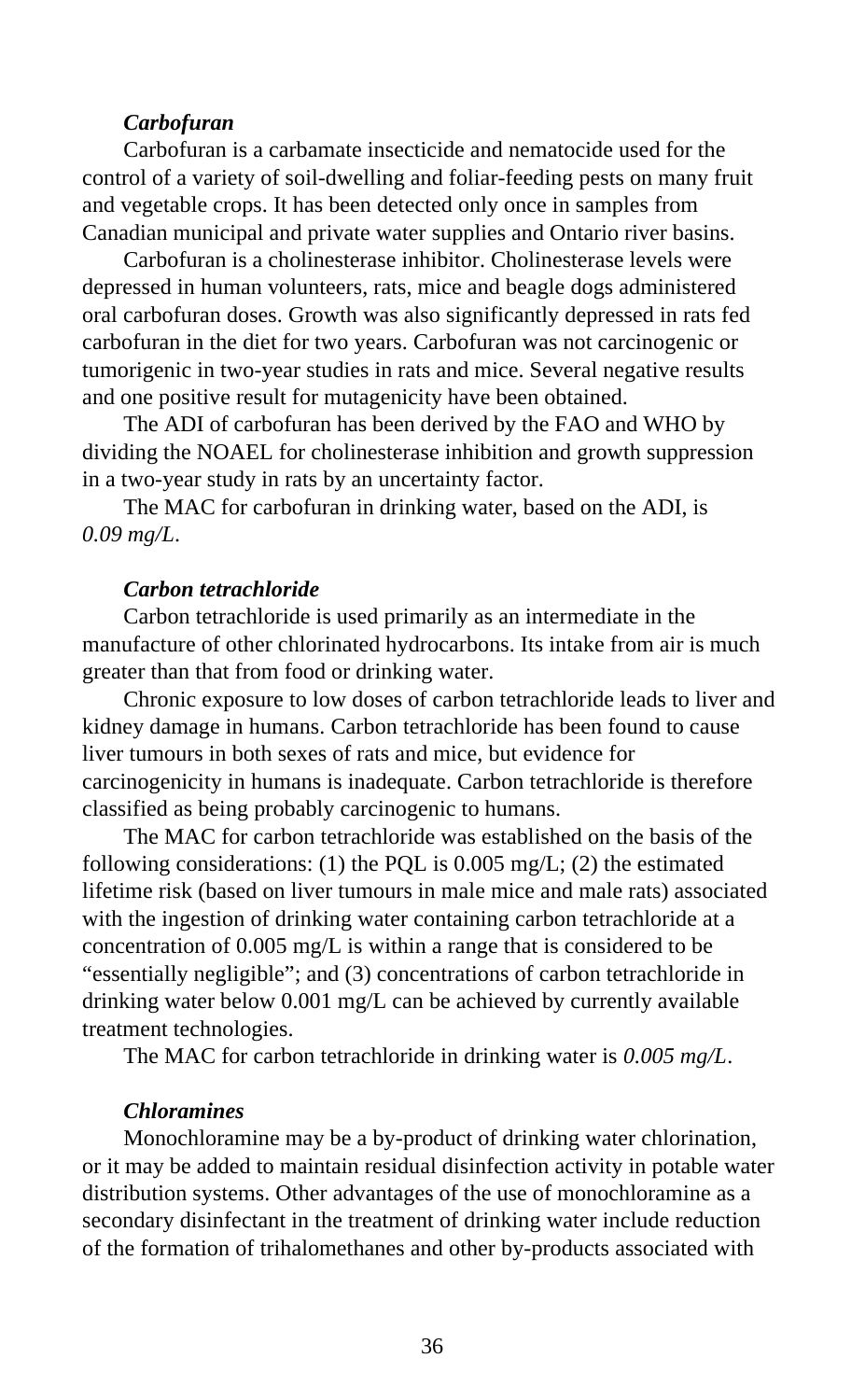chlorine use, possible control of bacterial biofilm regrowth in the distribution systems and, in some circumstances, reduction of taste and odour problems associated with chlorination of drinking water supplies.

Monochloramine has been weakly mutagenic in several *in vitro* studies; however, there has been no evidence of clastogenic activity in *in vivo* studies conducted to date. No treatment-related developmental or reproductive effects have been observed in rats exposed to monochloramine in drinking water in limited studies. Although some possible immunologic effects have been reported, the biological significance of these effects is not clear.

Available epidemiological studies are inadequate for the assessment of the carcinogenicity of monochloramine in humans. There has, however, been some equivocal evidence of neoplastic responses in rats following chronic exposure to monochloramine in drinking water. The evidence for the carcinogenicity of monochloramine is considered to be limited, and the compound has been classified as possibly carcinogenic to humans (inadequate evidence in humans, some evidence in animals).

A TDI for monochloramine was derived from a NOEL based on decreased mean body weights in male rats, observed in a chronic study in which monochloramine was administered in drinking water, taking into consideration inter- and intraspecies variation, and a MAC was calculated from this TDI. However, the reduction in body weight gains may have been related to a decrease in water consumption, owing to a taste aversion to monochloramine in the drinking water. As well, because of possible carcinogenic and immunotoxicity effects, methaemoglobinaemia and haemolysis in dialysis patients, increases in plasma apoliprotein B levels in humans, and other observed effects, a conservative approach was used in derivation of the guideline.

A MAC of *3.0 mg/L* for total chloramines was established on the basis of the following considerations: (1) because of the questionable significance of the toxicity end-point, the guideline was established at the lowest practicable level of  $3.0 \text{ mg/L}$  – the PQL for chloramines is approximately 0.1-0.2 mg/L, well below the proposed MAC; however, many small municipalities do not have the capacity to measure individual chloramines or total chloramines down to the sub-milligram level, and 3.0 mg/L is a realistic PQL in these cases; (2) this level is considered to be close to the MAC calculated from the NOEL for monochloramine, in view of the uncertainties associated with this calculation; moreover, although monochloramine normally represents a large fraction of the total chloramines, the specification for measurement of total chloramines ensures that monochloramine will be less than the maximum; and (3) natural ammonia may be found at higher concentrations in groundwater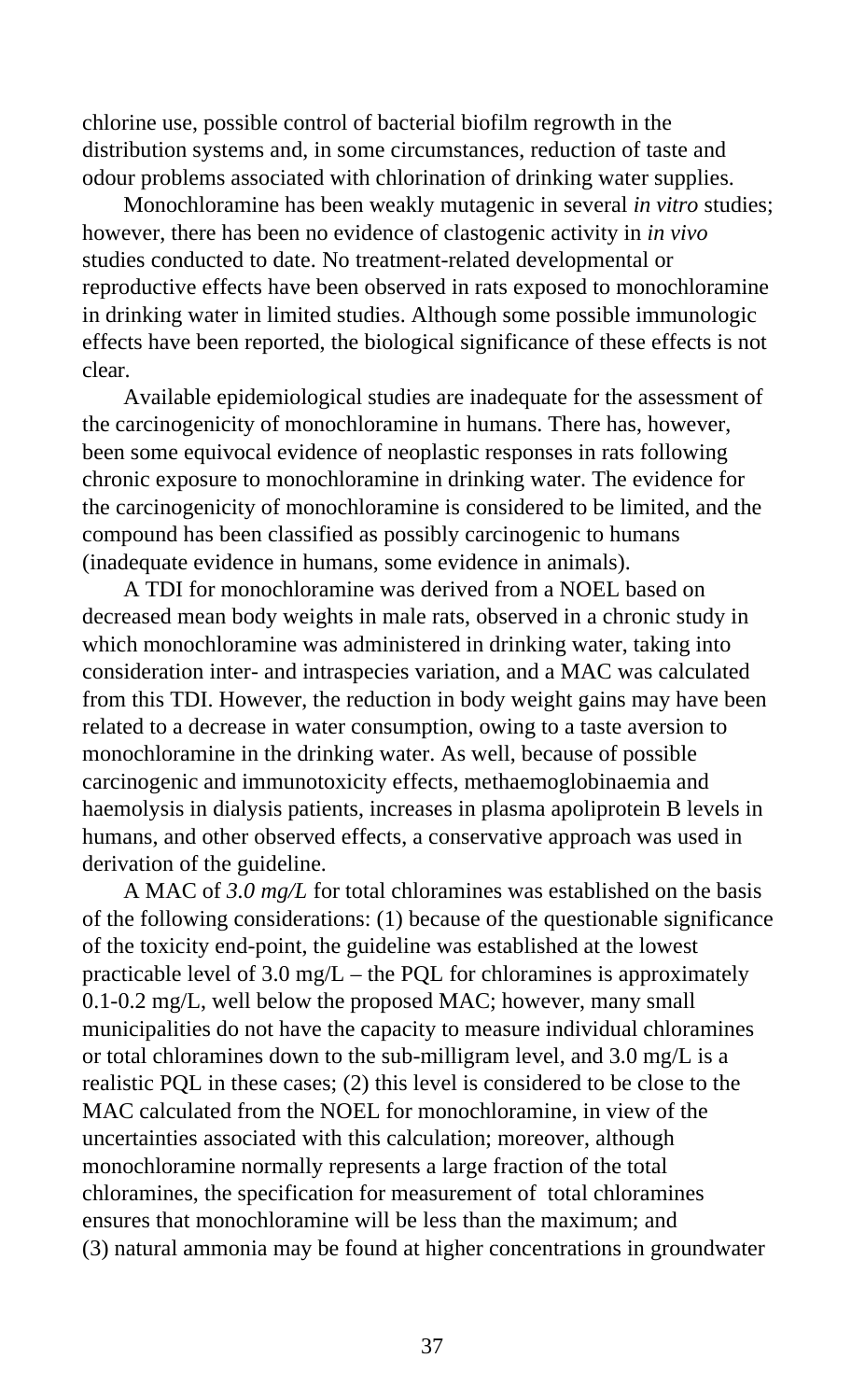and surface water during the colder winter months and therefore may present a potential plant operational control problem if the guideline is lower than 3.0 mg/L; under conditions of high ammonia, the production of chloramines may increase.

It should be emphasized that this MAC is based on the risk evaluation for monochloramine only, as monochloramine is usually the predominant chloramine and as information on dichloramine and trichloramine toxicity is insufficient to establish guidelines for these two compounds.

### *Chloride*

The presence of chloride in natural waters can be attributed to a variety of sources, including the dissolution of salt deposits, salting of roads for ice control and effluents from chemical industries. Chloride is generally present at low concentrations in natural surface waters in Canada, although higher concentrations may be found in drinking water derived from groundwater sources as a result of naturally high levels of chloride in soils in some areas or contamination by road salt.

Chloride is the most abundant anion in the human body. Chloride levels in the body are well regulated through a complex interrelated system involving both the nervous and hormonal systems. Even after intake of large quantities of chloride in food and water, the chloride balance is maintained, mainly by the excretion of excess chloride in the urine. No evidence has been found suggesting that ingestion of chloride is harmful to humans.

Chloride in water supplies is objectionable because it imparts undesirable tastes to water and beverages prepared from water. The AO for chloride in drinking water is ≤ *250 mg/L*. Levels of chloride in Canadian drinking water supplies are generally much lower than this concentration.

### *Chlorophenols*

There are 19 chlorophenol congeners, many of which are used in Canada in pesticide products or as wood preservatives. Data are available to establish MACs for only four of the chlorophenols.

Available data are inadequate to classify 2,4-dichlorophenol (2,4-DCP), 2,3,4,6-tetrachlorophenol (2,3,4,6-TeCP) and pentachlorophenol (PCP) with respect to their potential carcinogenicity. For these compounds, the ADIs were derived on the basis of division of the NOAELs by uncertainty factors that take into account study limitations. The NOAELs were derived from studies that showed effects on liver in mice in a subchronic (six months) feeding study (2,4-DCP); effects on embryotoxicity (delayed ossification of skull bones) in rats in a short-term study (2,3,4,6-TeCP); and effects on such parameters as body weight gain and enzyme activity in a limited chronic study in mice (PCP).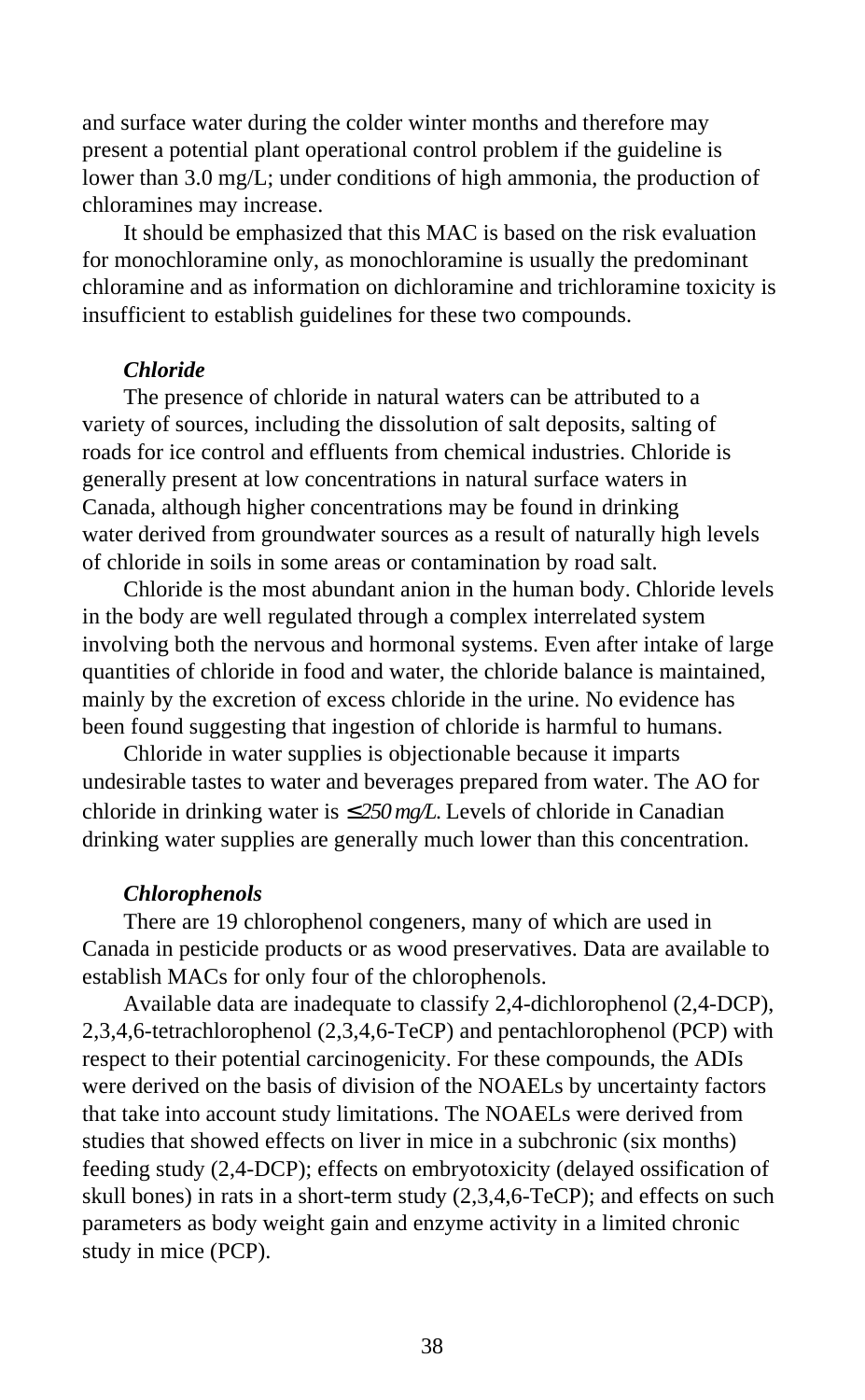2,4,6-Trichlorophenol (2,4,6-TCP) is classified as being probably carcinogenic to humans; it has been shown to be carcinogenic to male rats and mice of both sexes, although there is inadequate evidence of carcinogenicity in humans. Its MAC was established based on the following considerations: (1) the PQL is 0.008 *µ*g/L; (2) the concentrations of 2,4,6-TCP in Canadian drinking water supplies are generally considerably less than 0.005 mg/L, and it is likely that concentrations below 0.001 mg/L can be achieved using currently available treatment technologies; and (3) the estimated lifetime cancer risk (based on leukaemias in male rats) associated with the ingestion of drinking water containing 2,4,6-TCP at a concentration of 0.005 mg/L is within a range that is considered to be "essentially negligible."

 The AOs for the four chlorophenols are based on the threshold odour values for these compounds.

MACs and AOs for the four chlorophenols in drinking water are as follows:

|                           | MAC                 | AO                 |
|---------------------------|---------------------|--------------------|
| 2,4-dichlorophenol        | $0.9 \text{ mg/L}$  | $\leq 0.0003$ mg/L |
| 2,4,6-trichlorophenol     | $0.005$ mg/L        | $\leq 0.002$ mg/L  |
| 2,3,4,6-tetrachlorophenol | $0.1 \text{ mg/L}$  | $\leq 0.001$ mg/L  |
| pentachlorophenol         | $0.06 \text{ mg/L}$ | $\leq 0.030$ mg/L  |

# *Chlorpyrifos*

Chlorpyrifos is an organophosphorus insecticide used for the control of mosquitoes, flies, various crop pests in soil and on foliage, household pests and aquatic larvae. It is also used on sheep and cattle for the control of ectoparasites.

Chlorpyrifos is tightly absorbed by soil and is not expected to leach significantly. It has not been detected in surveys of municipal and private drinking water supplies and surface water in Canada, even in areas in which it had been used extensively.

Chlorpyrifos is a cholinesterase inhibitor. Studies have found cholinesterase activity to be inhibited in beagle dogs and rats but not in rhesus monkeys or human volunteers.

The ADI for chlorpyrifos has been derived by the FAO and the WHO on the basis of division of the NOAEL (obtained from two-year studies on the inhibition of enzyme activities in the dog and rat and short-term studies with human volunteers) by an uncertainty factor.

The MAC for chlorpyrifos in drinking water, derived from the ADI, is *0.09 mg/L*.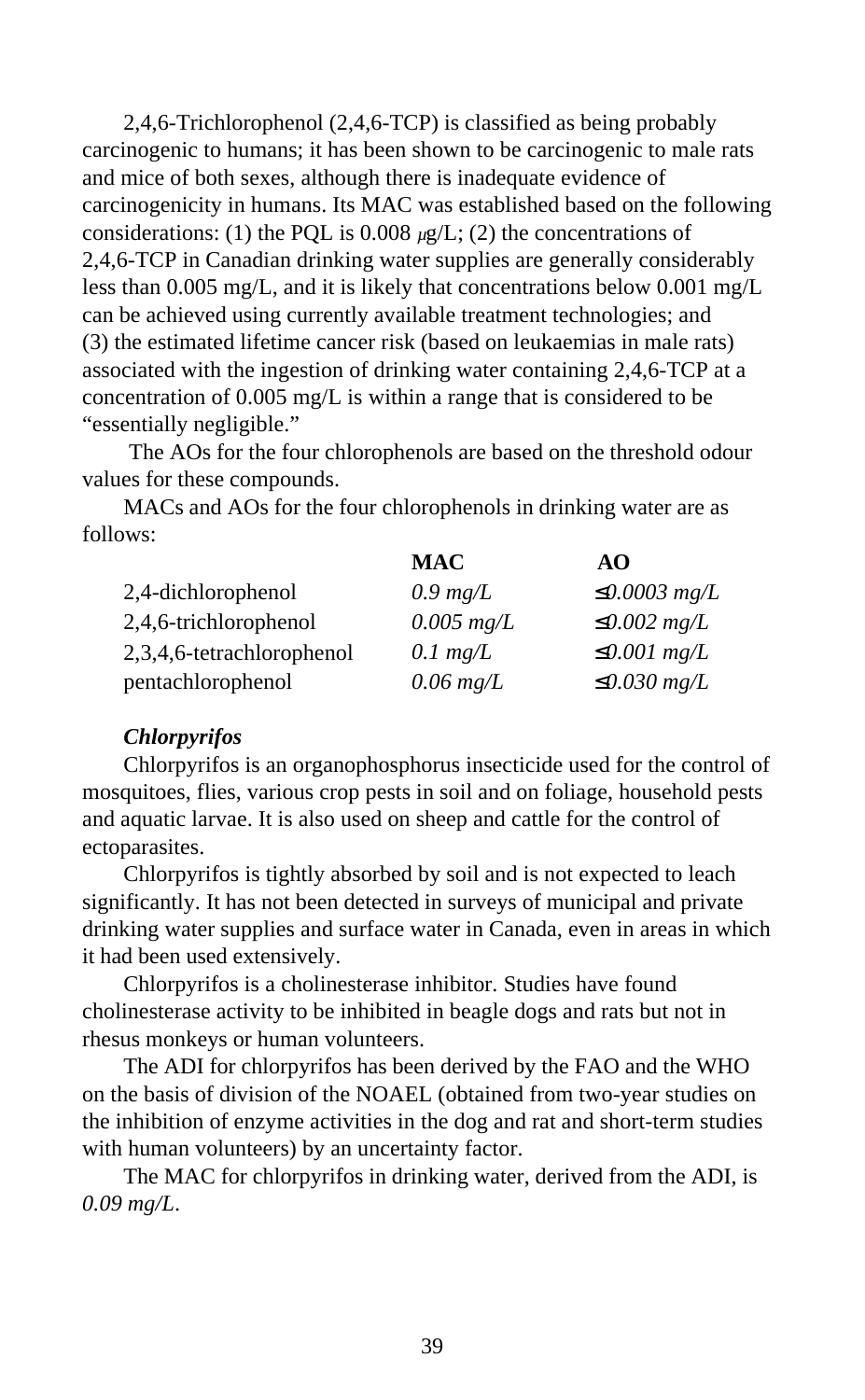## *Chromium*

Trivalent chromium, the most common natural state of chromium, is essential in humans and animals for efficient lipid, glucose and protein metabolism. It is considered to be non-toxic; however, if it is present in raw water, it may be oxidized to hexavalent chromium during chlorination.

Hexavalent chromium is not considered to be an essential element, and the toxic effects of chromium in humans are attributed primarily to this hexavalent form. Chromium has been linked with cancer following occupational exposures to the element, although a recent report states that there are inadequate data to conclude that chromium is carcinogenic via ingestion. The main toxic effects observed in animals following ingestion of the element are on the liver, kidney and gastrointestinal tract.

A MAC of *0.05 mg/L* for chromium in drinking water has been established on the basis of health considerations. At the MAC, hexavalent chromium has not had any known harmful effects on the health of humans or animals. Available data are insufficient to determine whether higher concentrations would also be safe.

Concentrations of total chromium in drinking water are normally well below the MAC. Although chromium salts impart odour and taste to water, the concentration at which this occurs is considerably higher than the MAC.

## *Colour*

Colour in drinking water may be due to the presence of coloured organic substances, metals such as iron, manganese and copper or highly coloured industrial wastes. Although the presence of colour in drinking water is not directly linked to health, experience has shown that consumers may turn to alternative, possibly unsafe, sources when their drinking water contains aesthetically displeasing levels of colour.

The AO for colour in drinking water is ≤*15 true colour units (TCU)*. The provision of treated water at or below the AO will encourage rapid notification by consumers should problems leading to the formation of colour arise in the distribution system.

#### *Copper*

Copper occurs in nature as the metal and in minerals. It has a variety of uses, including extensive use in plumbing, especially for domestic water systems, in the production of electrical wire, in the manufacture of alloys and in pesticide formulations for the treatment of wood and water supplies for drinking water and recreational use.

Copper and its compounds are widely distributed in nature, and copper is found frequently in surface water and in some groundwater. Distributed water contains considerably more copper than the original water supply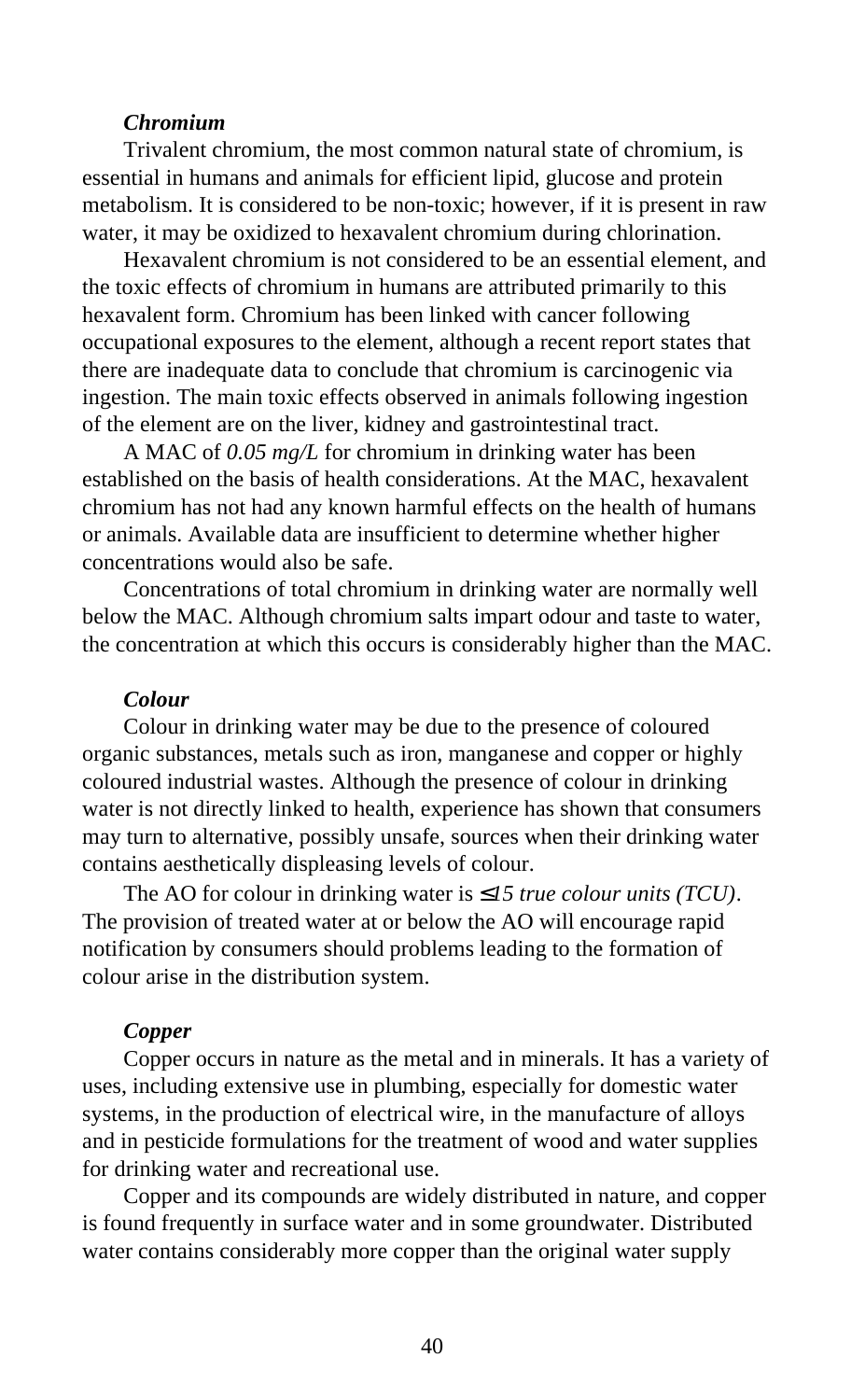because of the dissolution of copper from copper piping. It has been estimated that drinking water contributes approximately 11% of an adult's total daily intake of copper, with the rest coming from food.

Copper is an essential element in human metabolism, being required in many enzymatic reactions and for the normal utilization of iron. The recommended daily intake for adults is about 2 mg. Copper deficiency results in a variety of clinical disorders, including nutritional anaemia in infants. Although copper intake has resulted in adverse health effects, this occurs only at extremely high doses.

Copper in public water supplies enhances corrosion of aluminum and zinc and imparts an undesirable bitter taste to water. Staining of laundry and plumbing fixtures occurs at copper concentrations above 1.0 mg/L.

 The AO for copper in drinking water is set at ≤*1.0 mg/L*. This level is below the taste threshold for copper in water, is protective of health and contributes to minimum nutritional requirements.

# *Cyanazine*

Cyanazine is a triazine herbicide used for pre- and post-emergence weed control for corn, rapeseed and mixed grains. It adsorbs to soil but is considered to have strong leaching potential. It has been detected in municipal and private water supplies and surface water samples in Canada.

No information on the toxicity of cyanazine in humans was identified in the literature. A short-term study in which rats were fed daily doses of cyanazine found reduced kidney weight in males and increased liver weight in females. Cyanazine was not considered to be carcinogenic in mice or oncogenic in rats, but these studies were considered inadequate by the U.S. EPA. Teratological effects, including alterations in skeletal ossification sites in the foetus, were observed when pregnant rats were administered cyanazine on days 6 through 15 of gestation.

An NDI for cyanazine was established by the Food Directorate of Health Canada on the basis of division of the NOAEL, in terms of decreased kidney and increased liver weights in a 13-week study in rats, by an uncertainty factor.

The IMAC for cyanazine in drinking water, derived from the NDI, is *0.01 mg/L*.

### *Cyanide*

Cyanides are employed in many industrial processes, including chemical manufacturing and metal extraction from low-grade ores, and industrial effluents are the main sources of cyanide contamination of water.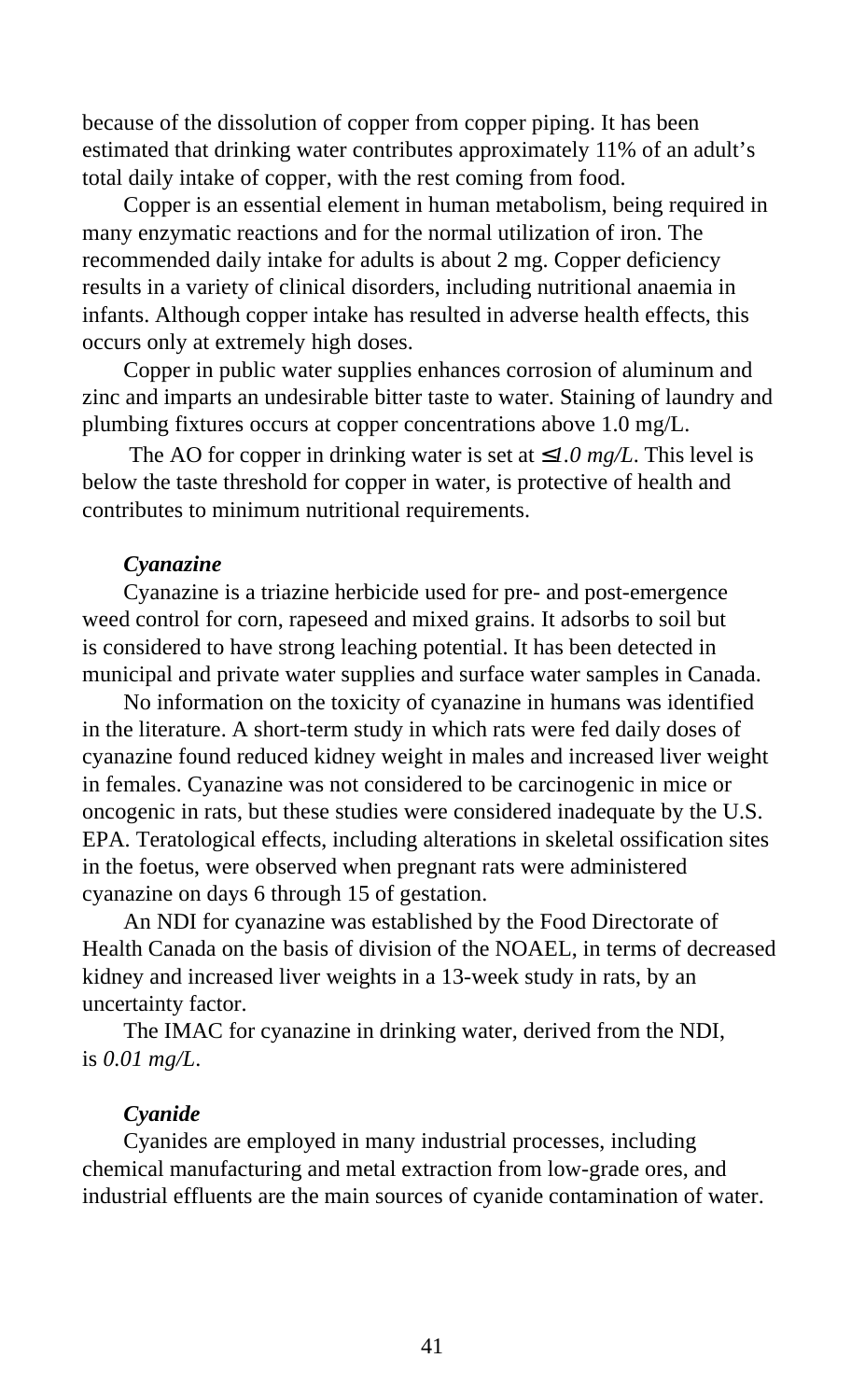Canadian drinking water contains very low levels of cyanide. Food and drinking water are the main sources of cyanide exposure for individuals who are not occupationally exposed to the chemical.

Cyanide is an extremely toxic and fast-acting poison. However, because it can be detoxified (through conversion to the relatively non-toxic thiocyanate ion) to a certain extent in the human body, cyanide poisoning generally results from acute exposure to high doses, not from chronic ingestion of low doses.

The MAC for free cyanide in drinking water, based on health effects, is *0.2 mg/L*. Levels in Canadian drinking water are usually considerably less than this, and chlorination or ozonation would further lower the concentration of free cyanide and yield much less toxic products.

### *Diazinon*

Diazinon is an organophosphorus insecticide used for the control of soil and household insect pests, as well as sucking and chewing insects and mites on a wide variety of crops. It is also used as an animal ectoparasiticide.

Diazinon is not very persistent in soil, owing to rapid chemical and biological degradation, and it is not considered to leach significantly into water. It is hydrolysed slowly in water. Diazinon has been detected only rarely in surveys of municipal and private water supplies.

Diazinon is a cholinesterase inhibitor. It has not been found to be carcinogenic in studies using mice and rats.

The ADI for diazinon has been derived by the FAO and WHO on the basis of division of the NOAEL for cholinesterase inhibition, obtained from studies in dogs and in human volunteers, by an uncertainty factor. The MAC is derived from the ADI assuming that 20% of daily intake comes from drinking water, although actual intake from water appears to be much less.

The MAC for diazinon in drinking water is *0.02 mg/L*.

#### *Dicamba*

Dicamba is a broad-spectrum chlorobenzoic acid herbicide used in large quantities for general weed control on grain crops, pastures and non-crop areas. It is not strongly adsorbed onto soil particles and is readily leached to groundwater. It has occasionally been detected in municipal and private water supplies and in surface waters.

Dicamba has a fairly low acute toxicity. Its principal toxic action is on the liver, with vacuolization, necrosis, fatty deposits and liver weight changes noted at high doses in rats and dogs. A two-year study with dogs administered technical dicamba in the diet found a decrease in body weight in males at the two highest doses. No compound-related increases in tumour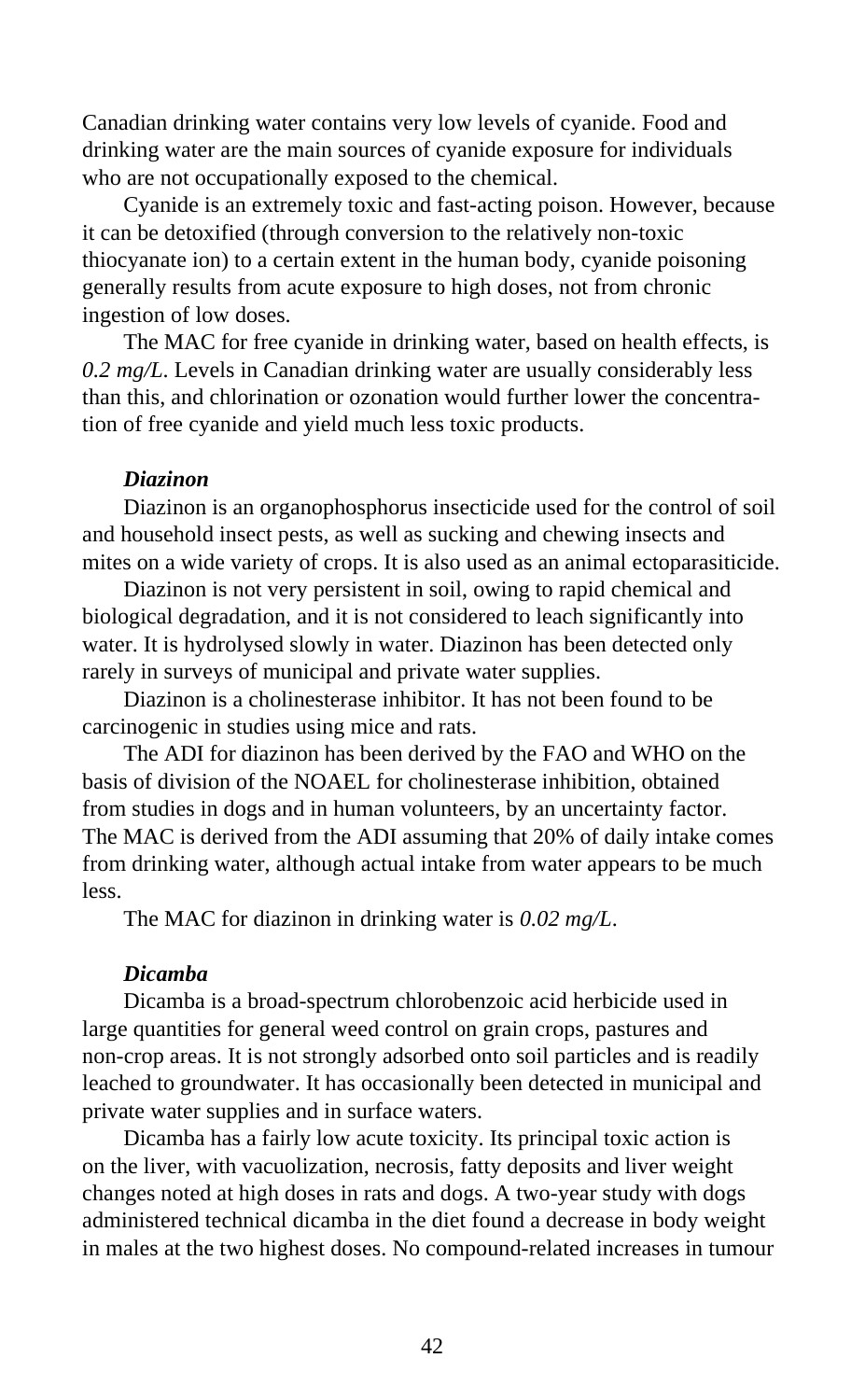incidence were observed in the dog study or in a two-year rat study, although these studies were inadequate to allow evaluation of the carcinogenicity of dicamba.

The Food Directorate of Health Canada has established an ADI for dicamba on the basis of division of the NOAEL, obtained from the two-year feeding study in dogs, by an uncertainty factor.

The MAC for dicamba in drinking water, derived from the ADI, is *0.12 mg/L*.

# *Dichlorobenzenes*

There are three dichlorobenzene (DCB) isomers. Although they are not manufactured in Canada, several thousand tonnes of the 1,2- and 1,4-isomers are imported each year for use in degreasing and paint removal formulations, as chemical intermediates, in moth crystals and in urinal or space deodorants.

Available data are considered inadequate to classify 1,2-DCB with respect to its potential carcinogenicity. Its MAC is derived from an ADI calculated by dividing a LOAEL, based on subchronic toxicity studies that showed biochemical changes (increases in serum cholesterol, protein and glucose levels) in rats, by an uncertainty factor that takes into consideration the subchronic nature of the study and the use of a LOAEL instead of a NOAEL.

1,4-DCB is classified as being probably carcinogenic to humans. Its MAC is established on the basis of the following considerations: (1) the PQL is 0.005 mg/L; (2) the estimated lifetime risks associated with the ingestion of drinking water containing 1,4-DCB at a concentration of 0.005 mg/L (based on tumours in the liver and the adrenal gland in male mice) are within a range that is considered to be "essentially negligible"; and (3) it is likely that concentrations below 0.001 mg/L can be achieved in Canadian drinking water supplies using currently available treatment technologies.

There are no data available to serve as a basis for establishing a MAC for 1,3-DCB in drinking water.

The AOs for 1,2- and 1,4-DCB are based on their threshold odour values.

The following MACs and AOs have been established for 1,2-and 1,4-DCB in drinking water:

|                  | <b>MAC</b>          | AO                |
|------------------|---------------------|-------------------|
| $1.2\text{-DCB}$ | $0.20 \text{ mg/L}$ | $\leq 0.003$ mg/L |
| $1,4$ -DCB       | $0.005$ mg/L        | $\leq 0.001$ mg/L |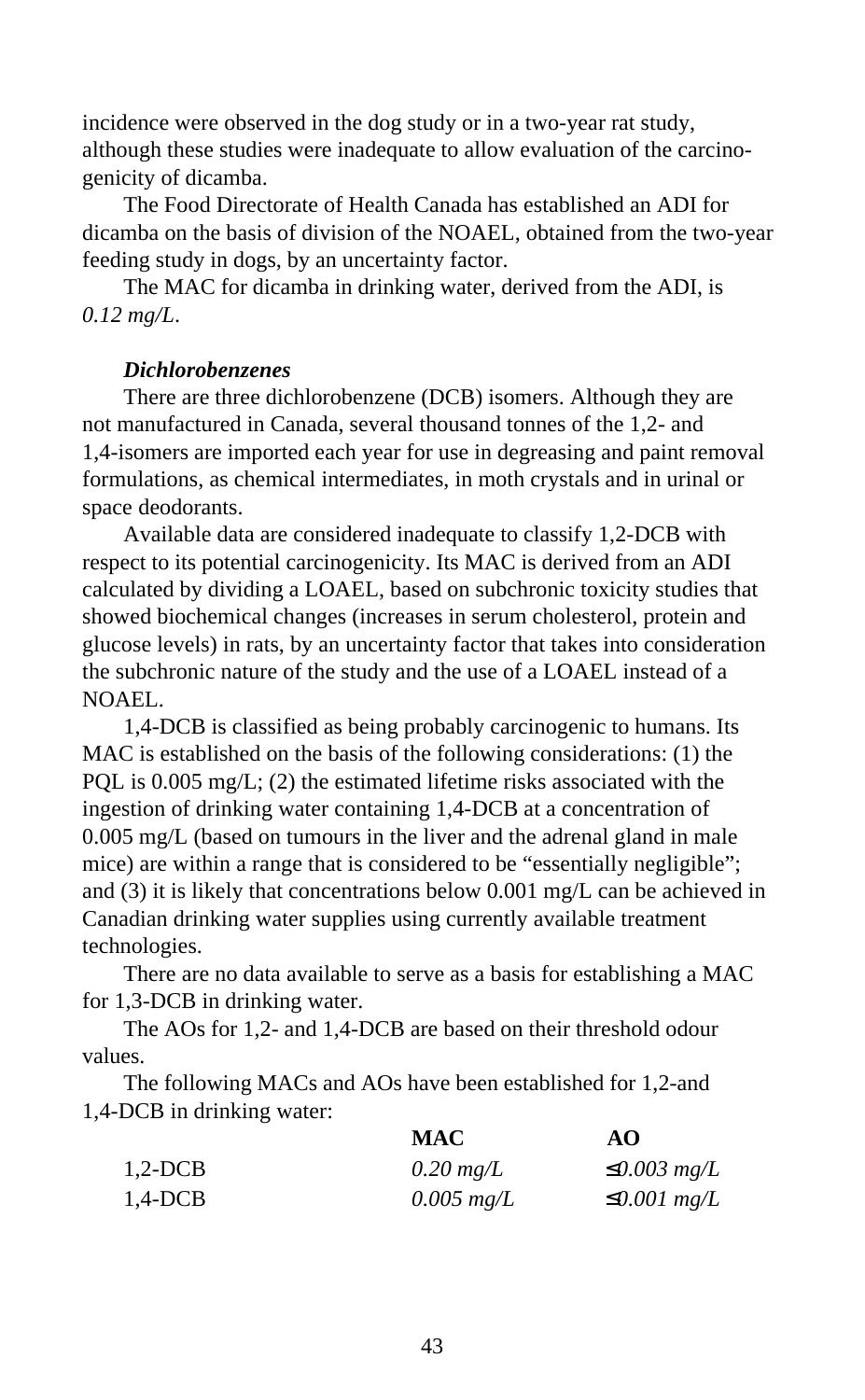In cases where total DCBs are measured and concentrations exceed the most stringent value (0.005 mg/L), the concentrations of the individual isomers should be established.

# *1,2-Dichloroethane*

1,2-Dichloroethane has been reported to be one of the most widely used chemicals in the world. Almost all of the domestic 1,2-dichloroethane is used as a chemical intermediate in the preparation of vinyl chloride. About 1% is used as a solvent and as a lead scavenger in leaded gasoline formulations.

1,2-Dichloroethane enters the environment through atmospheric emissions, waste effluents to waterways and land disposal of liquid and solid wastes. Because of its high volatility, 1,2-dichloroethane that is released to land and water can be expected to be transferred predominantly to the atmosphere.

Acute and chronic occupational exposures to inhaled 1,2-dichloroethane lead to such symptoms as nausea, headache, vomiting and loss of consciousness. In subchronic studies, severe effects, including hepatotoxicity and death, were observed in rats and guinea pigs exposed to 1,2-dichloroethane vapour at high concentrations.

1,2-Dichloroethane is considered to be probably carcinogenic to humans, on the basis that it has been shown to be carcinogenic in both sexes of two animal species. An IMAC for 1,2-dichloroethane is established on the basis of the following considerations: (1) the PQL is  $0.005 \text{ mg/L}$ ; (2) the estimated lifetime cancer risk associated with the ingestion of drinking water containing 0.005 mg/L (based on haemangiosarcomas in male rats) is  $8 \times 10^{-6}$  (the MAC is considered interim because intake in drinking water is approximately 9% of the total intake, and the estimated total risk from all sources therefore will exceed  $1 \times 10^{-5}$ , which is above a range considered "essentially negligible"); and (3) it is possible to achieve concentrations of 1,2-dichloroethane below 0.001 mg/L using currently available treatment technologies.

The IMAC for 1,2-dichloroethane in drinking water is *0.005 mg/L*.

# *1,1-Dichloroethylene*

1,1-Dichloroethylene (1,1-DCE) is not produced in Canada. Its polymer, polyvinylidene chloride (PVDC), which is imported from the United States, is used primarily in the food packaging industry as cast and extruded film and as a barrier coating for paper, cellulose, polypropylene and other plastics.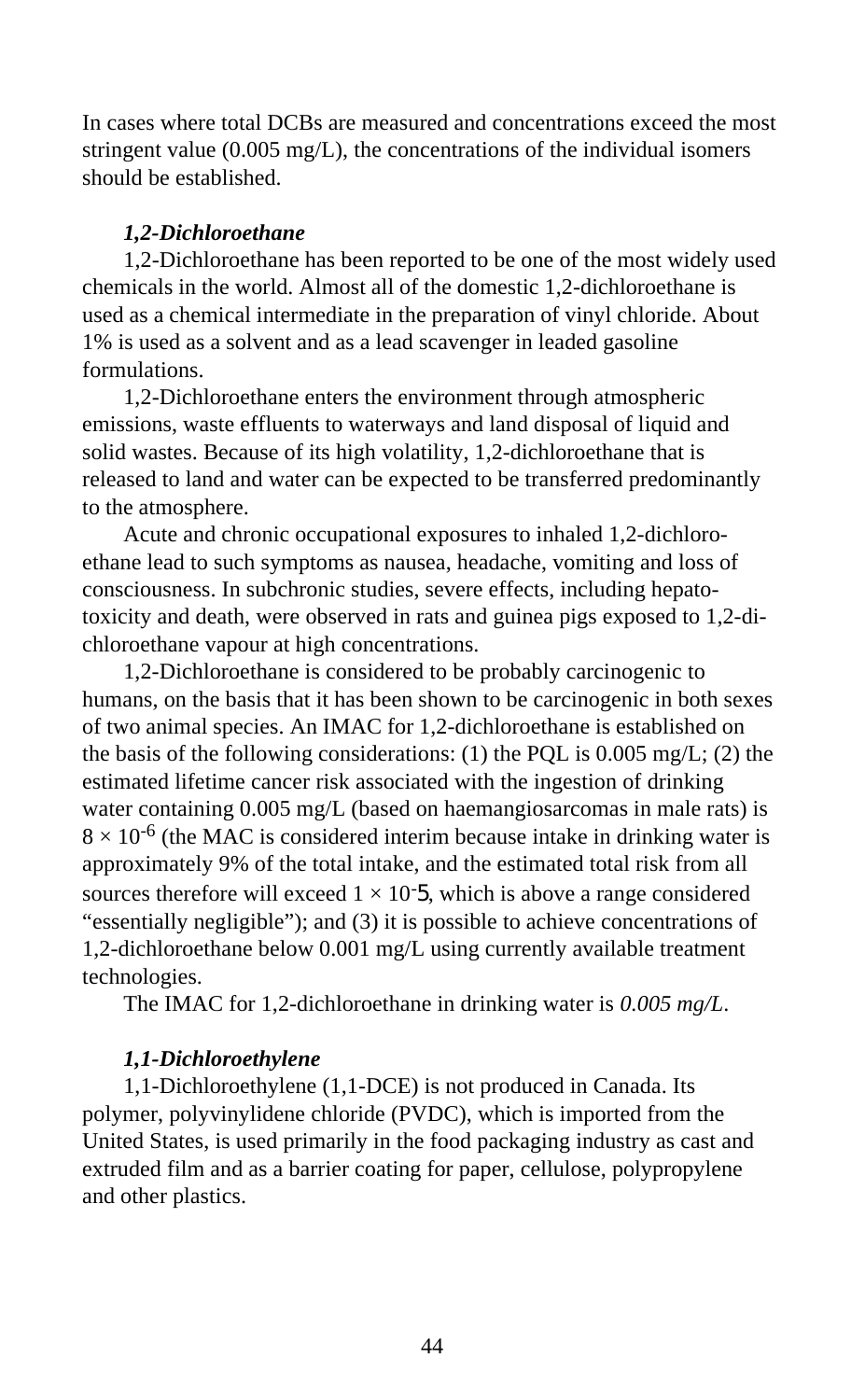Although 1,1-DCE has been detected only infrequently in drinking water in Canada, the leaching into groundwater of the common contaminants tetrachloroethylene and 1,1,1-trichloroethane, of which 1,1-DCE is a known degradation product, is a potential source of 1,1-DCE contamination. In general, the concentrations of 1,1-DCE found in both ambient and indoor air would result in a higher intake of 1,1-DCE from air than from either food (leached from food packaging materials) or drinking water, and probably less than 10% of total 1,1-DCE intake is normally ingested in drinking water.

The evidence for the carcinogenicity of 1,1-DCE is considered to be limited, and the compound has been classified as being possibly carcinogenic to humans. As no adequate studies by the oral route that resulted in adverse effects have been identified, the ADI is derived on the basis of division of a LOEL, based on mid-zonal fatty changes in the liver observed in female rats, by an uncertainty factor that takes into account the limited evidence of carcinogenicity by the inhalation route and the use of a LOEL instead of a NOAEL.

The MAC for 1,1-DCE in drinking water, derived from the ADI, is *0.014 mg/L*.

## *Dichloromethane*

Dichloromethane is a volatile liquid that is used extensively as an industrial solvent, for paint stripping, as a degreasing agent and as an aerosol propellant. It is not manufactured in Canada but is imported from the United States. About 85% of the dichloromethane produced in the United States has been estimated to be lost to the environment (and hence lost from the drinking water supply) via sewage treatment.

Acute inhalation exposures of animals to dichloromethane indicate that the central nervous system is its primary target. Chronic exposures to high concentrations result in hepatic and renal effects. Human health effects induced by inhalation exposures have included neurotoxicity and increased carboxyhaemoglobin levels. Chronic exposures did not produce any demonstrable irreversible effects.

The evidence for the carcinogenicity of dichloromethane is inadequate in humans, but evidence from animal studies (both sexes of two species) is sufficient to classify it as being probably carcinogenic to humans. Its MAC is established on the basis of the following considerations: (1) the PQL is 0.005 mg/L; (2) concentrations in Canadian drinking water supplies are generally considerably less than 0.05 mg/L, and it is likely that concentrations below 0.001 mg/L can be achieved using currently available treatment technologies; and (3) the estimated lifetime risk associated with the ingestion of drinking water containing 0.05 mg/L dichloromethane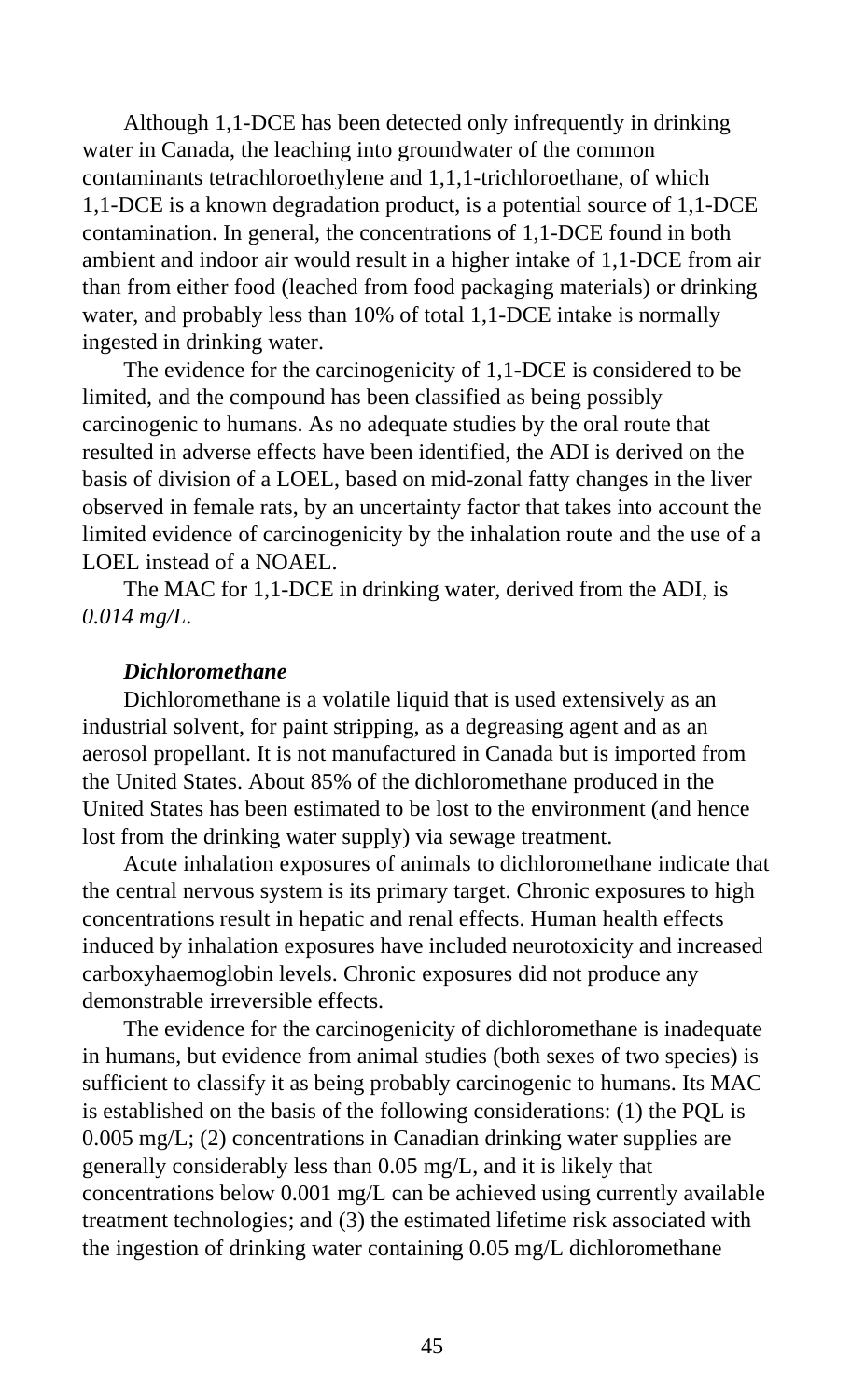(based on the occurrence of liver adenomas and carcinomas in female mice) is within a range that is considered to be "essentially negligible."

The MAC for dichloromethane in drinking water is *0.05 mg/L*.

# *2,4-Dichlorophenol –* See *Chlorophenols*

# *2,4-Dichlorophenoxyacetic acid (2,4-D)*

2,4-Dichlorophenoxyacetic acid, commonly referred to as 2,4-D, is a systemic chlorophenoxy herbicide used widely in Canada in the control of broadleaf weeds in cereal cropland and on industrial property, lawns, turf, pastures and non-cropland. It is also used to control aquatic weeds. 2,4-D may enter the aquatic environment through effluents and spills arising from its manufacture and transport and through direct application as a weed control agent. 2,4-D has been detected in samples of raw and treated drinking water from municipal and private supplies across Canada at concentrations below 30 *µ*g/L.

Most epidemiological studies on 2,4-D have dealt with multiple exposures to various chlorophenoxy herbicides, other pesticides and other organic compounds, and, until recently, most dealt with populations exposed in the 1950s and 1960s, when some chlorophenoxy herbicides were contaminated with polychlorinated dioxins and furans. A series of population-based case-referent studies conducted in Sweden in the late 1970s and early 1980s found strong associations between soft-tissue sarcomas (STS) and multiple lymphomas, including Hodgkin's disease (HD) and non-Hodgkin's lymphoma (NHL), and the use of chlorophenoxy herbicides by agricultural or forestry workers. Several case-control studies conducted since then have been suggestive of a causal association between farming, chlorophenoxy herbicide use and NHL, but their results are not consistent with results from other studies, particularly occupational cohort studies. The association with STS, commonly attributed to dioxins, is at best weak and inconsistent.

Analytical epidemiology and animal studies conducted on 2,4-D and related chlorophenoxy compounds have not provided conclusive evidence for their carcinogenicity, although a slight dose-related increase in brain tumours was noted in male rats in the highest dose group in one chronic bioassay. Currently available evidence suggests that 2,4-D is non-genotoxic. 2,4-D has therefore been classified as possibly carcinogenic to humans.

A provisional ADI for 2,4-D is derived on the basis of division of a NOAEL for tubular cell pigmentation in the kidney, observed in a two-year dietary toxicity/oncogenicity study in rats, by an appropriate uncertainty factor. The IMAC derived from this provisional ADI is only slightly lower than the previous guideline of *0.1 mg/L* for 2,4-D in drinking water, which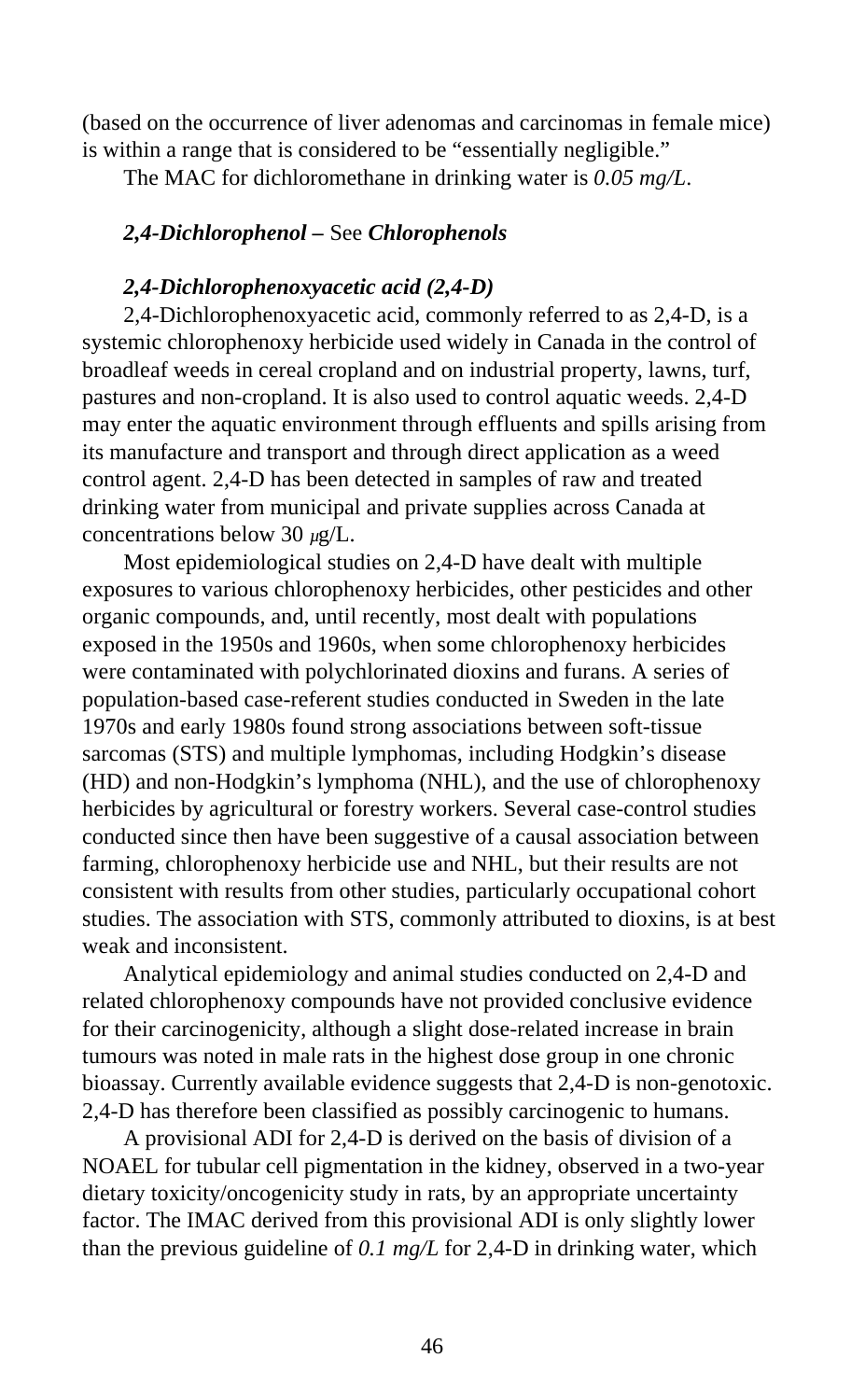has therefore been retained in view of the small difference between the old and the new values. However, the guideline has changed from a MAC to an IMAC until new studies that clarify the status of 2,4-D with respect to carcinogenicity are available and a re-evaluation is completed.

# *Diclofop-methyl*

Diclofop-methyl is a chlorophenoxy derivative used for the control of annual grasses in grain and vegetable crops. It is not considered to be a groundwater contaminant. It was not detected in municipal drinking water supplies in Manitoba and Alberta and has only occasionally been detected in private farm wells and surface waters.

The acute toxicity of diclofop-methyl is relatively low. Its principal toxic action was on the liver in a 15-month study in dogs (increased liver weights, increased enzyme levels and centrilobular fatty deposits at higher doses), a two-year study in rats (elevations in liver enzymes) and a two-year mouse feeding/oncogenicity study (elevated liver enzyme levels and liver pathology). There was no evidence of tumorigenicity in the two-year rat study, although the two-year mouse study found a statistically significant increase in hepatocellular benign tumours in male mice along with some malignant tumours at the highest dose.

Based on evaluations by the Food Directorate of Health Canada, an ADI for diclofop-methyl is derived by dividing the NOAEL for liver enlargement and liver enzyme changes in two-year feeding studies in rats and mice by an uncertainty factor assigned by the Food Directorate.

The MAC for diclofop-methyl in drinking water, derived from the ADI, is *0.009 mg/L*.

# *Dimethoate*

Dimethoate is an organophosphorus insecticide and acaricide used for the control of houseflies, as well as a wide range of insects and mites on a variety of fruit, vegetable, field and forestry crops. Dimethoate released to the environment does not adsorb onto the soil and is subject to considerable leaching. It is degraded in the environment to another more toxic pesticide, omethoate. Dimethoate has only once been detected, at trace levels, in samples from municipal and private drinking water supplies and surface water from across Canada.

Dimethoate is a cholinesterase inhibitor. Cholinesterase levels have been observed to decrease in human volunteers administered oral doses of dimethoate for periods of 14 to 57 days and in dogs and rats administered dimethoate in the diet. Available studies are inadequate to allow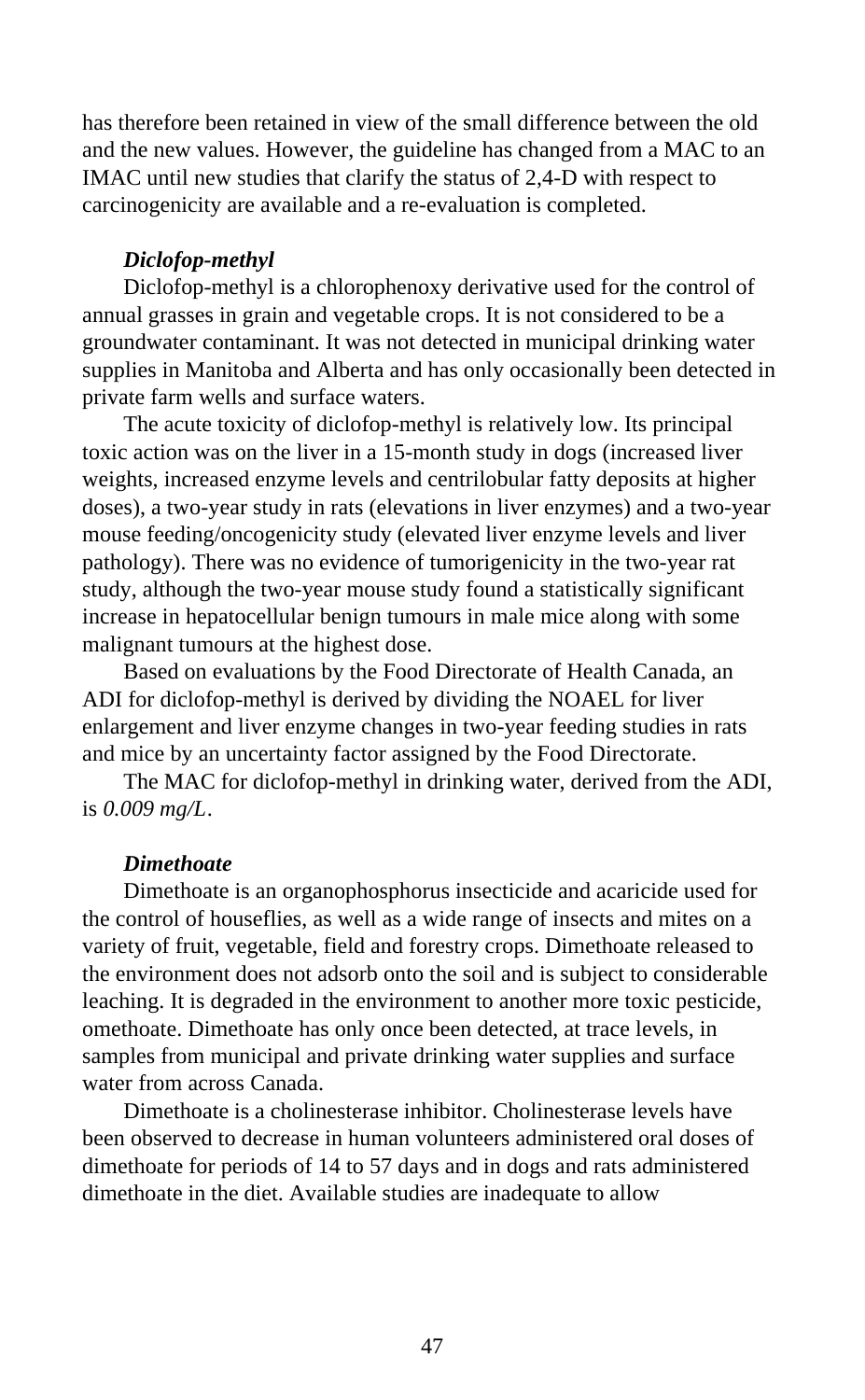classification of dimethoate with regard to its potential carcinogenicity. Dimethoate has been found to be mutagenic in a number of *in vivo* and *in vitro* short-term tests.

In 1984, the FAO and WHO withdrew their estimate of an ADI for dimethoate because of its incomplete data base. Until further experimental studies are completed, a temporary ADI has been established by the WHO by division of the NOAEL from studies on cholinesterase inhibition in human volunteers by an uncertainty factor.

The IMAC for dimethoate in drinking water, derived from the temporary ADI, is *0.02 mg/L*.

### *Dinoseb*

Dinoseb is a selective non-systemic herbicide and desiccant with moderate use in Canada. It is effective in the control of many broadleaf weeds in such crops as cereals and peas and is also used for pre-emergence control of annual weeds in beans, peas and potatoes and for control of runners and suckers in raspberries and strawberries.

Dinoseb is considered by Agriculture Canada to have a high potential for leaching based on its soil half-life and its soil organic carbon partition coefficient  $(K<sub>oc</sub>)$ . It has been detected in samples taken from municipal and private water supplies across Canada.

Dinoseb is very toxic to humans and is believed to act by uncoupling oxidative phosphorylation. Symptoms of acute poisoning include vomiting, pain and swelling of the eyes, headache, loss of weight and shortness of breath. Although there is no strong evidence for the carcinogenicity of dinoseb, available data are inadequate for assessment of its carcinogenicity, and an adequate dietary oncogenicity study is required. There is also no strong evidence of the mutagenic potential of dinoseb in studies conducted to date.

The principal toxic effects of dinoseb that are of concern are its teratogenic and foetotoxic effects at doses below those that cause maternal toxicity and its potential as a cataract-inducing agent. In a rat reproduction study in which dinoseb was administered by gavage, skeletal anomalies were observed at the higher doses. This finding was supported by an oral teratology study in rabbits in which neural tube defects were observed, a dermal teratology study in rabbits and a 100-week dietary study in mice in which cataracts occurred.

The ADI of dinoseb has been derived by division of the NOAEL, derived from the rat reproduction study in which skeletal anomalies were observed, by an uncertainty factor that takes into account its teratogenicity, considered to be a serious effect, and limitations in the toxicity data base.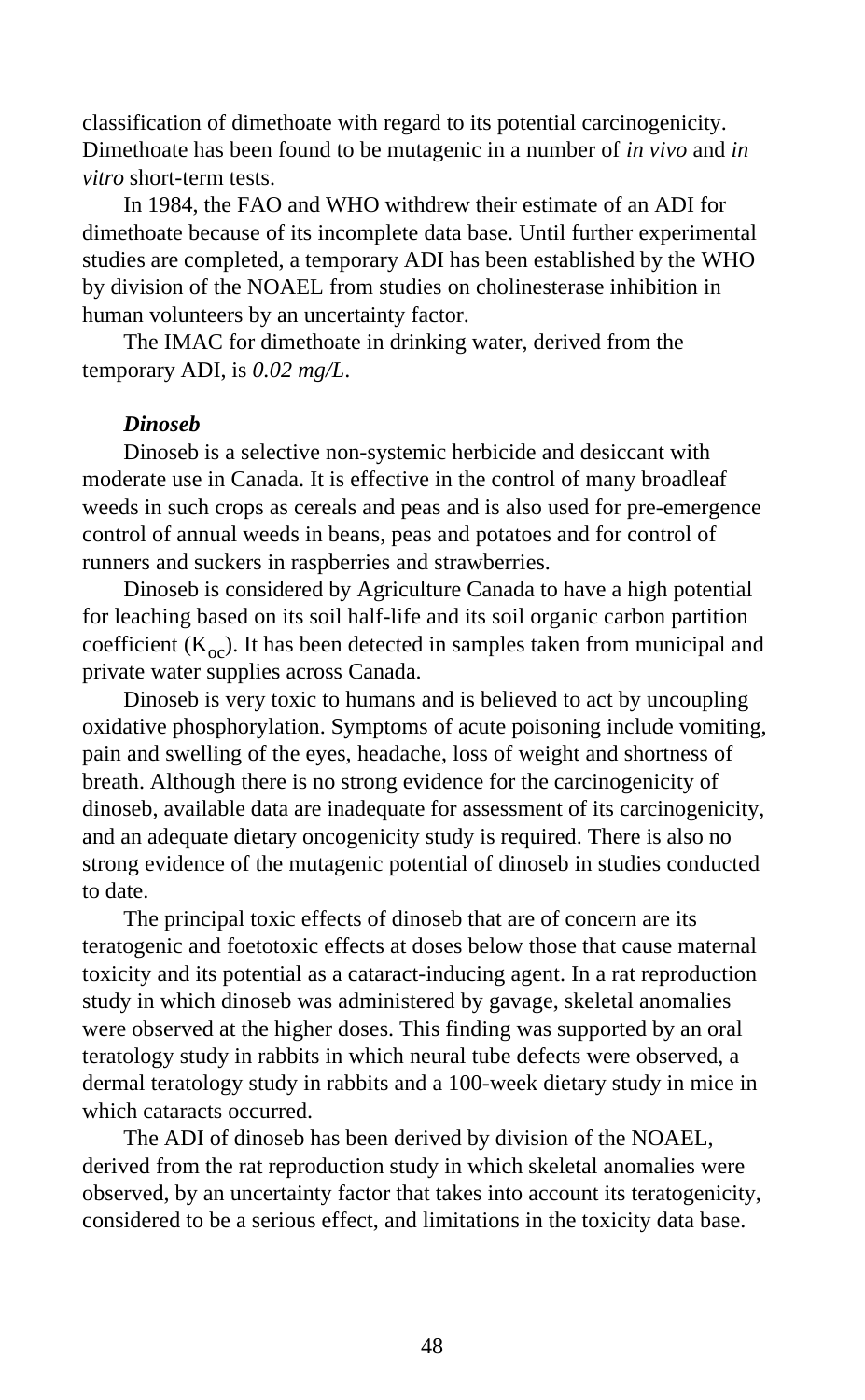Because of dinoseb's significant foetotoxic effects and the probability that it will be withdrawn from the market, it was decided that a MAC should be set rather than an IMAC.

The MAC for dinoseb in drinking water, derived from the ADI, is *0.01 mg/L*.

# *Diquat*

Diquat is a bipyridyl herbicide generally marketed as a dibromide salt or a dichloride monohydrate. It is used as a pre-harvest desiccant for various seed crops, for potato haulm destruction and for the control of aquatic weeds.

The double positive charge on the diquat cation causes it to be adsorbed tightly to the negatively charged clay minerals in the soil. As a result, diquat is unlikely to leach to groundwater. Diquat applied to aquatic systems disappears from the water in one to four weeks through adsorption to plants and sediments. No information on the concentrations of diquat in Canadian drinking water or surface waters has been identified.

Diquat poisoning in humans may cause damage to the lining of the gastrointestinal tract, brain, liver, kidneys and lungs. Chronic ingestion of diquat has induced the formation of cataracts in rats and dogs, an effect that has never been reported in humans following exposure. No carcinogenic or tumorigenic potential was reported for diquat in long-term feeding studies in rats and dogs.

The ADI for diquat (measured as the cation) has been derived by the FAO and WHO on the basis of division of the NOAEL, in terms of cataract formation in rats, by an uncertainty factor.

The MAC for diquat (measured as the cation) in drinking water, derived from the ADI, is *0.07 mg/L*.

### *Diuron*

Diuron is a substituted urea-based herbicide used principally for the control of vegetation in non-crop areas, including irrigation and drainage ditches. It is considered to have high potential for leaching from soil and subsequent groundwater contamination. It has not often been included in Canadian water monitoring surveys.

In animals, the principal toxic effects of chronic ingestion of diuron are weight loss and abnormalities in blood, liver and spleen. Studies to date have been inadequate for an assessment of the carcinogenicity of diuron.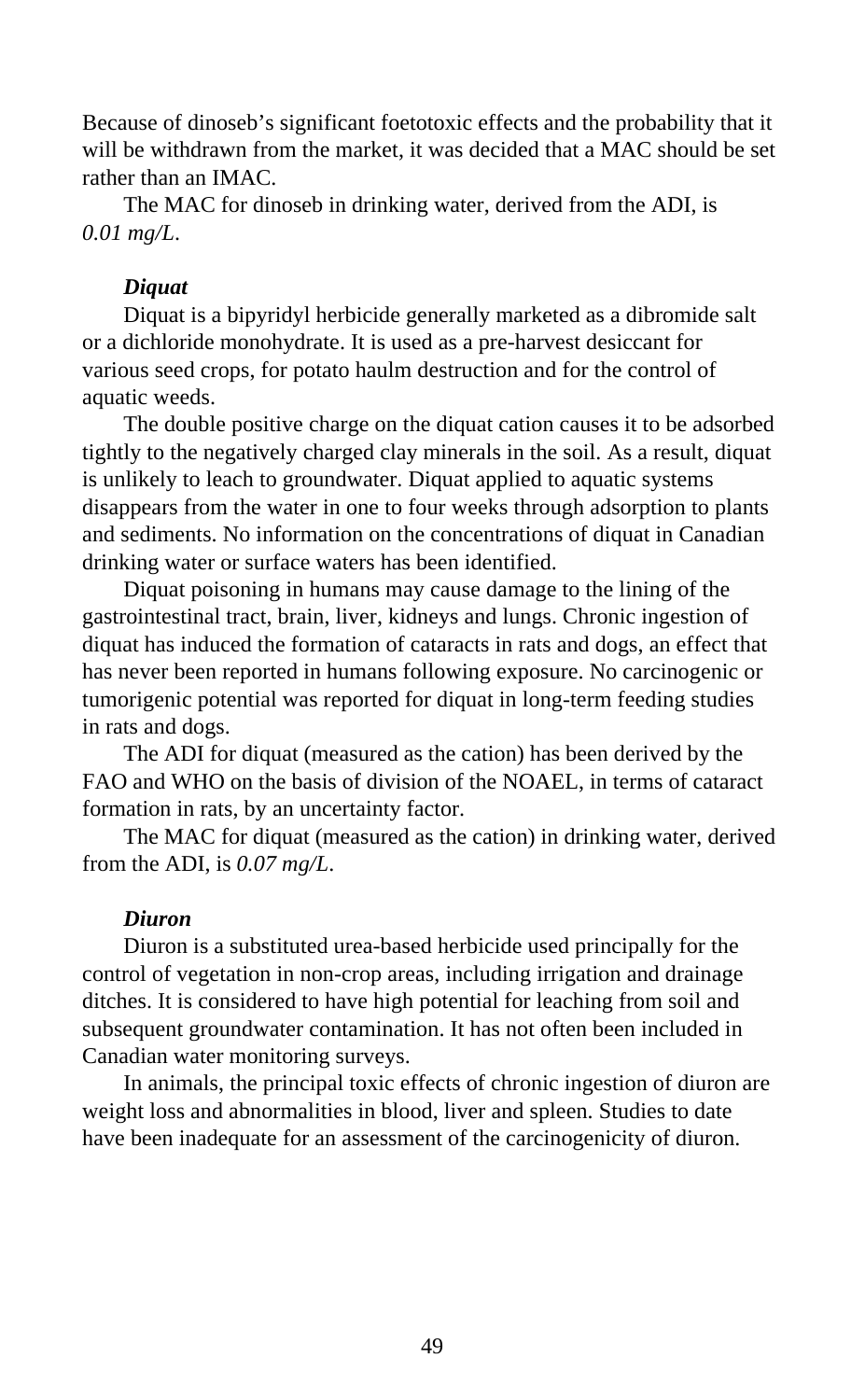The Food Directorate of Health Canada has derived an ADI for diuron based on division of the NOAEL, obtained from a two-year dog study in which such effects as body weight loss and increased liver weight were observed at higher doses, by an uncertainty factor assigned by the Food Directorate.

The MAC for diuron in drinking water, derived from the ADI, is *0.15 mg/L*.

# *Ethylbenzene* – See *Toluene, ethylbenzene and the xylenes*

## *Fluoride*

Fluoride occurs naturally in minerals and soils, and fluorides are widely used by Canadian industry in the manufacture of, for example, aluminum, phosphate fertilizers and bricks. The fluoride concentration in natural waters varies widely, as it depends on such factors as the source of the water and the geological formations present. Food and drinking water are the main sources of fluoride for most Canadians.

 Trace amounts of fluoride may be essential for human nutrition. The presence of small quantities of fluoride in drinking water leads to a substantial reduction of dental caries, particularly among children. The ingestion of excessive quantities of fluoride can result in dental fluorosis, a condition characterized by mottling of tooth enamel.

The optimum concentration of fluoride in drinking water for the reduction of dental caries is 1.0 mg/L in most Canadian communities. The appearance of dental fluorosis may be objectionable at fluoride concentrations above 1.5 mg/L.

The MAC for fluoride in drinking water is *1.5 mg/L*. Surface waters usually contain fluoride at concentrations below 1 mg/L.

The guideline for fluoride is currently being reviewed for possible revision owing to new data (see Table 5).

#### *Gasoline and its organic constituents*

Gasoline is a complex mixture of hydrocarbons and such substances as anti-knock agents, anti-rust additives, pre-ignition additives, upper cylinder lubricants and dyes. The most important use of gasoline is as a fuel in internal combustion engines.

Gasoline is not likely to be found in drinking water except as the result of a spill or a leaking storage tank. Exposure to gasoline *per se* is unlikely to occur, as most people would not drink water if it had the taste or smell of gasoline. Such rejection of the water would take place at concentrations well below those at which there might be harmful effects.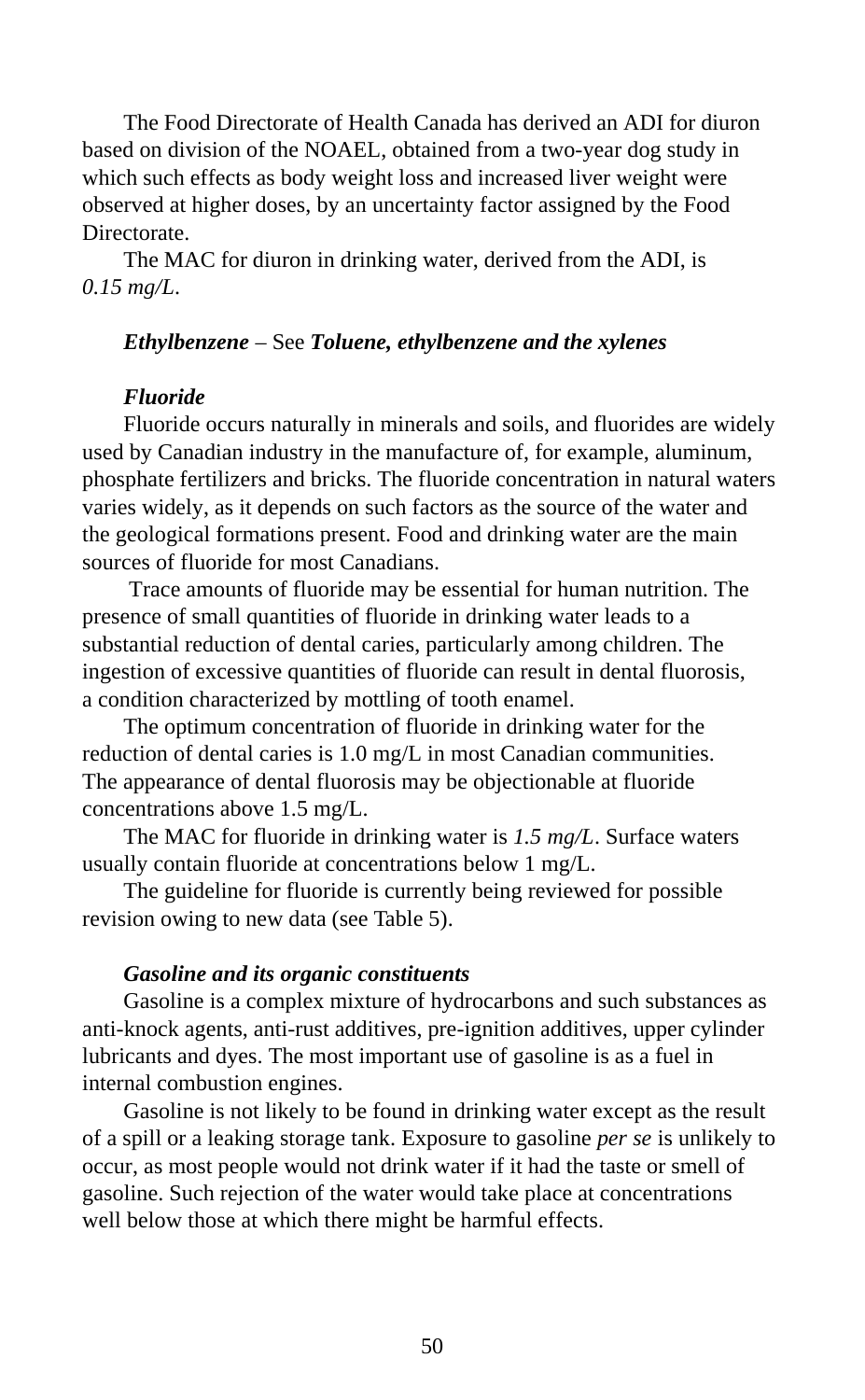Because of the complexity of gasoline and its variable composition, it is not appropriate to review data on the health effects of exposure to gasoline in drinking water. Therefore, gasoline has not been classified on the basis of potential health effects. Some of the constituents of interest from a health point of view (e.g., benzene, toluene, ethylbenzene, the xylenes, lead and 1,2-dichloroethane) are dealt with separately.

#### *Glyphosate*

Glyphosate is a systemic herbicide used in high volume for nonselective weed control on rights-of-way, in forestry plantations, in site preparation for crop plantings and as a foliage desiccant for selected crops (e.g., wheat, barley, legumes, forage crops). Glyphosate is usually formulated as the isopropylamine salt (Roundup).

Glyphosate undergoes microbial degradation to the metabolite aminomethylphosphonic acid (AMPA). Owing to their physicochemical properties, glyphosate and AMPA are not expected in surface waters except after direct application or soil erosion due to precipitation. Glyphosate is strongly adsorbed to soils and is not expected to migrate to groundwater supplies after application.

In chronic toxicity studies, effects at high glyphosate doses include liver and kidney necrosis (male mice), increased liver weights (male rats), decreased body weight gain (male and female mice, male and female rats) and reduced body weights (female rats). Unequivocal evidence for tumorigenicity has not been found. Glyphosate was not mutagenic in a battery of *in vitro* and *in vivo* short-term tests. No teratogenic effects were observed in rabbit and rat studies, and no adverse reproductive effects were noted in a two-litter, three-generation rat study.

The Food Directorate of Health Canada established an NDI for glyphosate in drinking water on the basis of division of a NOAEL for reduced body weight gain in a two-year rat feeding/oncogenicity study by an uncertainty factor that takes into consideration inter- and intraspecies variation.

The IMAC for glyphosate in drinking water, derived from the NDI, is *0.28 mg/L*.

## *Hardness*

Water hardness is caused by dissolved polyvalent metallic ions, principally calcium and magnesium, and is expressed as the equivalent quantity of calcium carbonate. Incrustation and excessive soap consumption are the main concerns with hardness. On heating, hard waters have a tendency to form scale deposits. Soft water, on the other hand, may result in corrosion of water pipes.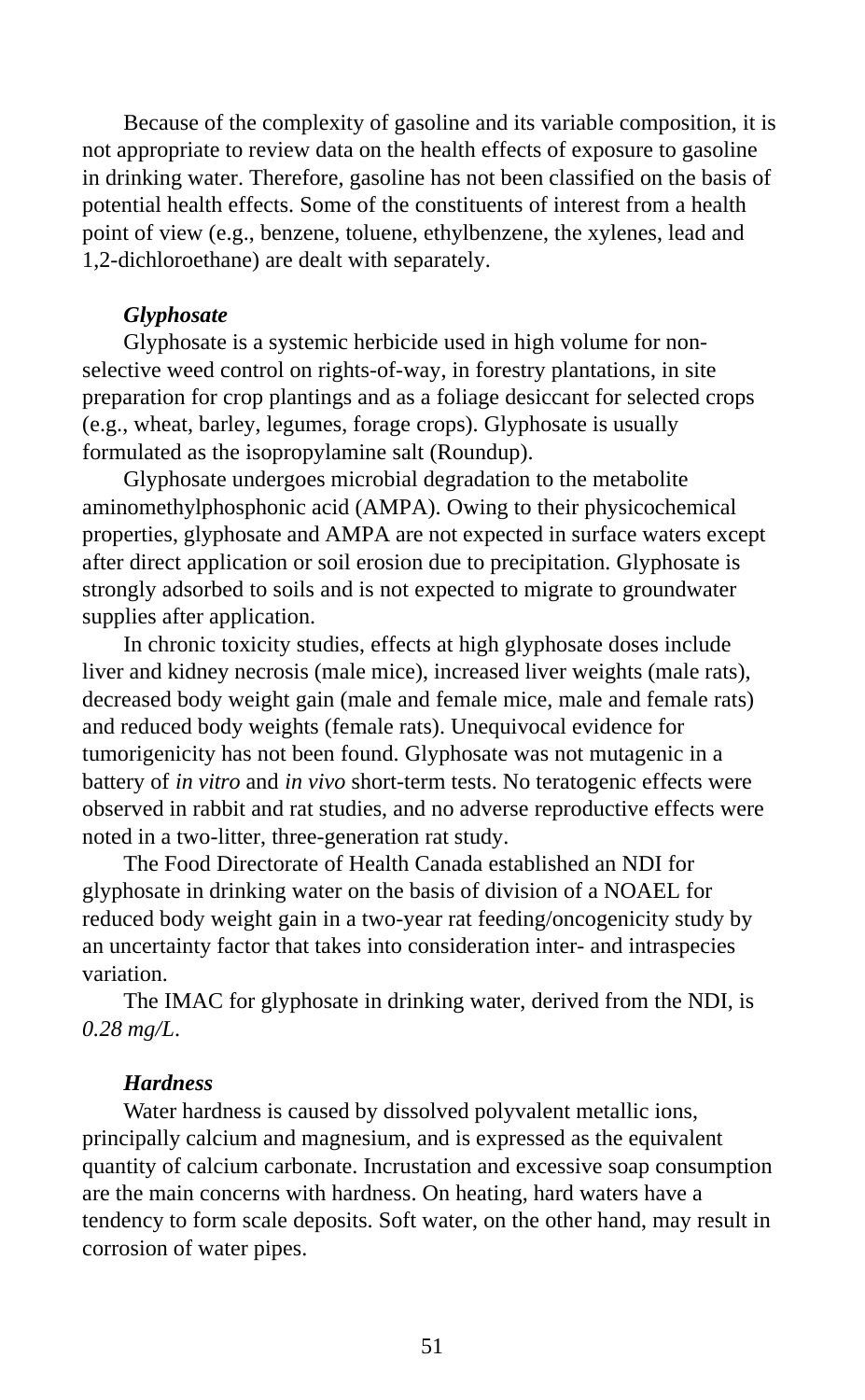Depending on the interaction of other factors such as pH and alkalinity, hardness levels between 80 and 100 mg/L (as calcium carbonate) are considered to provide an acceptable balance between corrosion and incrustation. Water supplies with a hardness greater than 200 mg/L are considered poor but have been tolerated by consumers; those in excess of 500 mg/L are unacceptable for most domestic purposes. Because water softening by sodium ion exchange may introduce undesirably high quantities of sodium into drinking water, it is recommended that, where such a process is employed, a separate unsoftened supply be retained for drinking and culinary purposes.

Although hardness may have significant aesthetic effects, public acceptance of hardness varies considerably according to local conditions. There is also some epidemiological evidence that suggests that hardness may be inversely related to the incidence of cardiovascular disease. Therefore, a MAC for hardness in drinking water has not been established.

#### *Iron*

Iron is the fourth most abundant element in the earth's crust. In Canada, iron ore is used mainly for processing into steel products. Few data are available on levels of iron in Canadian surface waters or drinking water, and it is not known what effect local contamination of surface water or groundwater has on the concentration of iron in finished waters.

Iron is an essential element in human nutrition; however, intake of iron from a typical Canadian diet is more than sufficient to meet the minimum daily requirement. Toxic effects have resulted from the ingestion of large quantities of iron, but there is no evidence to indicate that concentrations of iron commonly present in food or drinking water constitute any hazard to human health.

At concentrations above 0.3 mg/L, iron can stain laundry and plumbing fixtures and cause undesirable tastes in beverages. The precipitation of excessive iron imparts an objectionable reddish-brown colour to the water. Iron may also promote the growth of certain micro-organisms, leading to the deposition of a slimy coat in piping.

The AO for iron in drinking water is ≤*0.3 mg/L*. Generally, only a small percentage of the population will be able to taste iron in drinking water at concentrations below 0.3 mg/L.

# *Lead*

Lead is the most common of the heavy elements and is widely distributed throughout the environment. It is used in the production of lead acid storage batteries, tetraethyl lead (a gasoline additive), pigments, chemicals and solder. From a drinking water perspective, the almost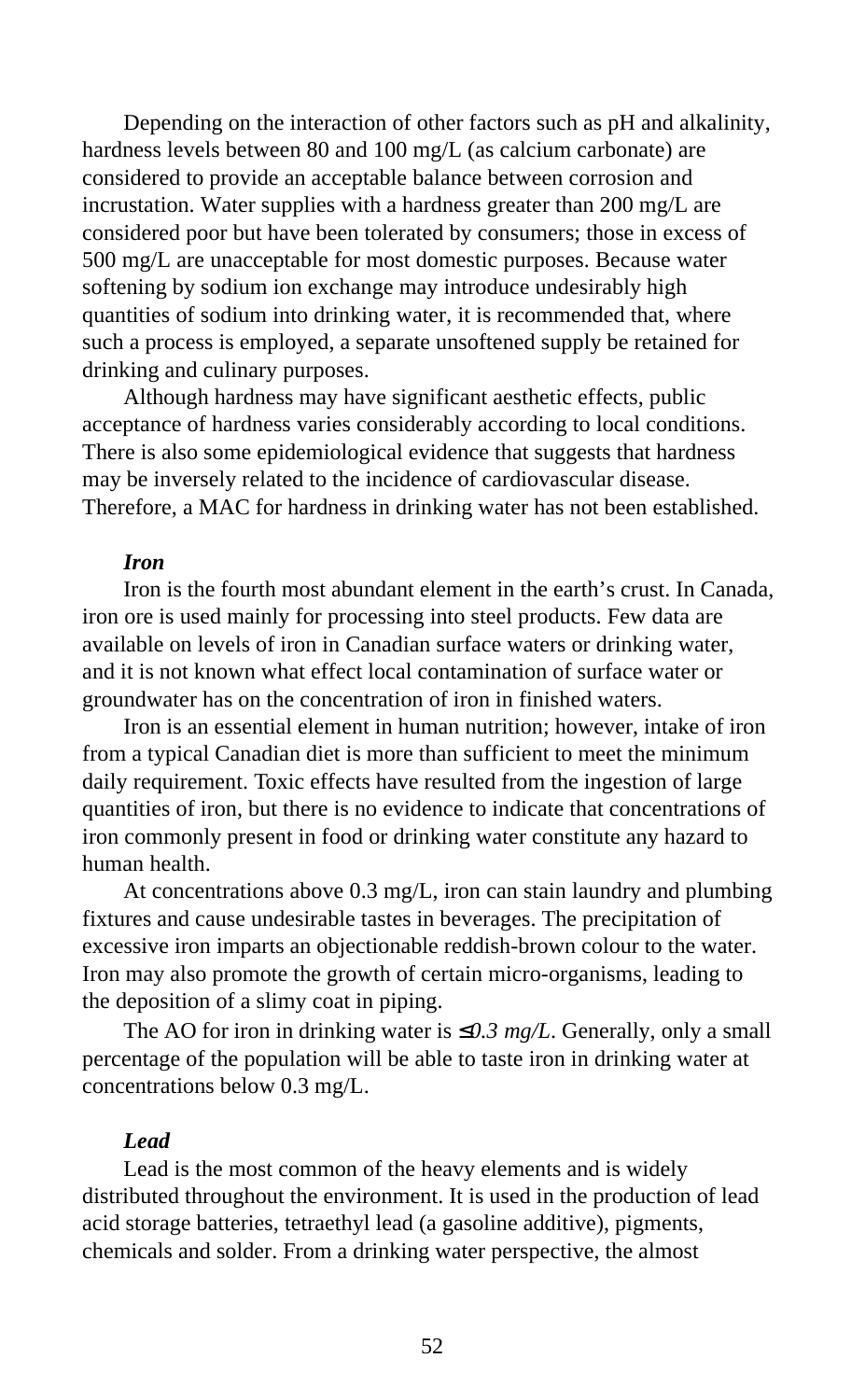universal use of lead compounds in plumbing fittings and as solder in water distribution systems is important. Older distribution systems and plumbing may also be made from lead pipe.

Lead is present in tap water as a result of dissolution from natural sources or from household plumbing systems containing lead in pipes, solder or service connections to homes. The relative contribution of drinking water to average daily intake is estimated to be approximately 10% for children and 11% for adults. Soils and household dust are significant sources of lead exposure for small children.

Lead is a cumulative general poison, with foetuses, infants, young children and pregnant women being most susceptible to adverse health effects. Lead can severely affect the central nervous system. Acute intoxication leads to restlessness, irritability, poor attention span, headaches and loss of memory. Signs of chronic lead toxicity include fatigue, sleeplessness, irritability, headaches, gastrointestinal symptoms and renal disease. Lead also interferes with the activity of several of the major enzymes involved in the biosynthesis of haem.

Several epidemiological studies have examined the effects of lead exposure on the intellectual abilities and behaviour of young children. Interpretation of these epidemiological data is difficult, and results are inconsistent. However, research on young primates supports the view that lead causes significant behavioural impairment.

Lead has been classified as being possibly carcinogenic to humans. The ADI for compounds classified in this way is derived on the basis of division of the NOAEL or LOAEL in humans or in animals, taking into account the equivocal evidence of carcinogenicity. For lead, there is also evidence from human studies that adverse effects other than cancer may occur at very low levels, and that a guideline derived for these effects would be protective for the risk of carcinogenic effects.

The WHO established a provisional tolerable weekly intake (PTWI) for lead for children of 25 *µ*g/kg bw, equivalent to an ADI of approximately 3.5 *µ*g/kg bw per day. This PTWI was established on the premise that lead is a cumulative poison and that there should be no increase in the body burden of lead from any source, thus avoiding the possibility of adverse biochemical and neurobehavioural effects in infants and young children. It was based on metabolic studies in infants showing that a mean daily lead intake of 3 to 4 *µ*g/kg bw was a NOAEL and was not associated with an increase in blood lead levels or in the body burden of lead, whereas a daily intake of 5 *µ*g/kg bw or more resulted in lead retention. An unusually small uncertainty factor (less than 2) reflected the conservatism of the end-point, the quality of the metabolic data and use of one of the most susceptible groups in the population.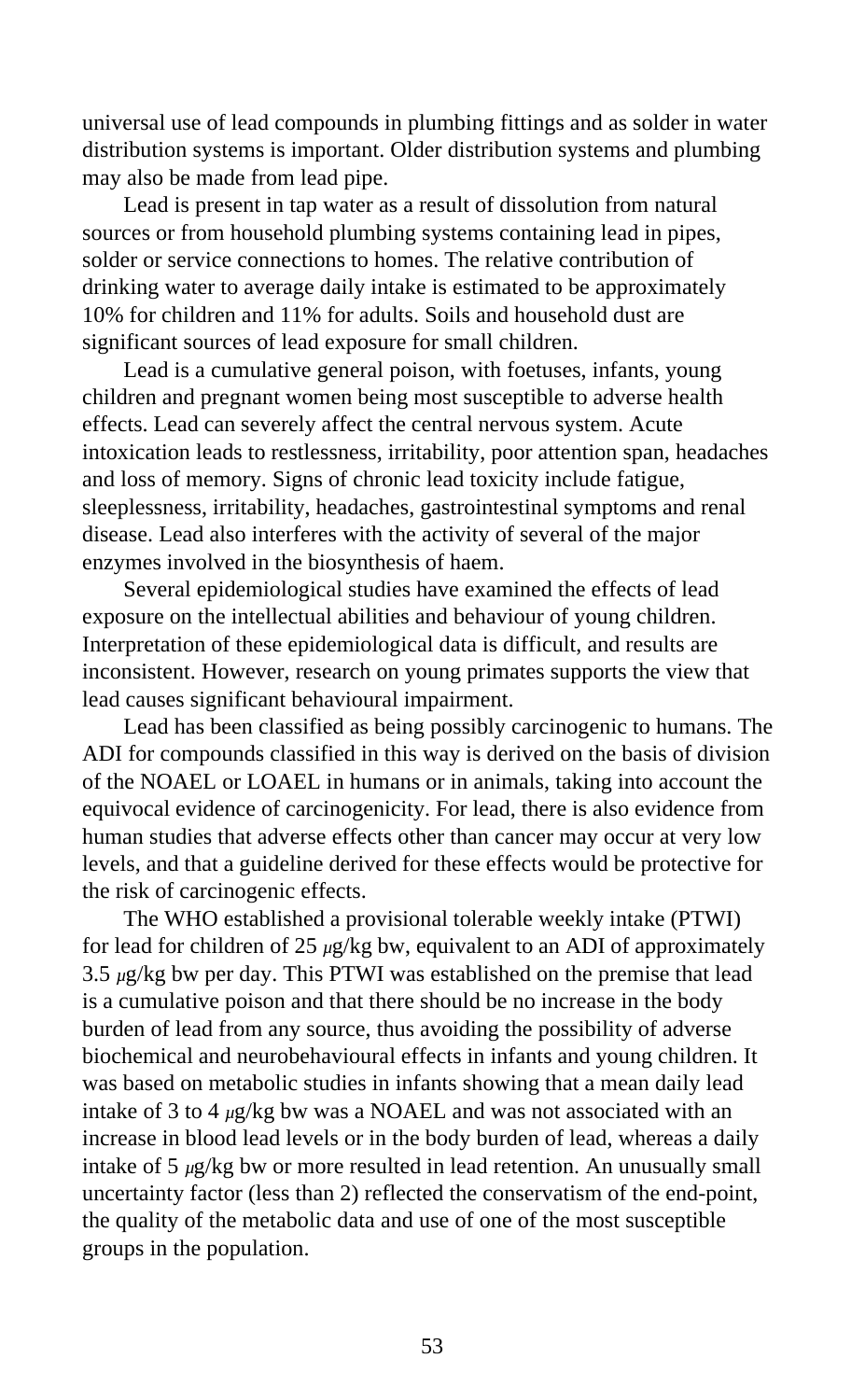The MAC for lead in drinking water is derived from the ADI, taking into account the average body weight of a two-year-old child, the proportion of total daily intake allocated to drinking water (intake of lead from sources other than water has decreased substantially over the last few years because of the phase-down of the use of lead-soldered cans in the food industry and the phase-out of lead additives in gasoline) and the average daily water consumption for a two-year-old child. The MAC calculated in this manner is approximately 0.008 mg/L.

The PQL for routine analysis of lead in drinking water is 1 to  $10 \mu g/L$ , depending on the presence of other compounds in the water supply. Because the MAC should be measurable and achievable at reasonable cost, the MAC selected for lead in drinking water is *0.010 mg/L*, based on this limit.

Because the MAC for lead is based on chronic effects, it is intended to apply to average concentrations in water consumed for extended periods; short-term consumption of water containing lead at concentrations above the MAC does not necessarily pose undue risk to health.

In order to minimize exposure to lead introduced into drinking water from plumbing systems, it is also recommended that only the cold water supply be used, after an appropriate period of flushing to rid the system of standing water, for analytical sampling, drinking, beverage preparation and cooking.

### *Magnesium*

Magnesium is an essential element in human metabolism, and magnesium deficiencies are associated with cardiovascular, neuromuscular and renal disorders. Magnesium is one of the major contributors to water hardness, and numerous studies have linked magnesium content in drinking water with a decrease in cardiovascular disease.

Undesirable effects from the ingestion of magnesium in drinking water may result indirectly from the laxative effect of magnesium in association with the sulphate ion. As well, magnesium may contribute undesirable tastes to drinking water, but the taste threshold is well above the magnesium concentrations encountered in most Canadian drinking waters.

There is no evidence of adverse health effects specifically attributable to magnesium in drinking water. Therefore, a MAC for magnesium in drinking water has not been specified.

# *Malathion*

Malathion is an organophosphorus insecticide and acaricide used for the control of a variety of insects and mites on a wide range of agricultural and horticultural crops, as well as for the control of mosquitoes, flies, household insects, animal ectoparasites and human head and body lice.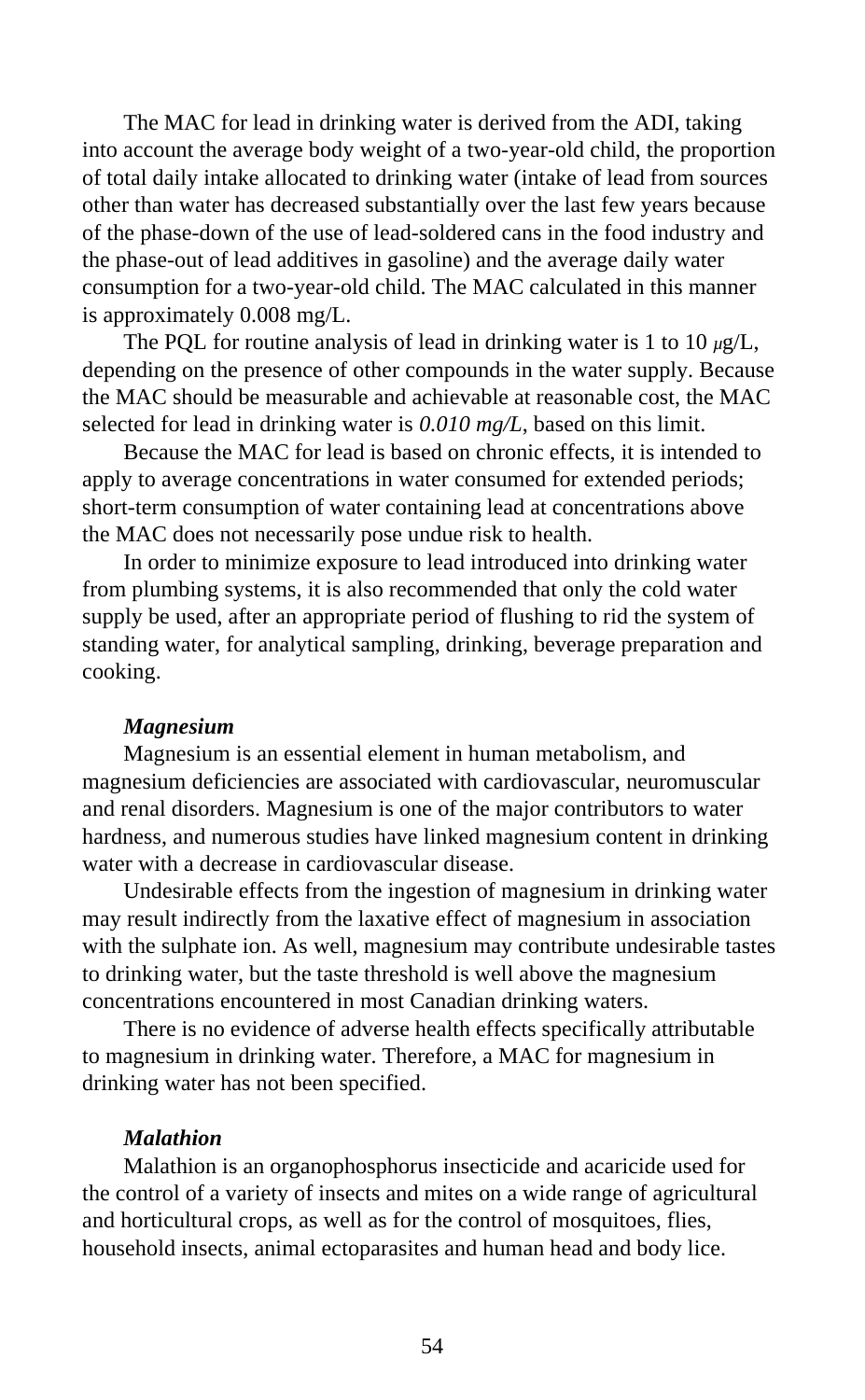Malathion binds moderately to soil and is biodegraded and hydrolysed significantly; it is not expected to leach to groundwater. Biodegradation is important in the removal of malathion from natural waters. Malathion was not detected in municipal and private water supplies in Canada and has only rarely been found in surface water samples.

Malathion is of low acute toxicity in humans. Its principal toxic action is inhibition of acetylcholinesterase, which is only slowly reversible. No evidence of carcinogenicity has been found for malathion or its metabolite, malaoxon.

The ADI for malathion has been derived by the FAO and WHO on the basis of division of the NOAEL, obtained from studies on the reduction of cholinesterase activity in human volunteers, by an uncertainty factor. The MAC is derived from the ADI assuming that 20% of daily intake comes from drinking water (actual daily intake is estimated to be 0.06% of the ADI).

The MAC for malathion in drinking water is *0.19 mg/L*.

#### *Manganese*

Manganese occurs in over 100 common salts and mineral complexes that are widely distributed in rocks, in soils and on the floors of lakes and oceans. Manganese is generally present in natural surface waters at concentrations below 0.05 mg/L. It is more prevalent in groundwater supplies owing to the reducing conditions that exist underground. High manganese concentrations are also found in some lakes and reservoirs as a result of acidic conditions.

Manganese is an essential element in humans and animals. It is regarded as one of the least toxic elements; toxicity in humans is usually the result of chronic inhalation of high concentrations of manganese in dust from industrial sources.

At levels exceeding 0.15 mg/L, manganese stains plumbing fixtures and laundry and causes undesirable tastes in beverages. As with iron, its presence in water may lead to the accumulation of microbial growths in the distribution system that could give rise to taste, odour and turbidity problems in the distributed water. Even at concentrations as low as 0.02 mg/L, manganese will form coatings on piping that may slough off as black precipitates; however, it is difficult to remove manganese from water to achieve concentrations below 0.05 mg/L.

The AO for manganese in drinking water is ≤*0.05 mg/L*. Manganese at this level is not considered to represent a threat to health, and drinking water with much higher concentrations has been safely consumed. However, deposition and staining problems may still occur under some conditions in water supplies that meet this limit.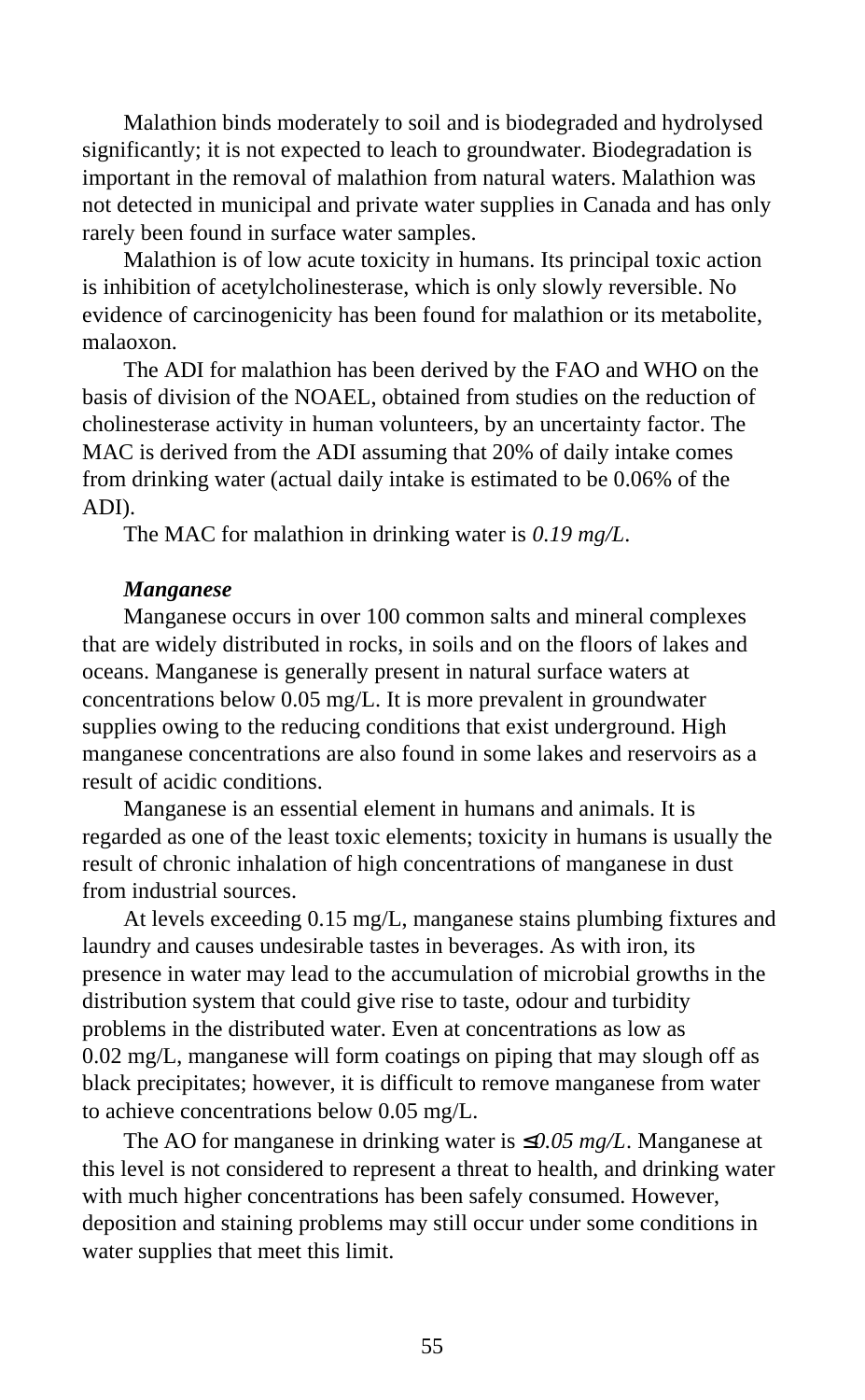The manganese guideline is currently being reviewed for possible revision to a health-based guideline (see Table 5).

# *Mercury*

Mercury is a toxic element and serves no beneficial physiological function in humans. The presence of mercury in water has become a source of concern because of the finding that organic mercury is bioconcentrated by fish. Elevated mercury levels have been found in all freshwater fish taken from areas with suspected mercury contamination as a result of industrial and agricultural applications, and these frequently render the fish unacceptable for human consumption.

The two major responses to mercury poisoning involve neurological and renal disturbances, characteristic of poisoning by organic and inorganic mercury compounds, respectively. Although no evidence for genetic, teratogenic or carcinogenic effects has yet been described for inorganic mercury, organic mercury has been shown to be embryotoxic and teratogenic in laboratory animals, and alkyl mercury readily crosses the placenta and concentrates in human foetal tissues.

Epidemiological data suggest that the onset of irreversible neurological symptoms as a result of ingestion of methyl mercury is associated with a daily intake of 0.3 mg. Application of a safety factor of 10 gives a tolerable daily intake of 0.03 mg of mercury as methyl mercury.

A MAC of *0.001 mg/L* for mercury in drinking water has therefore been established on the basis of health considerations. Daily consumption of water containing total mercury at the MAC would contribute approximately 5% of the tolerable intake. The MAC therefore provides a considerable margin of safety. Mercury levels in both surface water and tap water are generally well below the MAC.

### *Methoxychlor*

Methoxychlor is an organochlorine insecticide used in the control of livestock parasites and a variety of pests on ornamentals, fruits and vegetables. It has been detected only once, in trace amounts, in samples of municipal and private water supplies from various provinces, and it has not been detected in surface water samples from across Canada.

In human volunteers administered oral doses of methoxychlor for eight weeks, there were no adverse effects on health, clinical chemistry or the morphology of the blood, bone marrow, liver, small intestine or testes. Rats fed methoxychlor in the diet for two years had reduced growth but experienced no other adverse effects. There is no evidence that methoxychlor is carcinogenic in animals, and studies to date indicate that it is not mutagenic.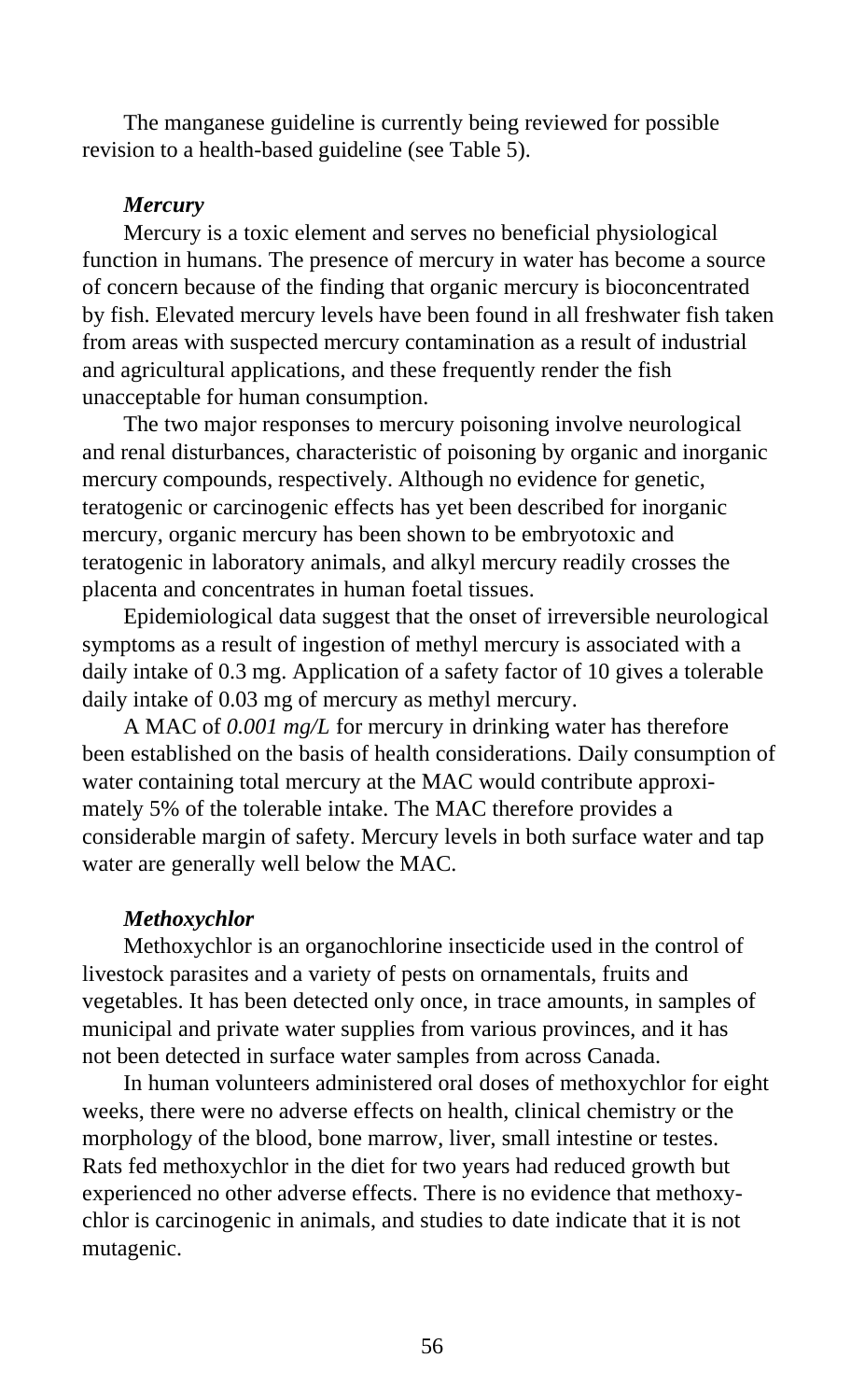The ADI of methoxychlor has been established by the FAO and WHO by division of the NOAEL for growth retardation in rats by an uncertainty factor.

The MAC for methoxychlor in drinking water, derived from the ADI, is *0.9 mg/L*.

# *Metolachlor*

Metolachlor is a chloracetanilide herbicide used in Canada primarily for the control of grasses in corn, beans, soybeans and other crops, and it is often applied in combination with broadleaf herbicides. It does not accumulate in soil following repeated annual applications, as it biodegrades with a half-life of about six to 10 weeks. Metolachlor has been detected in surface water samples from Ontario river basins and in samples from municipal and private water supplies across Canada.

Other than isolated reports of skin allergies, no information on the toxicity of metolachlor to humans has been identified.

The NDI for metolachlor has been determined by the Food Directorate of Health Canada by division of a NOAEL for such treatment-related effects as reduced body weight, reduced food consumption, testicular atrophy and increased incidence of hepatic lesions, obtained in a two-year feeding study in rats, by an uncertainty factor.

The IMAC for metolachlor in drinking water, derived from the NDI, is *0.05 mg/L*.

# *Metribuzin*

Metribuzin is a triazine herbicide used for pre- and post-emergent weed control for a variety of agricultural crops. It has been detected in municipal and private water supplies across Canada and in surface water samples in Ontario.

No reports on the effects of exposure of humans to metribuzin have been identified in the literature. In a two-year feeding study in beagle dogs, food consumption and body weight gain were reduced in the highest dose group, and thyroid, liver, spleen and kidney weights were increased relative to body weights. Treatment-related effects on the liver were also observed at the second highest dose. A carcinogenicity study in mice found no significant increase in any specific type of tumour at any dose level.

The ADI for metribuzin was derived by the Food Directorate of Health Canada on the basis of division of the NOAEL, obtained from the two-year study in dogs, by an uncertainty factor.

The MAC for metribuzin in drinking water, derived from the ADI, is *0.08 mg/L*.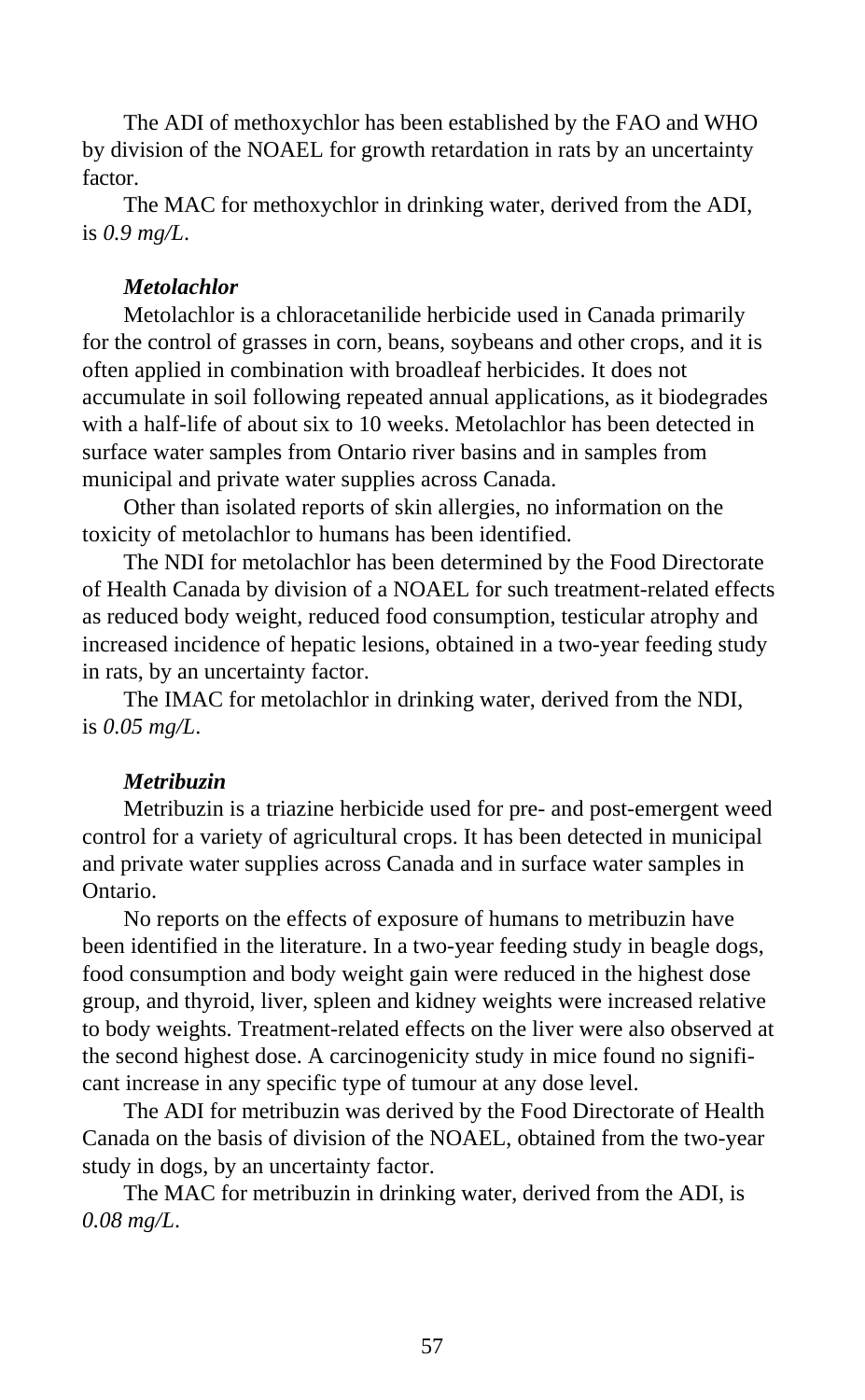## *Monochlorobenzene*

Monochlorobenzene (MCB) is used mainly as a solvent for adhesives. Because MCB is very volatile, its intake from air is probably much greater than that from food or drinking water.

MCB has been found to be toxic in subchronic gavage studies conducted in rats and mice. Effects included reduced survival, reduction in body weight gain and increases in liver and kidney lesions. In another study, an increased incidence of neoplastic nodules in the liver was observed in male rats, but no evidence of carcinogenicity was found in female rats or mice of either sex. MCB has therefore been classified as being possibly carcinogenic to humans.

The ADI is derived from the NOAEL obtained in the subchronic toxicity studies, using an uncertainty factor that takes into account the subchronic nature of the studies and the equivocal evidence of carcinogenicity.

The MAC for MCB in drinking water, derived from the ADI, is *0.08 mg/L*.

The AO for MCB in drinking water is ≤*0.03 mg/L*, based on its threshold odour value.

# *Nitrate/nitrite*

Nitrate and nitrite are naturally occurring ions that are ubiquitous in the environment. Nitrates are used widely as inorganic fertilizers, whereas nitrites are used mainly as food preservatives, especially in cured meats.

Because of the relative stability of the nitrate ion, most nitrogenous materials in environmental media tend to be converted to nitrates. Sources of nitrates in water (particularly groundwater) include decaying plant or animal material, agricultural fertilizers, manure and domestic sewage. Nitrites may be produced from excess ammonia in drinking water distribution systems that use chloramines as a disinfectant.

Because nitrate salts are very soluble, nitrate is highly mobile in soil and migrates readily to the water table when present in excess of the amount utilized by plants as an essential nutrient. Under anaerobic conditions, nitrate may be degraded to nitrite or denitrified. Biological activity in the soil is very important in determining the ultimate fate of nitrate.

Nitrate levels in Canadian municipal water supplies are generally less than 5 mg/L. Nitrate levels in well water are often higher than those in surface water supplies. For adults, food is generally the main source of ingested nitrate and nitrite unless drinking water concentrations are above average. For bottle-fed infants, water used in the preparation of infant formula is generally the main source of nitrates.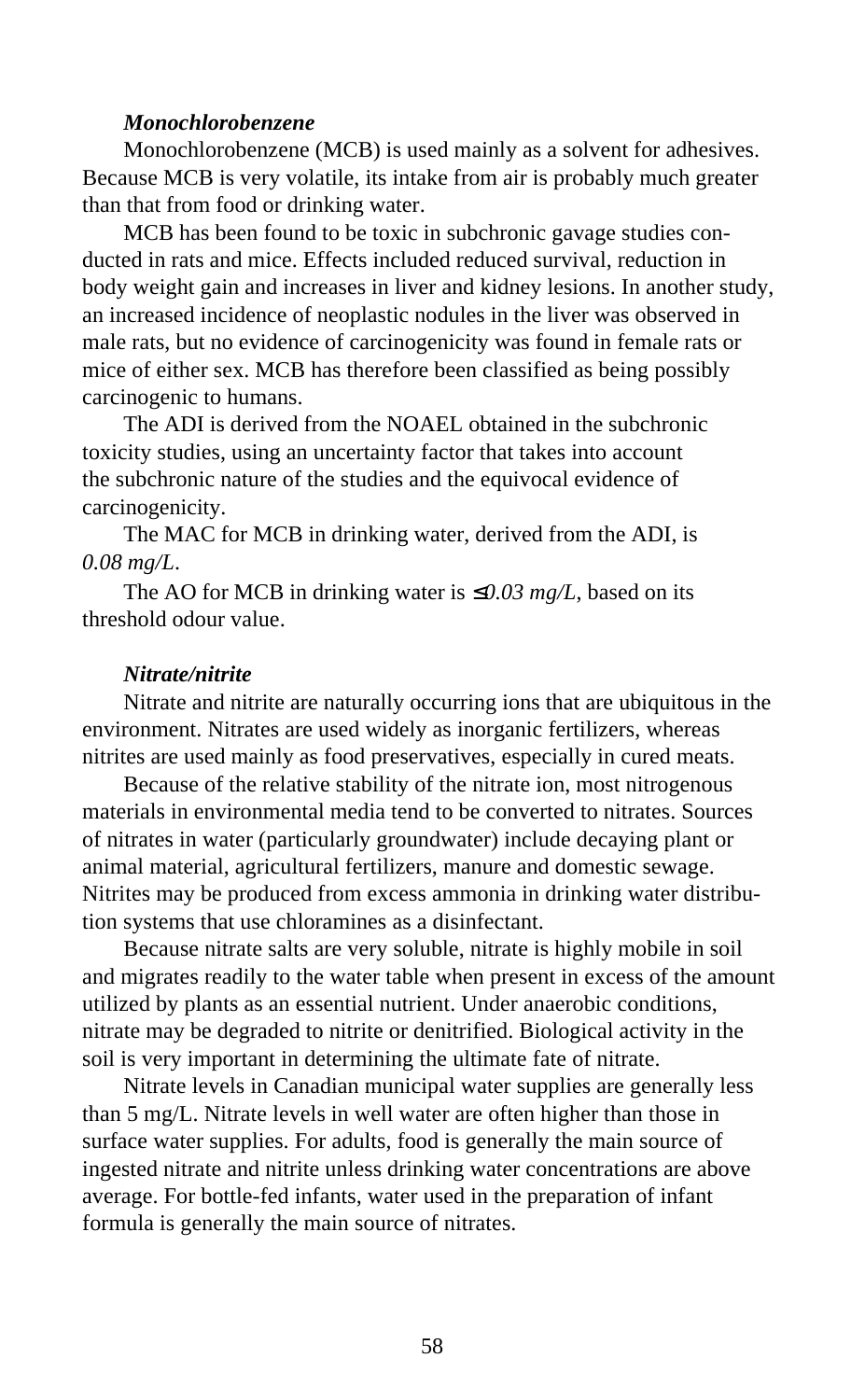Although an association between the ingestion of nitrate/nitrite in drinking water and gastric cancer has been observed in some descriptive and analytical epidemiological studies conducted to date, no firm conclusions concerning causality can be drawn because of the limitations of the available data. There is, however, some concern about an increased risk of cancer in humans because of the fact that nitrites derived from nitrates may react with certain foods *in vivo* to form carcinogenic N-nitroso compounds. Nitrate has not been found to be carcinogenic in chronic animal studies; the results of similar investigations with nitrite have been equivocal. Nitrate/ nitrite have, therefore, been classified as being possibly carcinogenic to humans, although the weight of evidence is weak.

The critical effect associated with the ingestion of nitrate/nitrite in drinking water is methaemoglobinaemia, the development of which requires the presence of nitrite. The most sensitive subpopulation is infants less than three months of age.

On the basis of the available data, a MAC for nitrate in drinking water of *45 mg/L*, expressed as nitrate, is reaffirmed/recommended. (This is equal to 10 mg/L as nitrate-nitrogen.) This value has been derived based on the NOAEL for infantile methaemoglobinaemia of 45 mg/L observed in a North American population.

The application of an uncertainty factor to this NOAEL is not deemed necessary, for a number of reasons, including the fact that the NOAEL applies to the most sensitive subgroup of the population and therefore will be protective of the general population and the fact that most infants exhibit no signs of toxicity until the LOAEL (approximately twice the NOAEL) is reached.

Although the guideline is based on effects in the most sensitive subgroup, it is considered prudent to minimize exposure of the entire population to nitrate owing to suggestive evidence of an association in several populations between gastric cancer and moderate levels of nitrate in drinking water. The guideline is therefore intended to apply to both children and adults.

Nitrite is directly toxic and is converted endogenously from nitrate. A relative potency for nitrite and nitrate of 10 to 1 (on a molar basis) with respect to methaemoglobinaemia formation has been suggested, and an uncertainty factor of 10 should be applied to the NOAEL for nitrate to derive a guideline for nitrite. A maximum of *3.2 mg nitrite/L* is therefore recommended in cases where nitrite and nitrate are determined separately.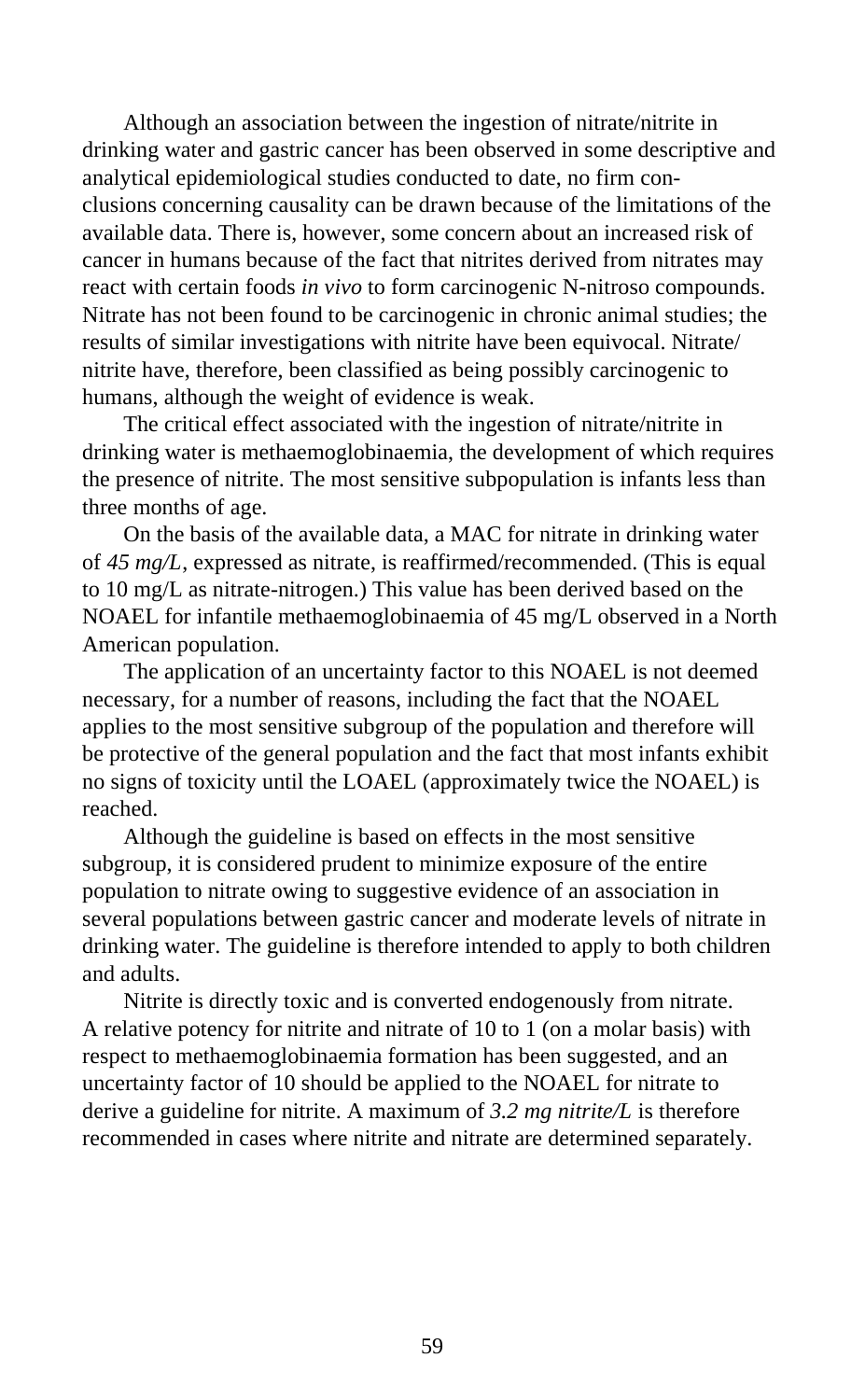## *Nitrilotriacetic acid (NTA)*

Nitrilotriacetic acid (NTA) is an important chelating agent, with many industrial applications. Because of its ability to chelate calcium and magnesium ions, the trisodium salt is used in laundry detergents as a "builder" to replace phosphates, the use of which has been restricted in Canada. NTA is also used extensively in the treatment of boiler water to prevent accumulation of mineral scale.

NTA is present in the environment primarily as a result of its release in sewage. It biodegrades readily and is broken down by photochemical and chemical reactions under certain conditions. It is present in drinking water primarily in the form of metal complexes, rather than as the free acid. NTA is not regularly monitored in Canadian drinking water supplies because its analysis requires non-routine methods, but it was detected in raw and treated drinking water samples in a national survey.

NTA is poorly absorbed in humans and does not appear to be metabolized in mammalian systems. It has not been found to be teratogenic or genotoxic in studies conducted to date, but it has induced urinary tract tumours in rats and mice at high doses. The induction of tumours is considered to be due to cytotoxicity resulting from the chelation of divalent cations such as zinc and calcium in the urinary tract, which leads to the development of hyperplasia and neoplasia. In general, neoplasms occur following ingestion of NTA at concentrations greater than those that cause nephrotoxicity.

Because NTA induces tumours only at doses higher than those that are nephrotoxic, it is classified as being possibly carcinogenic to humans. Its ADI is derived by division of the NOAEL for nephrotoxic effects, obtained in a two-year study in rats in which an increased incidence of nephritis and nephrosis was observed, by an uncertainty factor that takes into account the carcinogenic potential of NTA at high doses.

There are few data available on concentrations of NTA in food; however, drinking water is expected to be the primary source of intake. The MAC for NTA in drinking water, derived from the ADI by assuming that 80% of the daily intake comes from drinking water, is *0.4 mg/L*.

Because of the rapid degradation of NTA in the environment and the non-routine nature of currently available analytical methods for this compound, it is not necessary to monitor NTA on a regular basis in drinking water supplies unless there is sufficient reason to suspect its presence in the source supply at levels approaching the MAC.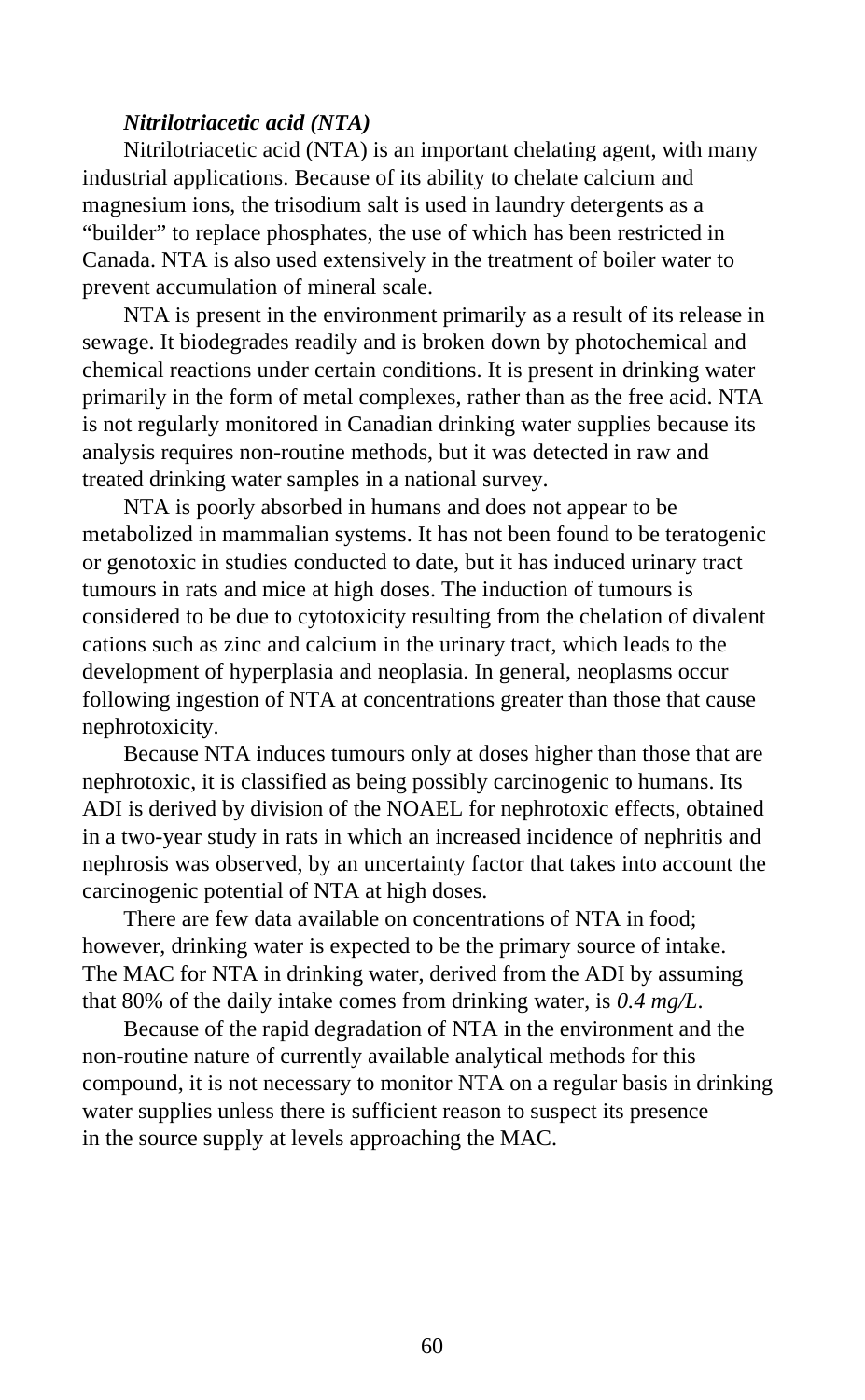## *Odour*

Although odour in drinking water can often be attributed to a specific chemical, it is usually impractical and often impossible to isolate and identify the odour-producing chemical. Furthermore, separate limits have been established for those substances that commonly cause unpleasant odours and tastes in drinking water.

Odour is rarely indicative of the presence of harmful chemical substances. It may, however, indicate an undesirably high level of biological activity in the drinking water source, contamination of the water supply or treatment and distribution inadequacies.

Because odour cannot be objectively measured, a MAC for drinking water has not been specified. However, the provision of water that has no offensive odour is desirable.

#### *Paraquat*

Paraquat is a bipyridyl contact herbicide most commonly marketed as paraquat dichloride. It is used to control aquatic weeds and weeds in seed crops and orchards, as a crop desiccant and defoliant on cotton and potato vines and as a harvest aid for soybeans.

No information was identified regarding levels of paraquat in Canadian surface or drinking water. As it is rapidly and completely bound to clay particles in the soil, paraquat is unlikely to contaminate drinking water supplies as a result of its application to crops. However, paraquat may remain in water for several days following its use for aquatic weed control.

Acute paraquat poisoning in humans may cause respiratory distress, which may lead to death, and effects on the nervous system and kidneys. Decreased food intake, decreased body, spleen and testes weights and respiratory distress were among the effects observed in a study in which dogs were fed diets containing paraquat dichloride for more than two years. In a two-year study in which rats were administered paraquat dichloride in the diet, degenerative effects on the kidney were observed.

No signs of tumorigenicity have been observed in studies conducted to date, and results of mutagenicity tests are usually negative.

The FAO and WHO have established a temporary ADI for paraquat dichloride based on unvalidated toxicological data from studies in rats and dogs.

The IMAC for paraquat (as the dichloride) in drinking water, derived from the temporary ADI, is *0.01 mg/L*. This is equivalent to an IMAC of *0.007 mg/L* for paraquat ion in drinking water.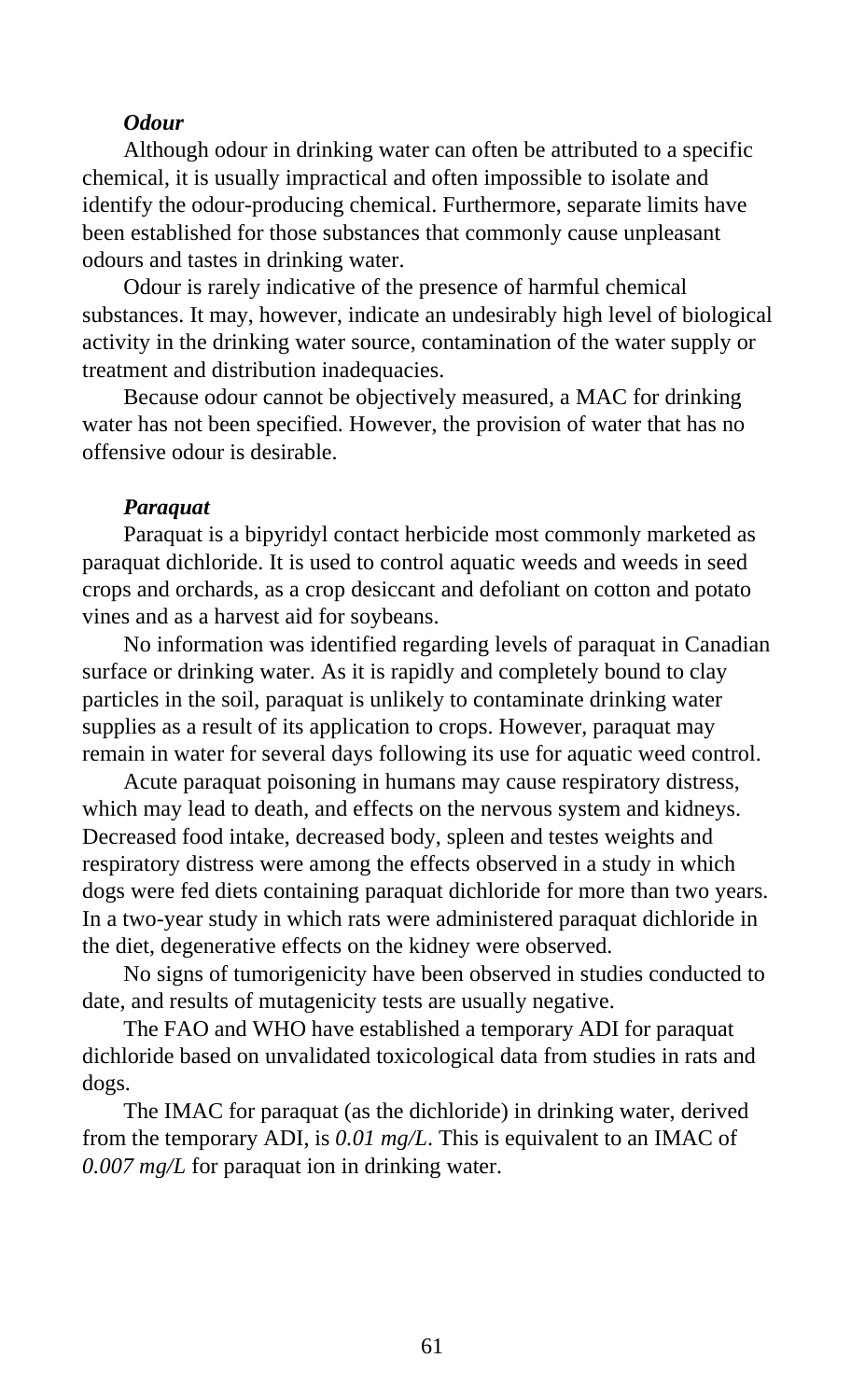## *Parathion*

Parathion is an organophosphorus insecticide and acaricide used to control soil-dwelling pests and a wide range of insects and mites on a variety of agricultural crops. Parathion released to the environment adsorbs to soil and does not leach significantly. It disappears from surface water in about a week. Parathion has not been detected in samples of municipal and private drinking water supplies from across Canada or in surface water samples in Ontario.

Parathion is a cholinesterase inhibitor. Plasma cholinesterase levels were reduced in human volunteers, rats and dogs administered oral doses of parathion. There is inadequate evidence to evaluate the carcinogenicity of parathion in animals, and most studies to date suggest that parathion is not mutagenic.

The ADI of parathion has been derived by the FAO and WHO by division of a NOAEL, derived from studies in rats, dogs and human volunteers, by an uncertainty factor.

The MAC for parathion in drinking water, derived from the ADI, is *0.05 mg/L*.

#### *Pentachlorophenol* – See *Chlorophenols*

### *pH*

One of the main objectives in controlling pH is to produce water that minimizes corrosion or incrustation. These processes, which can cause considerable damage to the water supply system, result from complex interactions between pH and other parameters, such as dissolved solids, dissolved gases, hardness, alkalinity and temperature. Elevated levels of certain undesirable chemical substances may result from the corrosion of specific types of pipe. Corrosion effects may become significant below pH 6.5, and the frequency of incrustation and scaling problems may be increased above pH 8.5. There is also a progressive decrease in the efficiency of chlorine disinfection processes with increasing pH levels.

An acceptable range for drinking water pH is from *6.5 to 8.5*.

#### *Phorate*

Phorate is an organophosphorus insecticide and acaricide used for the control of sucking and biting insects, mites and certain nematodes on root and feed crops, cotton, brassicas and coffee. In various Ontario surveys, phorate has not been detected in samples of municipal and private drinking water supplies, stream water from agricultural watersheds or water from river basins.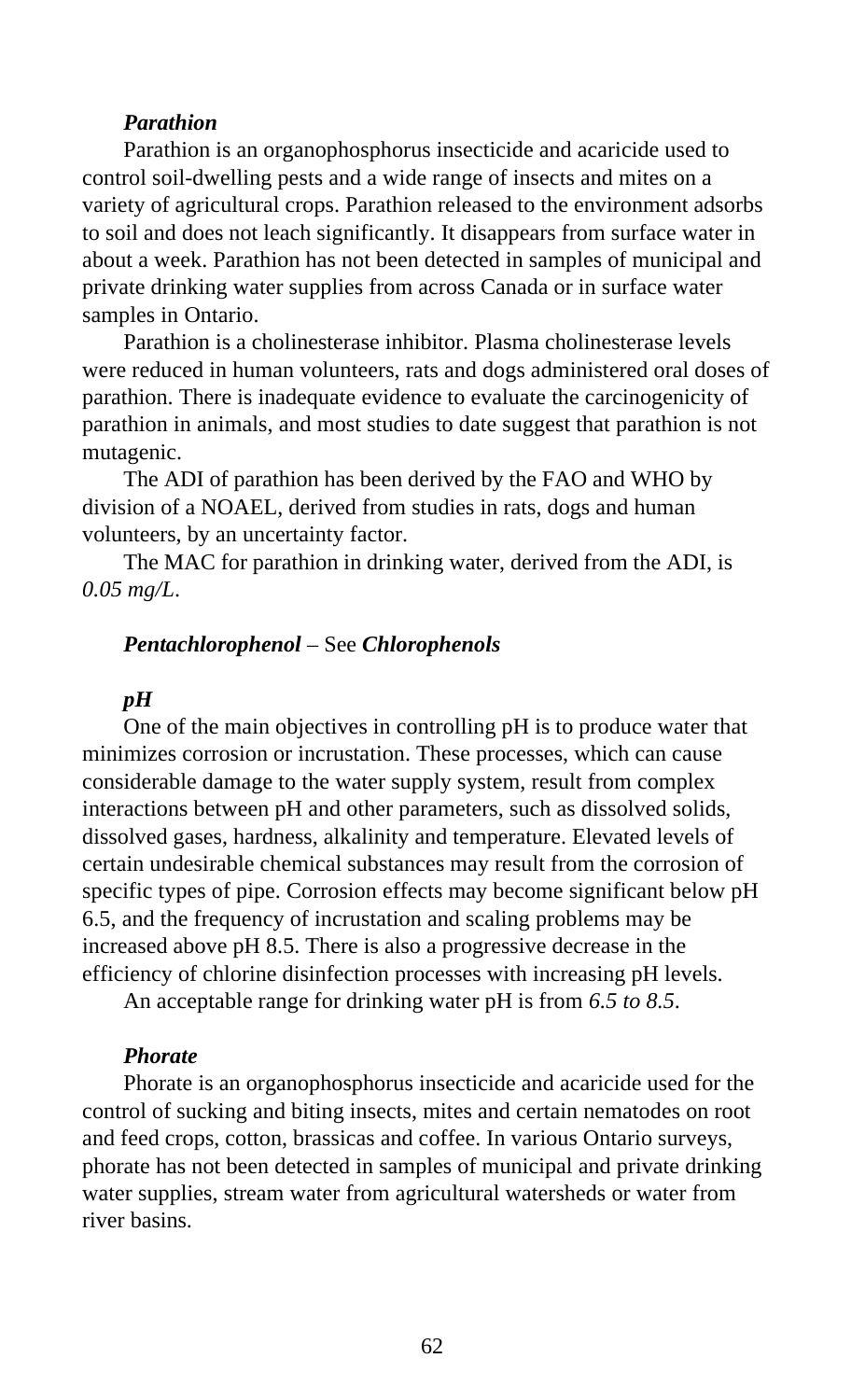Phorate is reported to be one of the more toxic cholinesterase-inhibiting organophosphorus insecticides. Depressions in the level of cholinesterase activity have been observed in occupationally exposed workers (plasma cholinesterase), in dogs administered phorate in encapsulated corn oil for 15 weeks (plasma and red cell cholinesterase) and in rats fed diets containing phorate for two years (plasma and brain cholinesterase). Phorate has not been found to be carcinogenic or mutagenic.

The ADI of phorate has been established by the FAO and WHO based on NOAELs in dogs and rats for cholinesterase inhibition.

The MAC for phorate in drinking water, derived on the basis of this ADI, is *0.002 mg/L*.

#### *Picloram*

Picloram is a chloropicolinic acid-derived herbicide used for the control of woody plants and broadleaf weeds on rights-of-way, rangelands, pastures and non-crop areas and, to a smaller extent, for the control of weeds in barley crops in the Prairie provinces. It is persistent and highly mobile in soils, and it is considered to have high potential as a groundwater contaminant. Despite this, picloram has been detected infrequently in surface water and groundwater in four provinces in Canada.

The principal target organ for the toxicity of picloram is the liver; effects on the kidney occur at higher doses. Rats administered picloram in the diet for two years exhibited increased liver and kidney weights, slight histopathological changes in liver and kidney and some changes in clinical chemistry parameters at the two highest doses. Tests for carcinogenicity were negative in this rat bioassay and in a less well conducted study on the mouse.

An NDI for picloram was established by the Food Directorate of Health Canada by dividing the NOAEL from the two-year rat feeding/oncogenicity study by an uncertainty factor that takes into account the deficiencies in the data base (e.g., no long-term studies on a non-rodent species).

The IMAC for picloram in drinking water, derived from the NDI, is *0.19 mg/L*.

## *Selenium*

Selenium appears to be an essential element in human nutrition. Selenium deficiency in the diet has been associated with Keshan disease, a heart muscle disorder, and some epidemiological data suggest a connection between low selenium intakes or blood levels and an increased risk of cardiovascular disease.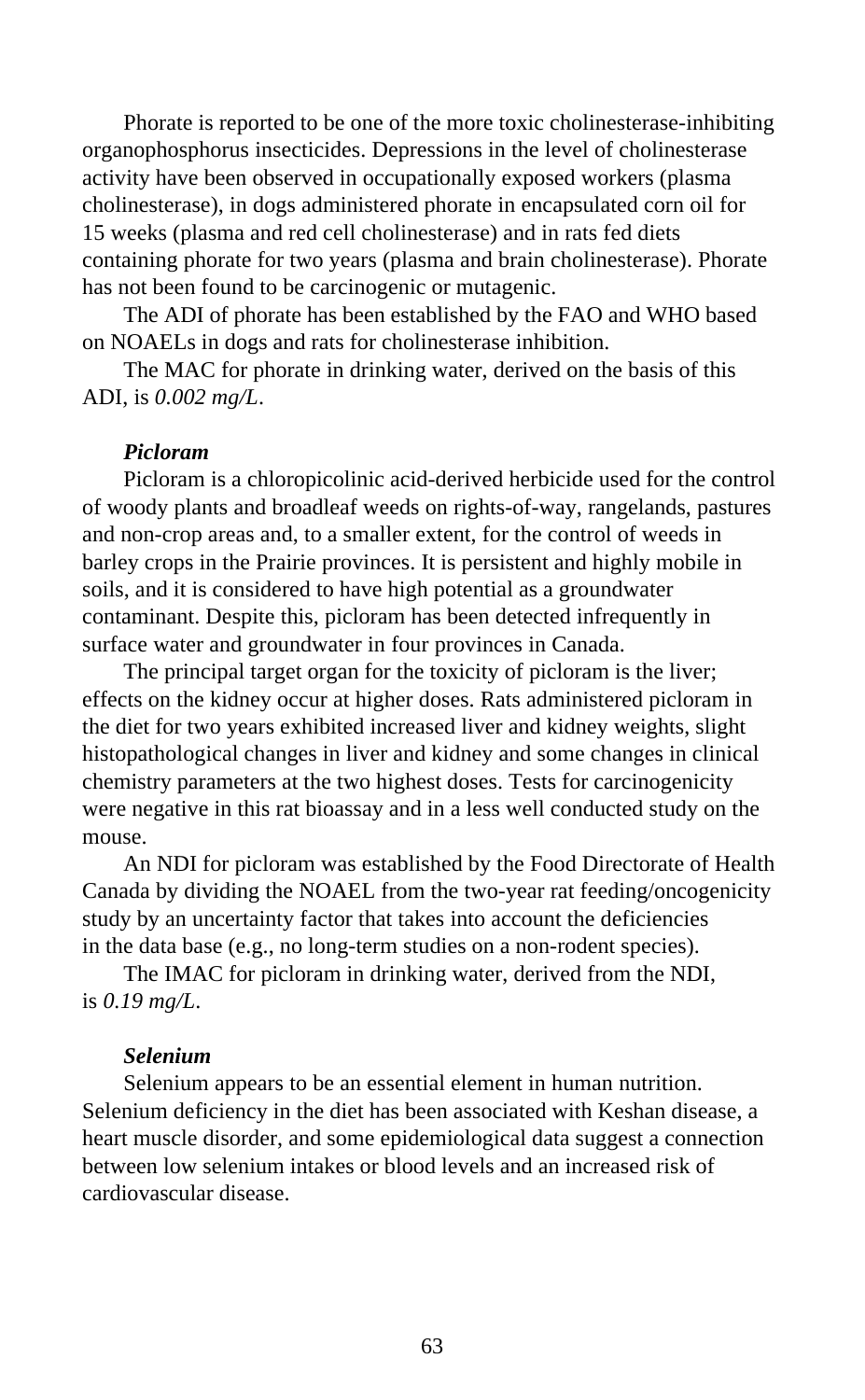Ingestion of large amounts of selenium has been correlated with a variety of clinical disorders in humans, including jaundice, chronic gastrointestinal disease, dermatitis, nail changes and fatigue. Available data provide no conclusive evidence that selenium is carcinogenic in humans; in fact, selenium may have anti-carcinogenic properties. Selenium may also have teratogenic properties in humans.

Food is the main source of intake of selenium for humans who are not occupationally exposed, and toxic effects are most often associated with its intake in food. A safe and adequate range of selenium intake of 0.05 to 0.2 mg per person per day has been recommended for adults, with correspondingly lower ranges for infants and children.

A MAC of *0.01 mg/L* for selenium in drinking water has been established on the basis of health considerations. Drinking water containing selenium at the MAC would be the source of between 10 and 25% of total selenium intake. Therefore, the MAC is considered to provide a reasonable margin of safety from adverse effects of selenium.

# *Silver*

Silver is a non-essential element and normally occurs in human tissues in only trace amounts. In Canada, photography and coin production are the major uses of silver.

Food is the main source of silver for persons not occupationally exposed to the element. Drinking water contributes negligibly to a person's intake of silver, except when silver is used as an anti-microbial agent in water treatment devices.

Ingestion of very large doses of silver has been associated with a number of severe acute effects in humans, including argyria, a condition characterized by a blue-grey discoloration of the skin, eyes and mucous membranes, and death. However, daily intake of silver from food and water is considerably below the level at which adverse health effects would occur.

It is therefore not considered necessary to specify a MAC for silver in drinking water.

## *Simazine*

Simazine is a triazine soil sterilant and pre-emergence herbicide used in the control of broadleaf and grassy weeds for a wide variety of crops. It is also used in aquatic weed control.

Biological processes are important in the removal of simazine from soil and water. The herbicide has a high leaching potential, although it is lower than that of other triazine herbicides. Simazine has been detected in surface water samples in Ontario and in municipal and private drinking water supplies across Canada.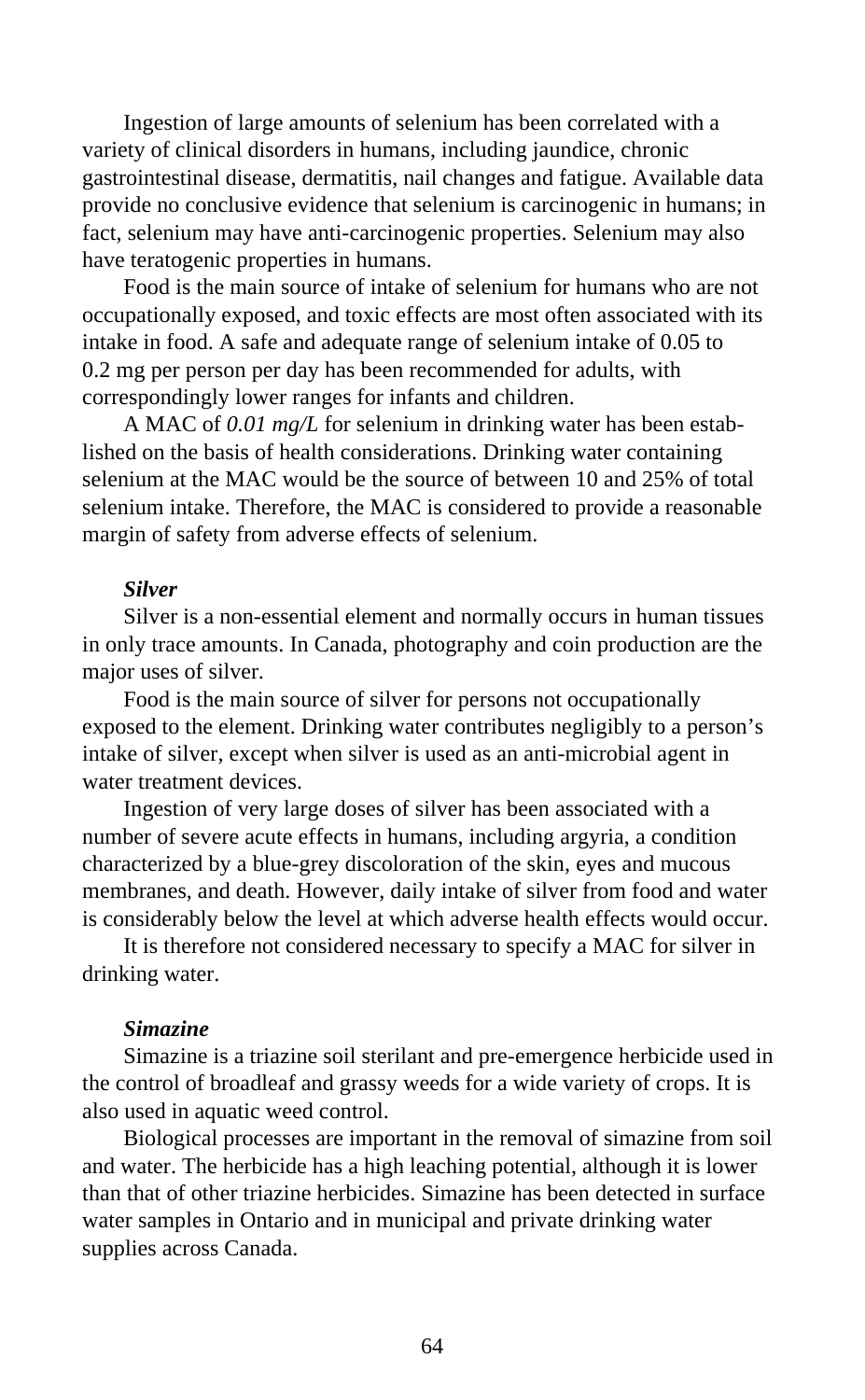No reports on the toxicity of simazine ingested by humans have been identified, although skin contact has caused dermatitis. Dogs fed diets containing simazine for two years exhibited slightly lower body weights, marginally higher levels of serum alkaline phosphatase and serum glutamic-oxaloacetic transaminase and slight hyperplasia of the thyroid at the highest dose only.

Studies with mice are inadequate for an assessment of the carcinogenicity of simazine. Simazine does not show any mutagenic potential, and no teratogenic effects were noted in rat studies at levels below those that produced maternal toxicity.

The Food Directorate of Health Canada has derived an NDI for simazine on the basis of division of the NOAEL, obtained from the two-year study in dogs, by an uncertainty factor.

The IMAC for simazine in drinking water, derived from the NDI, is *0.01 mg/L*.

#### *Sodium*

Sodium is the most abundant cation in the extracellular fluid. It is important in regulating acid-base equilibrium, maintaining the osmotic pressure of body fluid and preserving the normal irritability of muscle and permeability of cells. The minimum daily requirement for sodium is approximately 50 mg for the average adult.

Because the body has very effective methods to control levels of sodium, sodium is not an acutely toxic element in the normal range of environmental or dietary concentrations. At extremely high doses, however, toxic effects include muscle twitching, cerebral and pulmonary oedema and death. The relationship between sodium intake and hypertension is unclear; although numerous studies have shown that reducing sodium intake lowers blood pressure in hypertensives, this does not imply that increased sodium intake causes hypertension in normotensive individuals.

The average intake of sodium from water is only a small fraction of that consumed in a normal diet (about 5 g/d). However, persons suffering from hypertension or congestive heart failure may require a sodium-restricted diet (about 500 mg/d), in which case the intake of sodium from drinking water could become significant. If it is assumed that sodium from drinking water should make up only 10% of the total sodium intake of persons on sodium-restricted diets, then concentrations in drinking water would have to be less than 20 mg/L. Reducing the sodium content in drinking water to this level would generally incur considerable expense using currently available technologies.

An excessive level of sodium is easily detected by taste. At a sodium concentration of 175 to 185 mg/L, the taste of drinking water is offensive.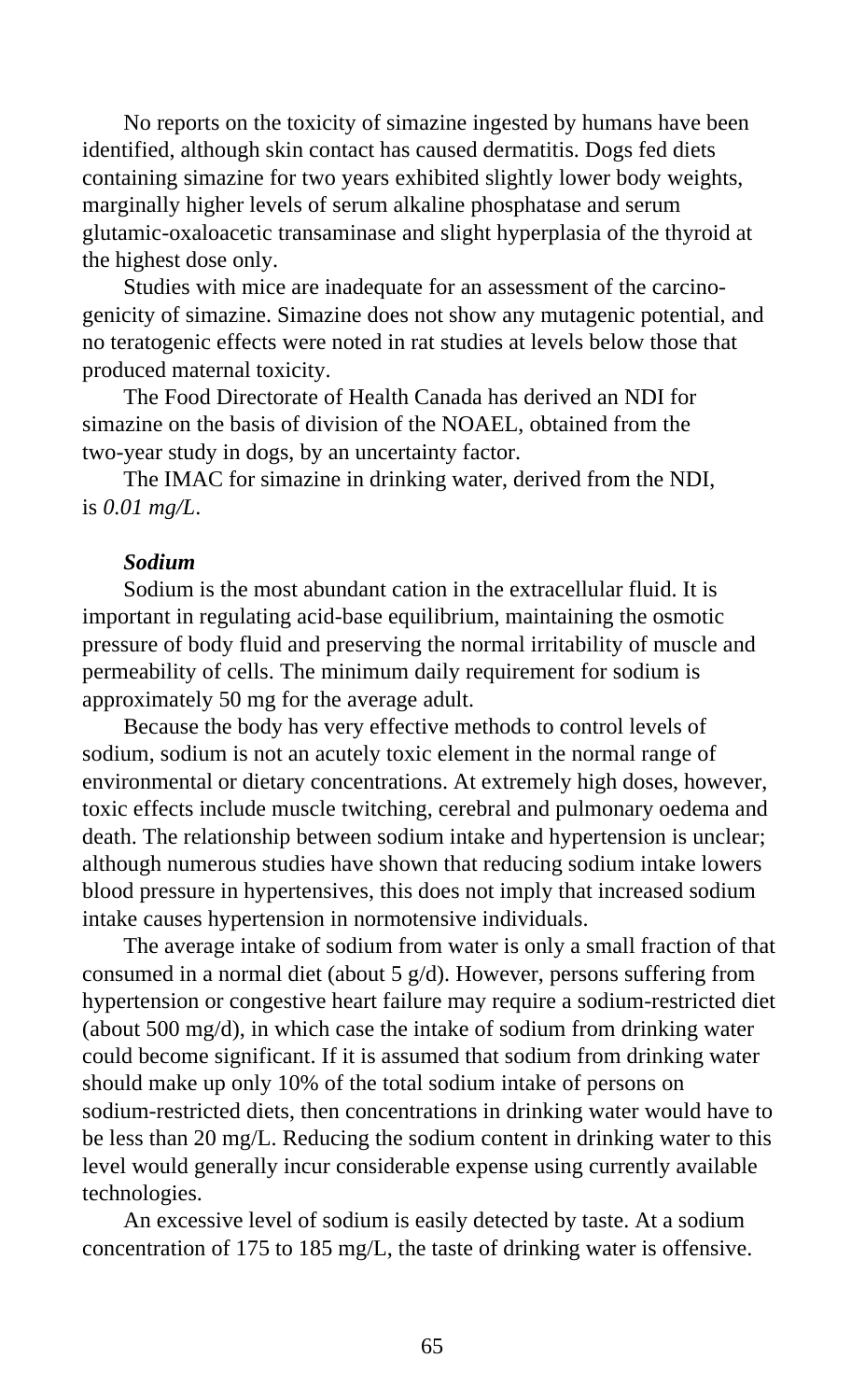There is therefore a built-in restriction on acceptable sodium levels in drinking water. The taste threshold can be altered by habituation and depends on the associated anion, the temperature of the water and individual salt-eating habits.

The AO for sodium in drinking water has been set at ≤ *200 mg/L*. It is recommended that sodium be included in routine monitoring programs, as sodium levels may be of interest to authorities who wish to prescribe sodium-restricted diets for their patients.

### *Sulphate*

Sulphates, which occur naturally in numerous minerals, are used in the manufacture of chemicals, dyes and fertilizers, in the mining and pulping industries, in sewage treatment and in wood preservation. The sodium sulphate industry, based in southern Saskatchewan and Alberta where natural brine deposits occur, is the primary sulphate-producing activity in Canada.

Sulphates are discharged into the aquatic environment in wastes from industries that use sulphates and sulphuric acid (e.g., mining and smelting operations, kraft pulp and paper mills); atmospheric sulphur dioxide may also contribute to the sulphate content of surface waters. A wide range of sulphate concentrations has been found in Canadian municipal water supplies.

Sulphate is one of the least toxic anions. The major physiological effects resulting from the ingestion of large quantities of sulphate are catharsis and gastrointestinal irritation. These effects are enhanced when sulphate is consumed in combination with magnesium. Water containing magnesium sulphate at levels above 1000 mg/L acts as a purgative in human adults. Lower concentrations may affect new users and children. Ingestion of water containing magnesium sulphate at concentrations in excess of 600 mg/L can cause diarrhoea in children.

The presence of sulphate in drinking water can result in a noticeable taste. Taste threshold concentrations for various sulphate salts appear to be at or above 500 mg/L for the general population, although sensitive individuals may find the taste objectionable at lower sulphate concentrations.

The AO for sulphate in drinking water is ≤ *500 mg/L*. Because of the possibility of adverse physiological effects at higher concentrations, it is recommended that health authorities be notified of sources of drinking water that contain sulphate concentrations in excess of 500 mg/L.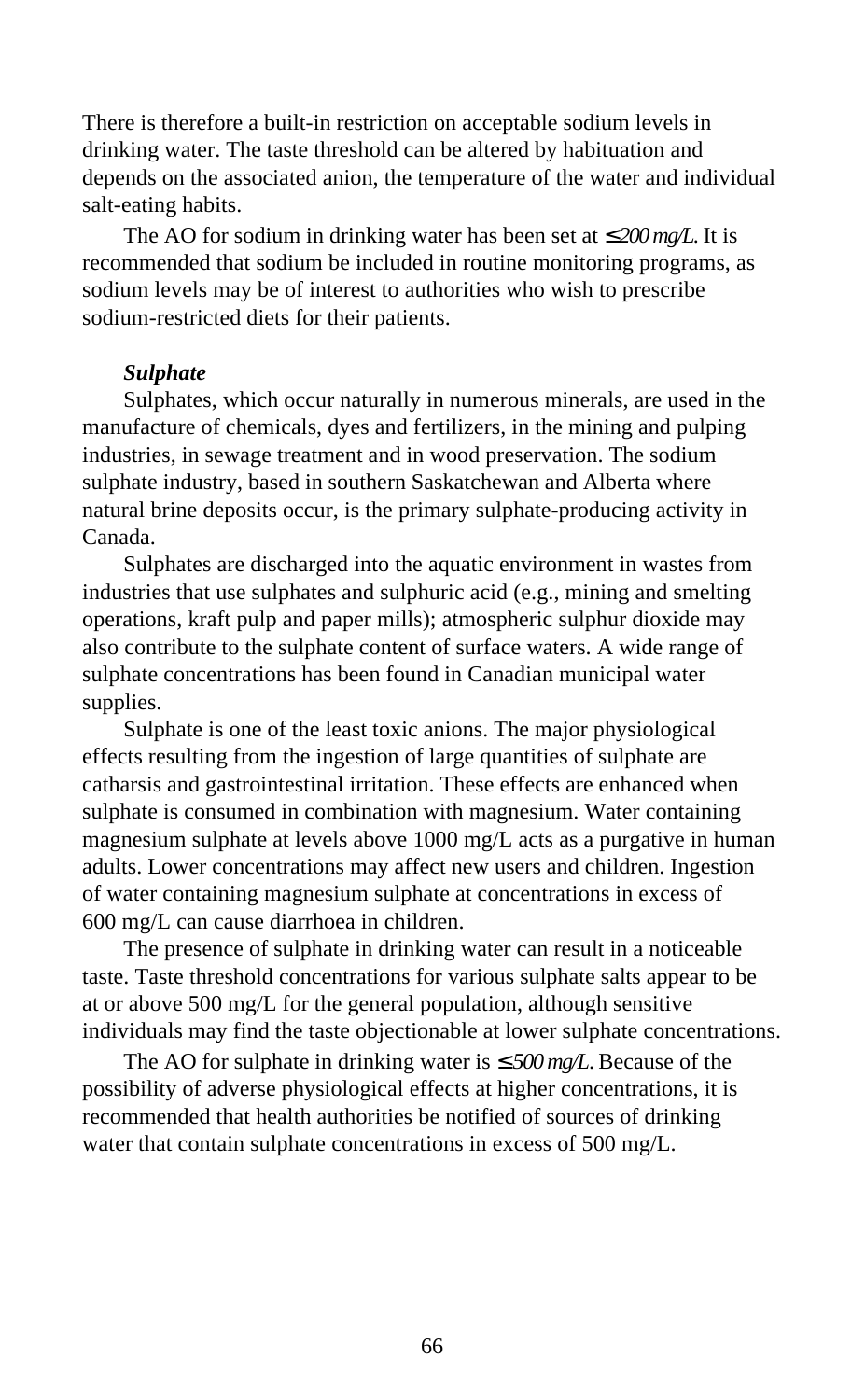# *Sulphide (as hydrogen sulphide)*

The −2 reduction state of sulphur, a non-metal, is known as sulphide. Sulphides occur naturally in mineral ores, oil and coal deposits and are generated through anaerobic decomposition of sewage, algae, naturally deposited organic matter and the sulphur found in fertilizers. Sulphides are also present in industrial wastes from petroleum and petrochemical plants, gas works, paper mills, heavy water plants and tanneries.

Hydrogen sulphide and sulphides of the alkaline earth metals are soluble in water. Soluble sulphide salts dissociate into sulphide ions that react with the hydrogen ions in water to form the hydrosulphide ion or hydrogen sulphide. The relative concentrations of these species are a function of the pH, temperature, salinity and dissolved oxygen content of the water.

Although data on sulphide concentrations in drinking water have not been found, levels will usually be low because the sulphides are readily oxidized in well-aerated water. Under the aerobic conditions most often encountered in public water supplies, the ultimate product of sulphide oxidation is sulphate. The intermediates, sulphite and thiosulphate, may persist for long periods of time.

The ingestion of large doses of alkali sulphides has been reported to cause nausea, vomiting and epigastric pain. The low amounts of sulphide likely to be found in drinking water are not expected to produce toxic effects, as there is an intestinal enzymatic detoxification system to handle endogenously produced sulphide. Although the acute toxicity of inhaled hydrogen sulphide is well documented and includes effects on the respiratory, cardiac and nervous systems, no reports of toxic effects due to hydrogen sulphide present in drinking water have been found.

The presence of sulphide (as hydrogen sulphide) in drinking water results in disagreeable taste and odour; an AO of ≤0.05 mg/L (expressed as hydrogen sulphide) has therefore been established. The quantity of sulphide ingested from drinking water containing sulphide at the AO is well below the amount that the body can detoxify. Although ingestion of large quantities of sulphide has resulted in toxic effects in humans, it is unlikely that an individual would consume a harmful dose in drinking water because of the associated unpleasant taste and odour. The oxidation of sulphide to sulphate in well-aerated waters should ensure that sulphide concentrations in public water supplies are very low.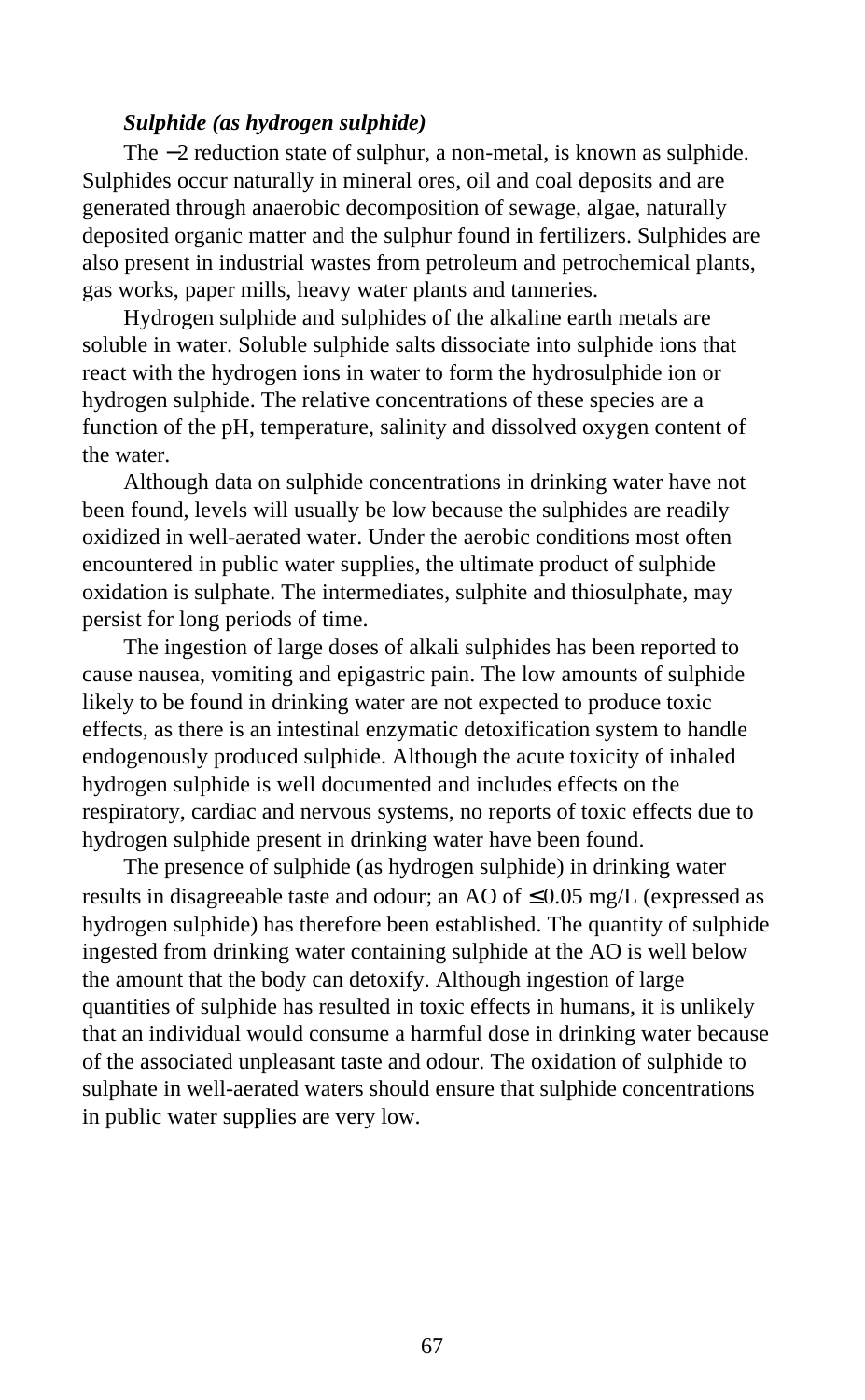# *Taste*

There is no method for the objective measurement of taste in drinking water, and there is considerable variation among consumers as to which tastes are acceptable. In addition, consumers frequently mistake odours for tastes. Taste and odour problems in drinking water supplies constitute the largest single class of consumer complaints. Changes in the taste of a potable water supply also serve as a warning signal of possible contamination of the raw water supply, treatment inadequacies or contamination of the water distribution network.

A numerical limit for taste in drinking water has not been established. The provision of water that has an inoffensive taste is desirable.

#### *Temperature*

Low water temperature tends to decrease the efficiency of water treatment processes and can thus have a deleterious effect on drinking water quality if compensating measures are not taken. On the other hand, temperatures above 15°C enhance the growth of nuisance organisms. As a result, taste, odour, colour and corrosion problems may be intensified. Maintenance of a water temperature of 15°C or less will also discourage the use of alternative water sources that, although cooler, may be injurious to health.

An AO of ≤*15*°*C* has been established for the temperature of drinking water.

### *Terbufos*

Terbufos is an organophosphorus insecticide used to control soil-borne insects, primarily on corn, sugar beets and rutabagas. Monitoring for terbufos has been relatively infrequent; terbufos has not been detected in municipal water in Manitoba or surface water in Ontario.

The principal toxic effect of terbufos is acetylcholinesterase inhibition. Data base deficiencies include lack of mutagenicity and subchronic or chronic data on a non-rodent species.

The Food Directorate of Health Canada has established an NDI for terbufos on the basis of division of the NOAEL for cholinesterase inhibition in a 28-day dog study by an uncertainty factor to compensate for the short duration of the study and other deficiencies of the toxicology data base. The IMAC derived from the NDI is 0.0005 mg/L. However, as the IMAC must be measurable by available analytical methods, the PQL must also be taken into consideration in its derivation. An IMAC of *0.001 mg/L*, the quantitation limit, is therefore established for terbufos in drinking water.

The theoretical maximum dietary intake of terbufos, 0.0008 mg/kg bw per day, exceeds the NDI established by Health Canada, and intake of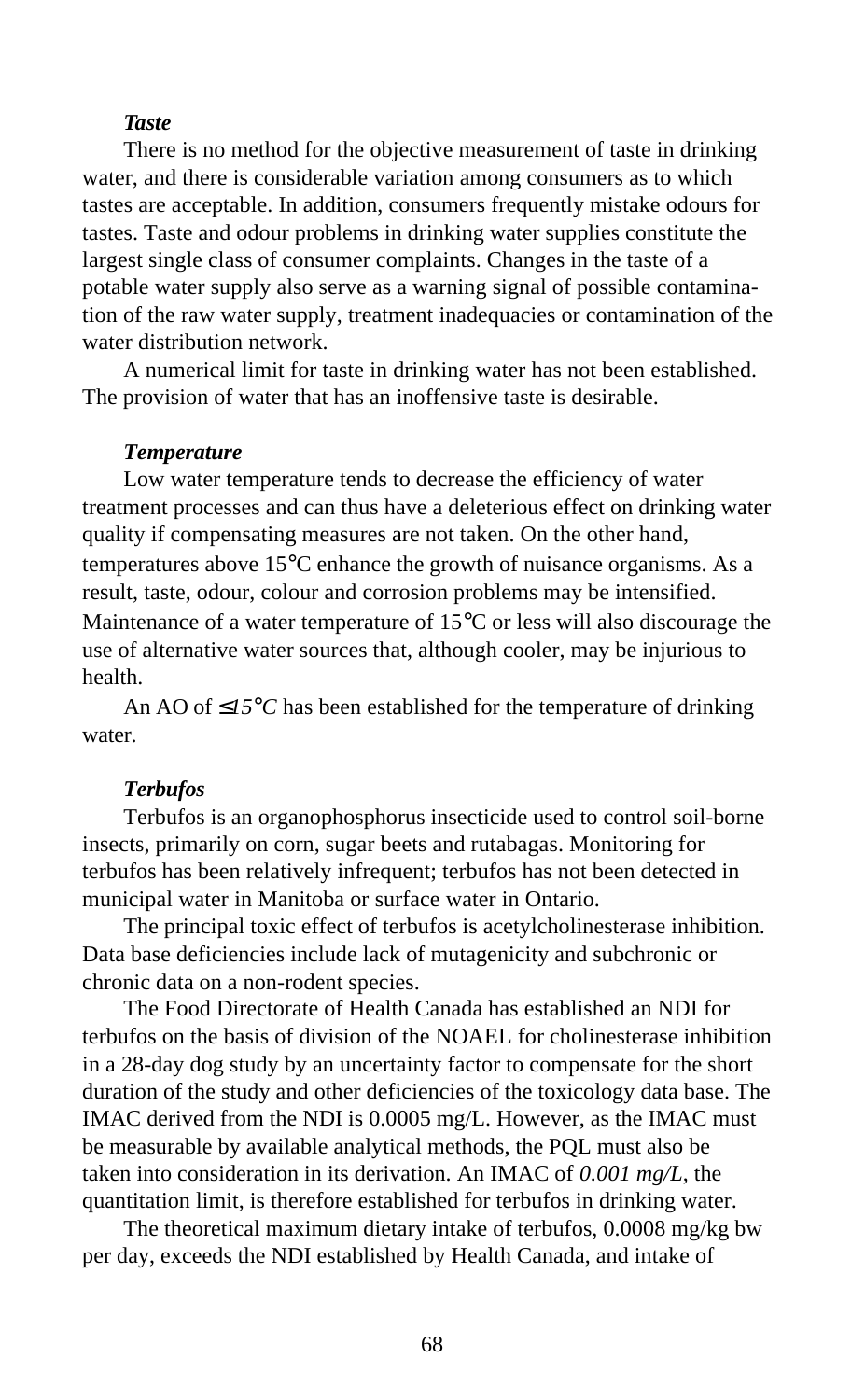drinking water at the IMAC will further exceed the NDI. It should be noted, however, that terbufos residues have not been detected in food. Every effort should be made to maintain terbufos concentrations in drinking water as low as possible.

# *Tetrachloroethylene*

Tetrachloroethylene is used primarily in Canada as a solvent in the dry-cleaning and metal-cleaning industries. Most tetrachloroethylene is expected to enter the atmosphere, but the substance has also been found in groundwater, primarily after improper disposal or dumping of cleaning solvents. Tetrachloroethylene has been detected in some samples of drinking water across Canada, usually at concentrations below 1 *µ*g/L. Available data indicate that the intake of tetrachloroethylene through ingestion in drinking water contributes on average approximately 1% of total intake; most (approximately 80%) of the total intake is from indoor air. However, when present at higher concentrations in drinking water, it can contribute significantly more to total intake, both directly and through increased dermal and inhalation exposure.

Increased mortality and morbidity due to various types of cancer have been observed in workers employed in the dry-cleaning and laundry industries; however, the available information is considered inadequate to assess the carcinogenicity of tetrachloroethylene in humans, owing to the lack of consistency of reported results and to possible confounding by concomitant exposure to other substances. On the basis of the observation of a small increase in the incidence of spontaneously occurring mononuclear cell leukaemias in male and female rats in a National Toxicology Program bioassay, tetrachloroethylene has been classified as being possibly carcinogenic to humans.

A TDI for tetrachloroethylene has been derived by dividing a NOEL for increased liver and kidney to body weight ratios, obtained from a 90-day study in which tetrachloroethylene was administered orally to rats in drinking water, by an uncertainty factor that takes into account inter- and intraspecies variation and the use of a subchronic study. An additional factor for the limited evidence of carcinogenicity was not incorporated, as mononuclear cell leukaemia in rats is not related to the critical effect on which the TDI is based. Moreover, the weight of evidence from a battery of genotoxicity tests indicates that this compound is not genotoxic.

The MAC for tetrachloroethylene in drinking water, derived from the TDI and taking into consideration both oral and dermal absorption from water, is *0.03 mg/L*.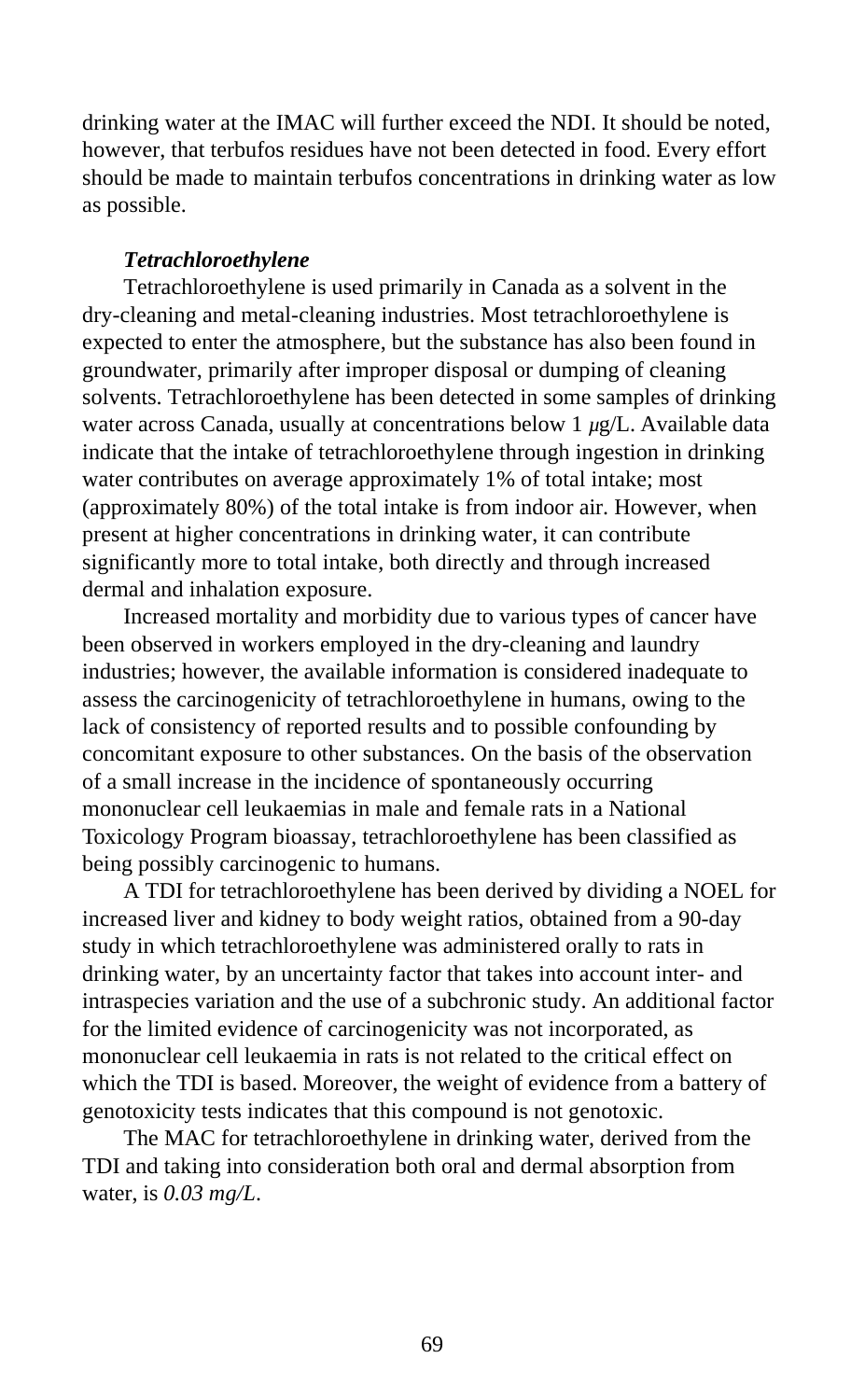# *2,3,4,6-Tetrachlorophenol* – See *Chlorophenols*

# *Toluene* – See *Toluene, ethylbenzene and the xylenes*

## *Toluene, ethylbenzene and the xylenes*

Toluene, ethylbenzene and the xylenes (there are three possible xylene isomers) all belong to a group of organic compounds known as alkyl benzenes. The primary sources of these alkyl benzenes in the environment are the petroleum industry and, to a lesser extent, the coke industry. All are used extensively as solvents and as raw materials in the synthesis of a variety of chemicals, and all have been used as gasoline additives.

The alkyl benzenes are recognized primarily as atmospheric pollutants because of their high volatility, but small amounts may enter aquatic and terrestrial ecosystems (e.g., gasoline spills from leaking storage tanks).

Available information on the toxicology of toluene, ethylbenzene and the xylenes suggests that the exposures or doses related to the induction of central nervous system, respiratory or irritant effects exceed, by several orders of magnitude, the levels known to elicit organoleptic effects. Therefore, these substances have not been classified on the basis of potential health effects.

The AOs for toluene, ethylbenzene and the xylenes in drinking water are based on their threshold odour values and are as follows:

**AO**

|                 | AU                 |
|-----------------|--------------------|
| toluene         | $\leq$ 0.024 mg/L  |
| ethylbenzene    | $\leq 0.0024$ mg/L |
| xylenes (total) | $\leq$ 0.3 mg/L    |

#### *Total dissolved solids (TDS)*

The term "total dissolved solids" (TDS) refers mainly to the inorganic substances that are dissolved in water. The effects of TDS on drinking water quality depend on the levels of its individual components; excessive hardness, taste, mineral deposition and corrosion are common properties of highly mineralized water.

The AO for TDS in drinking water is ≤*500 mg/L*. At low levels, TDS contributes to the palatability of water.

#### *Trichloroethylene*

Trichloroethylene is a highly volatile liquid used primarily in metal degreasing operations and in tetrachloroethylene production. Most trichloroethylene used for degreasing is believed to be emitted to the atmosphere. Trichloroethylene may, however, be introduced into surface water and groundwater in industrial effluents. It has been detected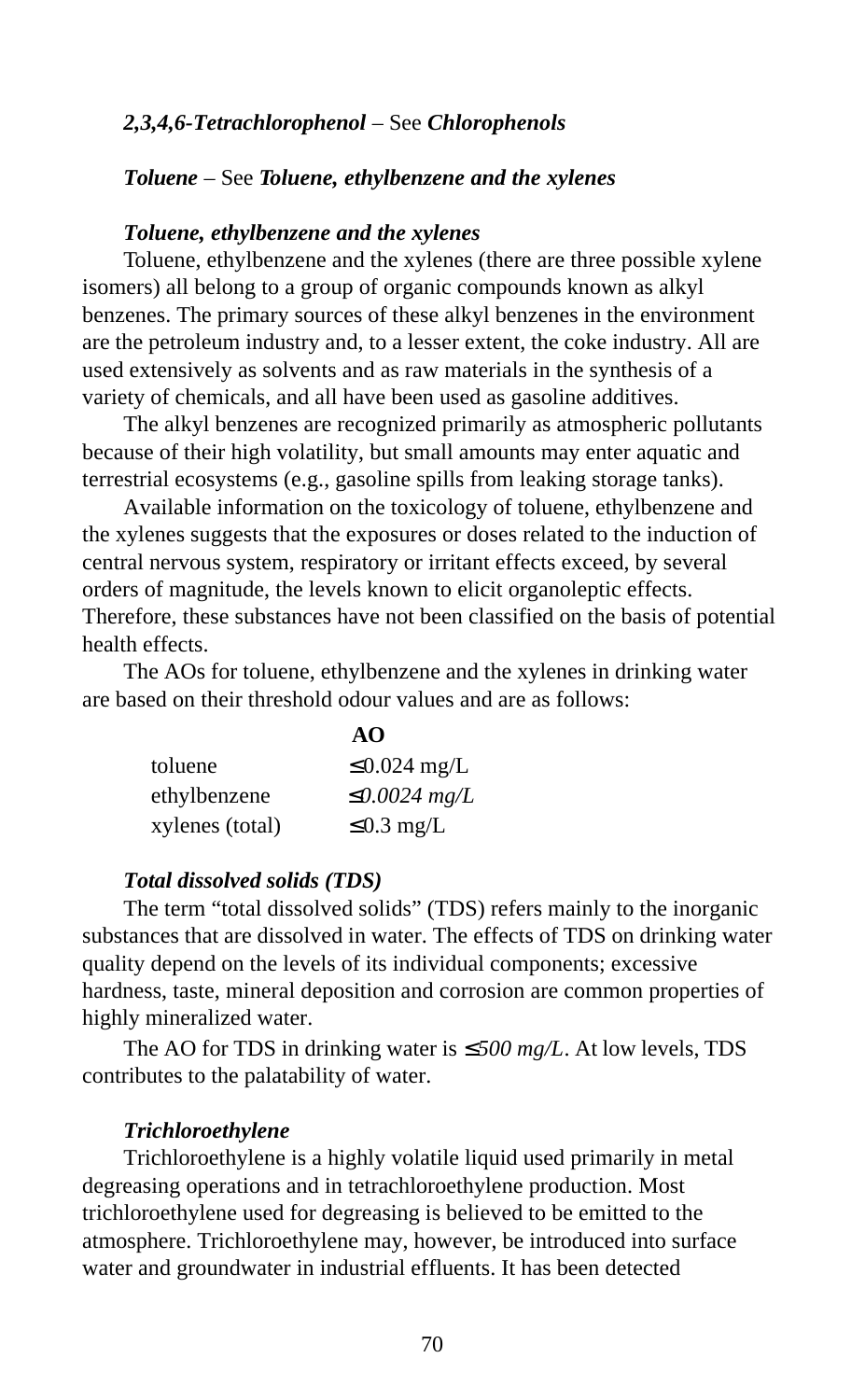frequently in natural water and drinking water in Canada. Probably less than 5% of total daily intake is normally ingested in drinking water, with the rest coming from air.

Acute exposure to high levels of trichloroethylene affects the central nervous system. Short-term exposure of humans to airborne trichloroethylene can lead to eye irritation, nausea, headache and unconsciousness, depending on the exposure concentration.

Available epidemiological data are inadequate for assessment of the carcinogenicity of trichloroethylene in humans. Increased incidences of several different tumour types in various strains of mice have been observed following both ingestion and inhalation of trichloroethylene, but often only at toxic dose levels. In rats, the only significant tumour increase observed to date in an acceptable study was an excess of benign Leydig cell tumours of the testis in an inhalation study. The evidence for carcinogenicity in rats is therefore considered to be limited, and the compound is classified as being possibly carcinogenic to humans.

The ADI has been derived by division of the NOAEL for such effects as liver enlargement and elevated protein and ketone levels in urine, obtained from the longest-term study (six months) using the most sensitive species (mice) with the most appropriate route (i.e., oral) and vehicle (i.e., drinking water) of administration, by an uncertainty factor that takes into account the short length of the study and the limited evidence of carcinogenicity.

The MAC for trichloroethylene in drinking water, derived from the ADI, assuming 5% of total daily intake comes from drinking water, is *0.05 mg/L*.

The guideline for trichloroethylene is currently being reviewed for possible revision owing to new data (see Table 5).

# *2,4,6-Trichlorophenol* – See *Chlorophenols*

### *Trifluralin*

Trifluralin is a dinitroaniline-based herbicide sold in large quantities for pre-emergence control of grassy and broadleaf weeds in cereal, grain and vegetable crops. Because of its limited solubility and strong soil adsorption, trifluralin is considered unlikely to leach into groundwater supplies. It has been detected in some Canadian municipal and private water supplies and has occasionally been found at trace levels in surface waters.

The acute oral toxicity of trifluralin is low. The primary effects of chronic ingestion of trifluralin include reduced body weights, increased liver weights and manifestations of renal toxicity, including glomerulonephritis and renal calculi. Results from six long-term dietary studies conducted on rats and mice are inconclusive with regard to its tumorige-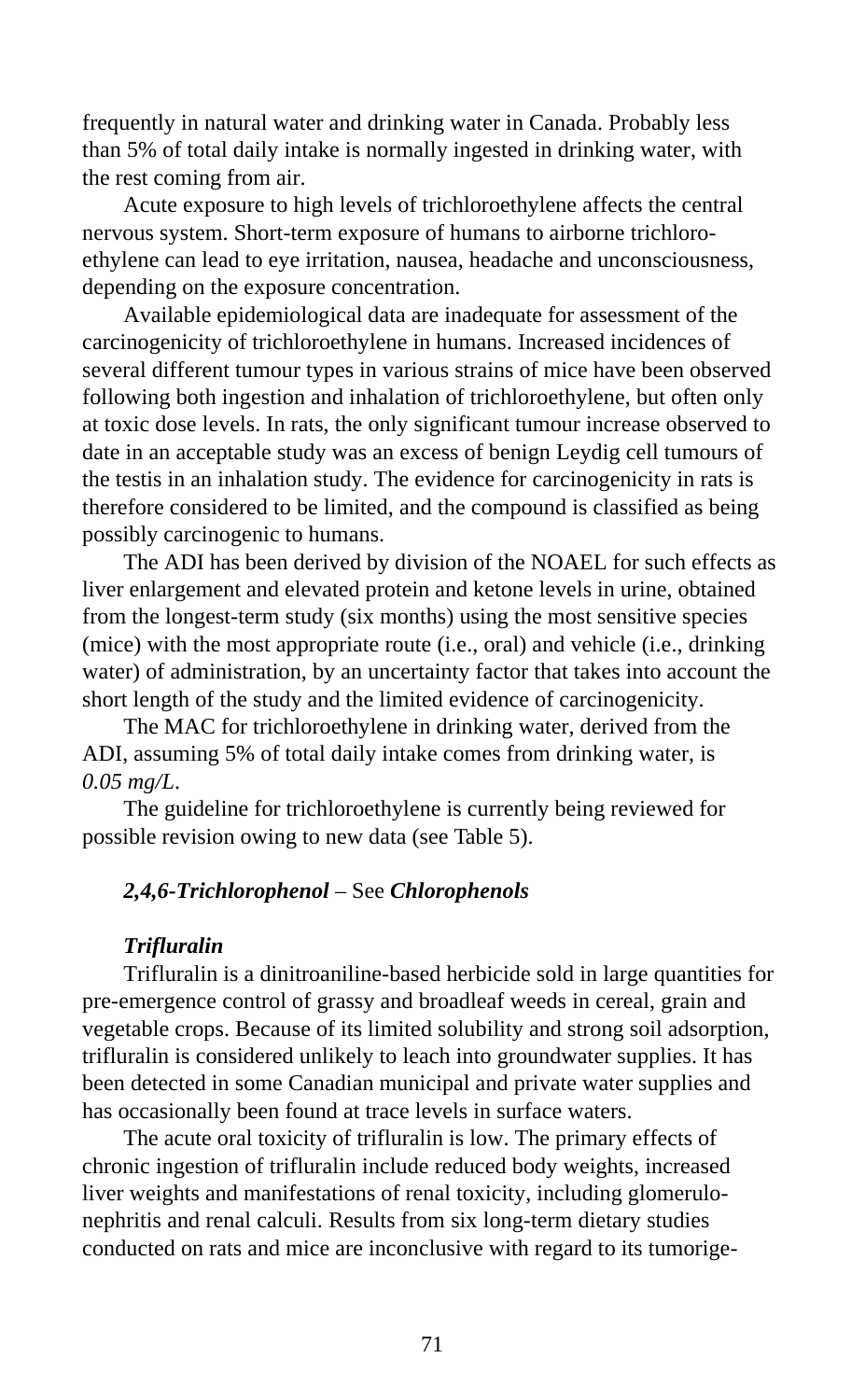nicity and oncogenicity, although significant dose-related increases in benign and malignant tumours of the urinary transitional epithelium of the kidney and bladder of male rats were observed in one study.

Based on evaluation by the Food Directorate of Health Canada, an NDI has been established by dividing the NOAEL, obtained in a one-year feeding study in dogs in which increases in liver and spleen weights and changes in serum chemistry (lipid and protein fractions) were noted, by an uncertainty factor that takes into consideration limitations of the data base.

The IMAC for trifluralin in drinking water, derived from the NDI, is *0.045 mg/L*.

Because dose-related increases in tumours have been observed in one sex of one species of rodent after dietary administration of trifluralin in a single study, and because the structurally similar compound ethylfluralin is considered to be carcinogenic to animals, the potential lifetime cancer risks associated with exposure to trifluralin were estimated to ensure that the IMAC is protective. The lifetime risk from drinking water containing trifluralin at the IMAC is estimated to be within a range that is considered to be "essentially negligible."

The IMAC is based on a non-carcinogenic end-point and will remain an interim value until the results of further carcinogenicity bioassays that clarify the status of trifluralin as a possible tumorigen have been completed and evaluated.

#### *Trihalomethanes*

Trihalomethanes (THMs) are halogen-substituted single-carbon compounds. The THMs most commonly present in drinking water are chloroform, bromodichloromethane, chlorodibromomethane and bromoform.

THMs are formed in drinking water primarily as a result of chlorination and/or bromination of organic matter present naturally in raw water supplies. Chloroform is the THM detected most frequently and at highest concentrations in drinking water. Available data suggest that the principal sources of intake of THMs are drinking water and beverages produced with treated water. Because of chloroform's volatility, there is also potential for exposure in the home to airborne chloroform released from tap water.

Available data are consistent with the hypothesis that ingestion of chlorinated drinking water, if not THMs specifically, may be causally related to cancers of the bladder and colon (chloroform and other THMs account for up to 50% by weight of the total chlorination by-products in drinking water). Chloroform has been found to be carcinogenic in two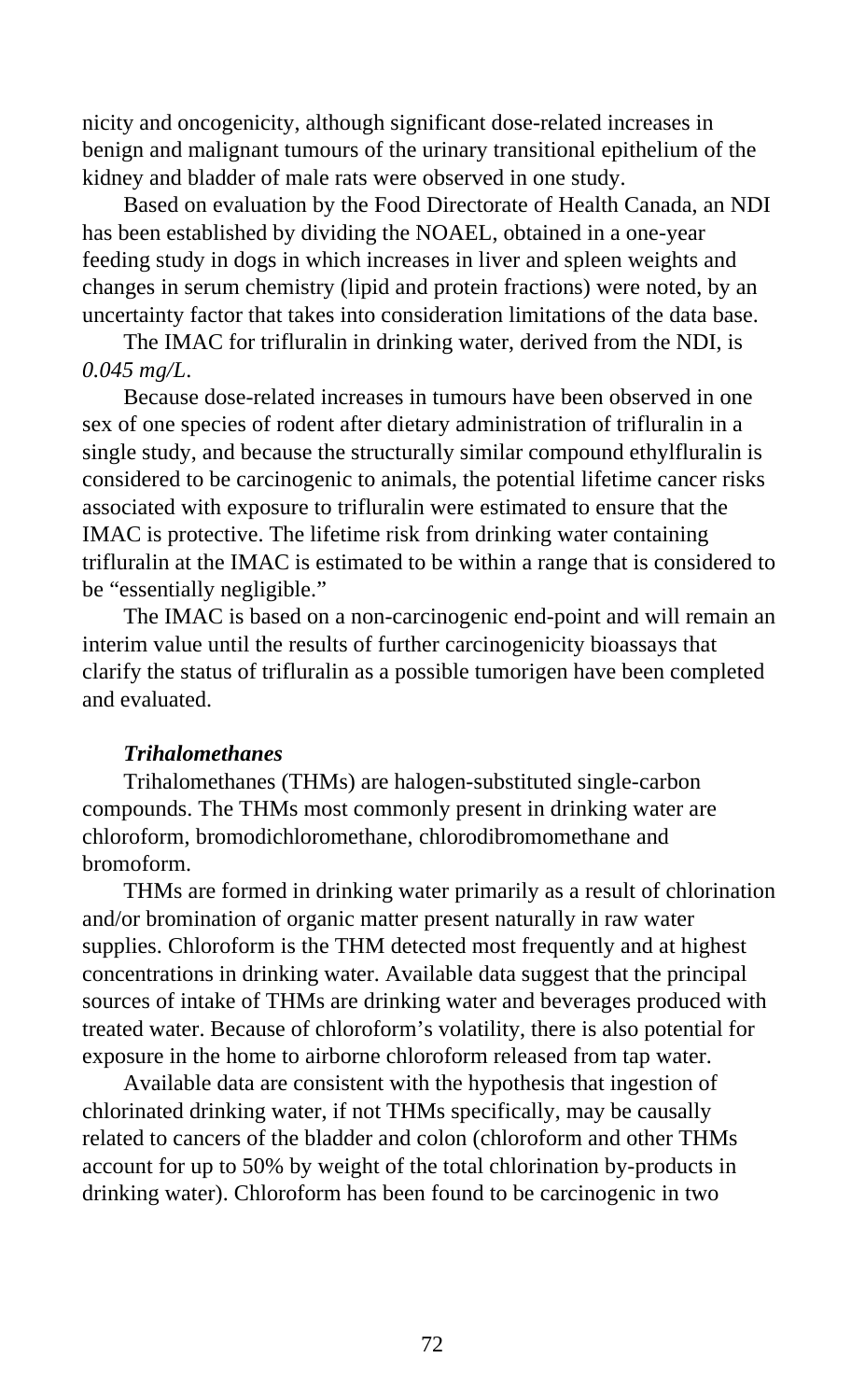animal species in the most extensive bioassays conducted to date and has been classified as being probably carcinogenic to humans.

As chloroform is the THM present in greatest concentration in drinking water, any guideline developed for this compound will be protective with respect to the other THMs.

An IMAC of *0.1 mg/L* for total THMs, based on the risk associated with chloroform, was established, therefore, on the basis of the following considerations: (1) using optimum methods (i.e., improvement of specific conventional water treatment processes to remove organic compounds prior to disinfection and addition of such processes as carbon adsorption and pre-oxidation), total THM concentrations can be reduced to below 0.1 mg/L; (2) the estimated lifetime cancer risk associated with the ingestion of drinking water containing chloroform at a concentration of 0.1 mg/L (based on renal tubular cell adenomas or adenocarcinomas [combined] in rats administered chloroform in drinking water) is within a range that is considered to be "essentially negligible"; the MAC is designated as interim until such time as the risks from other disinfection by-products are ascertained; and (3) the PQL is 0.001 to 0.002 mg/L.

The IMAC is expressed as a running annual average based on quarterly samples. The frequency of sampling may be reduced where historical data indicate that maximum values will not exceed the IMAC. Samples should be representative of exposure; protocols should, therefore, specify inclusion of samples from the extremities of the distribution system.

It is not expected that all water systems will be able to meet the revised THMs guideline immediately. When water systems are expanded or upgraded, every effort should be made not only to meet the revised guideline, but also to reduce concentrations of THMs to as low a level as possible.

The preferred method of controlling disinfection by-products is precursor removal; however, any method of control employed *must not* compromise the effectiveness of water disinfection.

#### *Turbidity*

Turbidity in water is caused by suspended matter, such as clay, silt, finely divided organic and inorganic matter, soluble coloured organic compounds, plankton and other microscopic organisms. Turbidity measurements relate to the optical property of a water that causes light to be scattered and absorbed rather than transmitted in straight lines through the sample. The current method of choice for turbidity measurement in Canada is the nephelometric method; the unit of turbidity measured using this method is the nephelometric turbidity unit (NTU).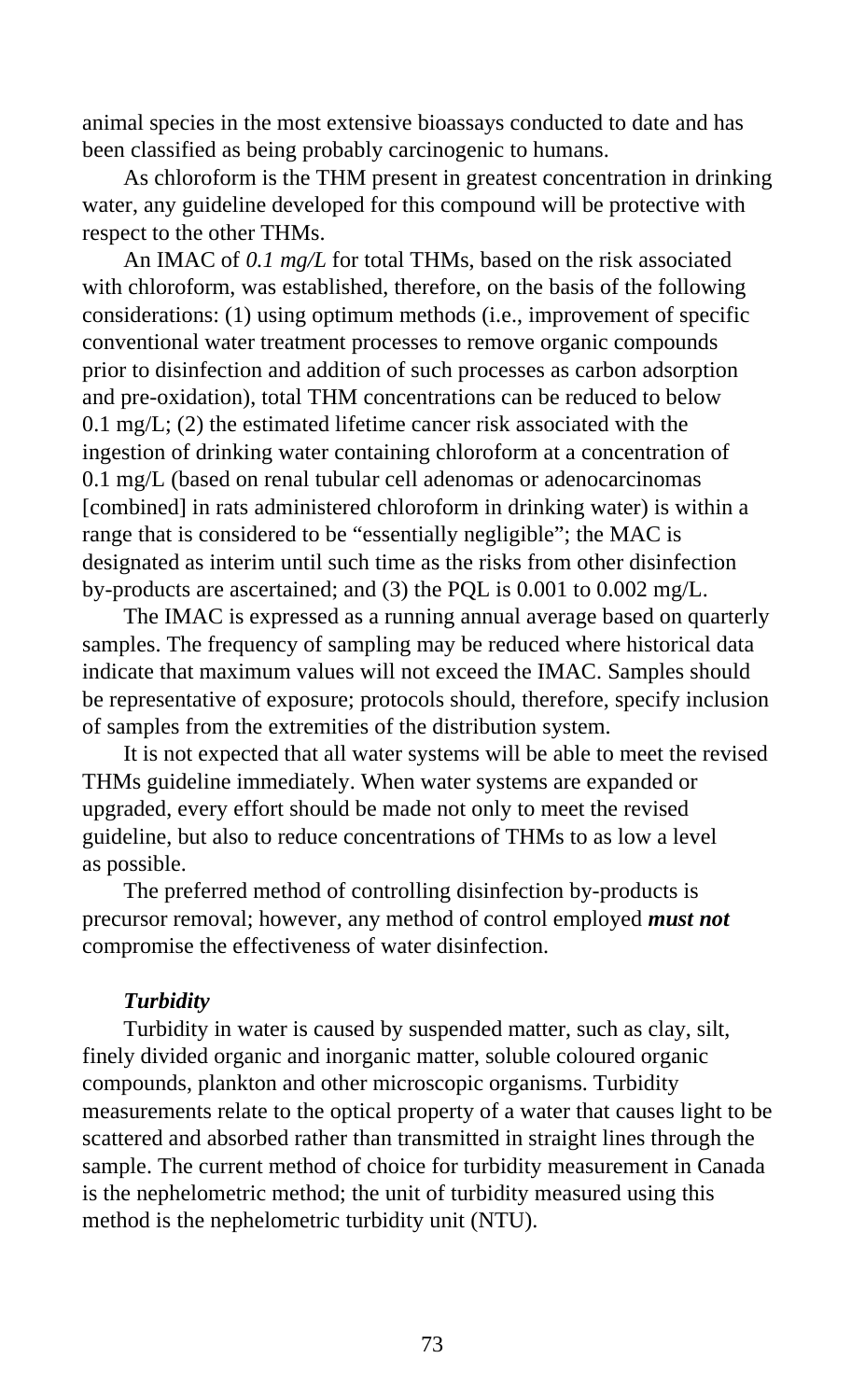Control of turbidity in public drinking water supplies is important for both health and aesthetic reasons. Excessive turbidity detracts from the appearance of treated water and has often been associated with unacceptable tastes and odours. Turbidity can serve as a source of nutrients for waterborne bacteria, viruses and protozoa, which can be embedded in or adhere to particles in the raw water or become trapped within floc formed during water treatment; turbidity can thus interfere with the enumeration of micro-organisms in finished water, as the micro-organisms may not be detectable or may be grossly underestimated by current detection methods. The adsorptive properties of suspended particles can also lead to a concentration of heavy metal ions and biocides in turbid waters. Turbidity can interfere with disinfection processes and the maintenance of a chlorine residual; depending on the composition of the turbidity-causing material, interference with disinfection can range from negligible to severe. Turbidity has also been related to trihalomethane formation in chlorinated water.

Viable coliform bacteria have been detected in waters with turbidities higher than 3 NTU, even in the presence of free chlorine residuals. Outbreaks of disease traced to chlorinated water supplies have been associated with high turbidity. The occurrence and persistence of micro-organisms within distribution systems have been correlated with turbidity and other factors.

The effect of turbidity on disinfection efficiency may be frequently related to the type and nature of the particulates. Surface water sources in particular may be susceptible to organic substances and undesired organisms that can impede disinfection or otherwise cause drinking water quality problems. Appropriate technology is available to treat and monitor turbidity to low levels. Therefore, the MAC for turbidity in water entering distribution systems has been set at *1 NTU*. Provision of treated water at or below this limit will minimize the introduction of unfavourable particulate and biological matter into the distribution system and thereby render better disinfection opportunity, effectiveness and maintenance. Special sitespecific problems may require more rigorous attention for the production of low-turbidity water. Any sudden increase in the turbidity of the finished water indicates deteriorating quality of the raw water or loss of control in the water treatment processes.

Certain water supplies, such as groundwater, may contain non-organicbased turbidity, which may not seriously hinder disinfection. Therefore, a less stringent value for turbidity in water entering a distribution system may be permitted if it is demonstrated that the system has a history of acceptable microbiological quality and that a higher turbidity value will not compromise disinfection.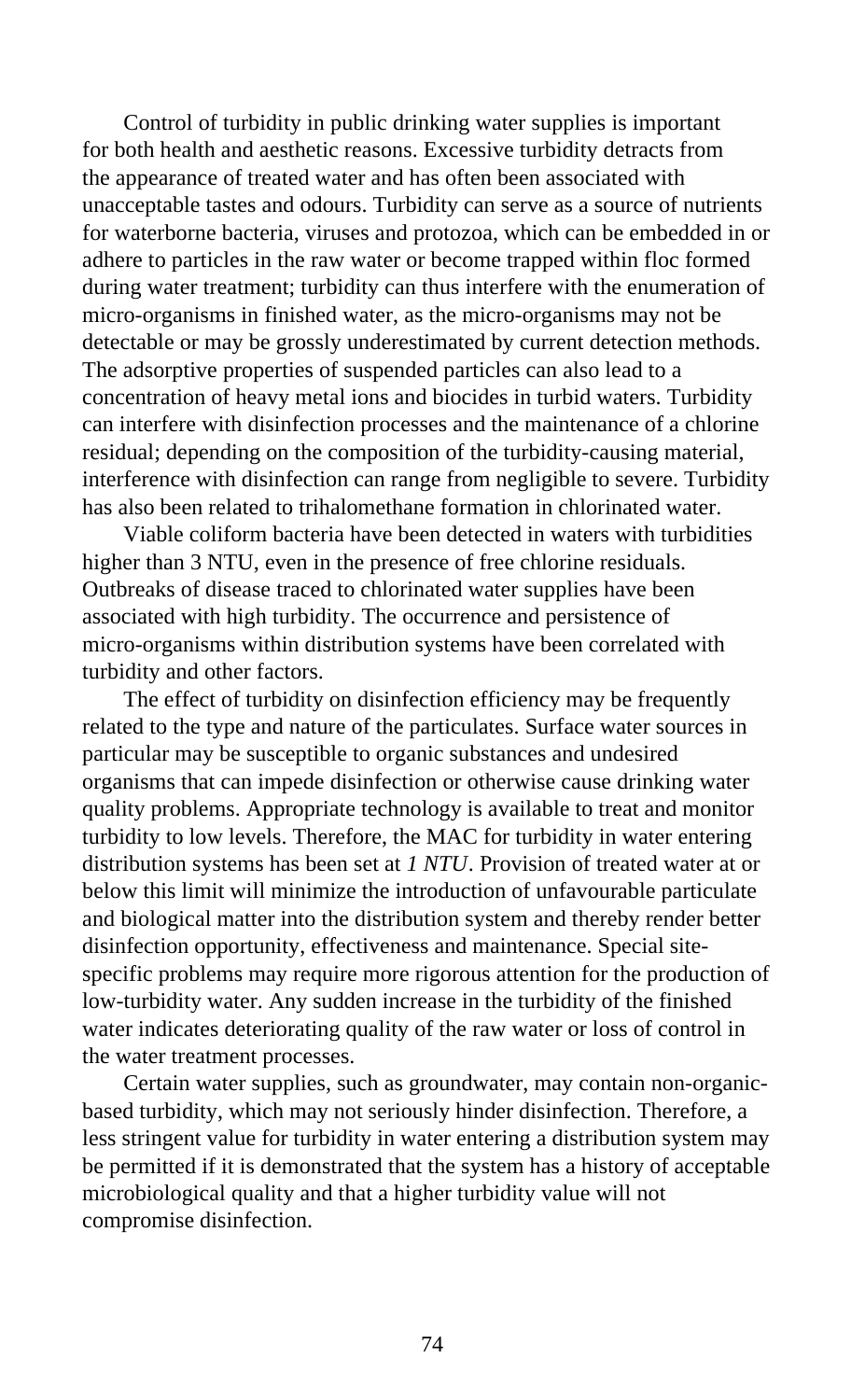Turbidity in excess of 5 NTU becomes apparent and may be objected to by a majority of consumers. Therefore, an AO of ≤ *5 NTU* has been set for water at the point of consumption.

## *Uranium*<sup>2</sup>

Uranium is a naturally occurring element, consisting of a mixture of three radionuclides, all of which decay by alpha emission. Uranium is used primarily as fuel in nuclear energy plants. It may enter drinking water from naturally occurring deposits or as a result of human activity, such as mill tailings and phosphate fertilizers.

Nephritis is the primary chemically induced effect of uranium in animals and humans. Lesions are seen in the kidney at both glomerular and tubular levels. At sublethal levels, regeneration of the injured tubular epithelium begins two to three days after exposure. The chronic health effects of natural environmental exposure to uranium have received little attention, although persons exposed to variable amounts of natural uranium in their drinking water in Nova Scotia showed no overt renal disease or any other symptomatic complaints that could be attributed to uranium exposure.

Although the potential exists for radiological toxicity of orally administered natural uranium, this has not been observed in humans or animals, presumably because of the relatively low specific activity of this mixture of uranium radionuclides. Because the chemical data reviewed to date suggest a more stringent recommendation than that based upon available radiological criteria, it is recommended that assessment of uranium toxicity in drinking water be based upon chemical criteria.

As available data are inadequate to classify uranium with respect to its potential carcinogenicity, its ADI is derived on the basis of division of the NOAEL for the critical response (i.e., histopathological lesions in kidney tubules) in rabbits in an unpublished subchronic drinking water study by an uncertainty factor that takes into account the subchronic nature of the study as well as indications of the reversibility of subclinical lesions.

The MAC for uranium in drinking water, derived from the ADI, is *0.1 mg/L*. The derivation assumes that the proportion of total uranium intake normally ingested in drinking water is 90%. This is based on the consideration that the total daily intake of uranium from food and from drinking water containing uranium at the MAC (assuming 90% allocation to drinking water) is unlikely to exceed the ADI.

The guideline for uranium is currently being reviewed for possible revision owing to new data (see Table 5).

<sup>2.</sup> Data on chemical, not radiological, toxicity are considered here. Information pertinent to the derivation of a guideline based on radiological effects is discussed separately in Section 5.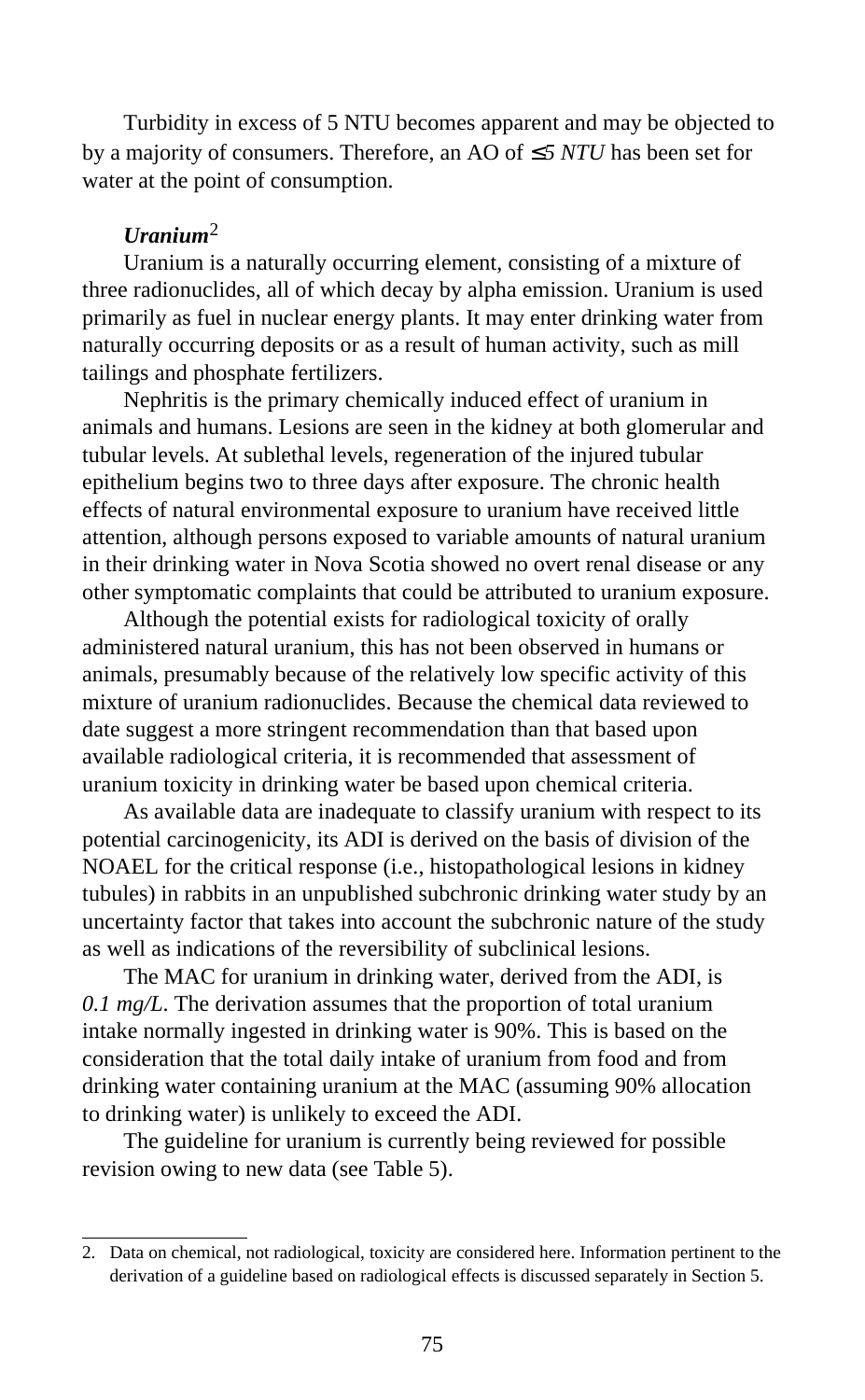#### *Vinyl chloride*

Vinyl chloride is a synthetic chemical with no known natural sources. Most vinyl chloride produced in Canada is used to manufacture polyvinyl chloride (PVC), which is used primarily in electrical wire, insulation and cables, industrial and household equipment, medical supplies, food packaging materials, building and construction products and piping.

The presence of vinyl chloride in the aquatic environment is primarily a result of industrial discharges from chemical and latex manufacturing plants. Its occurrence in potable water is associated mainly with the use of PVC water pipes manufactured with incompletely polymerized vinyl chloride monomer. Vinyl chloride is also formed from trichloroethylene and perchloroethylene in groundwater.

Acute exposure to vinyl chloride by inhalation results in central nervous system depression. Chronic inhalation exposure to lower levels also results in a variety of adverse effects in humans, including degenerative bone changes, circulatory disturbances in the extremities, dermatitis and damage to liver, spleen and lungs. Sufficient evidence has accumulated in recent years to implicate vinyl chloride as a human and animal carcinogen. In particular, a causal relationship between exposure to vinyl chloride and the development of angiosarcoma of the liver is now commonly accepted. However, epidemiological data are insufficient to serve as a basis for quantitative estimation of cancer risks associated with exposure to low levels of vinyl chloride.

A MAC was established on the basis of the following considerations: (1) the PQL is 0.002 mg/L; (2) the estimated lifetime cancer risk associated with the ingestion of drinking water containing vinyl chloride at a concentration of 0.002 mg/L (based on hepatocellular angiosarcomas in female rats) is within a range that is considered to be "essentially negligible"; and (3) concentrations of vinyl chloride below 0.002 mg/L can be achieved by packed tower aeration, considered to be the best available treatment technology. Existing product standards, which specify the quality of PVC water pipes to limit the amount of free vinyl chloride monomer present, prevent any excessive leaching of vinyl chloride from the pipes.

The MAC for vinyl chloride in drinking water is *0.002 mg/L*.

#### *Xylenes* – See *Toluene, ethylbenzene and the xylenes*

#### *Zinc*

Zinc is an essential element for human nutrition. Intake of zinc from food is more than sufficient to satisfy the recommended daily requirement, which is generally in the range between 4 and 10 mg. Drinking water is not regarded as an important nutritional source of zinc.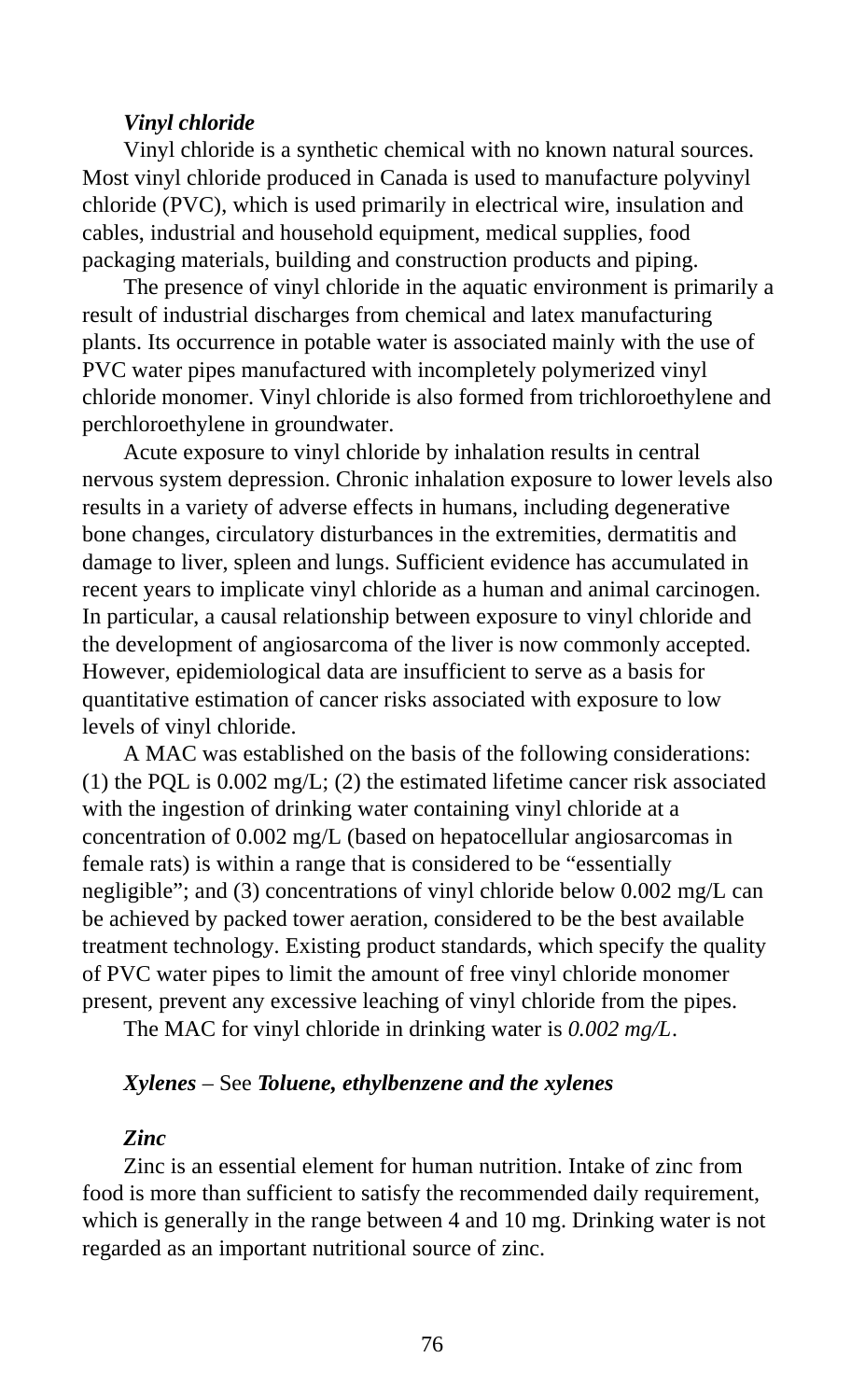Long-term ingestion of zinc in quantities considerably in excess of the daily requirement has not resulted in adverse effects. Furthermore, because of efficient homeostatic control mechanisms, the occurrence of chronic zinc toxicity is extremely unlikely. A MAC for zinc in drinking water has therefore not been set.

Although surface waters seldom contain zinc at concentrations above 0.1 mg/L, levels in tap water can be considerably higher because of the use of zinc in plumbing materials. Water containing zinc at concentrations in excess of 5.0 mg/L has an undesirable astringent taste and may be opalescent and develop a greasy film on boiling. The AO for zinc in drinking water is therefore ≤5.0 mg/L.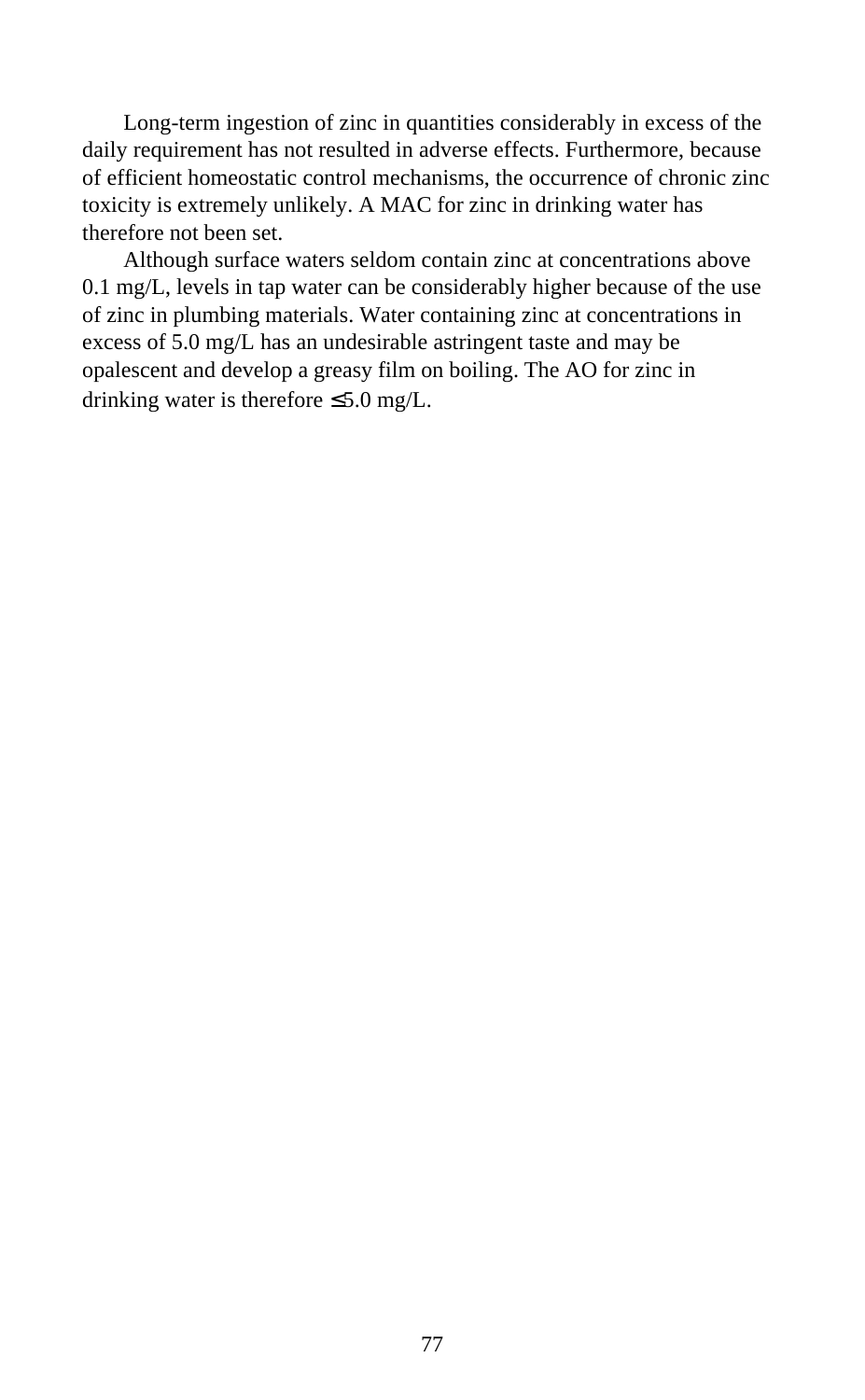## **5. Radiological Characteristics**

Humans are exposed to radiation from a variety of sources, both natural and human-made. The global average dose from natural sources, which contribute most of the radiation dose to humans, is estimated to be 2.4 mSv/year; this can be compared with an estimate of 2.6 mSv/year for Canada. The contribution of drinking water to total exposure is very small and is primarily the result of the presence of naturally occurring radionuclides in the uranium and thorium decay series.

## **5.1 Derivation of Radiological Guidelines**

Guidelines for radionuclides in drinking water are derived differently from those for chemical carcinogens in drinking water. The derivation of radiological guidelines conforms to international radiation protection methodologies, as recommended by the International Commission on Radiological Protection (ICRP) and the WHO. Unlike chemical contaminants, which are treated individually in the setting of guidelines, the guideline dose for radionuclides applies to the total dose received from all radionuclides in the water supply. Owing to extensive human epidemiological data and well-documented dose-effect data, radiation risk estimates contain considerably fewer uncertainties than chemical risk estimates.

Exposure to ionizing radiation, whether natural or artificial, can cause two kinds of health effects as a result of changes to the atoms and molecules of the exposed tissue. Effects for which the severity of the damage caused is proportional to the dose and for which a threshold dose exists below which they do not occur are called *deterministic effects*. Under normal conditions, doses received from natural radioactivity and routine exposures from regulated practices are well below the threshold levels, and therefore deterministic effects are not relevant to these guidelines.

Effects for which the probability of occurrence, rather than severity, is proportional to dose are known as *stochastic effects*, and it is assumed that there is no threshold below which they do not occur. The main stochastic effect of concern from low-level radiation exposure is the induction of cancer following a variable latent period of up to several decades, although there is a small probability associated with hereditary effects. Stochastic effects are the most important consequence of environmental levels of radiation and are the basis of the current radiological guidelines.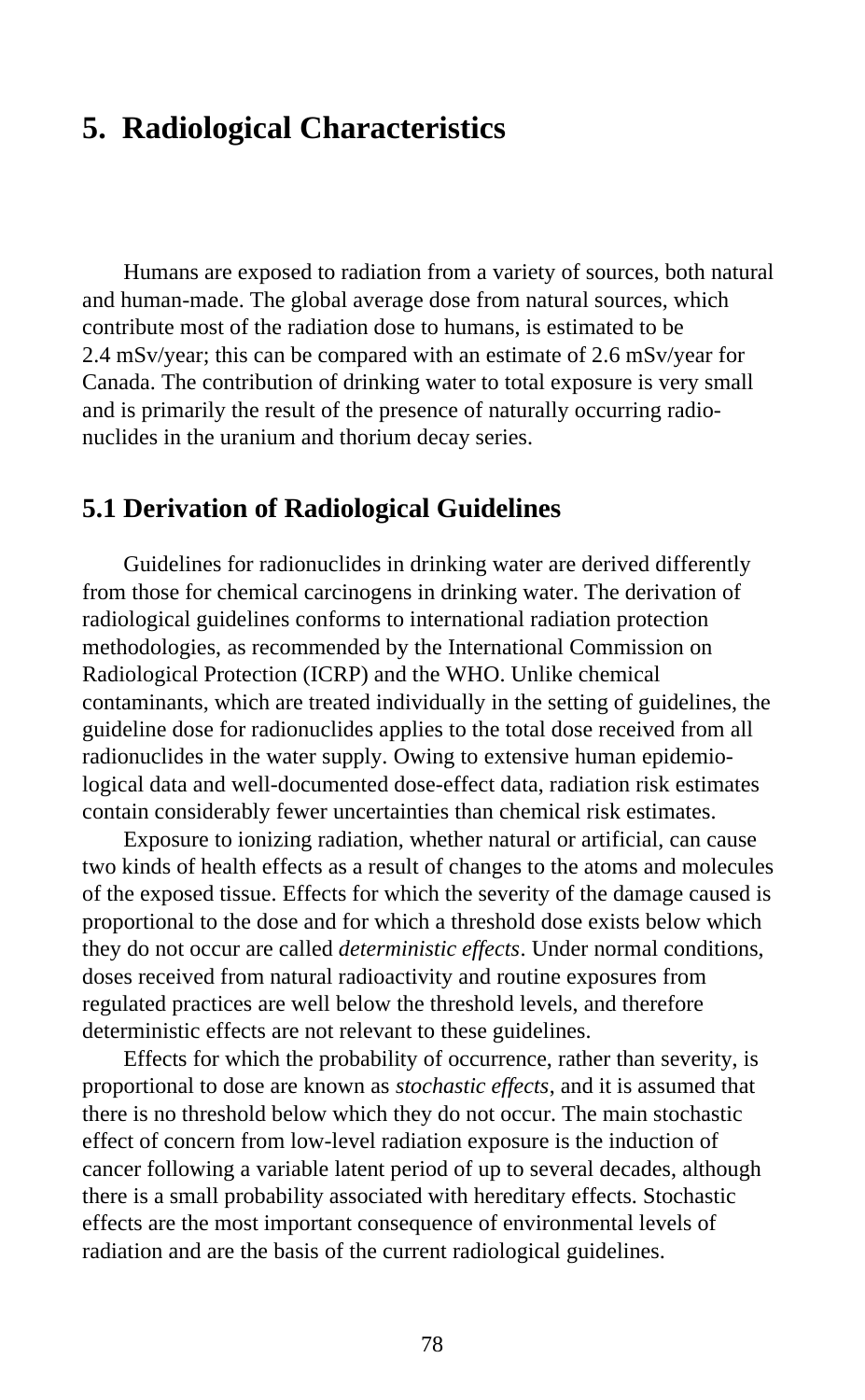The relationship between radiation exposure and the probability of causing a cancer depends on the type of radiation and the tissue or organ exposed. Because different types of radiation have different effectiveness at causing biological damage, and different organs and tissues in the body have different sensitivities to radiation, the ICRP has introduced a set of radiation and tissue weighting factors to provide a measure of equal effect. The sum of the weighted doses received by all organs and tissues in the body provides a measure of the total harm and is referred to as the *effective dose*. The effective dose is a broad indicator of the risk to human health for any type of radiation and any distribution of dose in the body.

Radionuclides taken into the body by inhalation or ingestion may persist for extended periods of time; in some cases, the resulting dose to the internal organs may extend over several months or years. Internal exposures are therefore measured in terms of the integrated, or committed, dose delivered to an organ or the whole body over a period of time. Standard periods of integration are 50 years for the adult population and 70 years for a lifetime exposure. This dose is termed the *committed effective dose*, which is measured in sieverts (Sv). It is this measure of extended internal exposure that is relevant to the establishment of drinking water guidelines.

The ICRP has recommended a lifetime risk coefficient for fatal cancer of 5% per 1 Sv, distributed among the various body organs, for low-level exposures to radiation. The ICRP has also recognized that not all cancers are fatal, and that this, in addition to the possibility of hereditary effects, should be considered in evaluating the total risk from radiation exposure. It has therefore estimated a lifetime risk coefficient for all fatal and weighted non-fatal cancers and hereditary disorders of 7.3% per 1 Sv. Based on these risk coefficients, the ICRP has recommended a limit on effective and committed effective dose of 1 mSv/year for any combination of external dose received and internal dose committed in one year, excluding natural background radiation and medical and therapeutic exposures.

## **5.2 Radiological Guidelines**

In setting dose guidelines for radionuclides in drinking water, it is recognized that water consumption contributes only a portion of the total radiation dose and that some radionuclides present are natural in origin and therefore cannot be excluded. Consequently, MACs for radionuclides in drinking water have been derived based on a committed effective dose of 0.1 mSv from one year's consumption of drinking water, or one-tenth of the ICRP's recommendation on public exposure. This dose represents less than 5% of the average annual dose attributable to natural background radiation (i.e., 2.6 mSv).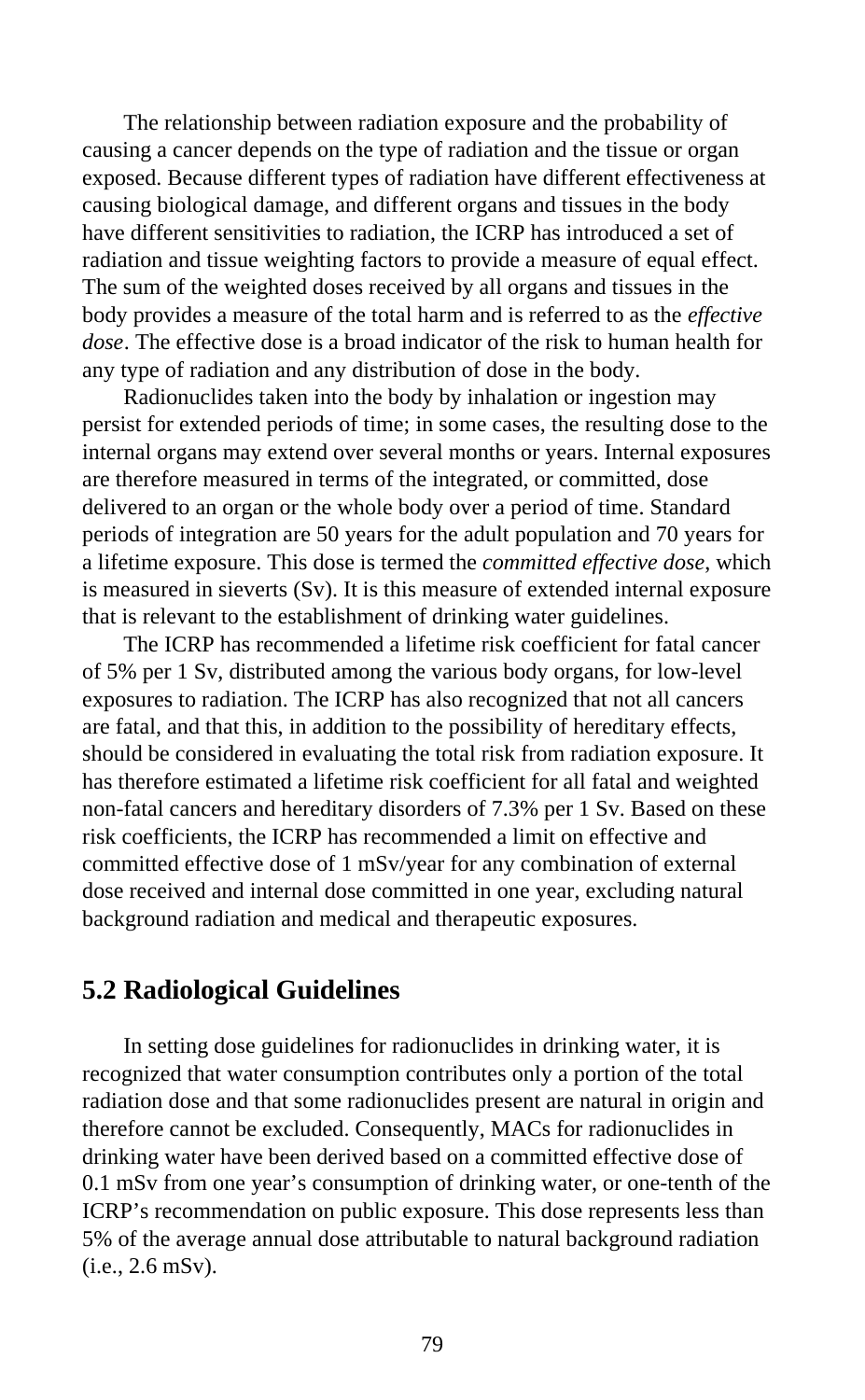The guideline reference dose is based on the total activity in a water sample, whether the radionuclides appear singly or in combination, and includes the dose due to natural radionuclides, in contrast to the ICRP guideline. The risk of fatal and weighted non-fatal conditions at a lifetime exposure of 0.1 mSv/year is between  $10^{-5}$  and  $10^{-6}$  per year, or about  $6 \times 10^{-4}$  over a lifetime. The guideline dose limit is based solely on health considerations and has not been adjusted to incorporate any limitations in the sampling and treatment capability of water supplies.

To facilitate the monitoring of radionuclides in water, the reference level of dose is expressed as an activity concentration, which can be derived for each radionuclide from published radiological data. The National Radiological Protection Board (NRPB) has calculated dose conversion factors (DCFs) for radionuclides based on metabolic and dosimetric models for adults and children. Each DCF provides an estimate of the 50-year or 70-year committed effective dose resulting from a single intake of 1 Bq of a given radionuclide.

The MACs of radionuclides in public water supplies are derived from adult DCFs, assuming a daily water intake of 2 L, or 730 L/year, and a maximum committed effective dose of 0.1 mSv, or 10% of the ICRP limit on public exposure:

$$
\text{MAC (Bq/L)} = \frac{1 \times 10^{-4} \text{ (Sv/year)}}{730 \text{ (L/year)} \times \text{DCF (Sv/Bq)}}
$$

Adult consumption of drinking water containing a single radionuclide at its MAC for one year would result in a committed effective dose of 0.1 mSv.

The MACs of many radionuclides with half-lives longer than one day and that could possibly enter public water supplies from natural sources or human activities are provided in Table 4. This list, however, does not preclude the presence of other radionuclides in water supplies.

Where two or more radionuclides that affect the same organ or tissue are found to be present in drinking water, the following relationship should be satisfied:

$$
\frac{c_1}{MAC_1} + \frac{c_2}{MAC_2} + \cdots + \frac{c_i}{MAC_i} \le 1
$$

where c<sub>i</sub> and MAC<sub>i</sub> are the observed and maximum acceptable concentrations, respectively, for each contributing radionuclide.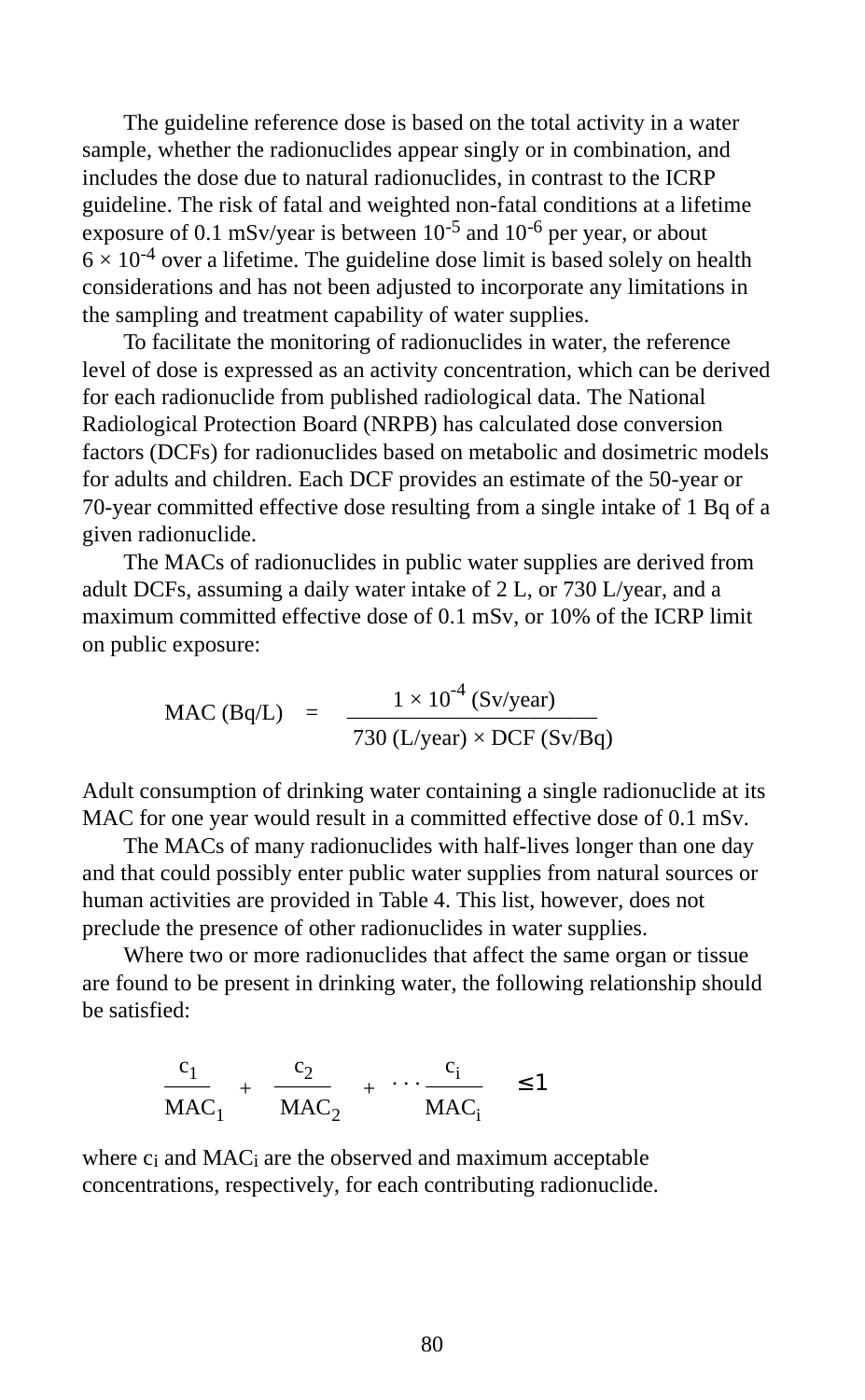## **Table 4 Summary of Guidelines for Radionuclides in Drinking Water**

|                                       |                     |                                      |                           | <b>MAC</b>     |
|---------------------------------------|---------------------|--------------------------------------|---------------------------|----------------|
| Radionuclide                          |                     | <b>Half-life</b> $(t_{\frac{1}{2}})$ | DCF(Sv/Bq)                | (Bq/L)         |
| Natural Radionuclides                 |                     |                                      |                           |                |
| Beryllium-7                           | ${\rm ^7Be}$        | 53.3 days                            | $3.3 \times 10^{-11}$     | 4000           |
| Bismuth-210                           | $^{210}$ Bi         | 5.01 days                            | $2.1 \times 10^{-9}$      | 70             |
| Lead- $210$                           | $^{210}Pb$          | 22.3 years                           | $1.3 \times 10^{-6}$      | 0.1            |
| Polonium-210                          | $^{210}\mathrm{Po}$ | 138.4 days                           | $6.2 \times 10^{-7}$      | 0.2            |
| Radium-224                            | $^{224}\mathrm{Ra}$ | 3.66 days                            | $8.0 \times 10^{-8}$      | $\overline{2}$ |
| Radium-226                            | $^{226}\mathrm{Ra}$ | 1600 years                           | $2.2 \times 10^{-7}$      | 0.6            |
| Radium-228                            | $^{228}\mathrm{Ra}$ | 5.76 years                           | $2.7 \times 10^{-7}$      | 0.5            |
| Thorium-228                           | 228Th               | 1.91 years                           | $6.7 \times 10^{-8}$      | $\overline{2}$ |
| Thorium-230                           | $^{230}\mathrm{Th}$ | $7.54 \times 10^4$ years             | $3.5 \times 10^{-7}$      | 0.4            |
| Thorium-232                           | $^{232}\mathrm{Th}$ | $1.40 \times 10^{10}$ years          | $1.8 \times 10^{-6}$      | 0.1            |
| Thorium-234                           | $234$ Th            | $24.1$ days                          | $5.7 \times 10^{-9}$      | 20             |
| Uranium-234                           | $234$ U             | $2.45 \times 10^5$ years             | $3.9 \times 10^{-8}$      | 4 <sup>1</sup> |
| Uranium-235                           | $235$ U             | $7.04 \times 10^8$ years             | $3.8\times10^{\text{-}8}$ | 4 <sup>1</sup> |
| Uranium-238                           | $238$ U             | $4.47 \times 10^9$ years             | $3.6 \times 10^{-8}$      | 4 <sup>1</sup> |
| Artificial Radionuclides <sup>2</sup> |                     |                                      |                           |                |
| Americium-241                         | $^{241}\mathrm{Am}$ | 432 years                            | $5.7 \times 10^{-7}$      | 0.2            |
| Antimony-122                          | 122Sb               | $2.71$ days                          | $2.8 \times 10^{-9}$      | 50             |
| Antimony-124                          | 124Sb               | 60.2 days                            | $3.6 \times 10^{-9}$      | 40             |
| Antimony-125                          | $^{125}\mathrm{Sb}$ | 2.76 years                           | $9.8 \times 10^{-10}$     | 100            |
| Barium-140                            | $^{140}\text{Ba}$   | $12.8$ days                          | $3.7 \times 10^{-9}$      | 40             |
| Bromine-82                            | $^{82}\rm{Br}$      | 35.3 hours                           | $4.8 \times 10^{-10}$     | 300            |
| Calcium-45                            | $^{45}\mathrm{Ca}$  | 165 days                             | $8.9 \times 10^{-10}$     | 200            |
| Calcium-47                            | $\rm ^{47}Ca$       | 4.54 days                            | $2.2 \times 10^{-9}$      | 60             |
| Carbon-14                             | $^{14}C$            | 5730 years                           | $5.6 \times 10^{-10}$     | 200            |
| Cerium-141                            | $141$ Ce            | $32.5$ days                          | $1.2 \times 10^{-9}$      | 100            |
| Cerium-144                            | $144$ Ce            | 284.4 days                           | $8.8 \times 10^{-9}$      | 20             |
| Cesium-131                            | $^{131}Cs$          | 9.69 days                            | $6.6 \times 10^{-11}$     | 2000           |
| Cesium-134                            | 134Cs               | 2.07 years                           | $1.9 \times 10^{-8}$      | 7              |
| Cesium-136                            | $^{136}\mathrm{Cs}$ | $13.1$ days                          | $3.0 \times 10^{-9}$      | 50             |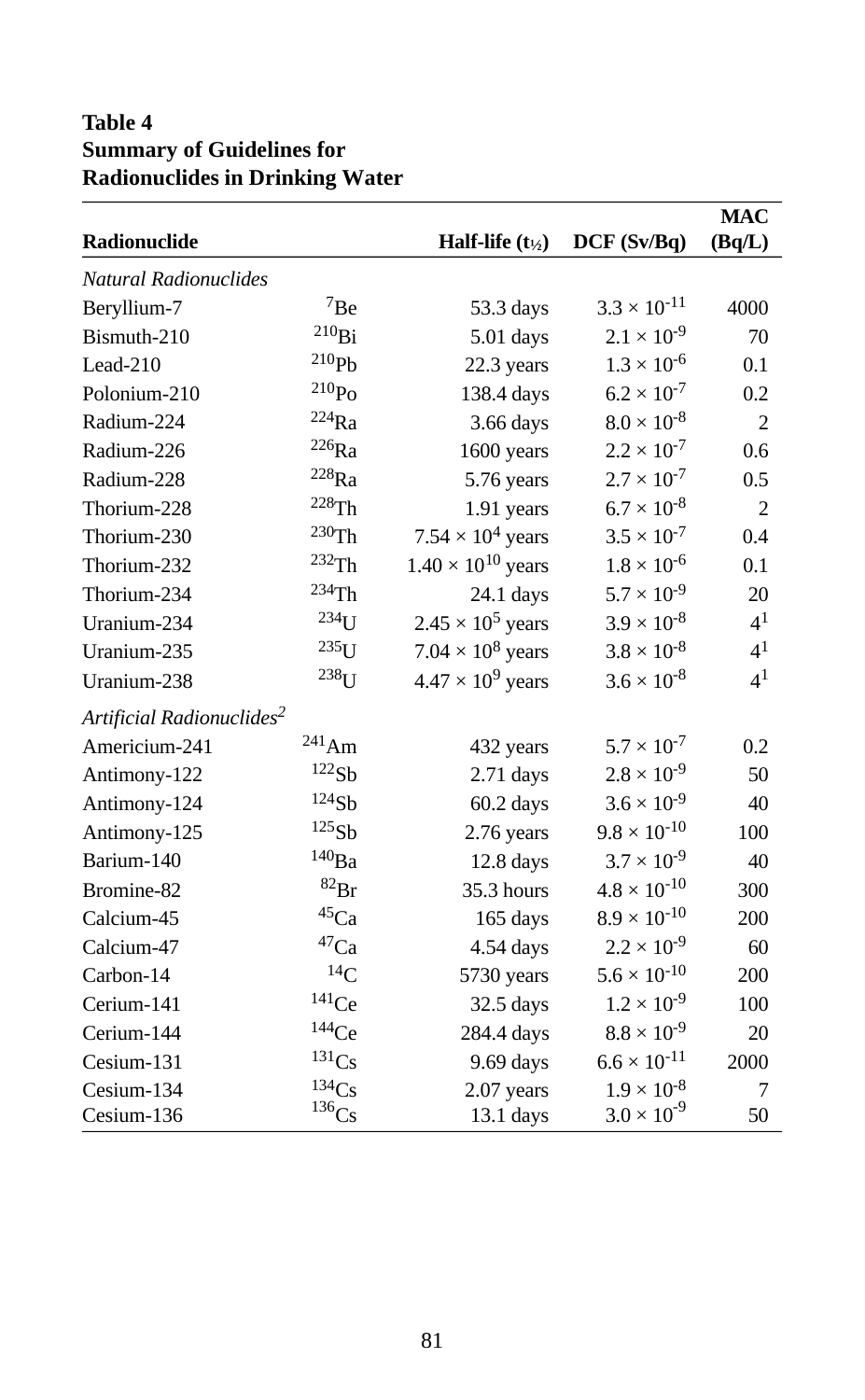## **Table 4 (cont'd)**

|                 |                      |                          |                       | <b>MAC</b> |
|-----------------|----------------------|--------------------------|-----------------------|------------|
| Radionuclide    |                      | Half-life $(t_{1/2})$    | DCF (Sv/Bq)           | (Bq/L)     |
| Cesium-137      | 137Cs                | 30.2 years               | $1.3 \times 10^{-8}$  | 10         |
| Chromium-51     | $\rm ^{51}Cr$        | $27.7$ days              | $5.3 \times 10^{-11}$ | 3000       |
| Cobalt-57       | ${}^{57}\mathrm{Co}$ | 271.8 days               | $3.5 \times 10^{-9}$  | 40         |
| Cobalt-58       | ${}^{58}\mathrm{Co}$ | 70.9 days                | $6.8 \times 10^{-9}$  | 20         |
| Cobalt-60       | ${}^{60}\mathrm{Co}$ | 5.27 years               | $9.2 \times 10^{-8}$  | 2          |
| Gallium-67      | $\rm ^{67}Ga$        | 78.3 hours               | $2.6 \times 10^{-10}$ | 500        |
| <b>Gold-198</b> | 198Au                | $2.69$ days              | $1.6 \times 10^{-9}$  | 90         |
| Indium-111      | $^{111}$ In          | $2.81$ days              | $3.9 \times 10^{-10}$ | 400        |
| Iodine-125      | 125 <sub>I</sub>     | 59.9 days                | $1.5 \times 10^{-8}$  | 10         |
| Iodine-129      | 129 <sub>I</sub>     | $1.60 \times 10^7$ years | $1.1 \times 10^{-7}$  | 1          |
| Iodine-131      | $^{131}I$            | 8.04 days                | $2.2 \times 10^{-8}$  | 6          |
| Iron-55         | $^{55}\!$ Fe         | 2.68 years               | $4.0 \times 10^{-10}$ | 300        |
| $Iron-59$       | 59Fe                 | 44.5 days                | $3.1 \times 10^{-9}$  | 40         |
| Manganese-54    | $54$ Mn              | 312.2 days               | $7.3 \times 10^{-10}$ | 200        |
| Mercury-197     | $^{197}$ Hg          | 64.1 hours               | $3.3 \times 10^{-10}$ | 400        |
| Mercury-203     | $^{203}$ Hg          | 46.6 days                | $1.8 \times 10^{-9}$  | 80         |
| Molybdenum-99   | $^{99}\rm{Mo}$       | 65.9 hours               | $1.9 \times 10^{-9}$  | 70         |
| Neptunium-239   | <sup>239</sup> Np    | $2.35$ days              | $1.2 \times 10^{-9}$  | 100        |
| Niobium-95      | 95Nb                 | $35.0$ days              | $7.7 \times 10^{-10}$ | 200        |
| Phosphorus-32   | 32 <sub>P</sub>      | 14.3 days                | $2.6 \times 10^{-9}$  | 50         |
| Plutonium-238   | 238 <sub>Pu</sub>    | 87.7 years               | $5.1 \times 10^{-7}$  | 0.3        |
| Plutonium-239   | $239$ Pu             | $2.41 \times 10^4$ years | $5.6 \times 10^{-7}$  | 0.2        |
| Plutonium-240   | $^{240}Pu$           | 6560 years               | $5.6 \times 10^{-7}$  | 0.2        |
| Plutonium-241   | $^{241}\rm{Pu}$      | 14.4 years               | $1.1 \times 10^{-8}$  | 10         |
| Rhodium-105     | $^{105}\mbox{Rh}$    | 35.4 hours               | $5.4 \times 10^{-10}$ | 300        |
| Rubidium-81     | ${}^{81}\mathrm{Rb}$ | 4.58 hours               | $5.3 \times 10^{-11}$ | 3000       |
| Rubidium-86     | $^{86}\mathrm{Rb}$   | 18.6 days                | $2.5 \times 10^{-9}$  | 50         |
| Ruthenium-103   | $103$ Ru             | 39.2 days                | $1.1 \times 10^{-9}$  | 100        |
| Ruthenium-106   | $106$ Ru             | 372.6 days               | $1.1 \times 10^{-8}$  | 10         |
| Selenium-75     | $^{75}\mathrm{Se}$   | 119.8 days               | $2.1 \times 10^{-9}$  | 70         |
| Silver-108m     | 108mAg               | 127 years                | $2.1 \times 10^{-9}$  | 70         |
| Silver-110m     | $^{110m}Ag$          | 249.8 days               | $3.0 \times 10^{-9}$  | 50         |
| Silver-111      | $^{111}$ Ag          | 7.47 days                | $2.0 \times 10^{-9}$  | 70         |
| Sodium-22       | $^{22}$ Na           | 2.61 years               | $3.0 \times 10^{-9}$  | 50         |
| Strontium-85    | $^{85}\rm{Sr}$       | 64.8 days                | $5.3 \times 10^{-10}$ | 300        |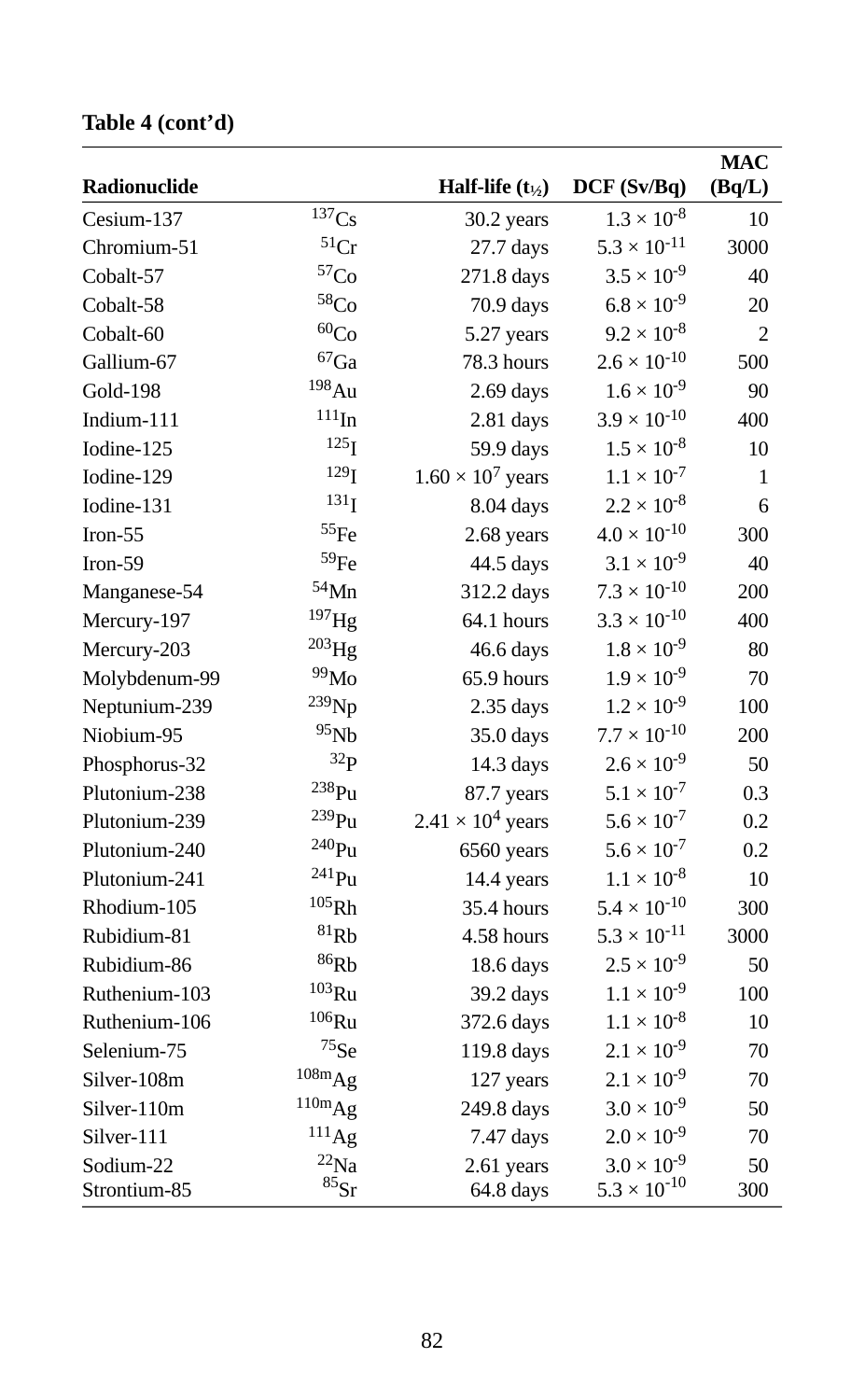## **Table 4 (cont'd)**

|                     |                   |                          |                       | <b>MAC</b> |
|---------------------|-------------------|--------------------------|-----------------------|------------|
| <b>Radionuclide</b> |                   | Half-life $(t_{1/2})$    | DCF(Sv/Bq)            | (Bq/L)     |
| Strontium-89        | ${}^{89}Sr$       | $50.5$ days              | $3.8 \times 10^{-9}$  | 40         |
| Strontium-90        | $90$ Sr           | 29 years                 | $2.8 \times 10^{-8}$  | 5          |
| Sulphur-35          | 35 <sub>S</sub>   | 87.2 days                | $3.0 \times 10^{-10}$ | 500        |
| Technetium-99       | 99Tc              | $2.13 \times 10^5$ years | $6.7 \times 10^{-10}$ | 200        |
| Technetium-99m      | 99mTc             | 6.01 hours               | $2.1 \times 10^{-11}$ | 7000       |
| Tellurium-129m      | $129m$ Te         | 33.4 days                | $3.9 \times 10^{-9}$  | 40         |
| Tellurium-131m      | $131 \text{m}$ Te | 32.4 hours               | $3.4 \times 10^{-9}$  | 40         |
| Tellurium-132       | $132$ Te          | 78.2 hours               | $3.5 \times 10^{-9}$  | 40         |
| Thallium-201        | $201$ Tl          | $3.04$ days              | $7.4 \times 10^{-11}$ | 2000       |
| Tritium             | ${}^{3}H$         | 12.3 years               | $1.8 \times 10^{-11}$ | 7000       |
| Ytterbium-169       | $169$ Yb          | $32.0$ days              | $1.1 \times 10^{-9}$  | 100        |
| Yttrium-90          | 90Y               | 64 hours                 | $4.2 \times 10^{-9}$  | 30         |
| Yttrium-91          | 91Y               | 58.5 days                | $4.0 \times 10^{-9}$  | 30         |
| $Zinc-65$           | 65Zn              | 243.8 days               | $3.8 \times 10^{-9}$  | 40         |
| Zirconium-95        | $^{95}Zr$         | 64.0 days                | $1.3 \times 10^{-9}$  | 100        |

#### **Notes**:

1. The activity concentration of natural uranium corresponding to the chemical guideline of

0.1 mg/L (see separate summary paragraph on uranium in Section 4.6) is about 2.6 Bq/L.<br>2. Tritium and <sup>14</sup>C are also produced naturally in the atmosphere in significant quantities.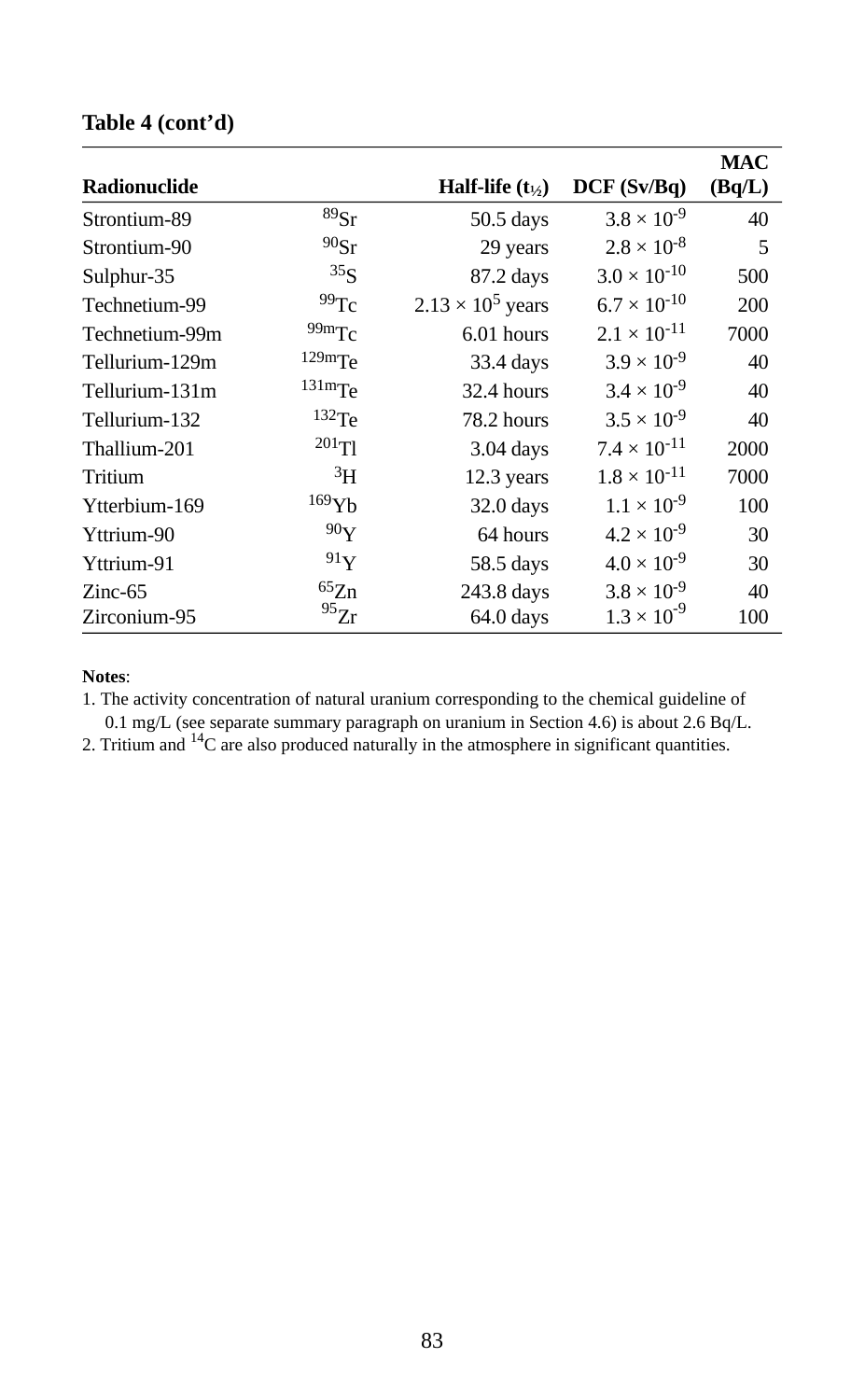## **5.3 Application of the Guidelines**

The levels of radionuclides normally encountered in drinking water are far below the threshold for acute effects of radiation. In virtually every case, the limitation is governed by the chronic or cumulative exposure over a period of one year. The sampling and analyses for individual radionuclides should be carried out often enough to accurately characterize the annual exposure. If the source of the activity is known, or expected, to be changing rapidly with time, then the sampling frequency should reflect this factor. If there is no reason to suppose that the source varies with time, then sampling may be carried out seasonally, semi-annually or annually. If measured concentrations are consistent and well below the reference levels, this would be an argument for reducing the sampling frequency. On the other hand, the sampling frequency should be maintained, or even increased, if concentrations are approaching the reference levels.

Water samples may be initially screened for radioactivity using techniques for gross alpha and gross beta activity determinations, subject to the limitations of the method. Compliance with the guidelines may be inferred if the measurements for gross alpha and gross beta activity are less than 0.1 Bq/L and 1 Bq/L, respectively, as these are lower than the strictest MACs ( $^{210}Pb$  for alpha activity;  $^{90}Sr$  for beta activity). If either screening level is exceeded, then the specific radionuclides should be identified and individual activity concentrations measured. When the additive formula is satisfied, no further action is required, and the water is acceptable for human consumption based on radiological considerations (although analyses for chemical or biological contamination may still be necessary). Where the sum exceeds unity for a single sample, the reference dose level would be exceeded only if exposure to the same measured concentration were continued for a full year. Hence, such a sample does not in itself imply that the water is unsuitable for consumption and should be regarded only as a level at which further investigation, including additional sampling, is needed.

Treatment of water supplies for radionuclides should be governed by the principle of keeping exposures as low as reasonably achievable, social and economic considerations being taken into account, and should be considered only in the event that alternative water supplies are unavailable. Releases of radionuclides to the environment are most effectively limited through regulatory control of the source if they originate from human practices, the exception being the globally dispersed radionuclides (e.g.,  $137Cs$  and  $90Sr$ ) from nuclear weapons tests and accidents. It is through the regulatory mechanism that remedial action should be taken in the event that these sources result in radionuclide levels that exceed the guidelines for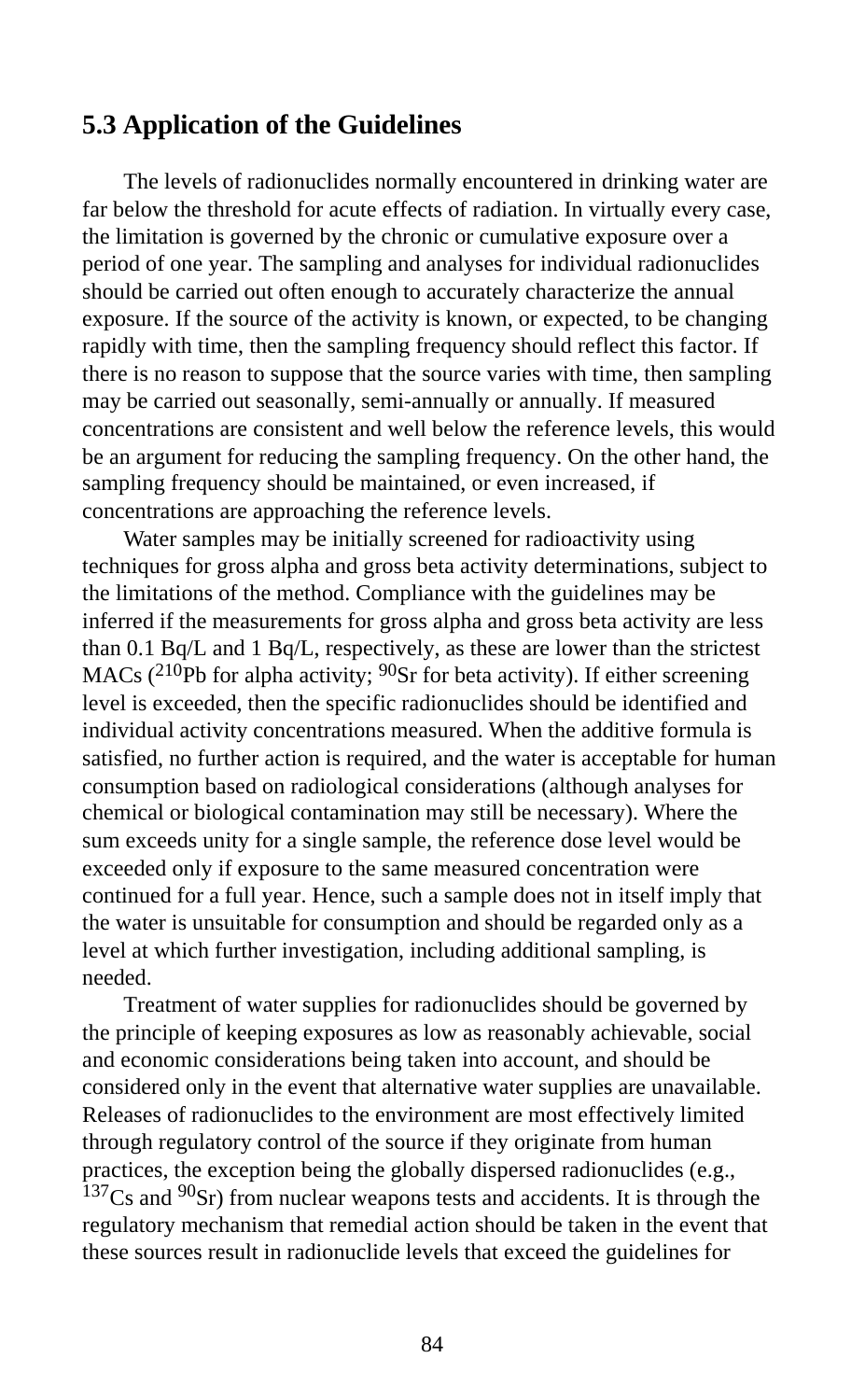extended periods of time. These guidelines apply to the total exposure from drinking water supplies and are not intended to replace regulatory limits governing releases of radionuclides from human practices. Any facility contributing radionuclides to a drinking water source must meet the regulatory requirements as established by the Atomic Energy Control Board (AECB).

These recommendations apply to routine operational conditions of existing or new water supplies. They do not apply in the event of contamination during an emergency involving the release of radionuclides into the environment.

## **5.4 Summary Paragraphs for Selected Radionuclides**

Some of the radionuclides of greatest concern from a health perspective in terms of the potential for normal or accidental release from nuclear industries into drinking water supplies are  $^{137}Cs$ ,  $^{131}I$ ,  $^{226}Ra$ ,  $^{90}Sr$  and tritium (3H). Brief summaries of these radionuclides are presented below. Uranium is one of the most important natural radionuclides that may be found in water supplies; however, concentrations of uranium in drinking water are limited by chemical toxicity rather than radiological toxicity. A summary paragraph on uranium can be found in Section 4.6.

#### *Cesium-137*

Cesium-137, an alkali metal, is one of the more important fission products owing to its relatively high yield and its ability to bioconcentrate in some food chains. It has a radioactive half-life of 30.17 years and is produced in nuclear explosions with a  $137Cs/90Sr$  ratio of 1.6. Cesium-137 is released during normal reactor operations primarily in aqueous effluent. As in the case of  $90Sr$ , weapons fallout over land is the most important source as far as committed doses to humans are concerned. On land,  $137Cs$ is strongly affixed to soil, limiting both its downward mobility and its availability for root uptake in plants. Fixation by sediments in aquatic environments is similar to that in soil, reducing its concentration in the water column. Direct atmospheric deposition is the primary mode of contamination for vegetation.

Concentrations of 137Cs measured in surface waters of the Great Lakes averaged about 0.5 mBq/L in 1992. No enhancement in concentration was observed in the vicinity of reactor installations.

Cesium-137 is bioconcentrated in a number of food chains, including the air-vegetation-livestock chain, the air-lichen-caribou chain and the fresh water-fish chain. The main contributions to dietary intake are grains, meat and milk. Cesium-137, which metabolically resembles potassium, is readily absorbed following ingestion and becomes uniformly distributed in soft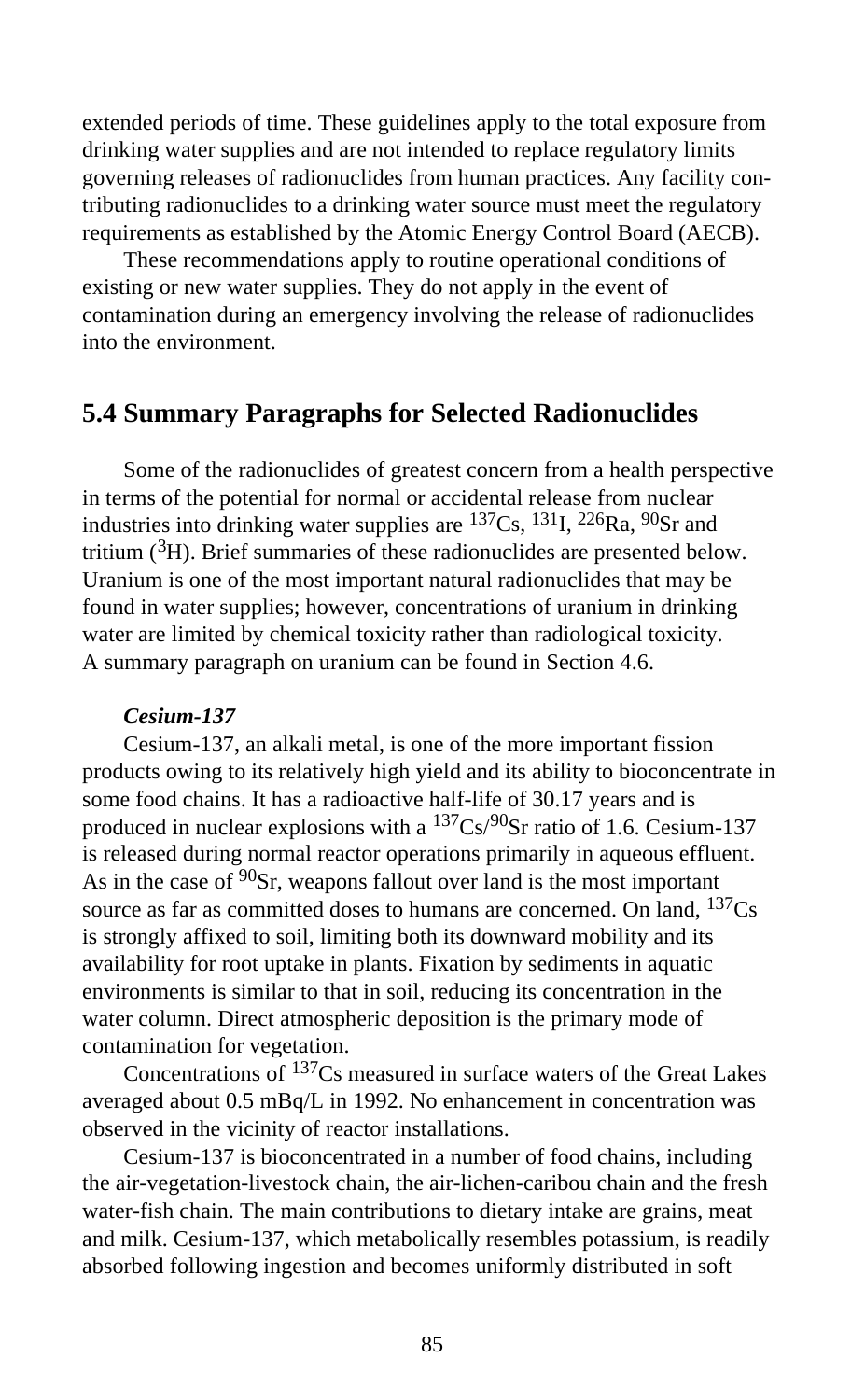tissues, with minimal uptake by bone tissue. The biological half-life of  $137Cs$  is a function of age and sex, with representative retention rates of two days for 10% of the body burden and 110 days for the remaining 90%.

The MAC for 137Cs in drinking water is *10 Bq/L*.

### *Iodine-131*

Iodine-131 is found in the environment mainly as a result of nuclear explosions and releases from reactors and fuel reprocessing facilities. Releases of 131I from reactors are widely variable. Being a volatile element,  $131$ I is readily released to the atmosphere in the event of an accident. As a result of its short half-life (eight days),  $^{131}$  I is of concern only immediately following a significant release from a reactor.

Iodine-131 is very mobile in the environment. The most significant exposure route for humans is the air-vegetation-livestock-milk pathway. Following consumption,  $^{131}$ I is rapidly taken up by the body and selectively irradiates the thyroid gland; the absorbed dose in the thyroid is about 1000 times that in other organs and tissues.

The MAC for <sup>131</sup>I in drinking water is 6 Bq/L.

## *Radium-226*

Radium-226 occurs naturally in soils as a decay product of the 238U series. It decays with a half-life of 1600 years to form <sup>222</sup>Rn. Uptake in food is the major pathway into the body. The contribution of drinking water to total intake is small when supplies are drawn from surface waters, which typically display a narrow range of concentrations. Concentrations in groundwater sources, however, are highly variable and result mainly from the interaction between the groundwater aquifer and radium-bearing materials, such as rock, soil and ore deposits.

Radium-226 concentrations in water samples measured at various sites across Canada between 1981 and 1984 ranged from about 1 to 13 mBq/L. Radium levels in water samples from Port Hope (Ontario) and Regina (Saskatchewan) averaged less than 5 mBq/L in 1988. Levels recorded during the same period in Elliot Lake (Ontario) ranged from 8 to 18 mBq/L. In general, higher levels of  $^{226}$ Ra can be expected in areas containing uranium mining and milling operations or where rock containing high concentrations of the natural radionuclides is in contact with water.

When <sup>226</sup>Ra is taken into the body, its metabolic behaviour is similar to that of calcium, and an appreciable fraction is deposited in bone. The remainder is distributed more or less equally in soft tissues. Following the decay of  $^{226}$ Ra to  $^{222}$ Rn in bone, approximately 70% of  $^{222}$ Rn diffuses to the blood and is exhaled.

The MAC for 226Ra in drinking water is *0.6 Bq/L*.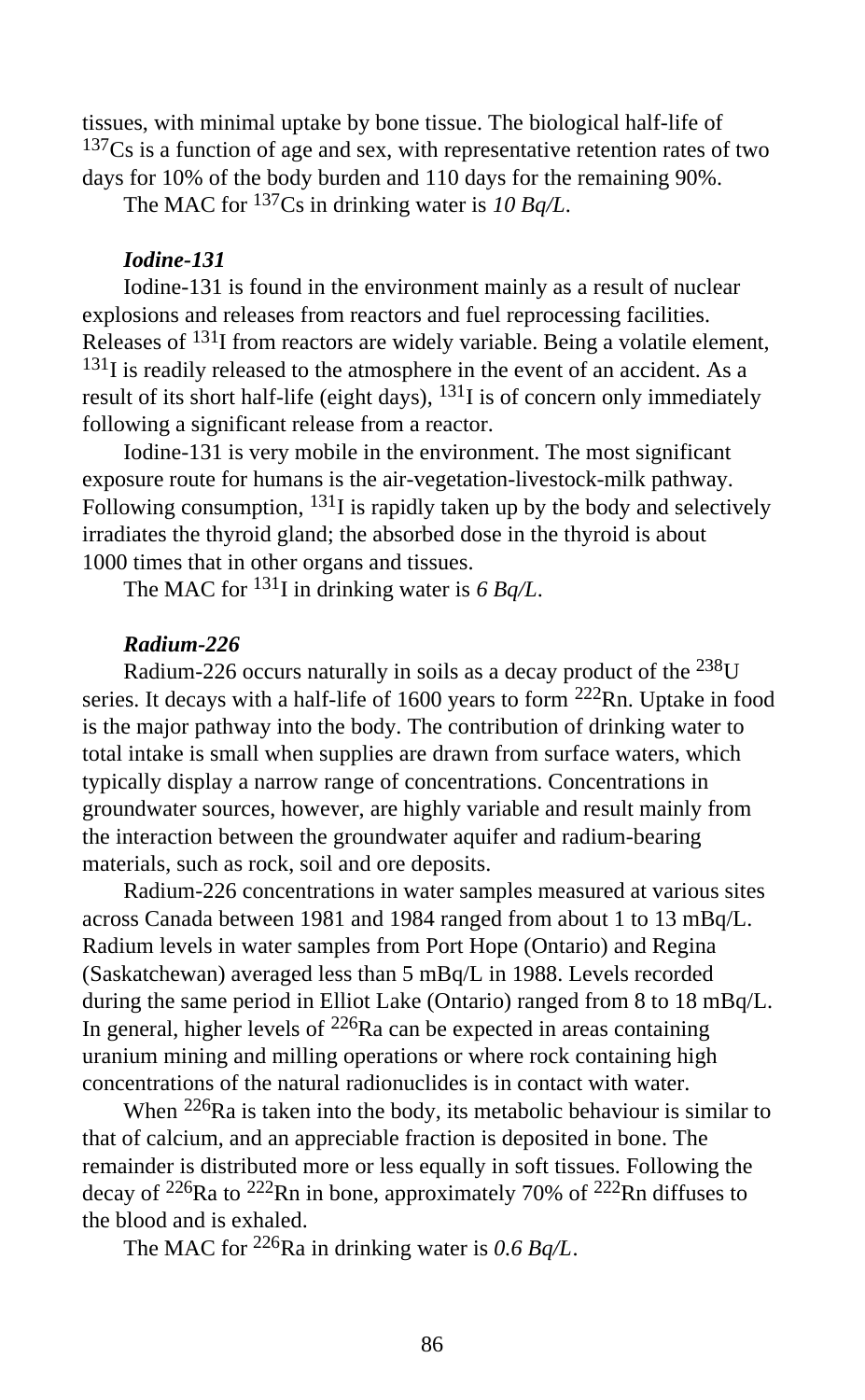#### *Strontium-90*

Strontium-90 decays with a half-life of 29 years through  $90Y$ , which is also radioactive, to form stable  $90Zr$ . Strontium is produced during fission in nuclear explosions and nuclear power generation. The majority of 90Sr in the environment has come from weapons fallout. Discharge rates from nuclear reactors are small, and measurements of local impact are indistinguishable from fallout <sup>90</sup>Sr.

Mean activities of <sup>90</sup>Sr in the Great Lakes during 1981 to 1982 ranged from 15 mBq/L in Lake Superior to 29 mBq/L in Lake Ontario. Average concentrations recorded in the Winnipeg, Ottawa and St. Lawrence rivers and in Lakes Huron and Ontario near the Bruce and Pickering generating stations ranged from 1 to 12 mBq/L in 1988. These levels are indistinguishable from background levels due to nuclear weapons fallout.

As an alkaline earth element, strontium is similar to calcium, barium and radium, following calcium through the food chain from the environment to humans. The deposition of  $90Sr$  on land and the transfer to humans by ingestion of contaminated food is the most important exposure pathway. Significant transfer occurs via the air-vegetation-livestock-milk pathway. Of less importance are the aquatic pathways, and contributions from drinking water are always less than 5% of the total ingestion intake. Upon ingestion, absorption of 90Sr by the body is relatively high. Strontium is retained largely in the bone. The mean residence time in bone tissue ranges from 3.4 to 6.7 years.

The MAC for <sup>90</sup>Sr in drinking water is 5 Bq/L.

#### *Tritium*

Tritium  $({}^{3}H)$ , with a half-life of 12.3 years, exists in the environment mainly as water, from which it enters the hydrological cycle and all components of the biosphere. It is produced naturally in the upper atmosphere and artificially in nuclear detonations and during nuclear reactor operations. Nuclear weapons tests conducted in the atmosphere since 1945 have produced quantities of tritium far exceeding the natural inventory. Tritium produced during nuclear power generation in the moderator and coolant of heavy water reactors and in the reactor fuel rods of all reactors is released in liquid and gaseous effluent as tritiated water.

Average tritium concentrations in surface waters across Canada are on the order of 5 to 10 Bq/L, owing primarily to residual fallout from atmospheric weapons tests conducted prior to 1963. Average levels in the Great Lakes ranged from 7 to 10 Bq/L during 1982 to 1984. An average concentration of about 6 Bq/L was recorded at locations throughout Ontario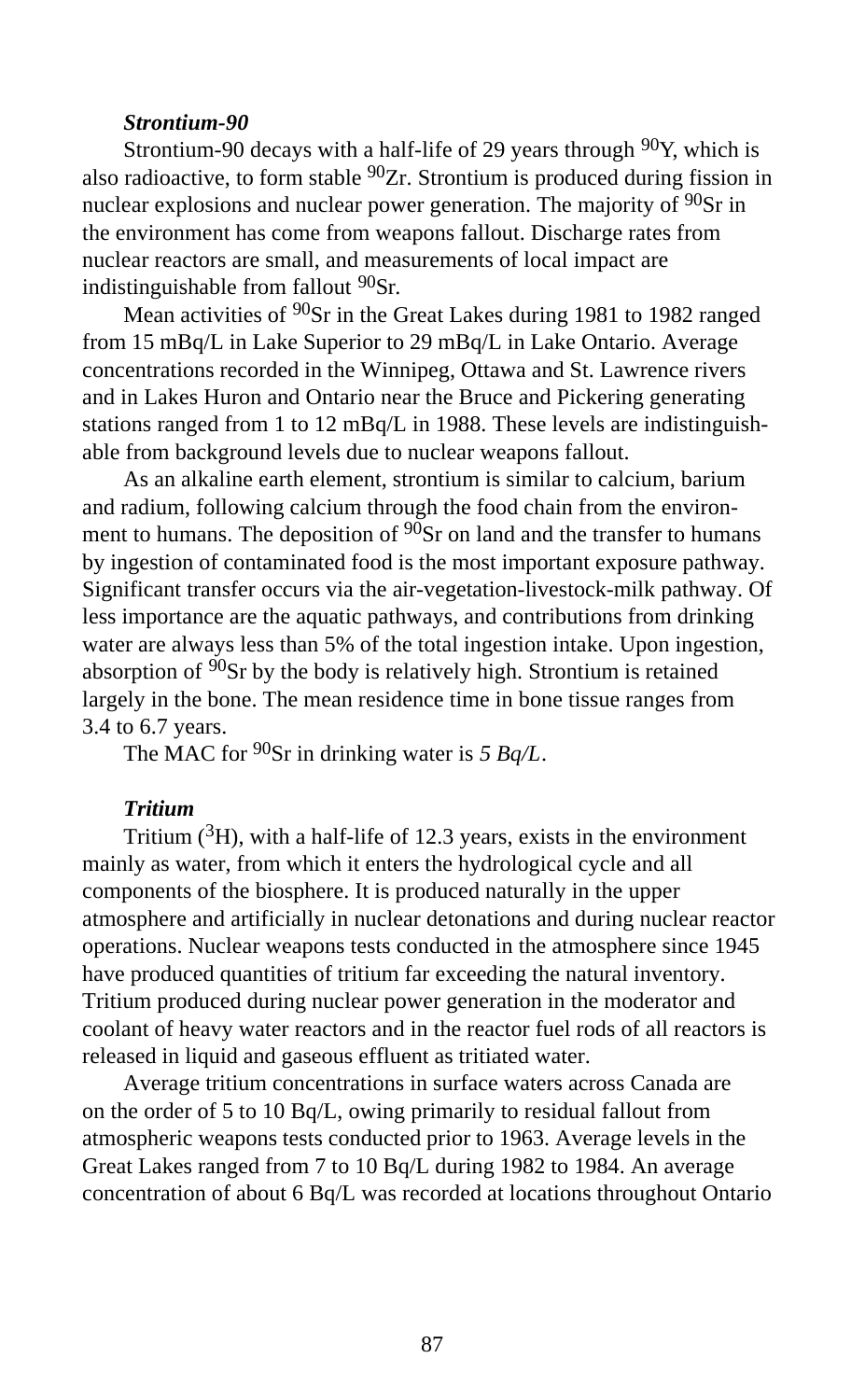in 1990. Activity concentrations in community water supplies near all Ontario nuclear reactors ranged from 12 to 35 Bq/L, slightly higher than background levels.

Transfer of tritium to humans from the environment takes place through inhalation, skin absorption and ingestion. Exposure to an atmosphere contaminated with tritiated water vapour results in total absorption of the inhaled activity and absorption of about 50% of the skin exposure. Ingested tritiated water is completely absorbed from the gastrointestinal tract. Absorbed tritiated water is rapidly distributed throughout the body via the blood. The majority of this amount is removed from the body with a biological half-life ranging from 2.4 to 18 days, representing the turnover of body water. The remainder is removed with a half-life of one month to one year, representing the turnover of tritium incorporated in organic compounds.

The MAC for tritium in drinking water is *7000 Bq/L*.

## **5.5 Radon**

Radon-222 is a chemically inert gas formed through the radioactive decay of <sup>226</sup>Ra; both are members of the <sup>238</sup>U decay series. Radon has a half-life of 3.82 days. Its decay products form a series of short-lived radionuclides that decay within hours to  $^{210}Pb$ ; because of their short half-lives, the radon daughters rapidly approach radioactive equilibrium with their radon parent.

Radon is the major source of naturally occurring radiation exposure for humans. Exposure occurs via the ingestion of radon dissolved in water and the inhalation of airborne radon. Because of radon's volatility, water drawn from surface supplies does not generally contain appreciable levels of the radionuclide, usually on the order of 0.01 Bq/L. Groundwater generally contains higher levels, on the order of 10 to 75 Bq/L, although levels as high as 14 kBq/L have been measured in Canadian groundwater supplies.

The average radon level in outdoor air for continental locations in temperate latitudes is about 9 Bq/m<sup>3</sup>; average levels in the Prairie provinces in the summer ranged from 10 to 60 Bq/m<sup>3</sup>, depending on precipitation conditions. Indoor radon levels are typically much higher and more variable than outdoor levels. Radon entry into houses and other buildings is primarily from the soil or rock under the structures. Radon in tap water, building materials and natural gas can also contribute to indoor levels, particularly in confined spaces with low air change rates. An average indoor radon concentration of about 50 Bq/m<sup>3</sup> has been estimated for temperate regions of the world.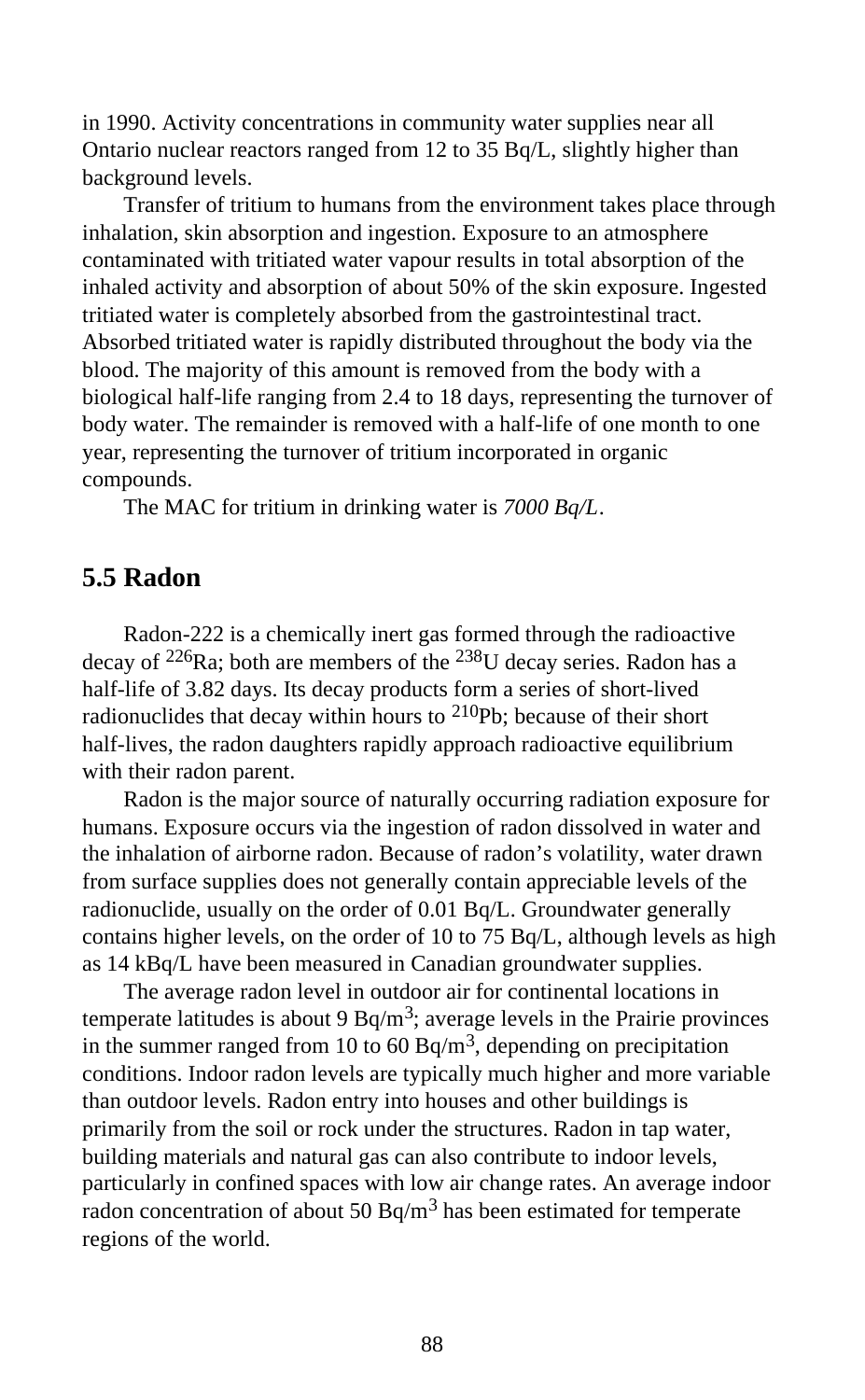It is radon's progeny, not radon itself, that damage the bronchial epithelium following inhalation. Epidemiological data derived from underground miners of various metal ores have shown a relatively consistent relationship between lung cancer incidence and exposure to radon progeny. However, no experimental or epidemiological studies have linked ingested radon with health impacts in humans, and it has generally been concluded from animal studies that the risk from ingestion is insignificant compared with the risk from inhalation. As well, radon that has emanated from water supplies into air generally contributes only 1% or 2% to the mean indoor concentration. Thus, under normal conditions, the intake of radon in ambient and indoor air generally far surpasses the intake of radon from drinking water via both ingestion and inhalation routes. Even these normally occurring levels of radon and radon progeny in indoor and ambient air have not been linked with an increase in lung cancer death rate from inhalation exposure in available epidemiological studies.

It has therefore been concluded that there is no need to establish a MAC for radon in drinking water. However, anyone whose indoor air radon concentrations exceed acceptable levels (800 Bq/m<sup>3</sup> as an annual average concentration in the normal living area) should investigate the possibility that their groundwater also contains high levels of radon. Individuals who attempt to remove radon from their water supply using point-of-use devices containing activated carbon should be cautioned regarding the difficulties of disposing of the used radioactive carbon.